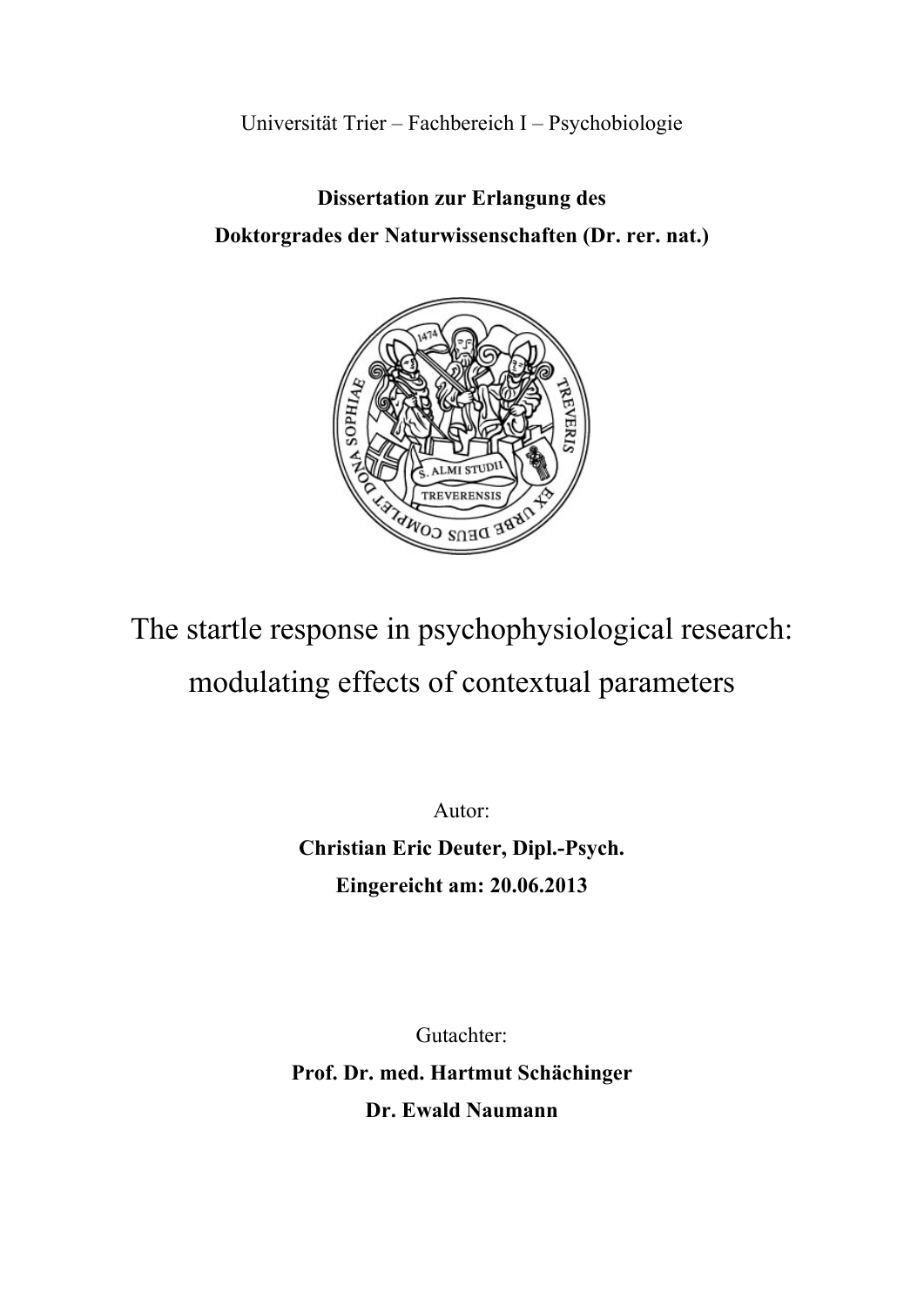This dissertation thesis and the presented research were performed at the

**Department of Clinical Psychophysiology Institute of Psychobiology – University of Trier** 

## **Affiliation of the Supervisors:**

# **Prof. Dr. med. Hartmut Schächinger**

Department of Clinical Psychophysiology – Institute of Psychobiology – University of Trier

# **Dr. Ewald Naumann**

Department of Psychology – University of Trier

The reported research was in part supported by the:

**International Research Training Group "Psychoneuroendocrinology of Stress: From Molecules and Genes to Affect and Cognition".** 

Funded by the German Research Foundation (Deutsche Forschungsgemeinschaft: DFG), project GRK 1389/1.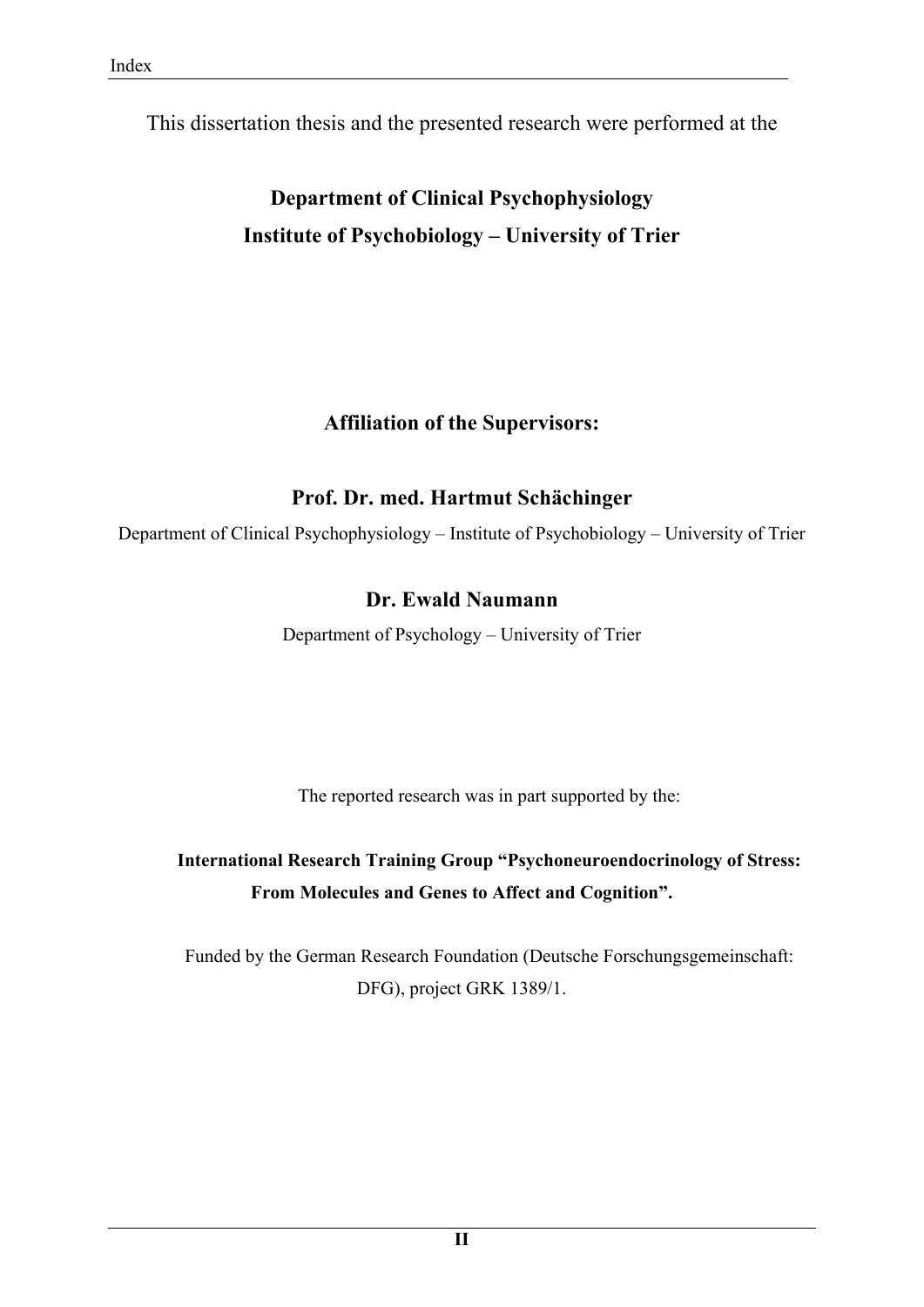#### Acknowledgments

This work was only made possible by the support and commitment of several people. I want to use this chance to thank them in a few words.

First of all, I want to thank Prof. Hartmut Schächinger for all the practical support and theoretical input, but also for being the likable and righteous person that he is (a triple 'merci' for that)!

I want to thank Dr. Ewald Naumann for supervising and reviewing this work and helpful statistical advice.

Thanks to Dr. Immo Curio; the lab could not produce such wonderful data without your technical support.

Thanks to Prof. Terry Blumenthal for all the methodological and theoretical advice.

I want to thank all my colleagues at the Department for Clinical Psychophysiology for the many interesting theoretical discussions, for help and advice – but most of all for being so much more than just colleagues. I certainly made real good friends in this department.

Thanks to our research students for the help and dedication in realizing the experiments.

Thanks to my parents for their financial support throughout my educational career – but also for being the most influential persons in my life and for triggering the quest for knowledge that actually set the ground for my interest in science.

And, most of all, I want to thank Dr. Linn Kühl for.... just everything. It would be futile to add a list of things, because this alone would fill more pages than this whole thesis is written on. Just one thing: throughout my work on this project, you always helped me to get back on track, to put my focus on those things that are truly important, whether in science or life in general. Thanks for giving me the chance to spend my time with the greatest person (and scientist) on earth!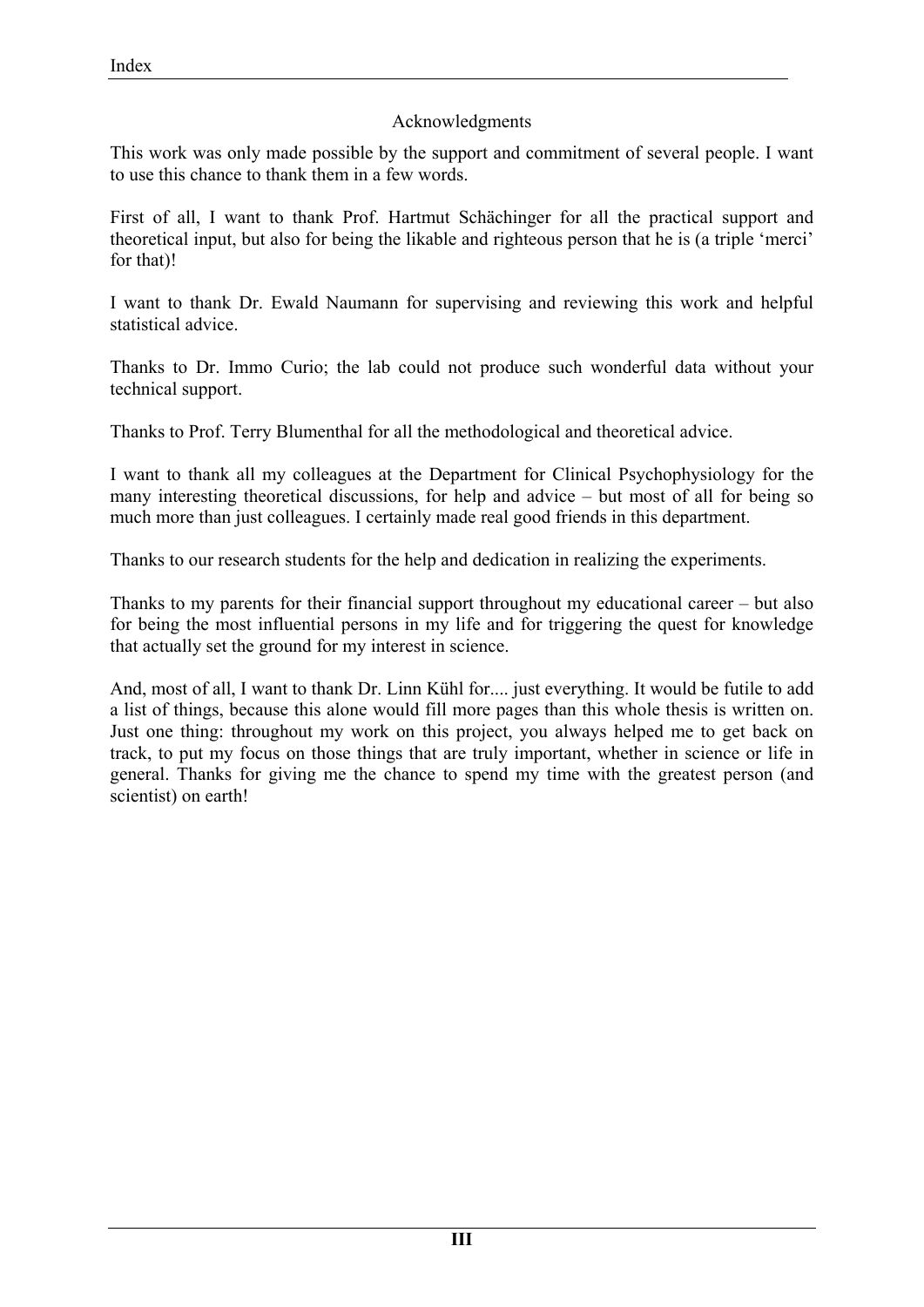## **General Abstract**

Startle reactions are fast, reflexive, and defensive responses which protect the body from injury in the face of imminent danger. The underlying reflex is basic and can be found in many species. Even though it consists of only a few synapses located in the brain stem, the startle reflex offers a valuable research method for human affective, cognitive, and psychological research. This is because of moderating effects of higher mental processes such as attention and emotion on the response magnitude: affective foreground stimulation and directed attention are validated paradigms in startle-related research.

This work presents findings from three independent research studies that deal with (1) the application of the established "affective modulation of startle"-paradigm to the novel setting of attractiveness and human mating preferences, (2) the question of how different components of the startle response are affected by a physiological stressor and (3) how startle stimuli affect visual attention towards emotional stimuli. While the first two studies treat the startle response as a dependent variable by measuring its response magnitude, the third study uses startle stimuli as an experimental manipulation and investigates its potential effects on a behavioural measure.

The first chapter of this thesis describes the basic mechanisms of the startle response as well as the body of research that sets the foundation of startle research in psychophysiology. It provides the rationale for the presented studies, and offers a short summary of the obtained results. Chapter two to four represent primary research articles that are published or in press. At the beginning of each chapter the contribution of all authors is explained. The references for all chapters are listed at the end of this thesis.

The overall scope of this thesis is to show how the human startle response is modulated by a variety of factors, such as the attractiveness of a potential mating partner or the exposure to a stressor. In conclusion, the magnitude of the startle response can serve as a measure for such psychological states and processes. Beyond the involuntary, physiological startle reflex, startle stimuli also affect intentional behavioural responses, which we could demonstrate for eye movements in a visual attention paradigm.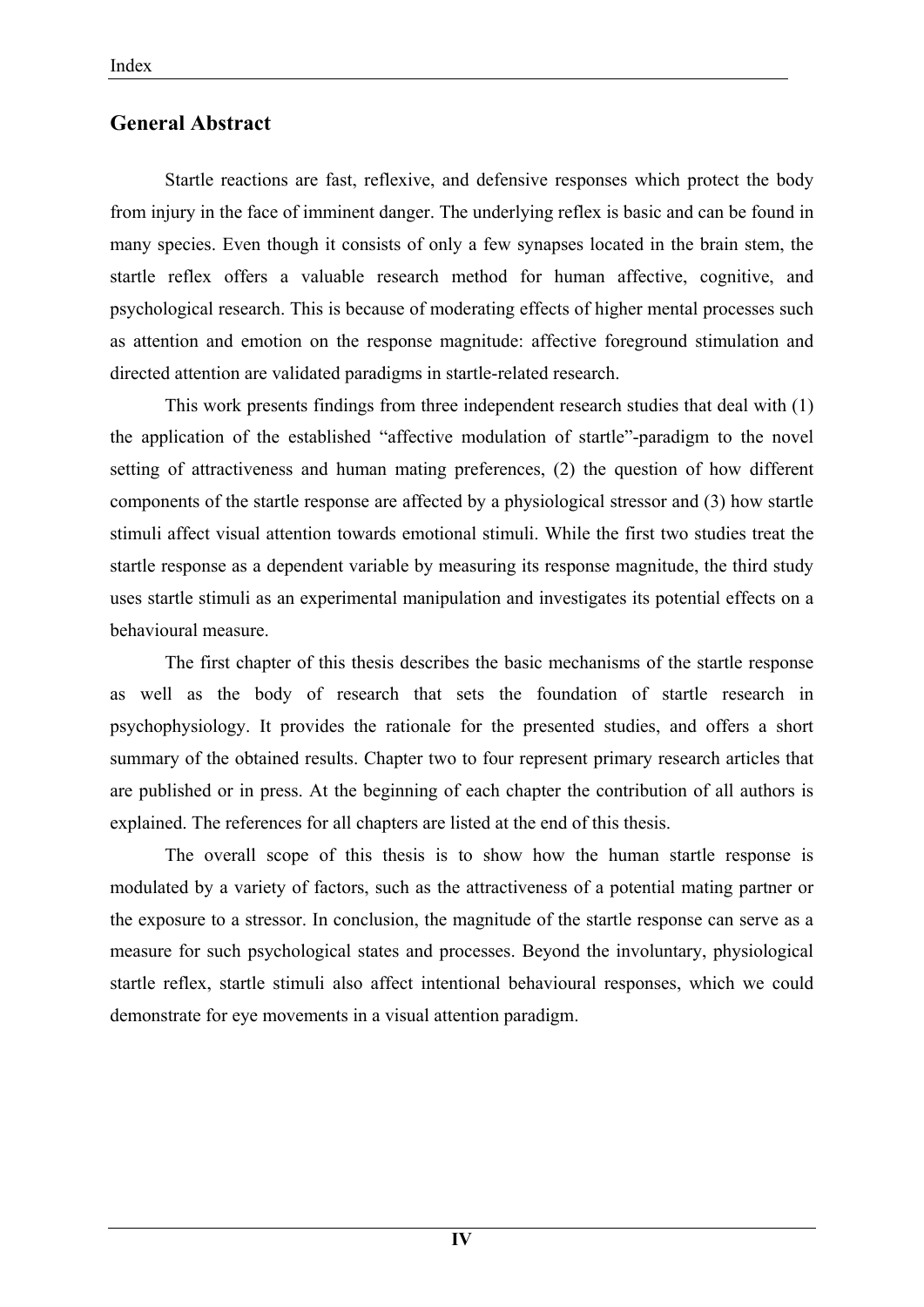| Content |
|---------|
|         |

| 1.3 STUDY I: STARTLE MODULATION AS A MEASURE OF MATING PREFERENCES IN HUMANS 4<br>1.9 STUDY III: STARTLE EFFECTS ON SACCADIC RESPONSES TO EMOTIONAL TARGET STIMULI 9 |  |
|----------------------------------------------------------------------------------------------------------------------------------------------------------------------|--|
| Chapter II: Effect of facial self-resemblance on the startle response and subjective                                                                                 |  |
|                                                                                                                                                                      |  |
| Chapter III: Effects of Cold Pressor Stress on the Human Startle Response  24                                                                                        |  |
|                                                                                                                                                                      |  |
|                                                                                                                                                                      |  |
|                                                                                                                                                                      |  |
|                                                                                                                                                                      |  |
|                                                                                                                                                                      |  |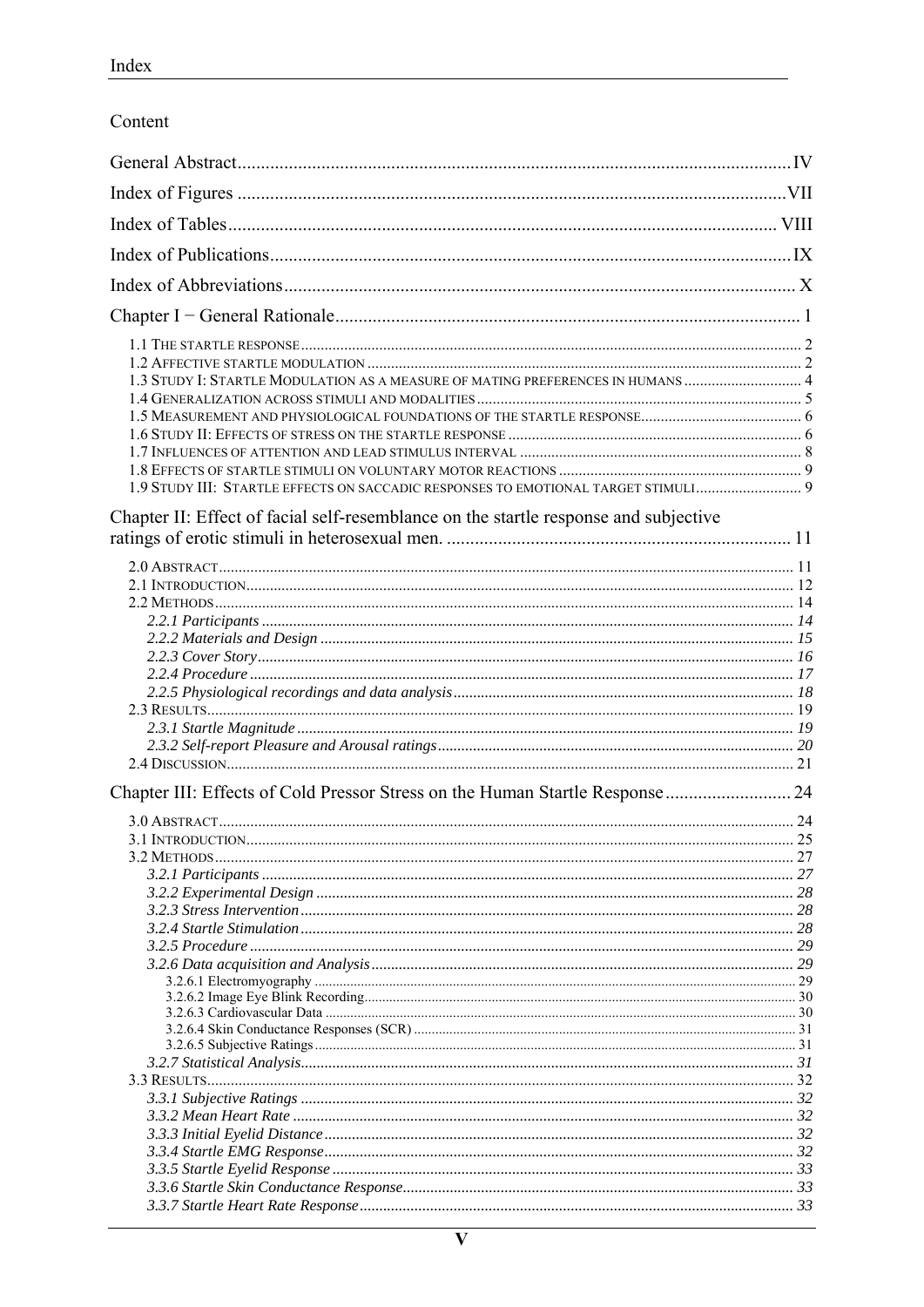|                                                                               | 35   |
|-------------------------------------------------------------------------------|------|
| Chapter IV: Startle effects on saccadic responses to emotional target stimuli | . 39 |
|                                                                               |      |
|                                                                               |      |
|                                                                               |      |
|                                                                               |      |
|                                                                               |      |
|                                                                               |      |
|                                                                               |      |
|                                                                               |      |
|                                                                               |      |
|                                                                               |      |
|                                                                               |      |
|                                                                               |      |
|                                                                               |      |
|                                                                               |      |
|                                                                               |      |
|                                                                               |      |
|                                                                               |      |
|                                                                               |      |
|                                                                               |      |
|                                                                               |      |
|                                                                               |      |
|                                                                               |      |
|                                                                               |      |
|                                                                               | 53   |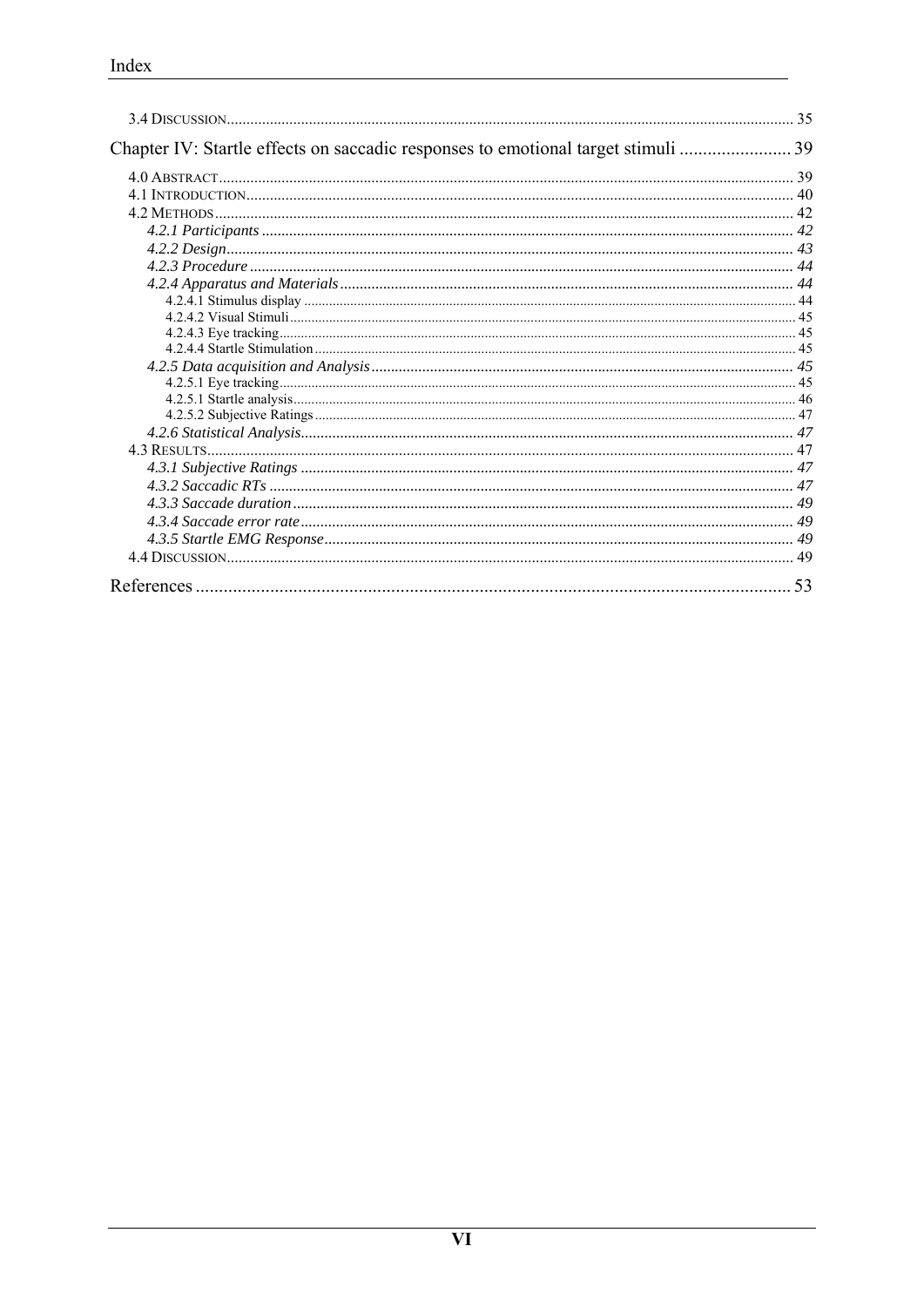# **Index of Figures**

**Figure 1:** Image editing procedure: The nude woman's detailed face (1) was morphed with the portrait picture of the participant (2). The morphing software produces two output images, a shape-only morph (3a) and a combined shape-color morph (3b). In a second step the shape-color morph is used as a semi-transparent layer on top of the shape-only morph. All artefacts of the morphing procedure are eliminated. The resulting image (4) was photo-mounted on the woman's body in a last step (5). The resulting image was used as a stimulus (the image was not masked in the experiment). ....................... 16

**Figure 2:** Blink magnitude to startle stimuli during foreground presentation of four different picture contents (a) photographs of erotic female nudes with manipulated facial similarity to the participant (self-resembling), (b) photographs of erotic female nudes with manipulated facial similarity to another participant (other-resembling), (c) photographs of erotic female nudes whose facial characteristics were not manipulated (not manipulated), and (d) neutral pictures. Data are reported as T-Scores. Error bars indicate one standard error. ...................................................................................................... 20 **Figure 3:** Experimental protocol. ......................................................................................... 28 **Figure 4:** Measures of the startle response: eye blink (EMG)-, skin conductance and heart rate responses. ................................................................................................................. 34 **Figure 5:** Experimental protocol. ......................................................................................... 43 **Figure 6:** Saccadic reaction times (mean, SD) for (a) the startle SOA conditions and (b) for the interaction between target valence and saccade direction and startle EMG Magnitude (mean, SD) for (c) target valence in the startle B condition and (d) between startle SOA conditions ............................................................................................................. 48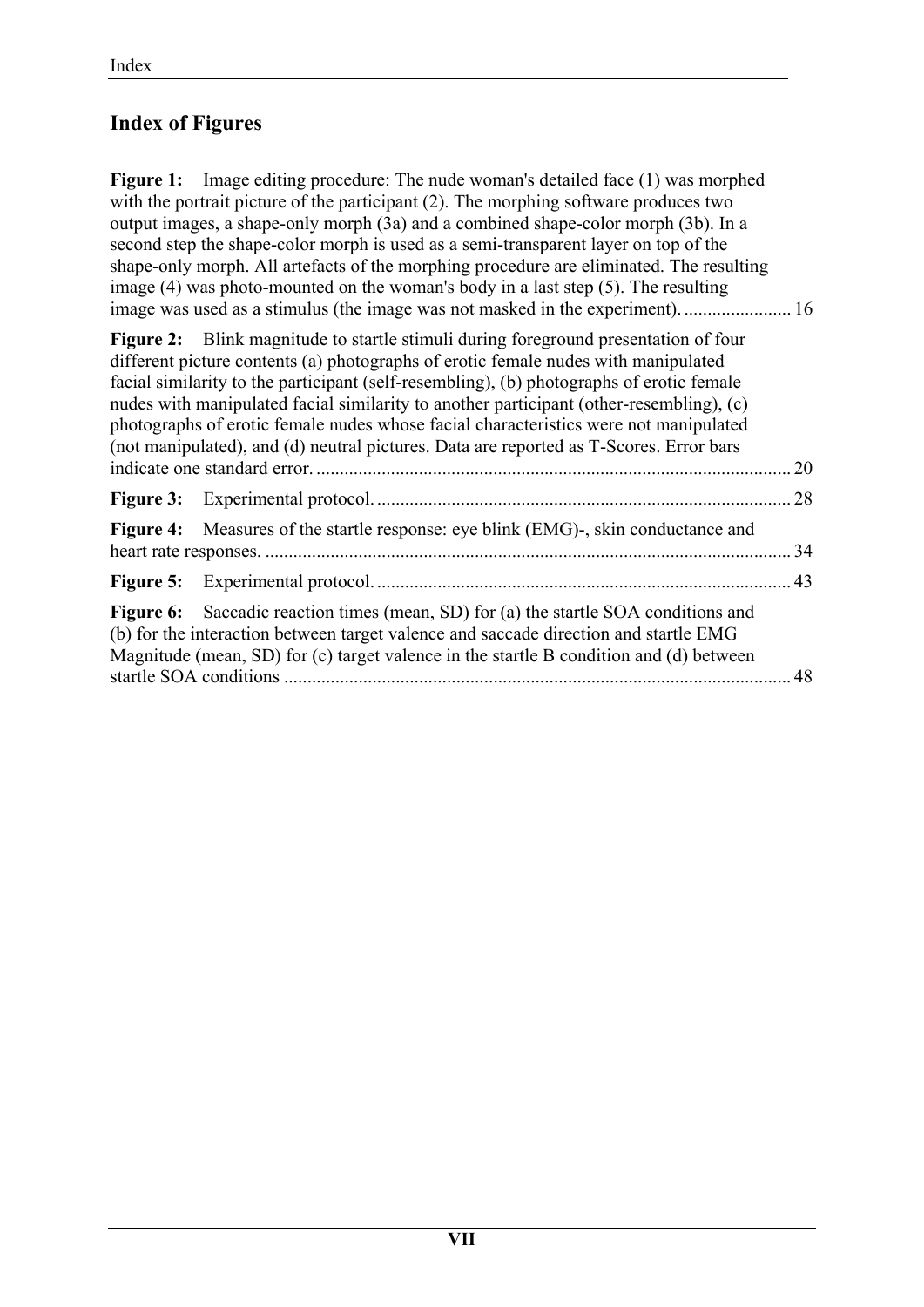# **Index of Tables**

|          | <b>Table 1:</b> Mean reports of rated pleasure and arousal when viewing self-resembling |  |
|----------|-----------------------------------------------------------------------------------------|--|
|          | erotic pictures, other-resembling erotic pictures, not manipulated erotic pictures,     |  |
|          |                                                                                         |  |
| Table 2: | Effects of treatment on physiological and subjective parameters33                       |  |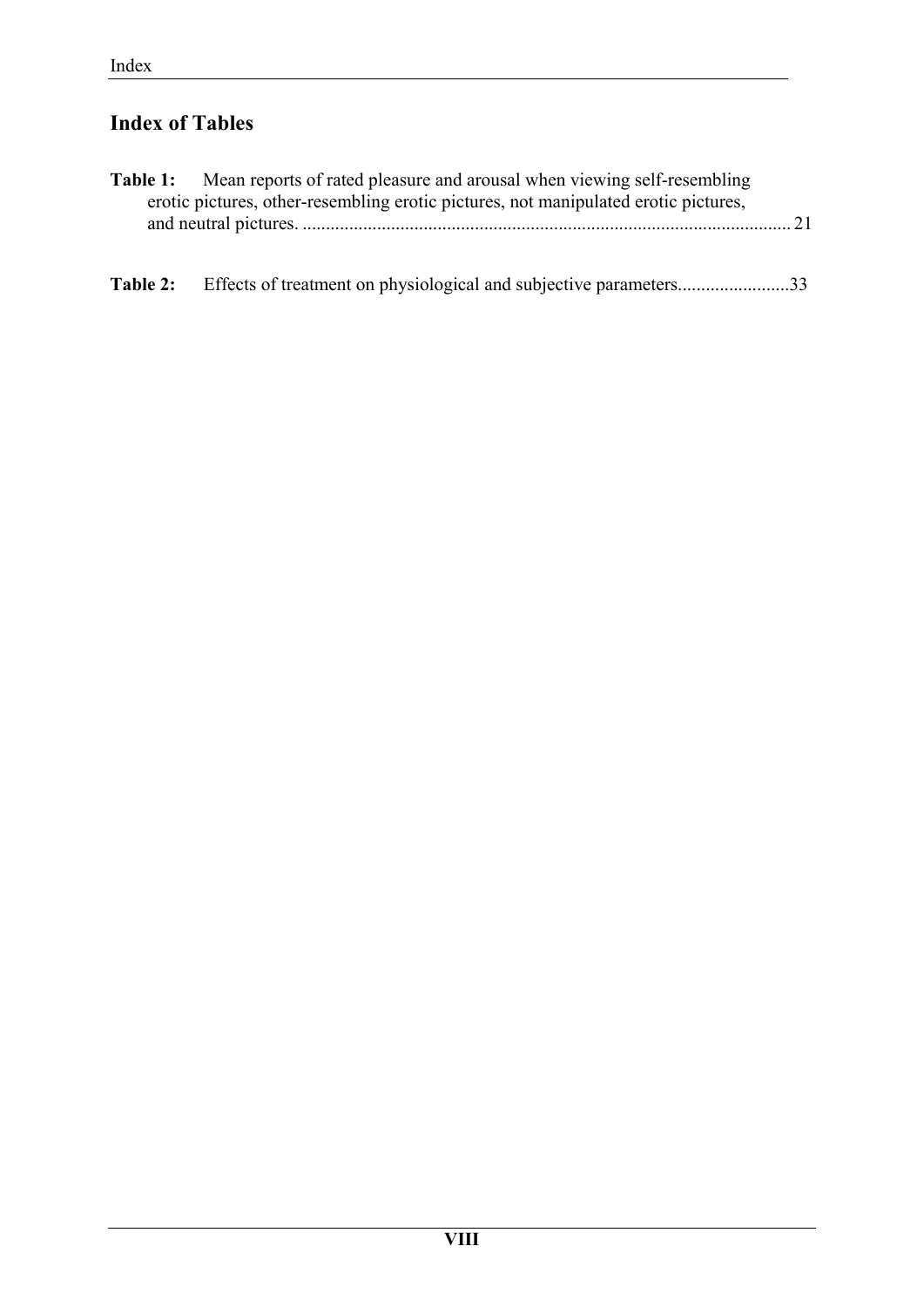## **Index of Publications**

This doctoral thesis consists of three chapters (and, in addition, one chapters that represent a general introduction and overview), which are published as 'Original Articles' in international peer-reviewed journals. The author of this dissertation is the first author of all three articles. However, other authors also contributed to the work (listed in the table). All articles are presented here in the originally published form, except for changes in formatting (i.e. figure labelling). References for all three articles are provided at the end of this work.

*Content has been published as:* 

- Chapter II Lass-Hennemann, J., **Deuter, C. E**., Kuehl, L. K., Schulz, A., Blumenthal, T. D., & Schachinger, H. (2011): Effect of facial self-resemblance on the startle response and subjective ratings of erotic stimuli in heterosexual men. *Archives of Sexual Behavior,* 40 (5), 1007-1014. DOI: 10.1007/s10508-010-9662-8
- Chapter III **Deuter, C. E**., Kuehl, L. K., Blumenthal, T. D., Schulz, A., Oitzl, M. S., & Schachinger, H. (2012): Effects of Cold Pressor Stress on the Human Startle Response. *PloS one,* 7 (11), e49866. DOI: 10.1371/journal.pone.0049866
- Chapter IV **Deuter, C. E**., Schilling, T.M., Kuehl, L. K., Blumenthal, & Schachinger, H. (2013): Startle effects on saccadic responses to emotional target stimuli. *Psychophysiology*, 50 (10), 1056–1063 DOI: 10.1111/psyp.12083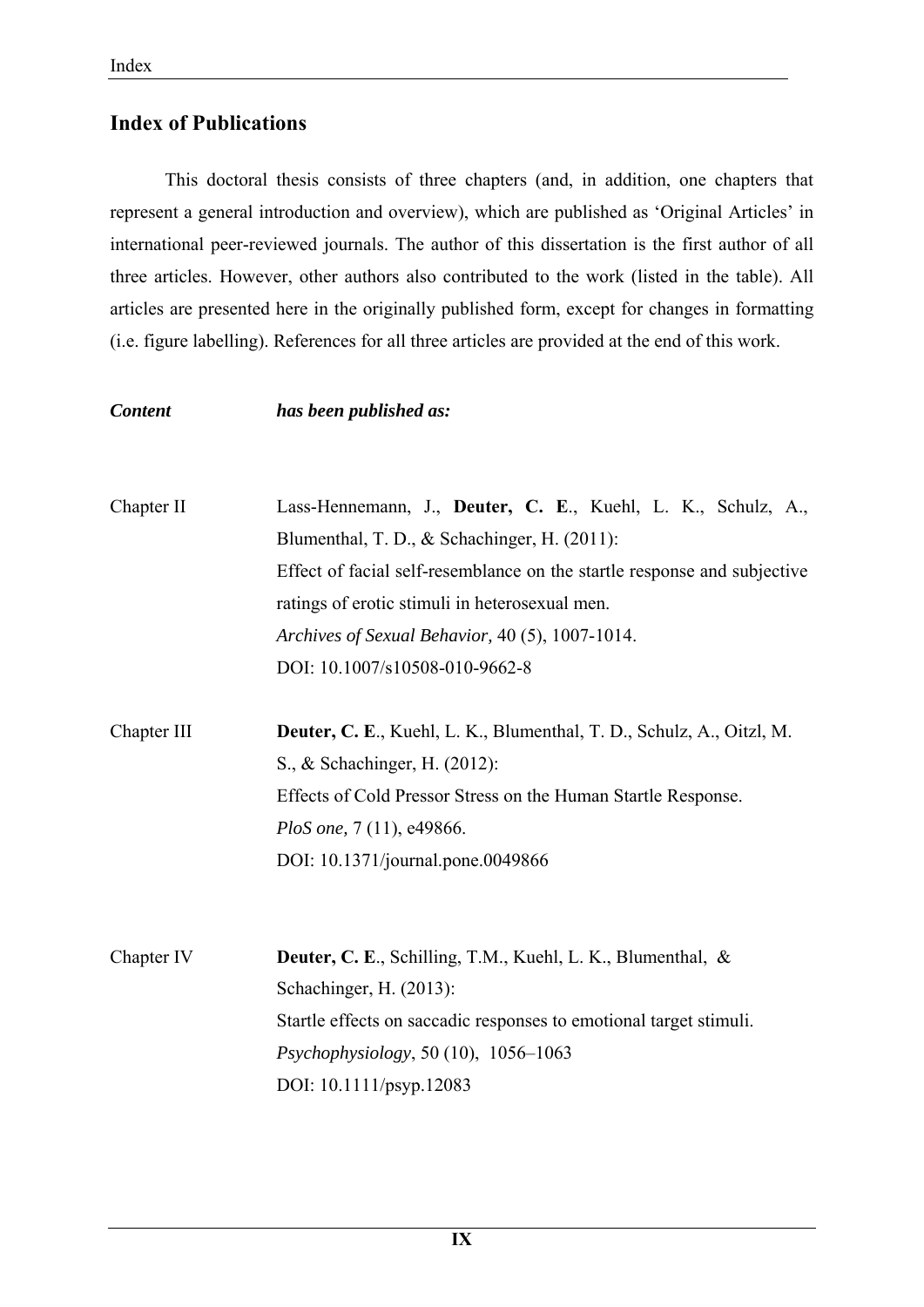# **Index of Abbreviations**

| Ag/AgCl        | Silver/Silver chloride                 |  |  |  |  |
|----------------|----------------------------------------|--|--|--|--|
| <b>ANOVA</b>   | Analysis of variance                   |  |  |  |  |
| <b>ANS</b>     | Autonomic nervous system               |  |  |  |  |
| bpm            | Beats per minute                       |  |  |  |  |
| <b>BP</b>      | Blood pressure                         |  |  |  |  |
| $\overline{C}$ | Celsius                                |  |  |  |  |
| cm             | Centimeter                             |  |  |  |  |
| dB             | Decibels                               |  |  |  |  |
| <b>DBP</b>     | Dystolic blood pressure                |  |  |  |  |
| e.g.           | for example                            |  |  |  |  |
| ECG            | Electrocardiogram                      |  |  |  |  |
| <b>EMG</b>     | Electromyography                       |  |  |  |  |
| ER             | Error rate                             |  |  |  |  |
| <b>HR</b>      | Heart rate                             |  |  |  |  |
| Hz             | Hertz                                  |  |  |  |  |
| <b>IAPS</b>    | International affective picture system |  |  |  |  |
| i.e.           | that is                                |  |  |  |  |
| M              | Mean                                   |  |  |  |  |
| min            | Minutes                                |  |  |  |  |
| mm             | Millimeter                             |  |  |  |  |
| mmHg           | Millimeters mercury                    |  |  |  |  |
| ms             | Milliseconds                           |  |  |  |  |
| neg            | negative                               |  |  |  |  |
| ntr            | neutral                                |  |  |  |  |
| <b>OOM</b>     | Orbicularis oculi muscle               |  |  |  |  |
| pos            | positive                               |  |  |  |  |
| px             | Pixel                                  |  |  |  |  |
| S              | Seconds                                |  |  |  |  |
| <b>SCR</b>     | Skin conductance response              |  |  |  |  |
| <b>SBP</b>     | Systolic blood pressure                |  |  |  |  |
| <b>SD</b>      | <b>Standard deviation</b>              |  |  |  |  |
| SЕ             | Standard error                         |  |  |  |  |
| <b>SEM</b>     | Standard error of mean                 |  |  |  |  |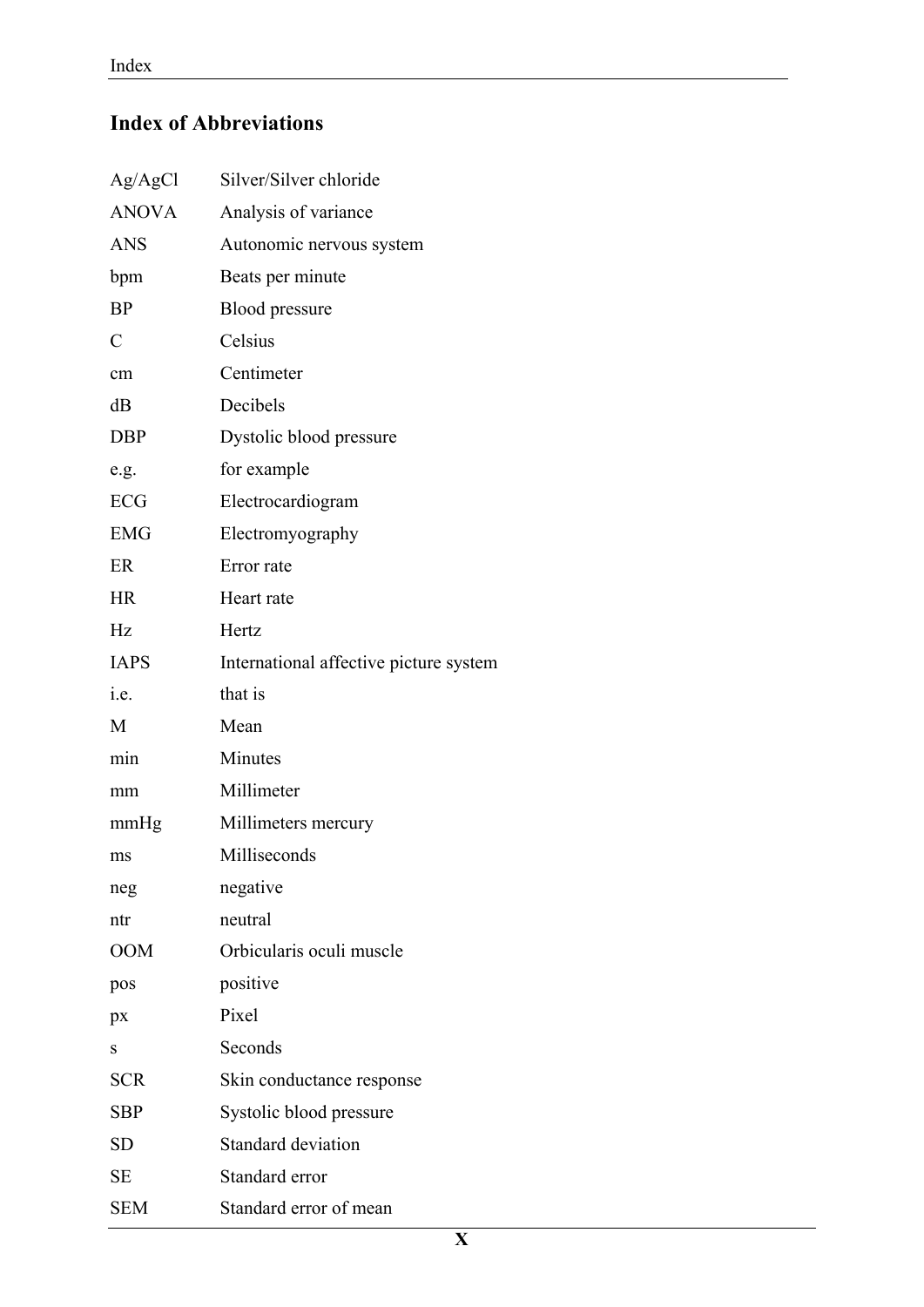#### **Chapter I − General Rationale**

What can a simple physiological reflex contribute to psychological research? Ever since Eric Kandel fundamentally revolutionized our understanding for learning and memory by studying the gill-withdrawal reflex in Aplysia (Kandel & Squire, 2000), the answer must be: quite a lot! In a similar vein, the basic startle reflex provides psychologists with a simple systems model for the research on attention and emotion. Over recent decades, the measurement of the human startle response has proven to be a useful and viable method for psychophysiological research (Blumenthal et al., 2005). Even though the startle response consists of a simple reflex circuit with a small number of connections, it is highly susceptible to contextual influences. Physiological, as well as psychological, states of the organism modulate the response. The response modulation due to attentional and affective processes has spawned a vast amount of research work. Both influences have initially been assessed as separate aspects; however, it soon became obvious that attention and affect can interact in intricate ways.

Whether the individual components of the startle response form a homogeneous system is not fully elucidated. The contraction of several skeletal and facial muscle systems coincides with a brief surge in autonomic sympathetic activation. Because of its slow habituation rate and ease of measurement, psychophysiological research usually measures the orbicularis oculi muscle (OOM), which directly contributes to the startle related eye blink (Blumenthal, et al., 2005). However, the relation between OOM activation and blink kinematics on the one hand, and autonomic parameters of the response on the other, could be susceptible to state variables such as stress.

Another line of research that addresses startle is focussing on voluntary movements, instead of involuntary reflexes, as a dependent variable. In reaction time tasks, responses are accelerated when they coincide with or are shortly preceded by a startle stimulus (Valls-Sole, Kumru, & Kofler, 2008). How the so-called 'StartReact' effect relates to the reflexive startle response and whether affective states have a modulating effect is a matter of ongoing debate.

The aim of this thesis is to highlight these modifying processes even further. With affective modulation of the startle response as an underlying theme, these empirical studies bring together different physiological and psychological factors and their influence on various response parameters. The presented body of research investigates the influence of physiological stress on the startle response, whether acoustic startle probes can influence visuospatial attention to emotional target stimuli and whether the established paradigm of affective startle modulation can be applied to the context of mate preferences.

**1**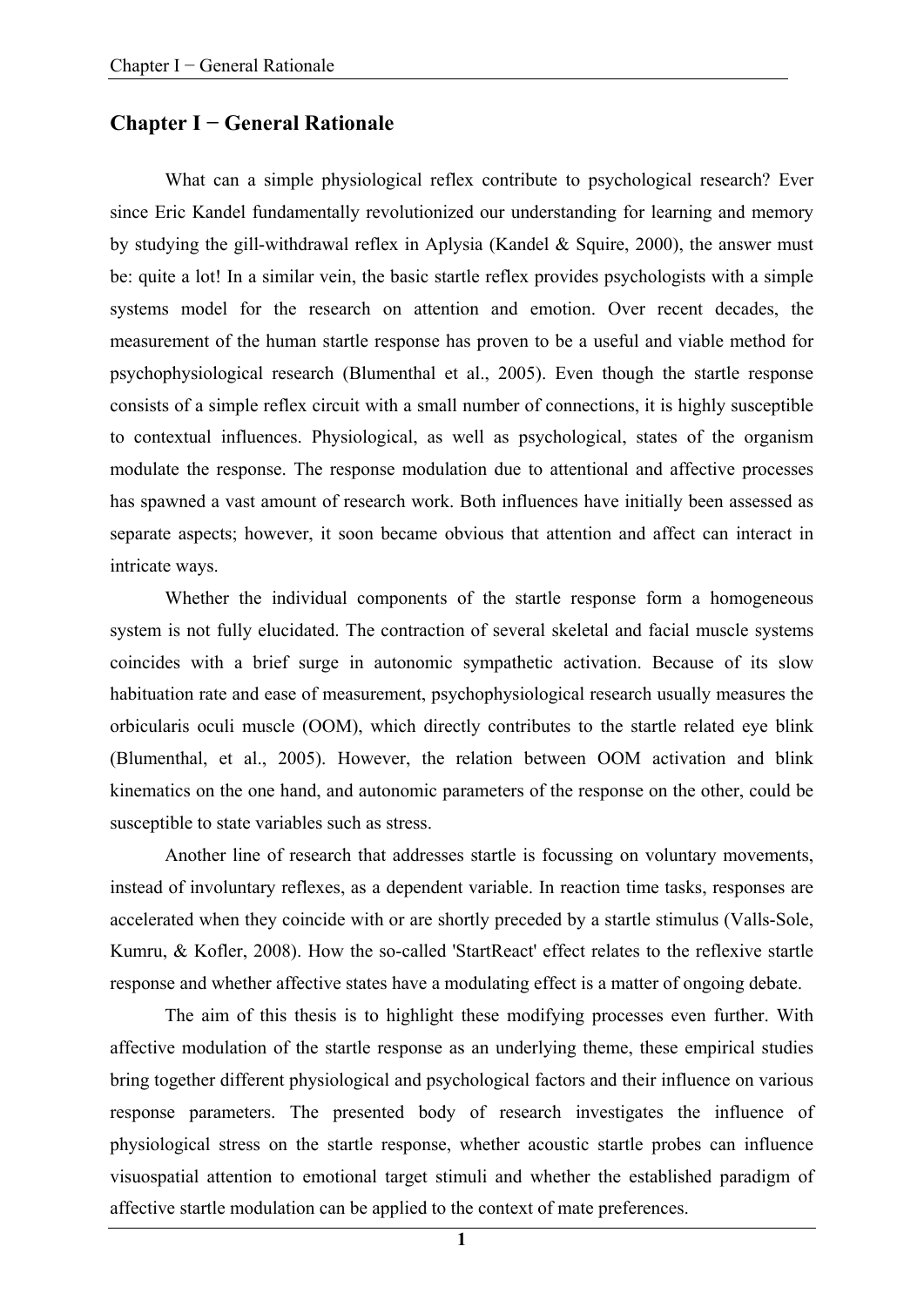#### **1.1 The startle response**

The startle response is a fast, defensive reaction to a sudden and intense stimulus. The response is highly functional adaptive and its components are manifold. Still, they all converge on one purpose: to cope with an imminent threat. Three different aspects of the response can be distinguished. Fast, generalized muscle contractions induce a secure body posture and protect vulnerable structures, such as the neck or the eye ball (Koch, 1999). Beyond this immediate physical protection, a brief surge in autonomic activation prepares for a flight-or-fight response. This vegetative component of the startle response can be measured in different parameters, such as heart rate or skin conductance (Holand, Girard, Laude, Meyer-Bisch, & Elghozi, 1999; Lipp, Siddle, & Dall, 1998). Finally, ongoing cognitive processes are disrupted and attention is rapidly reoriented (Herbert & Kissler, 2010; Miller, Patrick, & Levenston, 2002).

The discovery of the startle response dates back to the 19th century, when the Russian physiologist Ivan Sechenov first described it in his book "Reflexes of the brain" (Sechenov, 1863). However, this discovery did not generate any further interest until 1939, when the response pattern of animals and humans was cinematically recorded (Landis & Hunt, 1939). Again, the research on startle fell into oblivion until the incidental discovery of fearconditioned startle (Brown, Kalish, & Farber, 1951), an early manifestation of affective modulation, in which startle is elicited in the presence of a stimulus that has previously been paired with fear evoking stimuli. Realizing that the startle response is susceptible to contextual and organism variables, this study of Brown et al. unleashed a vast amount of research, mainly by Hoffman and colleagues (Hoffman & Fleshler, 1963; Hoffman & Searle, 1965; Hoffman & Wible, 1969).

#### **1.2 Affective startle modulation**

When Brown et al. (Brown, et al., 1951) investigated classical conditioning of fear in rats, one experimental design paired a neutral stimulus with electric shocks. In some trials, this neutral/conditioned stimulus was followed by an acoustic startle stimulus. This led to higher startle magnitudes in the experimental group, when compared to the unconditioned control group. Then unaware of the potential implications, Brown wrongfully interpreted increased startle as an energizing function of conditioned fear. In the following decades, fearpotentiated startle became a topic of growing research interest, with studies investigating modes of timing (Davis, Schlesinger, & Sorenson, 1989; Grillon, Ameli, Merikangas, Woods,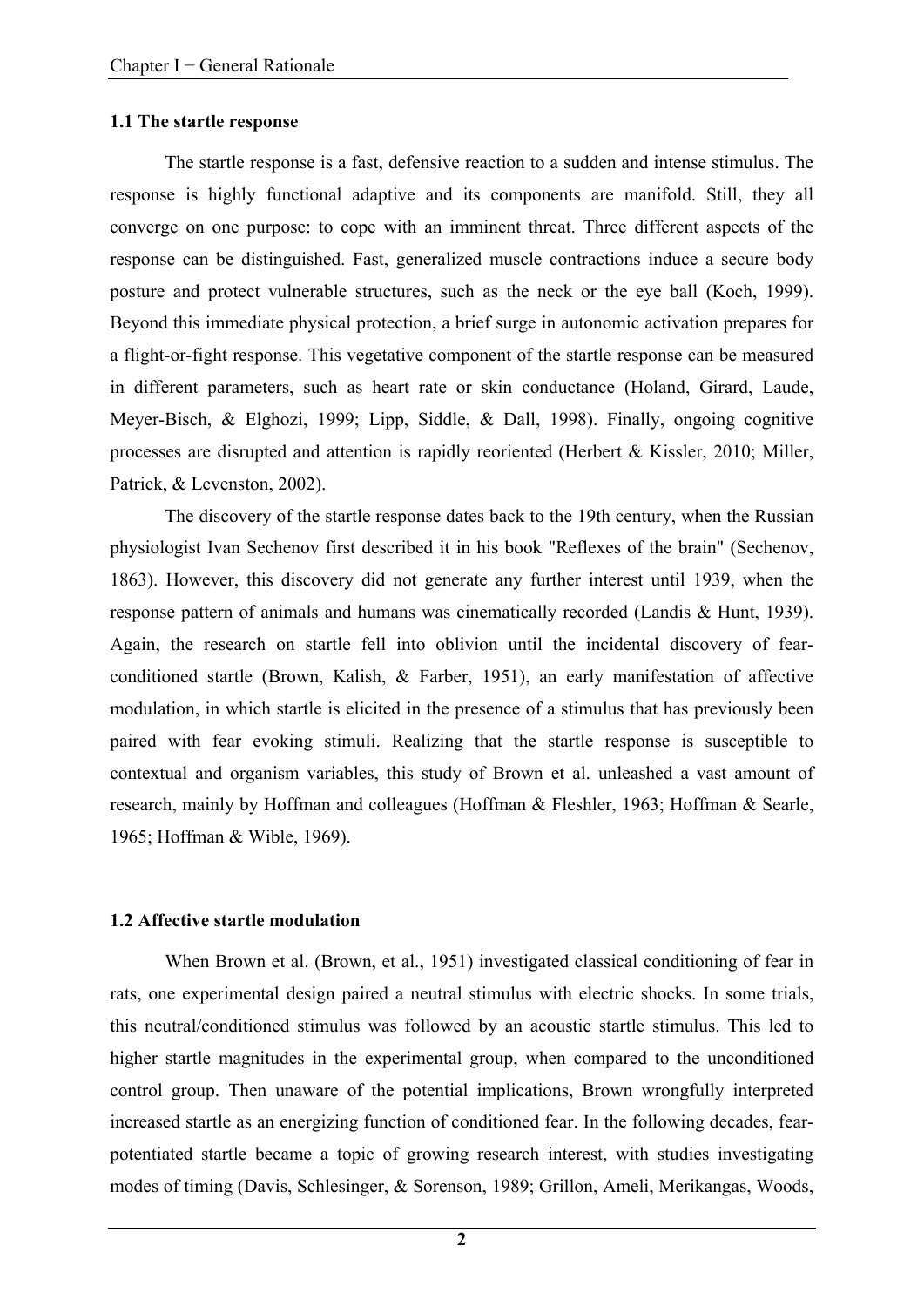& Davis, 1993), or the underlying neural circuitry (Davis, 1986; Davis, Falls, Campeau, & Kim, 1993). The coupling of fear to a previously neutral stimulus was the first implementation of startle modification by affect.

This restriction to fear-conditioning was overcome with the discovery of the reverse effect: startle inhibition due to positive affect. The first study to demonstrate this effect exposed participants to acoustic startle probes during the presentation of pleasant images (Simons & Zelson, 1985). Neutral slides of household objects and erotic images taken from men's magazines were used as visual lead stimuli. When acoustic startle probes were delivered with stimulus onset asynchrony (SOA) of 3.5-6s, startle magnitude was on average lower for the erotic slides. The authors interpreted their finding in terms of attentional allocation: with the erotic slides being of higher interest to the participant, the locus of attention was increasingly shifted to the visual domain.

Furthermore, an interpretation in terms of arousal was rejected: based on previous research (Graham, 1979), they argued that increased arousal would facilitate startle, instead of inhibiting it. This position was substantiated by another study in the same year, which could demonstrate that startle magnitude was primarily influenced by allocation of attentional resources (Anthony & Graham, 1985). However, if an aversive, threatening stimulus is just as significant as a pleasant stimulus in terms of attentional allocation, this should result in decreased startle for both - assuming that they are presented in a modality other than that of the startle stimulus. Previous studies in animals, that made use of the fear-potentiation paradigm, reported increased startle to aversive visual foreground stimuli (Berg & Davis, 1984, 1985). In an attempt to resolve this inconsistency, emotional picture sets of positive, neutral and negative were presented to human participants (Vrana, Spence, & Lang, 1988). This study was the first to show that startle magnitude was clearly modulated by the valence dimension of emotions, independent of any attentional manipulations. Positive pictures generated the lowest, negative pictures the highest startle magnitudes, with neutral pictures ranging in the middle. In addition, this was also the first study that applied the recently developed 'International Affective Picture System' (IAPS) to startle research (Lang, Ohman, & Vaitl, 1988), a catalogue of images that should soon become a standard for affective startle modulation.

With the concept of 'motivational priming', the theoretical framework for affective startle modulation was developed (Bradley, Cuthbert, & Lang, 1990; Lang, Bradley, & Cuthbert, 1990). Assuming that emotion reflects a "readiness for action" (Frijda, 1987), negative emotions will activate defensive, avoidance-related response systems while positive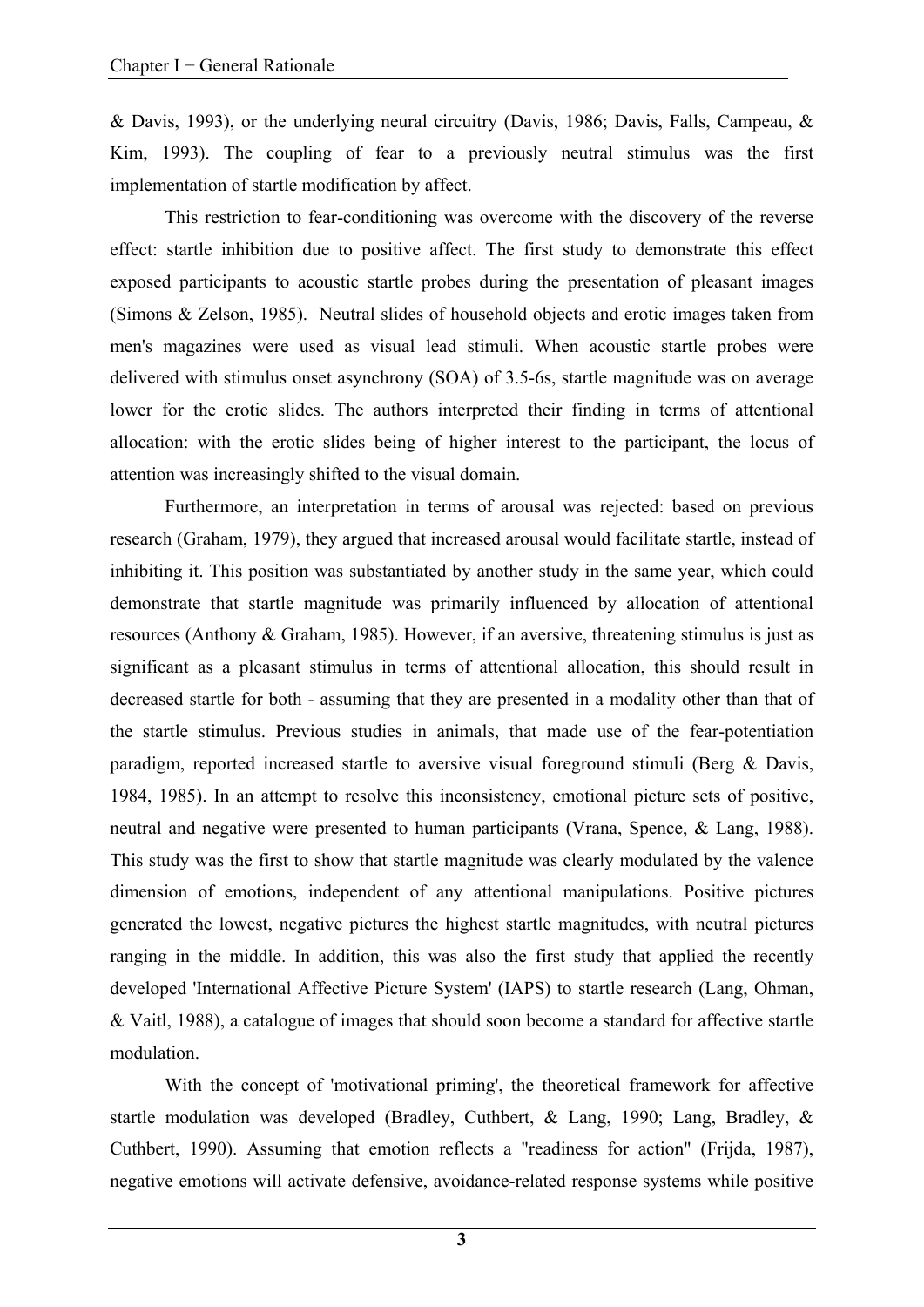emotions activate appetitive, approach-related responses. The startle probe was conceptualized as a defensive, slightly negative stimulus. When this startle probe is preceded by foreground stimulus, either an approach- or avoidance response will be primed, depending on the valence of the stimulus. In case of a congruency in response motivation, i.e. when the foreground is negative, the resulting response is facilitated; a mismatch following positive stimuli will result in an attenuation of the response.

#### **1.3 Study I: Startle Modulation as a measure of mating preferences in humans**

Considering that startle response magnitude in modulated by the valence of foreground stimuli, startle magnitude can be used as a measure of emotional assessment (Mauss & Robinson, 2009). When studying human mating behaviour, the question arises of what contributes to the attraction of a potential mate. One such factor that was found to have an influence is facial similarity. Cues of kinship are predicted to increase pro-social behaviour due to the benefits of inclusive fitness, but to decrease sexual approach motivation due to the potential costs of inbreeding. Previous studies have shown that facial resemblance, a putative cue of kinship, increases pro-social behaviour (DeBruine, 2002). However, the effects of facial resemblance on mating preferences are equivocal, with some studies finding that facial resemblance decreases sexual attractiveness ratings, while other studies show that individuals choose mates partly on the basis of similarity.

Most studies that assessed attractiveness of potential mates relied on subjective ratings, a measure that might be susceptible to demand characteristics and does not capture preferences of which the subject is not aware. Assuming that differences in sexual approach motivation to erotic pictures will modulate startle, we used the paradigm of affective startle modulation. Male participants were confronted with images of erotic female nudes and neutral pictures. To assess facial similarity, the erotic images were digitally altered via a morphing procedure to increase similarity to the participant (who was unaware of this manipulation), or to another random male face respectively. Participants showed greater startle inhibition to self-resembling than to other-resembling or non-manipulated female nude pictures, but subjective pleasure and arousal ratings did not differ between the three erotic picture categories. Our data suggest that visual facial resemblance of opposite-sex nudes increases sexual approach motivation in men, and that this effect is not due to their conscious evaluation of the erotic stimuli.

**4**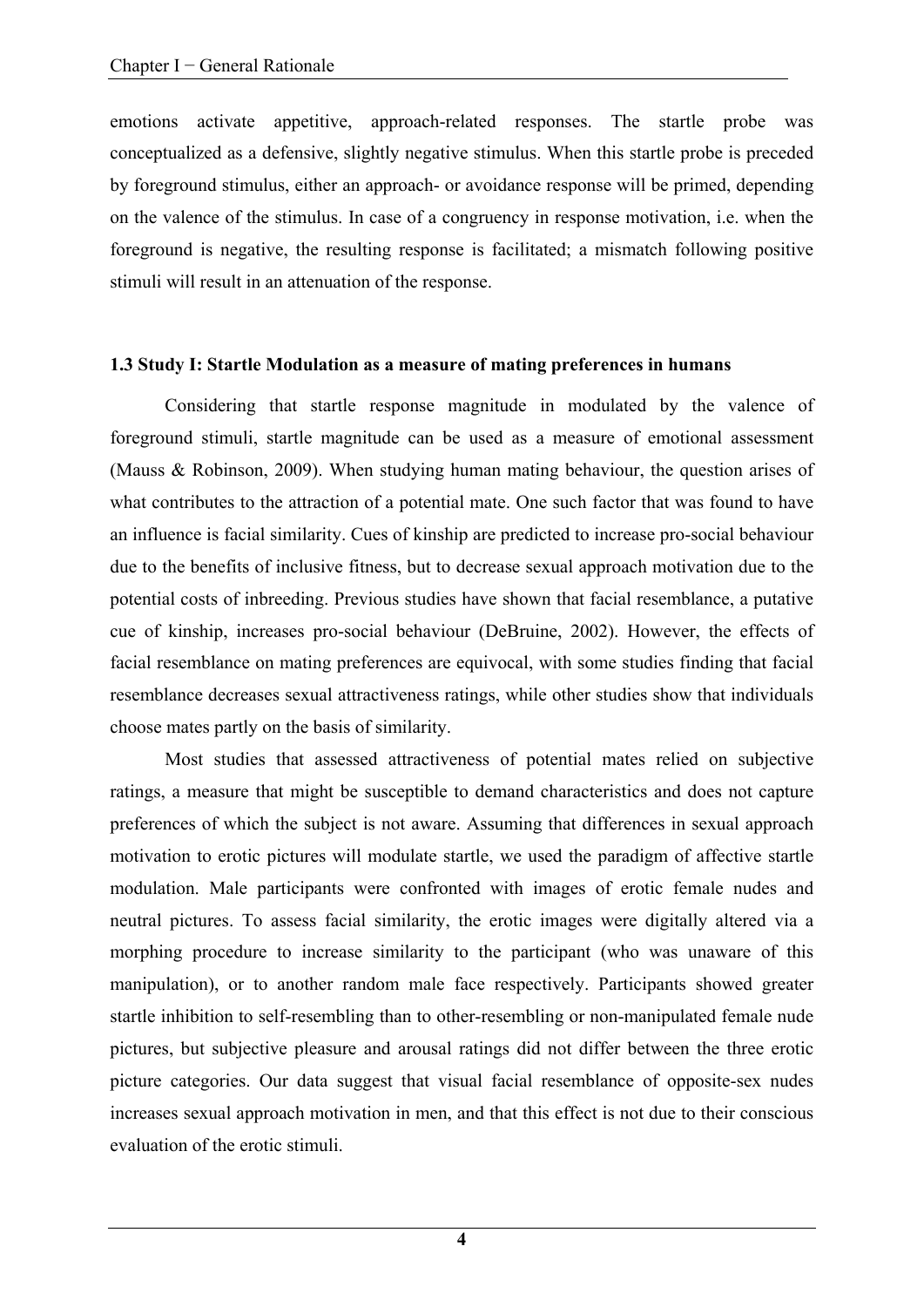With this study we could demonstrate a potential application of affective startle modulation. Because conscious evaluation of attitudes and evaluations is limited and self report might be biased, implicit measures of emotions complement the psychologist's toolbox (De Houwer, Teige-Mocigemba, Spruyt, & Moors, 2009). Affective startle modulation can be used to assess such attitudinal processes, even when the participant in unaware of them. This could be successfully demonstrated in this study.

#### **1.4 Generalization across stimuli and modalities**

This basic pattern, the linear association of the startle reflex with valence, could be replicated in many studies, using diverse stimuli of different modalities, such as emotional images (Yartz & Hawk, 1999), words (Herbert, Deutsch, Sütterlin, Kübler, & Pauli, 2011), brand logos (Walla, Brenner, & Koller, 2011), music (Roy, Mailhot, Gosselin, Paquette, & Peretz, 2009), films (Kaviani, Gray, Checkley, Kumari, & Wilson, 1999) or odours (Miltner, Matjak, Braun, Diekmann, & Brody, 1994; Pause, Adolph, Prehn-Kristensen, & Ferstl, 2009). Nevertheless, some caveats to the affective modulation of startle were discovered in the years following. The degree of affective modulation is clearly a function of arousal, it works best with foreground stimuli that are high in arousal (Cuthbert, Bradley, & Lang, 1996). This is important, considering the unequal distribution of stimuli in the 'affective space' (Lang, Bradley, & Cuthbert, 1999).

Furthermore, the linear function of modulation by valence might not be unequivocal for all contexts and settings. For instance, while studies that used imagery of emotional scenes reported startle facilitation with negative imagery, the attenuation effect for positive scenes was absent (Robinson & Vrana, 2000) or even reversed: positive scenes facilitated startle (Miller, et al., 2002; vanOyen Witvliet & Vrana, 2000). Similar results were reported for the processing of emotional words: positive words increased startle responses (Herbert, Kissler, Junghöfer, Peyk, & Rockstroh, 2006), an effect that might be moderated by the level of processing (Herbert & Kissler, 2010). These results raise doubt about the generalizability of the 'motivational priming' hypothesis. With "processing interrupt", another mechanism has been suggested as an explanation for these findings: during modes of internally directed processing, startle stimuli disrupt these processes and refocus attention to the external environment. For internal processing, this mechanism could override "motivational priming" and reverse the effect which would be predicted for valence matching (Herbert & Kissler, 2010; Miller, et al., 2002).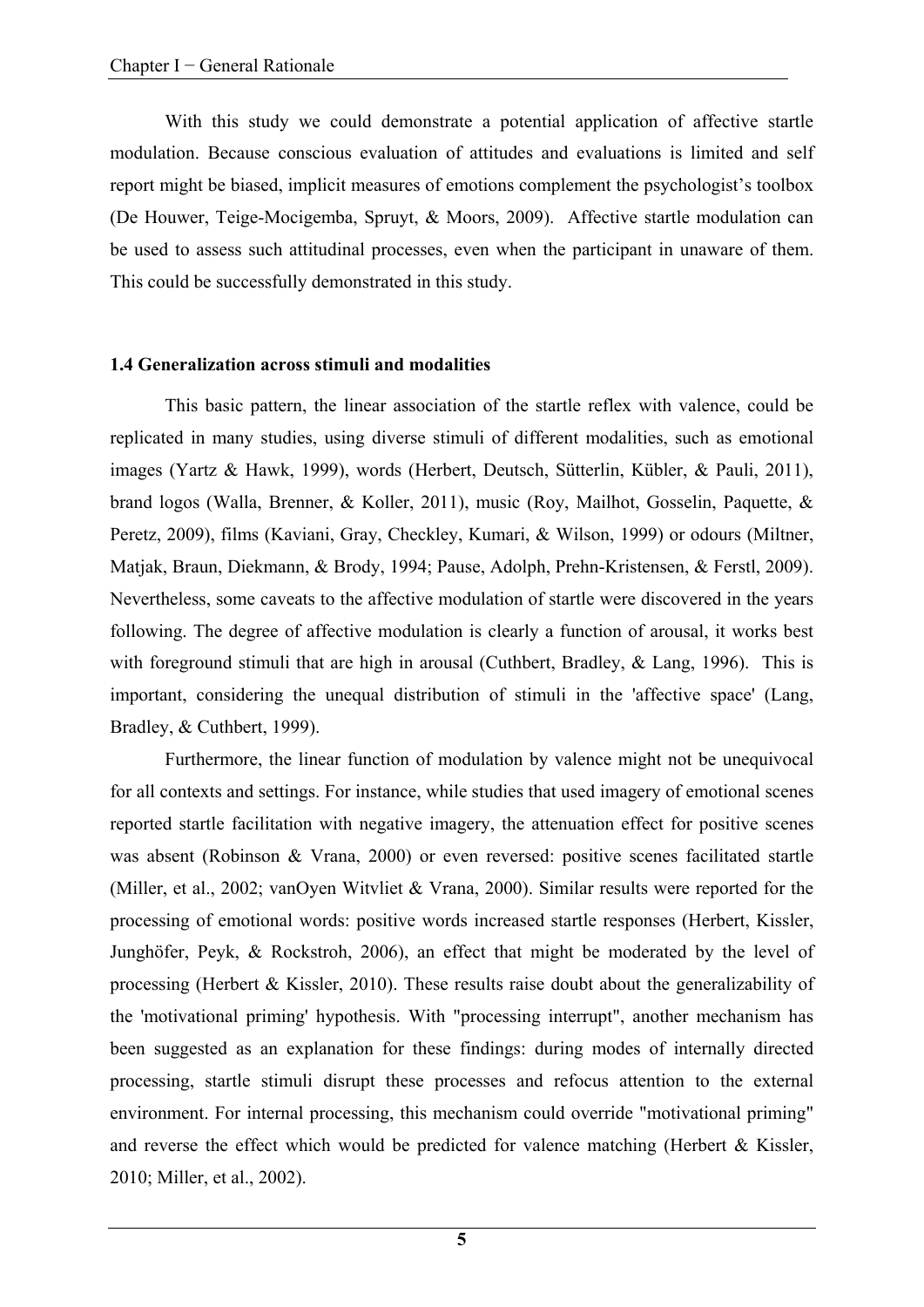#### **1.5 Measurement and physiological foundations of the startle response**

The startle response cascade follows a unique pattern of facial and skeletal muscle activation (Landis & Hunt, 1939). The muscle with the shortest reaction latencies, and therefore the first in the cascade, is the orbicularis oculi muscle (OOM), with median response latencies of only 36.7ms (Brown et al., 1991). Contraction of the OOM results in an eye blink, thereby covering the sensitive eyeball and protecting it from injury. Because of its short latency, but also because it is the most reliable response and most resistant to habituation, the startle eye blink response is the most common response measure (Blumenthal, et al., 2005). Electromyographical recording (EMG) was early described to be a practical and economical assessment tool of the response (Jones & Kennedy, 1951). Since then it has gained widespread acceptance and is a research standard by now. Because of reliable elicitation, the most commonly used stimulus type to elicit startle responses in humans is an acoustic, whitenoise probe of high intensities and short duration (Blumenthal, et al., 2005).

The primary acoustic startle pathway is restricted to only three synapses, with the pontine reticular formation as a central integrating structure. In particular, the nucleus reticularis pontis caudalis (nRPC) receives auditory input from cochlear root neurons. From there on, activation is conducted to the facial motor nucleus (for facial muscles) and via the spinal cord to the motor neurons of the relevant muscles (Davis, 2006; Yeomans & Frankland, 1995). The nRPC receives input from various other brain structures that can modulate the reflexive response at this stage. Relevant structures for affective startle modulation are the amygdala and, for inhibition due to pleasant stimuli, the nucleus accumbens (Grillon & Baas, 2003).

#### **1.6 Study II: Effects of stress on the startle response**

Stress is regarded to be an adaptive reaction to an adverse stimulus or situation. The stress response is a multi-level, complex shift in the organism's physiological and psychological functioning (Del Giudice, Ellis, & Shirtcliff, 2010). Physiological stress allocates bodily resources to facilitate quick, evasive actions at the expense of more long term, regenerative functions. Acute stress involves an endocrinal response (de Kloet, 2003) , activation of the sympathetic nervous system (Ulrich-Lai & Herman, 2009), and influences somatic motor behaviour and psychological adjustments. In contrast to the low-level, biological adaptations, that meet the change in energy demands, stress effects on basic psychological processes, and interaction with attention and emotion, are less well understood.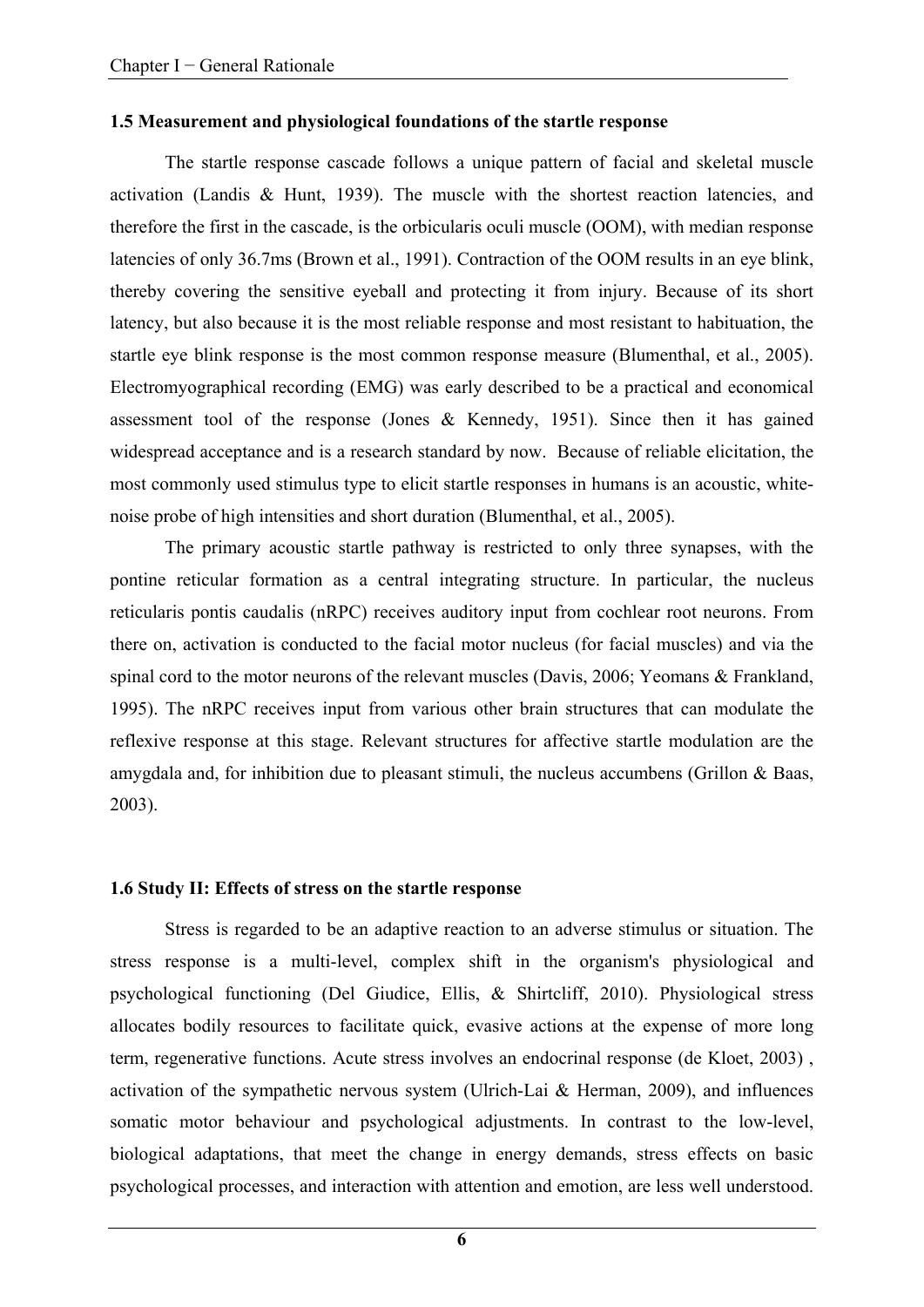Previous studies found an attentional bias for aversive, threatening stimuli under stress exposure (Chen, Lewin, & Craske, 1996; Mogg, Mathews, Bird, & Macgregor-Morris, 1990), while others found no (McNally, Riemann, Louro, Lukach, & Kim, 1992; Mogg, Kentish, & Bradley, 1993) or even opposing effects, with less attention for negative stimuli after stress manipulation (Ellenbogen, Schwartzman, Stewart, & Walker, 2002; Mathews & Sebastian, 1993).

Several studies assessed the effect of cortisol, an endocrinological measure related to stress coping, on the human startle response. The results are somewhat contradictory. Making use of the diurnal variation of cortisol excretion, one study assessed startle responses during different daytimes: responses were increased with low cortisol levels and decreased when levels were high (Miller & Gronfier, 2006). Corresponding to this finding, a pharmacological suppression of cortisol levels enhanced startle responses (Roemer, Nees, Richter, Blumenthal, & Schächinger, 2009). However, intravenous applications of cortisol revealed either no effect on startle responses (Richter, Schulz, et al., 2011), or reported an inverse U-shaped relation: small doses (5mg) increased and higher doses (20mg) decreased startle responses (Buchanan, Brechtel, Sollers, & Lovallo, 2001).

In study II, we assessed the influence of an acute physiological stressor on the startle response. From the fact that stress activates the defensive, avoidance-related system similar to unpleasant stimuli, we hypothesized that acute stress facilitates the startle response. While studies that investigate the effects of affective startle modulation commonly use brief presentation of stimuli, subjects were exposed to the unpleasant stressor for three minutes. In addition to the well-established eye blink response we also assessed various autonomic startle measures. Assuming that autonomic components of the response are more related to activation instead of protection, these components were expected to show even higher susceptibility to the stress intervention.

We used an established physiological stressor, the Cold Pressor Test (CPT), to induce stress in a non-clinical human sample (24 student participants) in a within-subjects design. Autonomic (heart rate and skin conductance) and somatic (eye blink) responses to acoustic startle probes were measured during a pre-stress baseline, during a three minutes stress intervention, and during the subsequent recovery period. Startle induced skin conductance responses and heart rate responses were facilitated during stress. Compared to baseline, startle eye blink responses were not affected during the intervention but were diminished afterwards. These data describe a new and unique startle response pattern during stress: facilitation of autonomic stress responses but no such facilitation of somatic startle eye blink responses.

**7**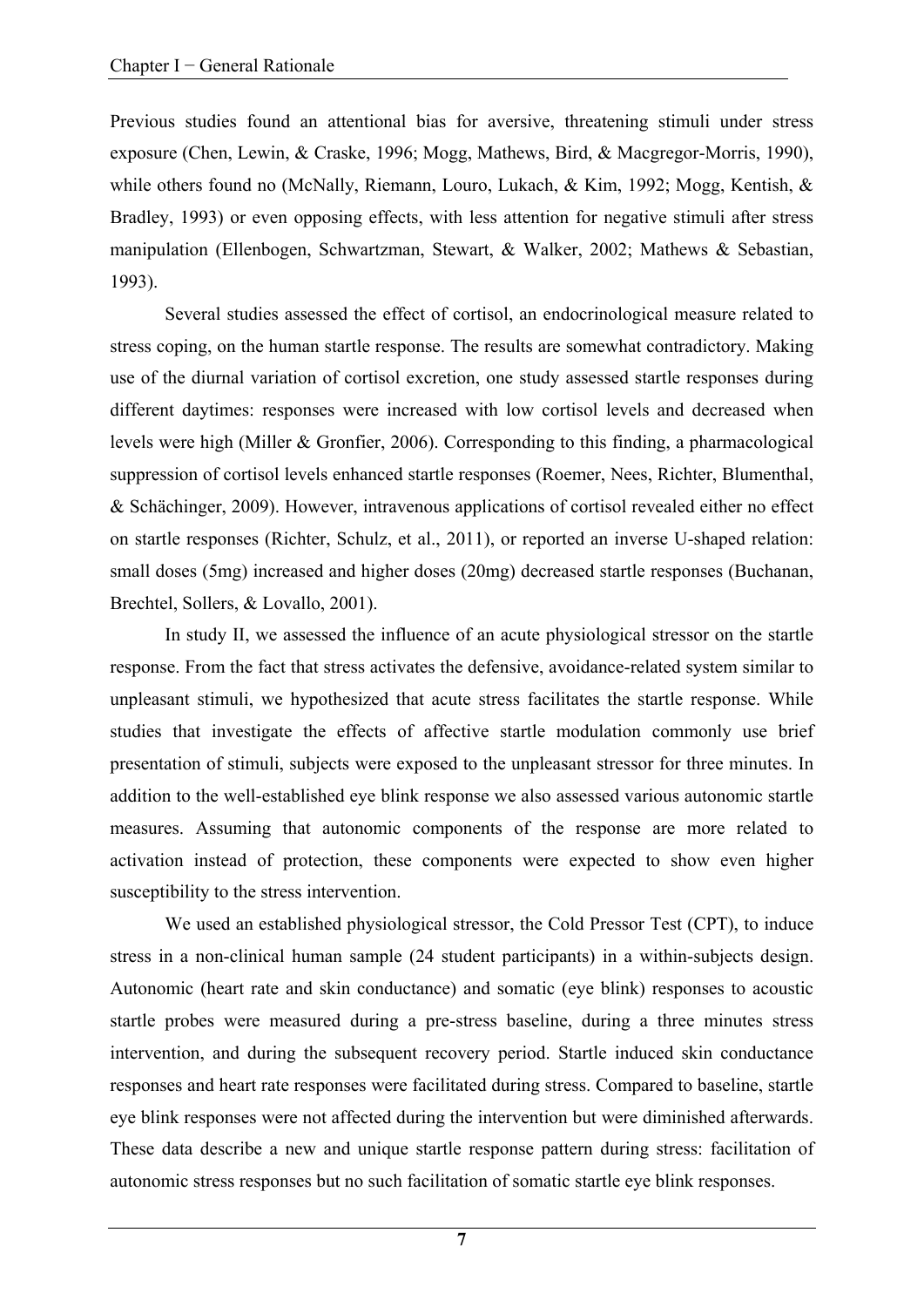#### **1.7 Influences of attention and lead stimulus interval**

Another aspect by which startle is modulated is attention. When the affective modulation of startle was described first, it was soon suggested that emotion is only superficially responsible for this effect. The driving force would be attentive processes: emotional pictures plainly capture more attention (Simons & Zelson, 1985). Even though it was soon demonstrated that affective modulation was a phenomenon in itself (Bradley, et al., 1990; Lang, 1995), subsequent research could also show that emotion and attention interact in startle paradigms. Several studies could demonstrate that startle responses were enhanced when attention is directed to the foreground stimulus, independent of its valence (Lipp, Neumann, Pretorius, & McHugh, 2003; Lipp, Siddle, & Dall, 1997; Mallan, Lipp, & Libera, 2008; Neumann & Lipp, 2003). Again, this effect was modulated by attentional (Adam, Mallan, & Lipp, 2009) and perceptual load (Thorne, Dawson, & Schell, 2006). However, actively attending the startle probe diminished the effect of affective modulation (Panayiotou, Witvliet, Robinson, & Vrana, 2011). Startle is facilitated when stimuli are attended that match the modality of the startle eliciting stimulus, compared to a mismatch (Anthony & Graham, 1985). It is assumed that selectively focussing attention to a certain modality primes this sensory pathway and facilitates further input in this modality (Filion, Dawson, & Schell, 1998). Still, when attentional focus and affective valence are systematically varied, attentional modulation was overridden by affective modulation (Haerich, 1994). Summarizing these studies, emotion and attention exert a combined influence on the startle response. While affective and attentional startle modulations are independent phenomena, both factors interact under certain conditions.

Affective modulation due to motivational priming was originally obtained for comparatively long lead intervals, e.g. the foreground stimulus was presented for 3-6 s before startle onset (Bradley, Cuthbert, & Lang, 1999). Startle responses are diminished when the probe is preceded by a non-startling stimulus at short lead intervals, e.g. below 300ms. This phenomenon was termed "prepulse inhibition" and has its maximum at a stimulus onset asynchrony (SOA) of 120ms (Norris & Blumenthal, 1996). This phenomenon however is not independent of affective content. An early study examined the influence of affective pictures at short lead intervals (Bradley, Cuthbert, & Lang, 1993). The interval for maximum inhibition was reached at 300ms, somewhat later compared to simple auditory prepulses. This inhibition was stronger for emotional pictures. Valence had no influence: inhibition was equally strong for both pleasant and unpleasant pictures. With higher arousal evoked by the emotional pictures, this effect was seemingly driven by attentional capture.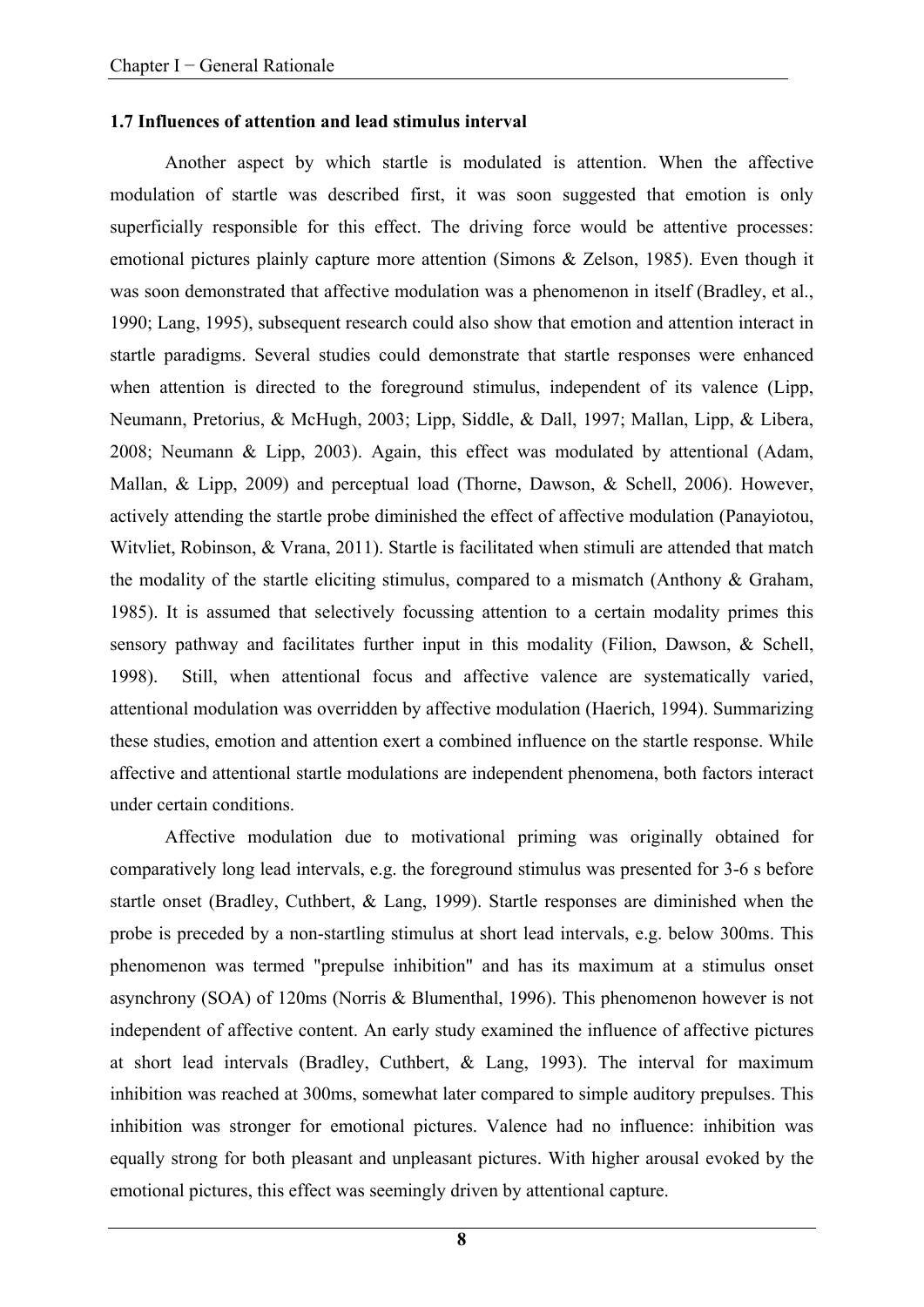However, later studies could demonstrate effects of valence at short intervals (Gard, Gard, Mehta, Kring, & Patrick, 2007; Stanley & Knight, 2004). These findings indicate that approach-avoidance related, motivational systems might be active at comparatively short intervals.

#### **1.8 Effects of startle stimuli on voluntary motor reactions**

Beyond the reflexive muscle contractions that constitute the startle response, startle stimuli can also affect voluntary reactions. In reaction tasks that require motor responses to an imperative stimulus, responses are accelerated when the imperative stimulus is accompanied or shortly preceded by a simultaneous startle stimulus, a phenomenon that is termed "StartReact" (Valls-Sole, et al., 2008). This acceleration is most pronounced in simple reaction time task, i.e. those where the response that is to be executed is known beforehand and can be "pre-planned" (Carlsen, Maslovat, Lam, Chua, & Franks, 2011). However, StartReact has also been demonstrated in choice-reaction time tasks, those in which the correct response is indicated by the imperative stimulus (Oude Nijhuis et al., 2007; Reynolds & Day, 2007). While originally demonstrated with manual response tasks, the StartReact phenomenon could also be shown for saccadic reactions (Castellote, Kumru, Queralt, & Valls-Sole, 2007). How the StartReact-effect relates to the involuntary startle response and if the startle response magnitude is indicative for the accelerating effect remains controversial (Carlsen, Dakin, Chua, & Franks, 2007; Maslovat, Kennedy, Forgaard, Chua, & Franks, 2012; Reynolds & Day, 2007).

#### **1.9 Study III: Startle effects on saccadic responses to emotional target stimuli**

Even though a growing body of research is dedicated to startle influences on voluntary reactions, it remains unclear how this is modulated by the affective valence of target stimuli. Furthermore, affective startle modification with visual stimuli has primarily been demonstrated with directly attended images. This study investigated the effect of acoustic startle stimuli and target valence on saccade reaction times and error rates. Saccadic eye movement to specified target locations are influenced by the affective valence of these visual targets (Calvo & Nummenmaa, 2007; Calvo, Nummenmaa, & Hyona, 2008; Gutierrez & Calvo, 2010; Kissler & Keil, 2008; Nummenmaa, Hyona, & Calvo, 2006, 2009). In a reaction task that directly compared saccadic and manual responses to emotional faces, both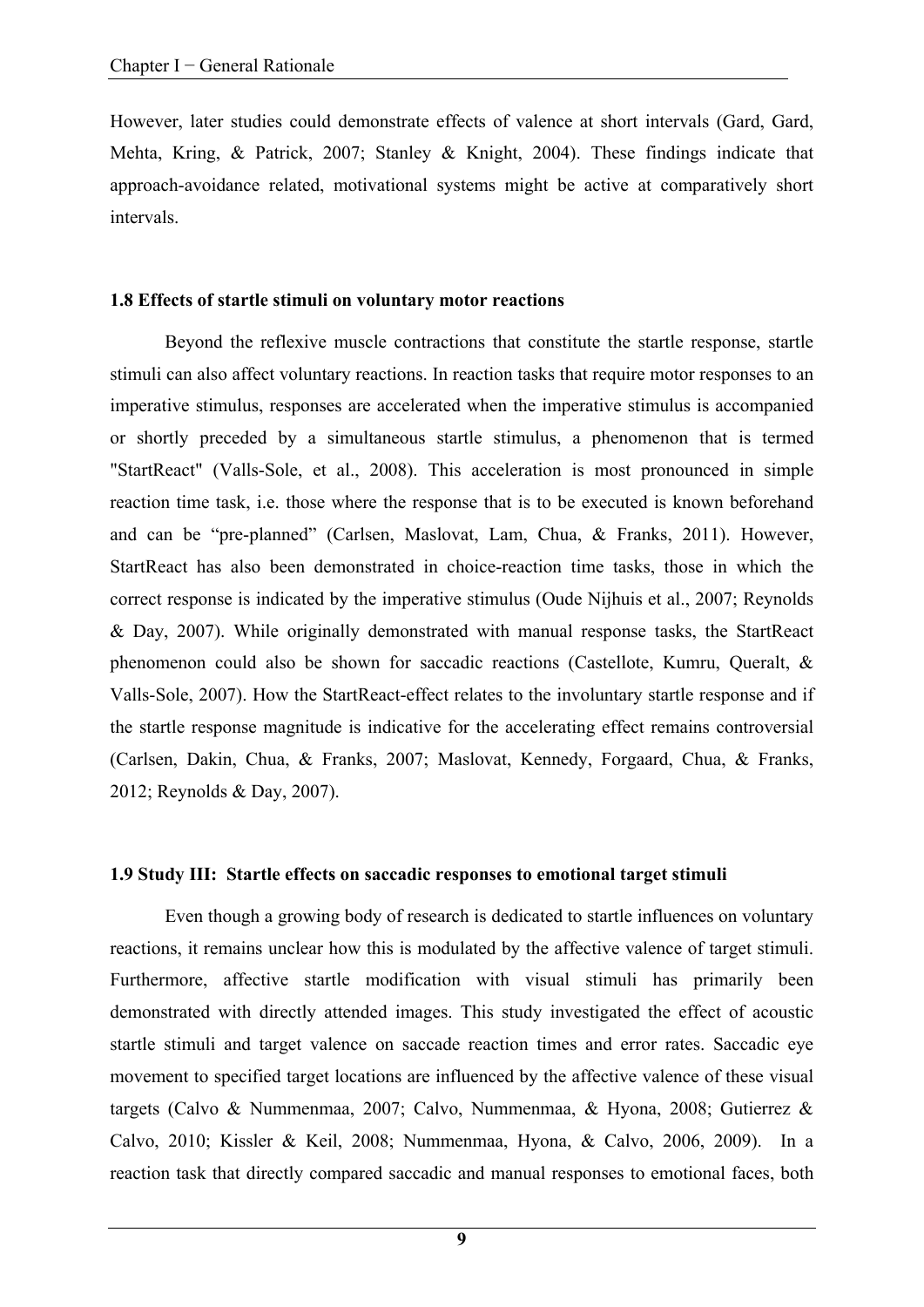measures were affected by target emotionality. However, saccades showed an emotional bias at substantially shorter latencies (Bannerman, Milders, & Sahraie, 2009).

In this study, participants had to perform saccades towards (pro-saccade) or away (anti-saccade) from target pictures that appeared parafoveally, i.e. outside of the focus of visuo-spatial attention. The task in this study was a choice-reaction task: whether a pro- or anti-saccade had to be performed was indicated by an imperative stimulus at central location. Startle probes were presented in two time interval conditions: 500ms prior to and simultaneous with an imperative stimulus, after which saccades to positive, neutral, or negative peripheral target pictures had to be performed. We found that startle stimuli at 500ms SOA reduced reaction times and error rates. However, the effect was independent of target valence or saccade direction. Valence interacted with saccade direction: pro-saccades to negative and anti-saccades to positive targets were delayed.

Startle was shown to speed saccadic reactions and improve accuracy when presented with sufficient lead time before an imperative stimulus. Furthermore, we could demonstrate that emotional information of parafoveally presented images has a moderating influence on prepulse inhibition, perhaps due to increased arousal of those images. The results do not provide support for a valence dependent effect of startle on oculomotor reactions. While startle responses are affected by emotional foreground stimuli, responses to emotional stimuli seem to be unaffected by previous startle stimuli. Independent of the startle related effects, we found a remarkable interaction pattern between saccade direction and target valence which suggests that approach-avoidance motivation can be extended to gaze behaviour.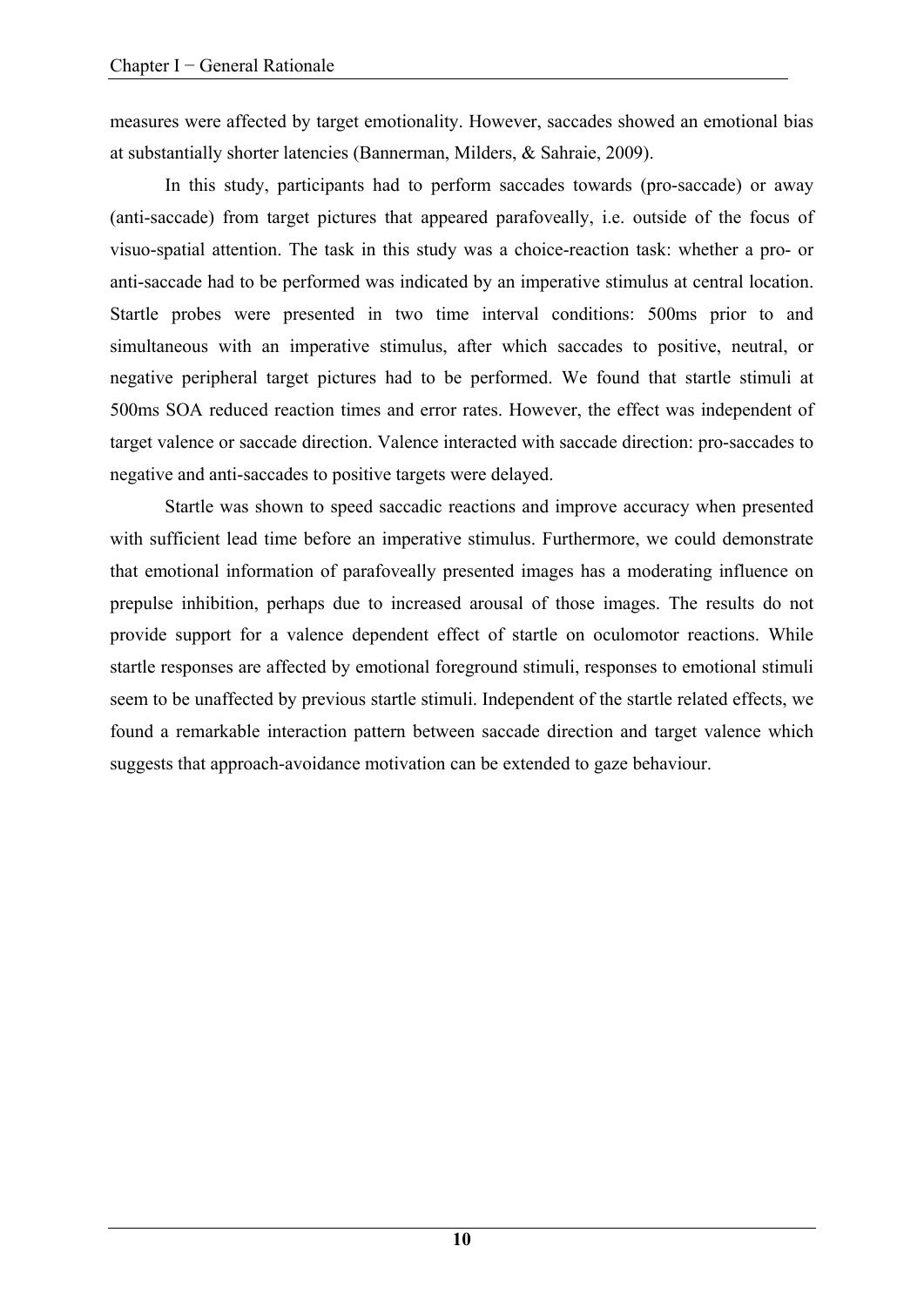# **Chapter II: Effect of facial self-resemblance on the startle response and subjective ratings of erotic stimuli in heterosexual men.**

*Authors: Johanna Lass-Hennemann, Christian E. Deuter, Linn K. Kuehl, André Schulz, Terry D. Blumenthal & Hartmut Schächinger.* 

## **2.0 Abstract**

Cues of kinship are predicted to increase prosocial behavior due to the benefits of inclusive fitness, but to decrease sexual approach motivation due to the potential costs of inbreeding. Previous studies have shown that facial resemblance, a putative cue of kinship, increases prosocial behavior. However, the effects of facial resemblance on mating preferences are equivocal, with some studies finding that facial resemblance decreases sexual attractiveness ratings, while other studies show that individuals choose mates partly on the basis of similarity. To further investigate this question, a psychophysiological measure of affective processing, the startle response, was used in this study, assuming that differences in sexual approach motivation to erotic pictures will modulate startle. Male volunteers  $(n = 30)$ viewed 30 pictures of erotic female nudes while startle eyeblink responses were elicited by acoustic noise probes. The female nude pictures were digitally altered so that the face either resembled the male participant, another participant, or were not altered. Non-nude neutral pictures were also included. Importantly, the digital alteration was undetected by the participants. Erotic pictures were rated as being pleasant, and clearly reduced startle eyeblink magnitude as compared to neutral pictures. Participants showed greater startle inhibition to self-resembling than to other-resembling or non-manipulated female nude pictures, but subjective pleasure and arousal ratings did not differ between the three erotic picture categories. Our data suggest that visual facial resemblance of opposite-sex nudes increases sexual approach motivation in men, and that this effect is not due to their conscious evaluation of the erotic stimuli.

*Keywords:* facial self-resemblance, kin recognition, inbreeding avoidance, erotic stimuli, affective startle modulation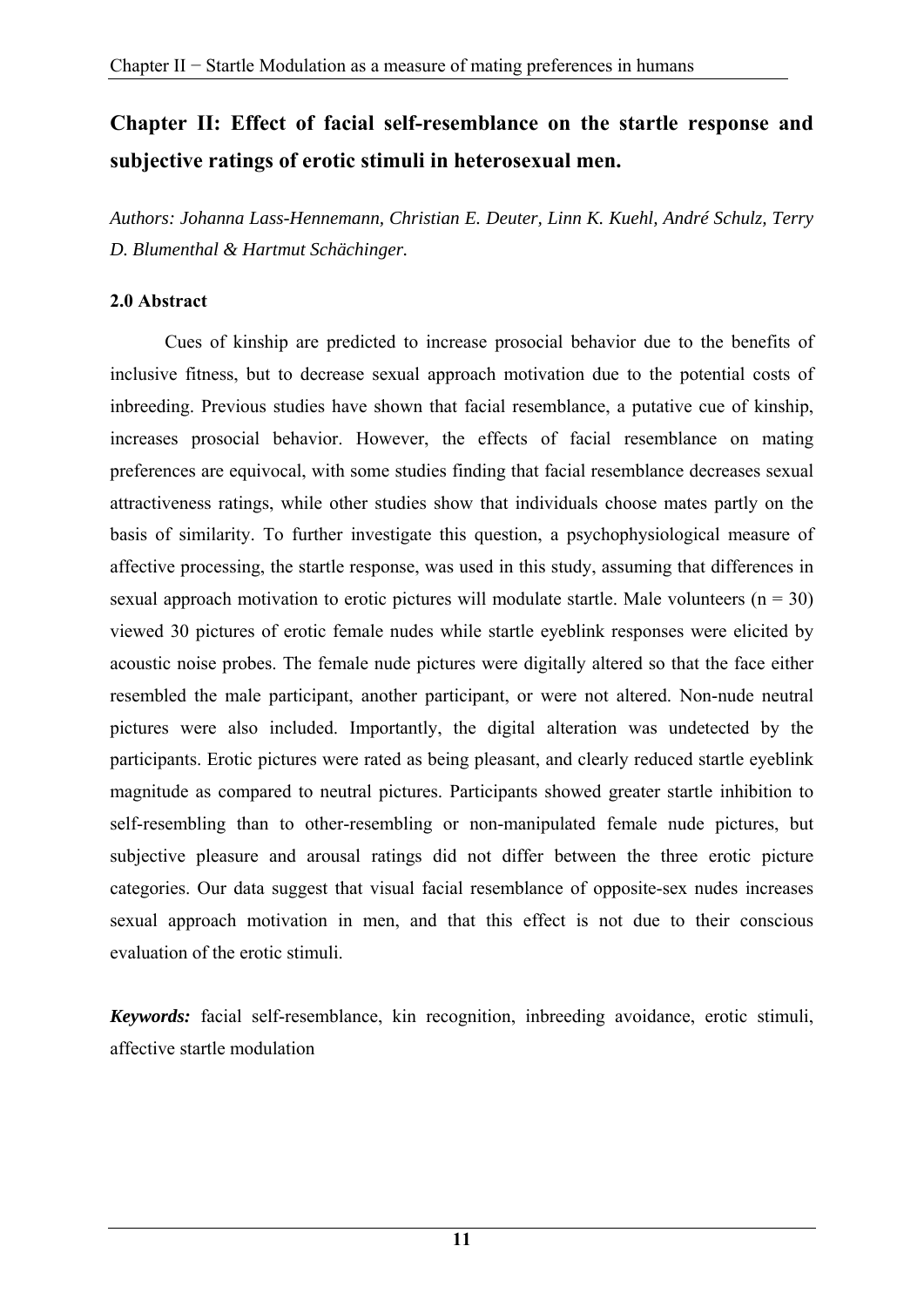#### **2.1 Introduction**

Humans and many other vertebrates are able to recognize their kin. Experimental evidence shows that humans are able to recognize genetic similarity based on shared olfactory and visual cues (Oda, Matsumoto-Oda, & Kurashima, 2006; Wedekind, 2007; Weisfeld, Czilli, Phillips, Gall, & Lichtman, 2003). Kin recognition is important, because organisms can increase their fitness by recognizing and responding appropriately to kin. Such responses are said to be context dependent, because the fitness-enhancing response to kin is different in the context of nepotism and mate choice: Cues of kinship are predicted to increase non-sexual prosocial regard owing to the benefits of inclusive fitness (Hamilton, 1964) while decreasing sexual approach motivation owing to the costs of inbreeding (Bateson, 1983; Bittles & Neel, 1994). Indeed, several studies have shown that experimentally induced facial resemblance, a putative cue of kinship, increases prosocial attributions like trusting behavior (DeBruine, 2002), self-reported preference for children (Debruine, 2004b; Platek, Burch, Panyavin, Wasserman, & Gallup, 2002; Platek et al., 2003), and the attractiveness of same-sex faces (DeBruine, 2004).

While there is considerable evidence for increased prosocial attributions for selfresembling faces, the evidence for the effects of kinship cues on mating preferences is less clear. Experimental manipulations of facial resemblance have shown that self resembling opposite-sex faces (putative mating partners) are not rated to be more attractive than control faces (DeBruine, 2004). Extending these findings, DeBruine (2005) showed that selfresemblance increased attributions of trustworthiness to opposite-sex face images, but had no effect on attractiveness in the context of a long-term relationship, and decreased attractiveness in the context of a short-term (sexual) relationship. These findings support the notion that cues of kinship (facial similarity) decrease sexual approach motivation.

On the other hand, observational studies have shown that human romantic partners tend to resemble each other in many traits, including facial characteristics (Bereczkei, Gyuris, Koves, & Bernath, 2002; Bereczkei, Gyuris, & Weisfeld, 2004). Imprinting-like mechanisms have been suggested to account for this effect (Bereczkei, et al., 2002; Daly, 1989): Crossfostering studies with animals and adoption studies with humans have revealed that animals and humans prefer sexual partners that are similar to the opposite sex-parent that reared them (Immelmann, Pröve, Lassek, & Bischof, 1991; Oetting, Pröve, & Bischof, 1995). This is believed to be due to a fixation to a set of family characteristics that later shape mate preferences during adulthood.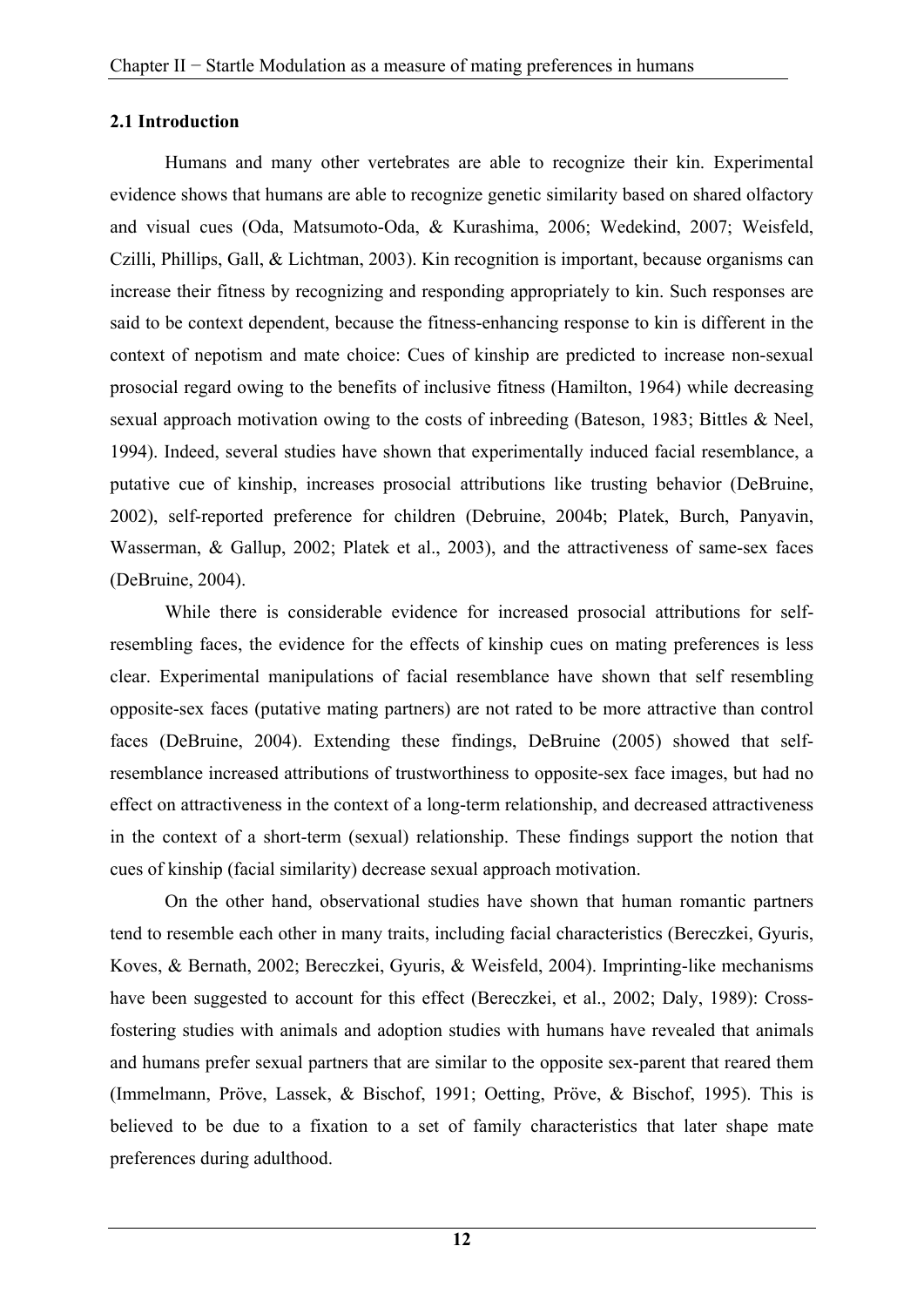Thus, there is a lack of consensus as to whether facial similarity decreases the sexual approach motivation to potential mating partners or increases it. One problem inherent in the previously described studies is that their designs are solely based on subjective ratings of faces, which might not be the optimal method for analyzing mating preferences, e.g. sexual approach motivation to potential mates. The validity of subjective ratings as a measure of emotional and motivational status is problematic for several reasons. First, subjective ratings require introspection, which is susceptible to error, reconstruction, and inaccuracy (Nisbett & Wilson, 1977). Second, factors such as demand characteristics and social desirability may play a role in the answer tendencies. Third, there is often a considerable time gap between the affective process itself (for example, during viewing of the picture) and the retrieving of the affective process (since the subjective ratings are usually given after picture viewing) during which the impression of the target can decay or be influenced by new input. Furthermore, the use of face stimuli alone is not optimal for analyzing mating preferences. Studies that focus on aspects of sexual approach motivation and states of sexual arousal typically use erotic pictures or film segments as stimulus material and, in addition to subjective ratings, use physiological measures as dependent variables.

One well validated and widely used physiological method for assessing affective valence in the laboratory is the affective startle modulation paradigm. Numerous studies have shown that the startle reflex (elicited by a brief burst of noise) is facilitated when people view aversive pictures and inhibited when people view pleasant pictures (for a review see Bradley, Cuthbert, & Lang, 1999). Viewing of aversive pictures leads to an activation of the defensive system and, therefore, leads to an augmentation of the congruent defensive startle reflex. Viewing of pleasant pictures, on the other hand, engages the appetitive/approach system and leads to an inhibition of the non-congruent defensive startle reflex. Thus, affective startle modulation is not a direct measure of the physiological mechanisms underlying emotion, but rather an indirect measure of the activity of neurobiological structures involved in the processing of approach and withdrawal motivation. The inhibition of the startle reflex while viewing pleasant pictures reflects the activity of neurobiological circuits involved in approach motivation.

Affective startle modulation has been shown to generalize to a variety of foreground stimuli other than pictures that modify the emotional state of the participants (Bradley, et al., 1999), and eliciting the startle response during foreground presentation of different stimuli serves as a validated measure of the affective valence of the presented stimuli. In particular, the startle modulation paradigm has been frequently used to analyze sexual approach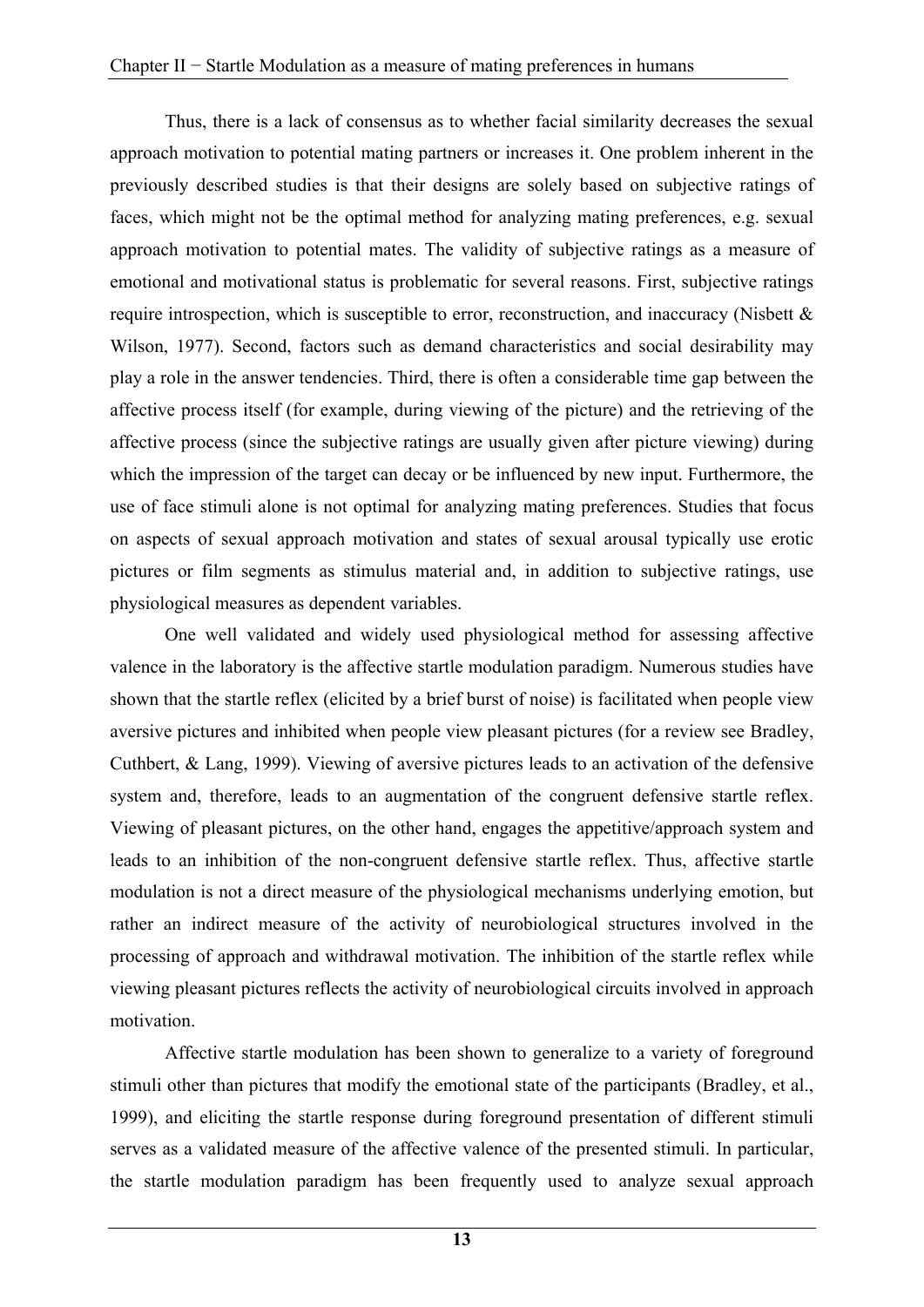motivation to erotic pictures and film segments (Koukounas & McCabe, 2001; Koukounas & Over, 2000; Lass-Hennemann, Schulz, Nees, Blumenthal, & Schachinger, 2009; Prause, Janssen, & Hetrick, 2008).

The utility of startle over self-report in studying sexual approach motivation is based on the fact that the affective startle modulation paradigm is not hampered by the same problems as subjective ratings are. Affective startle modulation is largely independent of instructions and does not require an introspective focus. It is not a conscious or controlled process and there is a very short time gap between the affective process itself and the measurement of the affective process. Therefore, affective startle modulation appears to be an appropriate measure to evaluate differences in the sexual attractiveness of, and sexual approach motivation to, photographs of erotic female nudes who resemble the participant compared to photographs of erotic female nudes who do not resemble the participant.

In the present study, we investigated whether the extent to which computer manipulated pictures of erotic female nudes that resembled the participant influenced the perceived attractiveness (via subjective ratings) and the sexual approach motivation (via affective startle modulation) of the participant. Participants viewed pictures of erotic female nudes whose facial characteristics were either computer-modified to resemble themselves, or made to resemble another person, or were not manipulated, as well as viewing neutral pictures. We predicted that the startle response in the presence of erotic pictures would be influenced by facial self-resemblance, indicating differences in the activity of neurobiological structures involved in approach motivation.

#### **2.2 Methods**

#### *2.2.1 Participants*

Participants were 40 male heterosexual students at the University of Trier, Germany, who responded to notices offering 20  $\epsilon$  for taking part in two different experiments. Participation was limited to heterosexual Caucasian students without beards, piercings, or tattoos in the facial region. Furthermore, only participants with normal or corrected to normal vision and no history of hearing problems were included in the study. Exclusion criteria were determined by a telephone screening interview. All participants signed a written informed consent and were given a small financial compensation (5  $\epsilon$  for the photograph acquisition, 15  $\epsilon$  for the actual experiment) for taking part in the experiment. Study procedures were approved by the local ethics committee.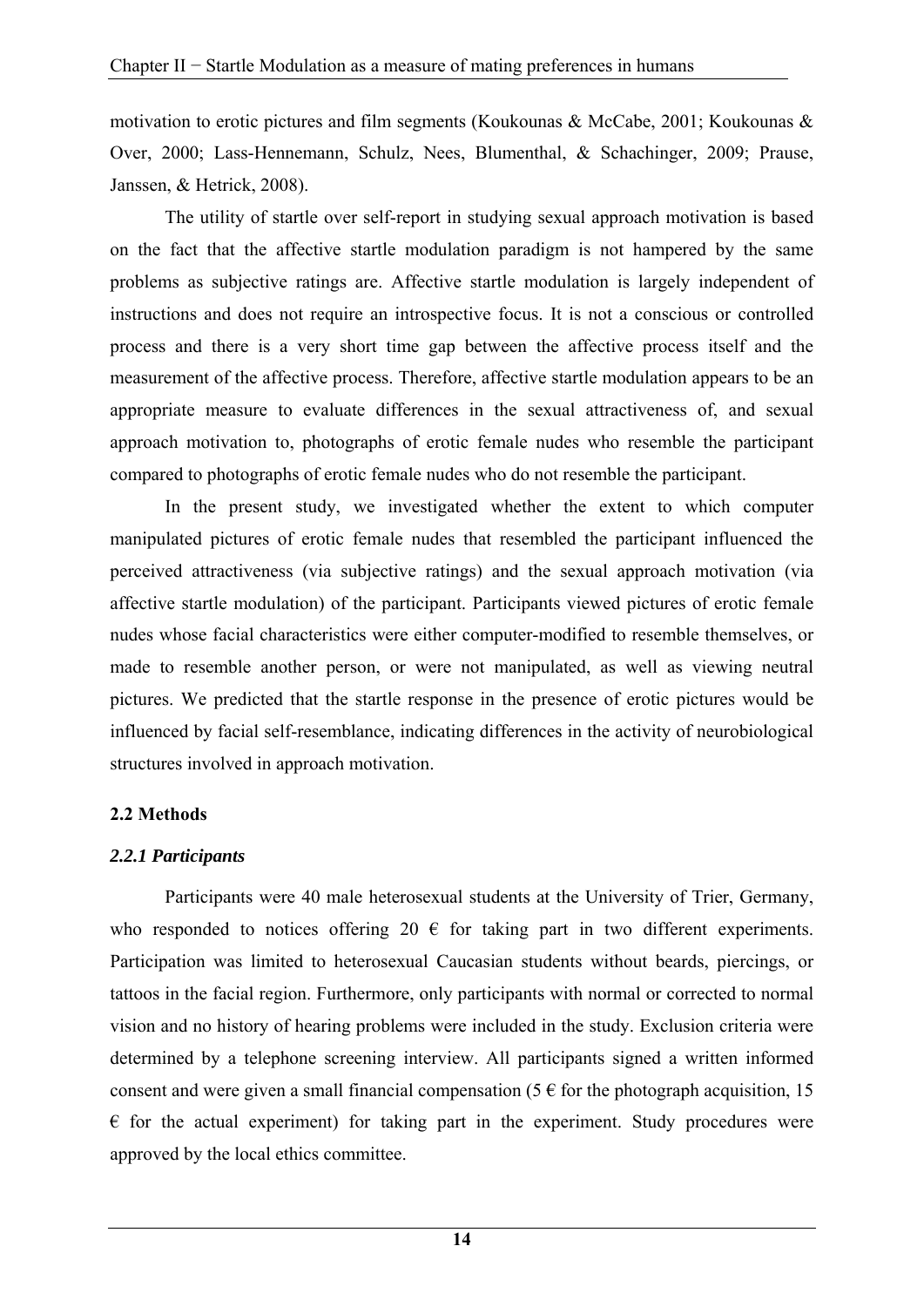#### *2.2.2 Materials and Design*

Experimental material consisted of 40 pictures, 30 of which showed erotic female nudes with a completely visible face (i.e. no hair covering parts of the face), a direct gaze at the observer, and a neutral facial expression. The other 10 pictures were neutral pictures selected from the International Affective Picture System<sup>1</sup> (household objects) (Lang, Bradley, & Cuthbert, 1999).

We used computer imaging techniques to manipulate facial resemblance between pictures of the face of each participant and the faces of the pictures of the erotic female nudes. The pictures of the erotic female nudes formed the basis for the morphing procedure, in which the face of the participant was morphed into the face of the erotic female nude (see Figure 1). Templates were created that specified the contours and certain landmarks on each face. The morphing routine itself comprises two processes: a shape-morph averages the distance between the features of both faces that were specified in the template and a color morph averages the colors of each pixel. These processes result in two different output images, and the color morph was used as a layer on top of the shape morph. To ensure that the resulting female nude pictures still looked attractive and feminine, transparency was added to the color morph layer to a 30% degree. That means that the morphed picture shared 50% of the shape of the participants' face, but only 30% of the color information. By doing this, a composite face was created which was in favour of the women's features, i.e. the face was still primarily female and fitted to the body of the erotic female nude, even though it had a subtle resemblance to the participant. For further details on the underlying technology see Tiddeman, Perrett and Burt (2001). No participants reported detecting the nature of the experiment, suggesting that the morphing did not result in conscious recognition of their own face by any participant.

The 30 pictures of the erotic female nudes were randomly assigned to three subsets that consisted of 10 erotic female nudes each. For each participant, one of the three subsets was morphed with his own face and formed the "self-resembling" erotic female nude picture set, so that ten pictures had a subtle resemblance to the participant. Ten other photos of erotic female nudes were morphed with the face of a different participant and formed the "otherresembling" erotic female nude picture set. The remaining ten female nude pictures remained in their original state and were used as the "not manipulated" erotic female nude picture set. For the assignment of the picture sets to the participants we employed a cross-over design:

<sup>&</sup>lt;sup>1</sup> IAPS picture numbers used in this study were 7000, 7002, 7004, 7006, 7009, 7010, 7020, 7025, 7035, 7040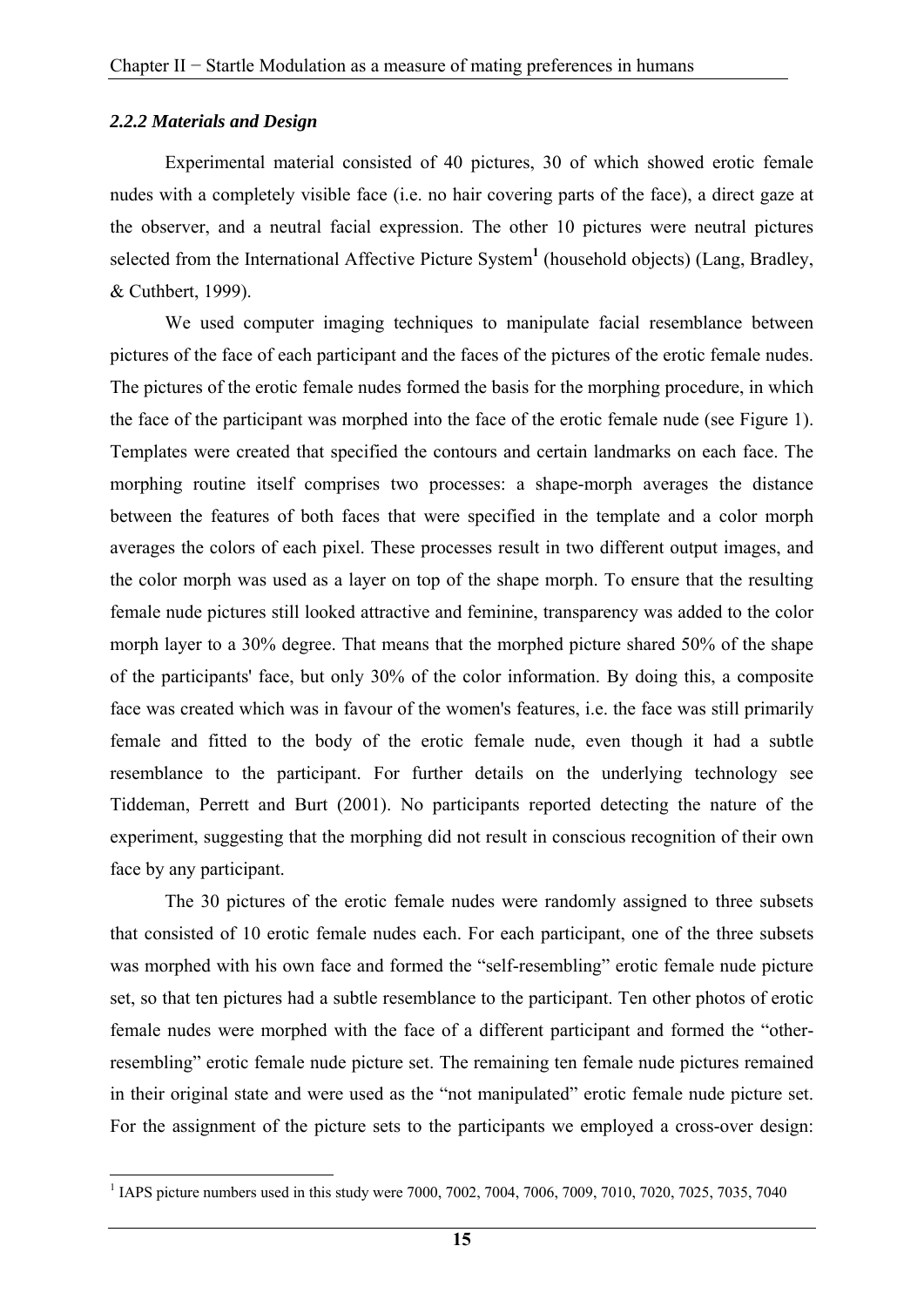Pairs of two participants were presented with the same version of the picture sets, so that the picture set that formed the self-resembling erotic female nude picture set for participant A formed the other-resembling erotic female nude picture set for participant B and vice versa. That is, every morphed picture set functioned once as the self-resembling erotic female nude picture set and once as the other-resembling erotic female nude picture set.

We included the not manipulated erotic female nude pictures as a control condition to test whether morphed erotic female nude pictures led to a comparable startle inhibition as not manipulated erotic female nude pictures. Furthermore, we included neutral pictures as a control to illustrate the effect of affective startle modulation. Pictures were displayed on an LCD computer and picture onset was virtually instantaneous.



**Figure 1:** Image editing procedure: The nude woman's detailed face (1) was morphed with the portrait picture of the participant (2). The morphing software produces two output images, a shape-only morph (3a) and a combined shape-color morph (3b). In a second step the shape-color morph is used as a semi-transparent layer on top of the shape-only morph. All artefacts of the morphing procedure are eliminated. The resulting image (4) was photo-mounted on the woman's body in a last step (5). The resulting image was used as a stimulus (the image was not masked in the experiment).

#### *2.2.3 Cover Story*

To be able to morph the participants faces into the faces of the erotic female nudes, we had to gather a standardized photograph of each participant's face. For the nature of the experiment it was necessary that participants did not know about the true purpose of the experiment. To assure this, we used the following cover story: Participants were told that for a payment of 20  $\epsilon$  they could participate in two unrelated studies in our lab: The experimenter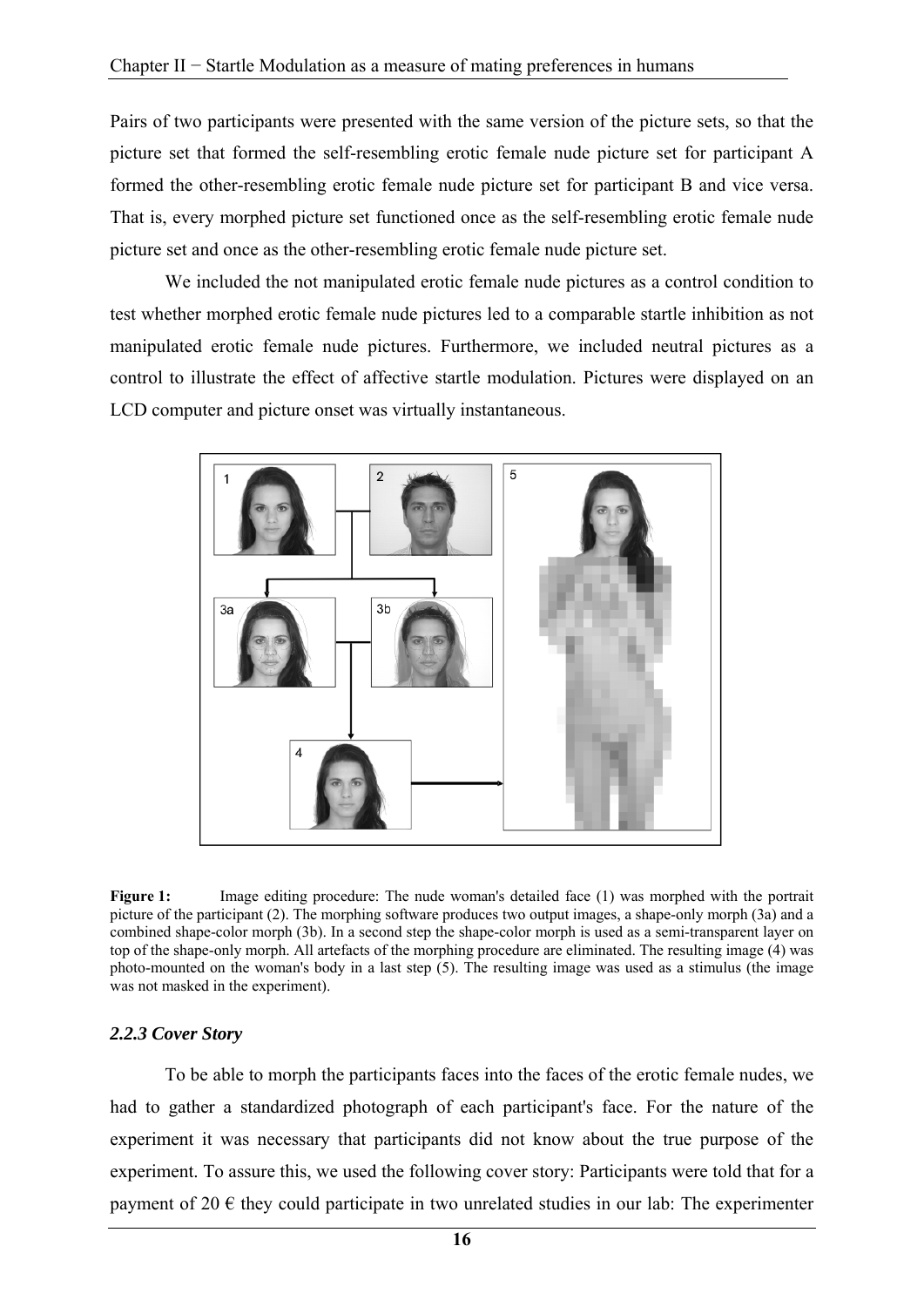told participants that the first study was to establish a new emotional face data base that would be used for psychophysiological research in our lab. The second study would analyze emotional and physiological reactions to erotic pictures. Furthermore, the experimenter explained that both studies were run together for economic reasons.

#### *2.2.4 Procedure*

Photograph Acquisition. If the participant met the criteria in the telephone interview he was invited to our laboratory to take the photographs of his face. After arriving at the laboratory the experimenter asked the participant to sign an informed consent in which the participant approved the scientific usage of the photographs of his face.

The experimenter instructed the participant to look into the camera with a neutral facial expression. Then the experimenter took the portrait photographs with a digital camera from a distance of 80 cm in a fully lit room.

*Startle Pretest.* Directly after the photographs were taken, participants underwent a brief startle paradigm. The experimenter explained to the participants that the reaction to startle probes was the main dependent measure in the second study and that some people do not respond to these startle probes. Furthermore, he explained that only those people who showed a reliable startle reaction to the stimuli would be able to participate in the second study. The experimenter attached electrodes for electromyographic (EMG) measurement of the left musculus orbicularis oculi below the left eye of the participant with an inter-electrode distance of 1.5 cm (center to center). A third electrode taped on the forehead served as a reference. Electrode placement and skin preparation followed published guidelines (Blumenthal, et al., 2005). Ten startle probes (105 dB, 50 ms, instantaneous rise time) were presented to each participant and the EMG response to the startle probes were recorded.

After finishing the startle pretest, an appointment for the second part of the study was made with the participants. 10 participants showed less than 70% measurable startle responses and were therefore not invited to the second part of the study. Every participant received 5 Euros for participation and left the laboratory.

*Affective Startle Modulation Paradigm.* Participants arrived for the second appointment about one week after the pictures were taken. During this week participants' pictures were morphed with one subset of the erotic female nude pictures.

When participants arrived at our laboratory, the experimenter asked them to sit in a comfortable chair approximately 80 cm in front of a computer screen with a visual angle of 25°. The experimenter attached electrodes for electromyographic (EMG) measurement (as described in Startle Pretest). Participants were instructed via computer screen that a series of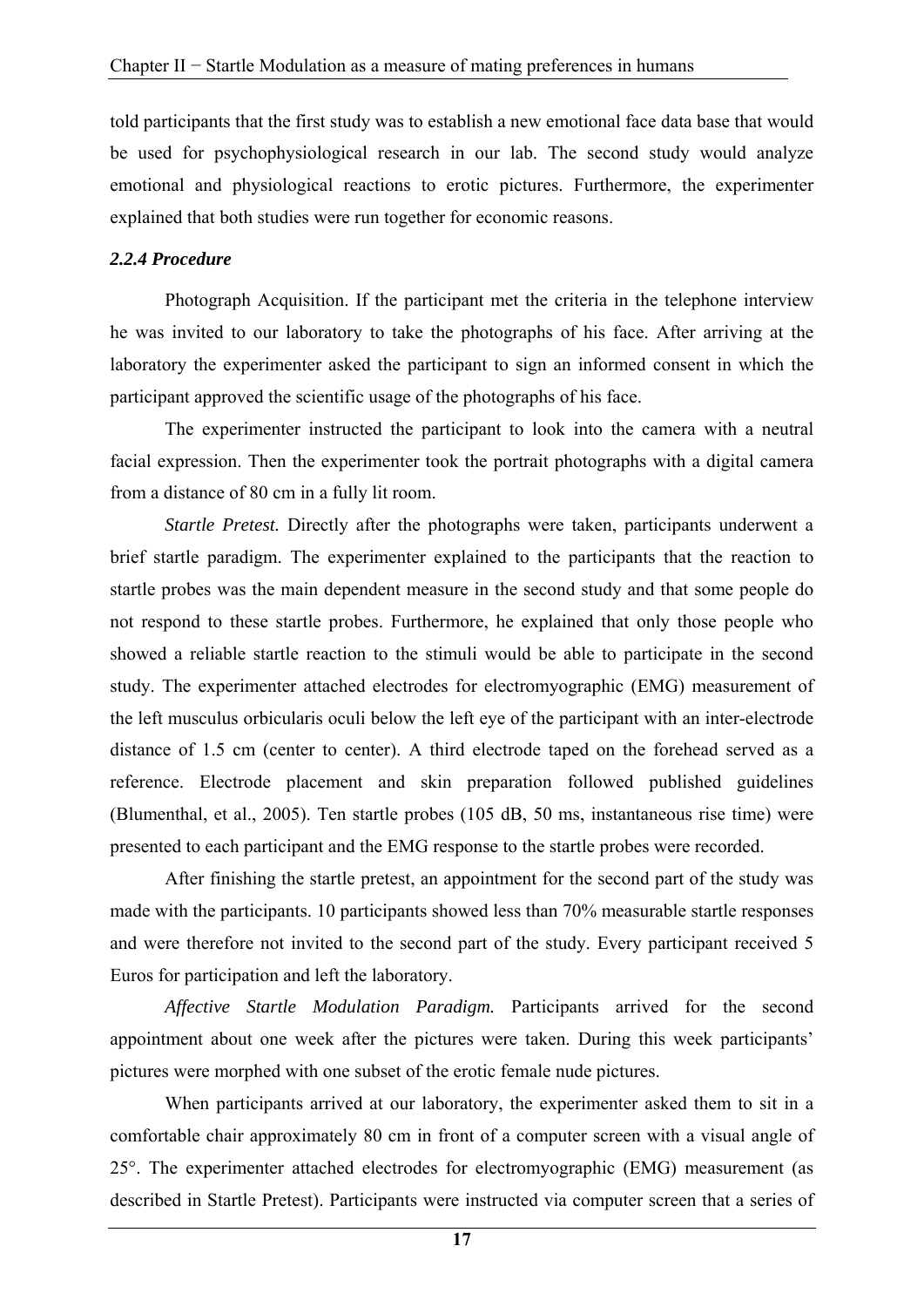pictures would be displayed and that each picture should be viewed for its entire duration. Participants were also asked to relax, to neither move nor speak, and to avoid long periods of eye closure. Finally, they were told that brief noises would be delivered via headphones. Six startle probes presented before the experimental session served as habituation trials. Then the previously described pictures (self-resembling erotic female nudes, other resembling erotic female nudes, not manipulated erotic female nudes, and neutral pictures) were displayed on the computer screen in a randomized order for each participant. Each picture was shown for 5 s and an acoustic startle probe was presented between 2.5 and 3.5 s after picture onset in 8 (of 10) pictures per category, for a total of 40 pictures trials. A black screen was shown for 4 s in every Inter-Picture-Interval. The acoustic startle stimulus consisted of a binaurally presented burst of white noise (105 dB, 50 ms, instantaneous rise time).

*Pleasure and Arousal Ratings.* After completing the affective startle modulation paradigm the participants were asked to evaluate each picture for perceived pleasure and arousal using Self-Assessment-Manikin ratings ranging from 1 to 9 (1 indicates very low pleasure and arousal, and 9 very high pleasure and arousal) (Bradley & Lang, 1994).

After completing the affective startle modulation paradigm and the pleasure and arousal ratings participants filled out a small questionnaire about their opinion about the purpose of the experiment: They were asked if they found anything to be special about the pictures of the erotic female nudes. None of the participants correctly detected that the pictures were digitally altered. After completing the questionnaire the participants received 15 Euros and were thanked for their participation.

*Debriefing.* We did not inform participants about the true purpose of the experiment until we finished the data acquisition of all participants, because we wanted to avoid participants speaking about the experiment with other potential participants. After we finished data acquisition we contacted each participant and explained the purpose of the experiment. Participants were encouraged to contact the experimenter at any time if they had further questions.

#### *2.2.5 Physiological recordings and data analysis*

The startle response was assessed as peak EMG activity of the left orbicularis oculi, and was recorded with a BIOPAC MP 150 system and an EMG 100C amplifier at a sampling rate of 1000 Hz, with a notch filter of 50 Hz and a band pass filter of 28 to 500 Hz. The raw signal was rectified and integrated online with a time constant of 10 ms.

A semi-automated PC program was used to analyze EMG data. The algorithm identified response peaks in the time interval of 20-150 ms after stimulus onset and baseline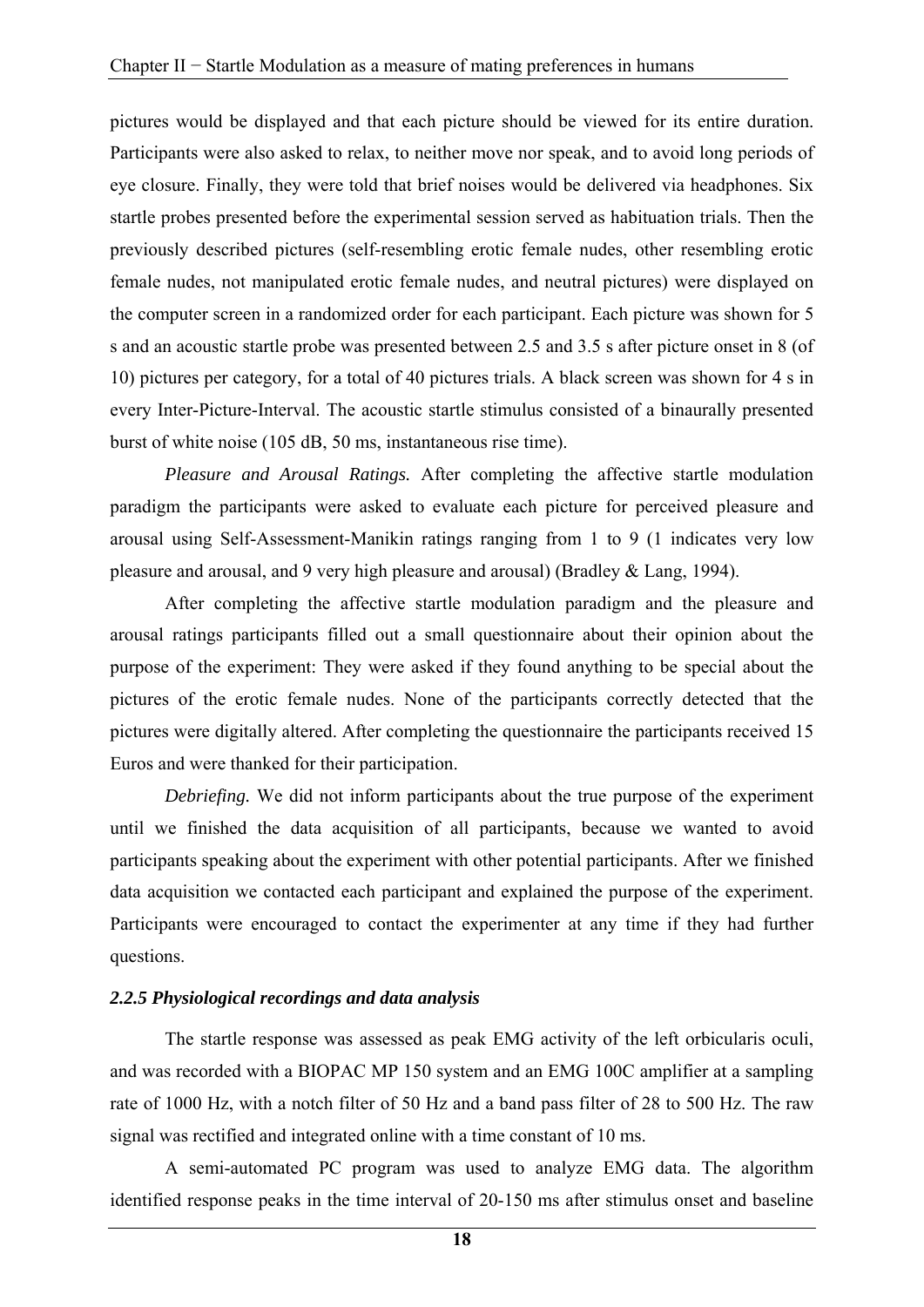was set to 50 ms prior to stimulus onset. EMG data of all participants was manually confirmed with respect to non-response (no visible startle response) and/or artifacts (i.e. voluntary or spontaneous eyeblinks coinciding with the startle stimulus, trials with excessive background noise, multiple peaks).

The startle response was defined as the difference between a stable baseline (50 ms before stimulus onset) and the maximum magnitude of the EMG 20-150 ms after startle stimulus onset. If responses were not visible at the typical response latency of a particular participant response magnitude was set to zero. Zero response magnitude data were included in the averaging procedure, with startle response magnitude as the output measure. Raw data were T-scored using all blinks of each participant as the standard distribution in order to minimize between-participant variability in the absolute size of the startle response (Blumenthal, Elden, & Flaten, 2004).

A repeated measure analysis of variance (critical  $\alpha$  level = .05) was used to analyze the effect of picture content (4 levels: self-resembling erotic female nudes, other-resembling erotic female nudes , not manipulated erotic female nudes, and neutral) on startle magnitude. Furthermore, a multivariate analyses of variance (critical  $\alpha$  level = .05) with picture content as the within participant factor and pleasure and arousal ratings as dependent variables was conducted. Effect sizes are reported as partial eta-squared values.

#### **2.3 Results**

#### *2.3.1 Startle Magnitude*

To analyze the difference in sexual approach motivation to the different erotic picture categories, we had to first show that affective startle modulation actually took place. As expected, startle response magnitude was affected by picture content (F(3, 87) = 15.989, p < .001,  $\eta^2$  = .355). Startle probes elicited larger blink responses during foreground presentation of neutral pictures compared to self-resembling erotic female nudes ( $p \leq 0.001$ ), otherresembling erotic female nudes ( $p < .01$ ), and not manipulated erotic female nudes ( $p < .01$ ), showing the expected startle inhibition for appetitive pictures.

The experimental findings of central importance tested the hypothesis that the startle activity was different in the presence of pictures of self-resembling erotic female nudes compared to other-resembling erotic female nudes and not manipulated erotic female nudes. As expected, startle responses during foreground presentation of the three erotic photograph categories differed significantly from each other. Foreground presentation of pictures of selfresembling erotic female nudes led to a larger inhibition of the startle reflex compared to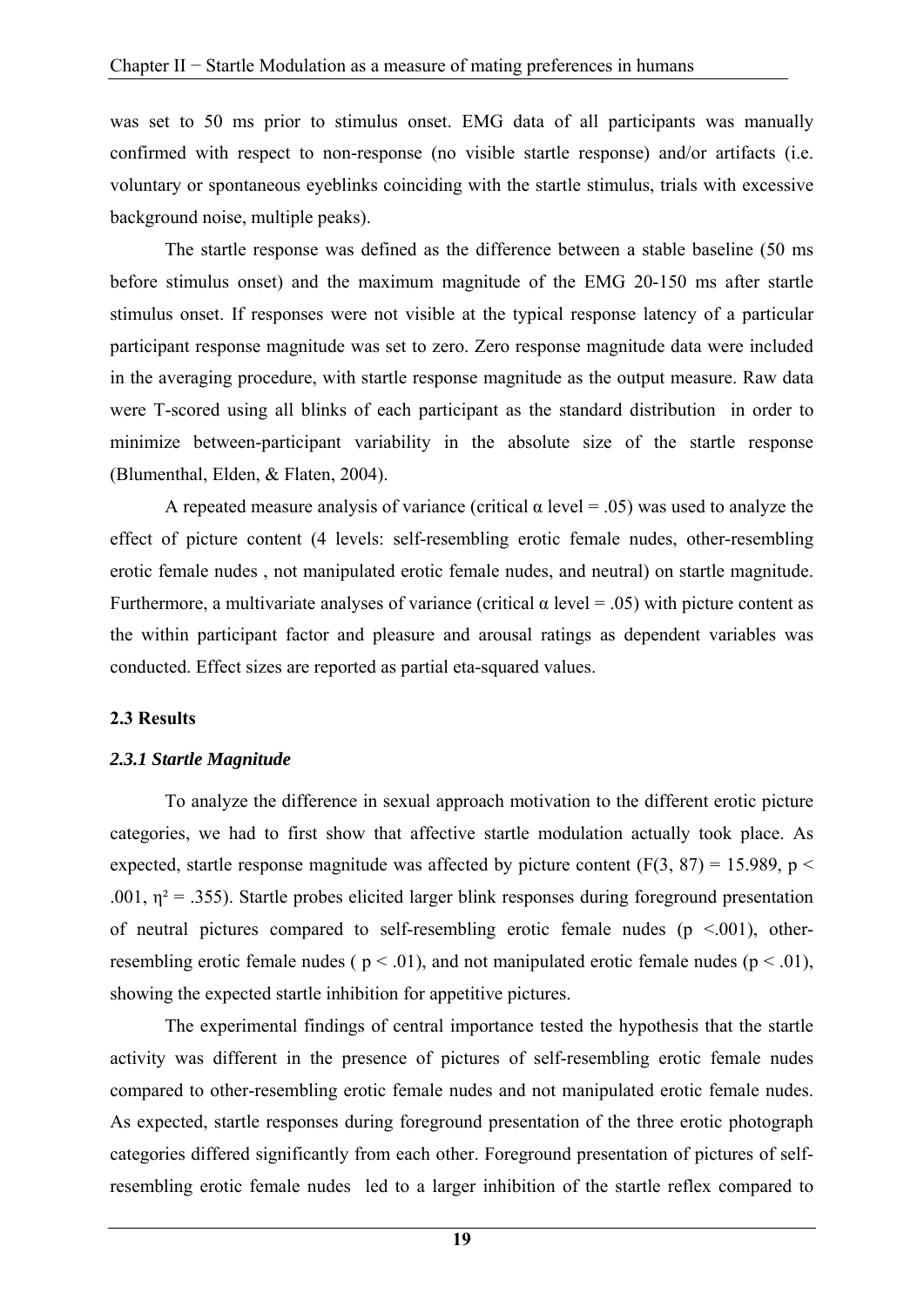other-resembling erotic female nudes ( $p < 0.05$ ) and not manipulated erotic female nudes (p  $\leq$ .05), indicating a higher sexual approach motivation to these pictures (Figure 2).



**Figure 2:** Blink magnitude to startle stimuli during foreground presentation of four different picture contents (a) photographs of erotic female nudes with manipulated facial similarity to the participant (selfresembling), (b) photographs of erotic female nudes with manipulated facial similarity to another participant (other-resembling), (c) photographs of erotic female nudes whose facial characteristics were not manipulated (not manipulated), and (d) neutral pictures. Data are reported as T-Scores. Error bars indicate one standard error.

#### *2.3.2 Self-report Pleasure and Arousal ratings*

Analysis of picture valence ratings revealed a main effect of content  $(F(3,87) = 47.02$ ,  $p < .001$ ,  $\eta^2 = .62$ ). All three erotic picture categories were rated to be more pleasant than the neutral pictures ( $p < .001$ ). However, there was no difference in valence ratings between the three erotic categories. Ratings of pictures of self-resembling erotic female nudes did not differ significantly from that for pictures of other resembling erotic female nudes ( $p = 1.00$ ) or not manipulated erotic female nudes ( $p = 1.00$ ). Analysis of arousal ratings revealed a main effect in the same direction (F(3,87) = 96.203, p < .001,  $\eta^2$  = .77). All three erotic subsets were rated as more arousing than neutral pictures ( $p < .001$ ), but there was no significant difference in arousal ratings between self-resembling pictures of erotic female nudes and other-resembling pictures of erotic female nudes ( $p = 1.00$ ), and there was also no significant difference between ratings for self-resembling erotic pictures and not manipulated erotic pictures ( $p = .298$ ). These findings indicate that participants experienced all three erotic categories to be equally pleasant and arousing. Means and standard deviations are presented in Table 1.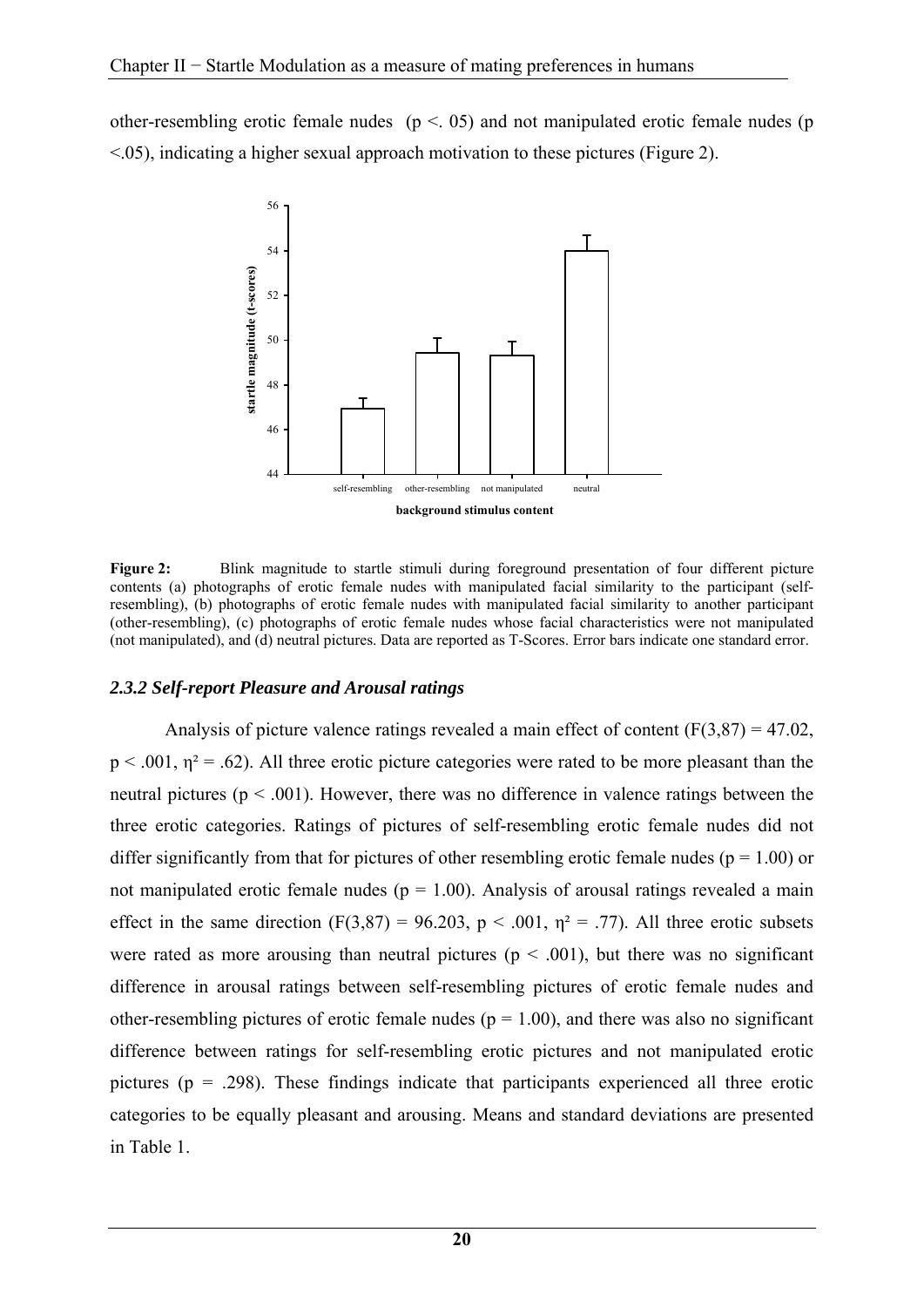|                          | Self-resembling<br>erotica   | Other-resembling<br>erotica  | Not manipulated<br>erotica   | Neutral pictures |
|--------------------------|------------------------------|------------------------------|------------------------------|------------------|
| Dependent measure        | -SD                          | SD.<br>М                     | -SD<br>M                     | -SD              |
| Pleasure ratings $(1-9)$ | $6.57 \pm .73^{\mathrm{a}}$  | $6.46 \pm .65^{a}$           | $6.75 \pm .93$ <sup>a</sup>  | $4.85 \pm .72$   |
| Arousal ratings (1-9)    | $5.76 \pm 1.29$ <sup>a</sup> | $5.70 \pm 1.25$ <sup>a</sup> | $6.03 \pm 1.43$ <sup>a</sup> | $2.64 \pm 1.31$  |

**Table 1:** Mean reports of rated pleasure and arousal when viewing self-resembling erotic pictures, otherresembling erotic pictures, not manipulated erotic pictures, and neutral pictures.

Note. <sup>a</sup> Difference from neutral pictures is significant

#### **2.4 Discussion**

The purpose of the present study was to investigate whether facial self-resemblance has an influence on attractiveness ratings of pictures of erotic female nudes and sexual approach motivation to these pictures. In addition to subjective ratings, we used affective startle modulation to investigate the activity of neurobiological circuits involved in approach motivation. We predicted that facial self-resemblance should influence affective startle modulation to, and subjective ratings of, pictures of erotic female nudes. We showed that startle response magnitude was smaller during foreground presentation of photographs of selfresembling female nudes compared to other-resembling female nudes and not-manipulated female nudes. This indicates that facial self-resemblance increases the activity of neurobiological structures involved in approach motivation, suggesting that similar mates lead to a larger sexual approach motivation and, thus, to a larger sexual attractiveness than dissimilar mates. Although our results are based on a pre-attentive measure of approach motivation, the startle response, these results are in line with the findings that humans tend to prefer similar mates over dissimilar mates.

However, this effect was not found for subjective pleasure and arousal ratings, which did not differ from each other in the three erotic female nude picture categories. Thus, there is a dissociation between our two indicators of sexual attractiveness: Affective startle modulation and subjective ratings. This dissociation has been shown before (Lass-Hennemann, et al., 2009; Levenston, Patrick, Bradley, & Lang, 2000) and may be explained by the different processes underlying startle modulation and subjective ratings of picture content. As described above, subjective ratings are a voluntarily controllable measure, one that may be confounded by person variables such as social desirability and demand characteristics. Startle modulation, on the other hand, is not dependent on conscious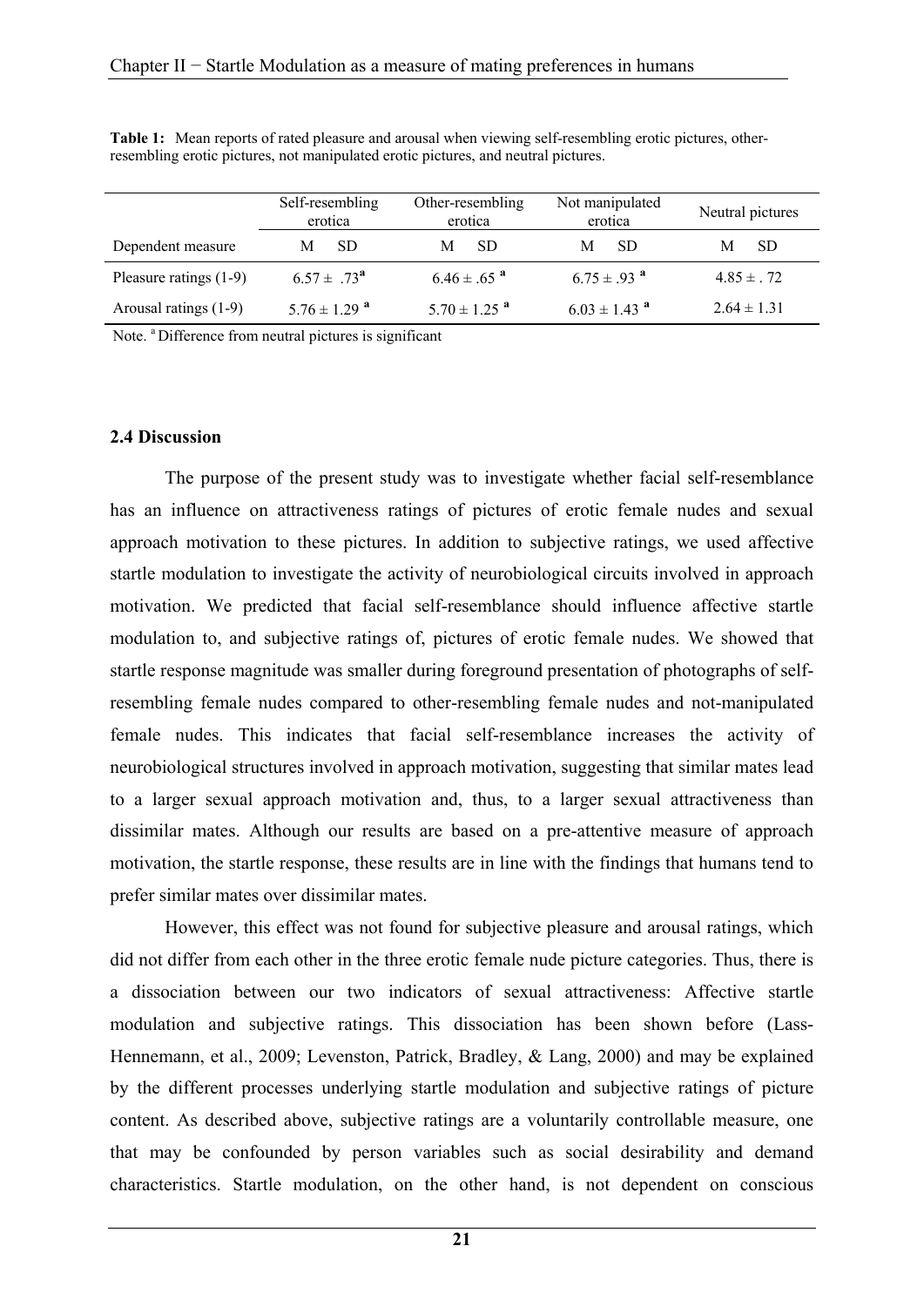intentional control. Therefore, affective startle modulation might be a more valid measure of sexual approach motivation, especially in this specific context, since the problem of controllability of the answers that a participant gives might be even stronger in an erotic context, where factors like shame and embarrassment may play a role.

The dissociation between subjective ratings and affective startle modulation may also be explained by the opponent process theory of emotion (Solomon & Corbit, 1974a). According to this theory, emotional and motivational states are modulated by opposing reactions, the a and b processes. The a process is the initial reaction to an emotion-eliciting stimulus (in our case, the pictures of the erotic female nudes). The b process is a lagging compensatory reaction that tends to return the system to equilibrium, thereby modulating the affective experience. The affective valence of the b process is opposite to that of the a process. In our paradigm, affective startle modulation took place during picture viewing, whereas the subjective ratings were assessed at the end of the session, shortly after picture viewing. Therefore, the b process might already have been dominant during picture rating, explaining the absence of a difference in subjective ratings between self-resembling, otherresembling, and not-manipulated pictures.

One important methodological advantage of our study is that we employed a crossover design, using the same erotic pictures for pairs of two participants, with the otherresembling erotic pictures for the one participant serving as the self-resembling pictures for the other participant. This indicates that the inhibition of startle reactions in the presence of the pictures of self-resembling erotic female nudes was based on the degree of selfresemblance with the participant, and not on some other characteristic of the pictures.

Two different processes could lead to the greater startle inhibition during pictures of self-resembling erotic female nudes compared to the other erotic picture categories. One explanation proposes an additive effect of the similar face and the attractive body. The similar face might be perceived as more attractive than the dissimilar faces and, therefore, enhances the affective valence of the erotic female nude by an additive effect of the similar, more attractive face, and the attractive body. Another explanation proposes that the similar face is more familiar to the participant and does not capture as much attention as the dissimilar faces. This could lead to a shift of attention from the face to the attractive body, leading to an enhanced startle inhibition. A replication of this study with a measure of eye-tracking would be an appropriate next step to test the hypothesis that facial similarity modulates the extent to which the face and attractive body of erotic female nude pictures are viewed. However, it must be remembered that, when we speak of perception, familiarity, and attention in these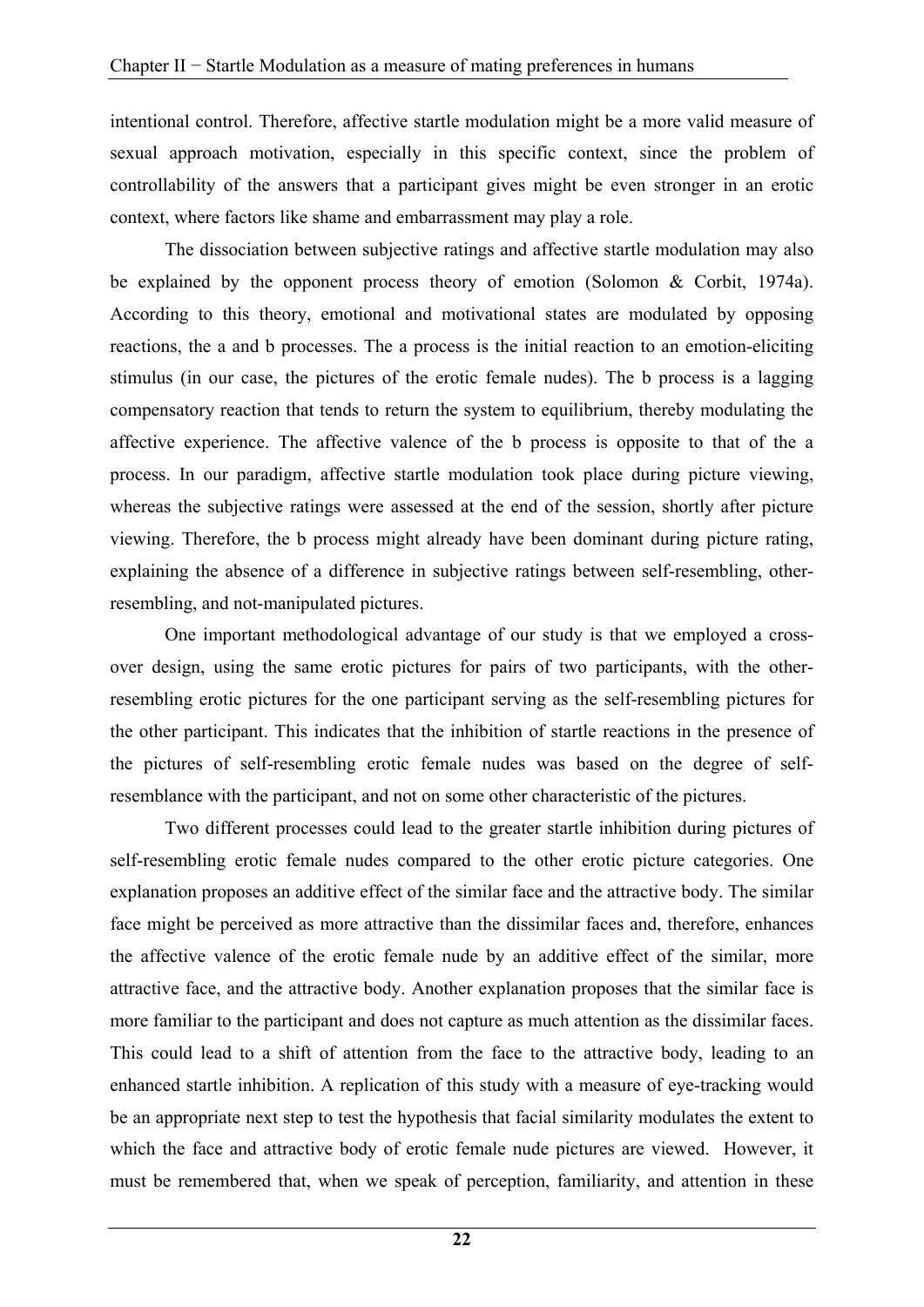explanations, the participants did not consciously realize that the self-resembling face actually included aspects of their own features. That is, the participants were not consciously aware of the manipulation of self-resemblance.

Our results are in line with the findings that human romantic partners tend to resemble each other, indicating a preference for similar mates (Bereczkei, et al., 2002; Bereczkei, et al., 2004). However, our results are not compatible with the findings of Debruine (2005), who showed that facial-self-resemblance decreased attractiveness in the context of a short-term relationship and had no effect on attractiveness in the context of a long-term relationship. However, Debruines' study and our study differ significantly from each other in several ways. For example, Debruine used a forced-choice paradigm in which participants viewed pairs of facial stimuli, which may have led to an artificially forced attractiveness decision which might not represent a participant's true opinion about the facial stimuli.

Another difference between our design and that of Debruine is that we used male participants only. We decided to use men because research has shown that men respond more to visual sexual stimuli than females (for a review see Rupp & Wallen, 2008). However, poor mating decisions may have less impact on men than they do on women, since men have a potential faster rate of reproduction and less costs of reproduction, and therefore tend to be less choosy in their mate choices (Geary, Vigil, & Byrd-Craven, 2004). Therefore, facial selfresemblance as a potential cue for inbreeding might be more relevant to women than to men, which might be tested by replicating the present study with women as participants. Future studies might also include other physiological measures, such as skin conductance and heart rate, to allow for a more detailed assessment of emotional engagement.

In spite of these limitations, our results are in line with many studies showing that romantic partners tend to resemble each other. The advantage of our study is that it is, to our knowledge, the first experimental manipulation of facial resemblance that yields this result. Furthermore our study is the first to use a sensitive, well-studied measure of sexual attractiveness (startle reactivity) and approach motivation that is not directly under the voluntarily control of the participant. Thus, our findings not only serve to further support facial similarity as a modulator of the attractiveness of, and sexual approach motivation to, potential mates, but it also shows that these effects can be found in the modulation of the startle reflex, a response that may represent a very basic measure of sexual approach motivation.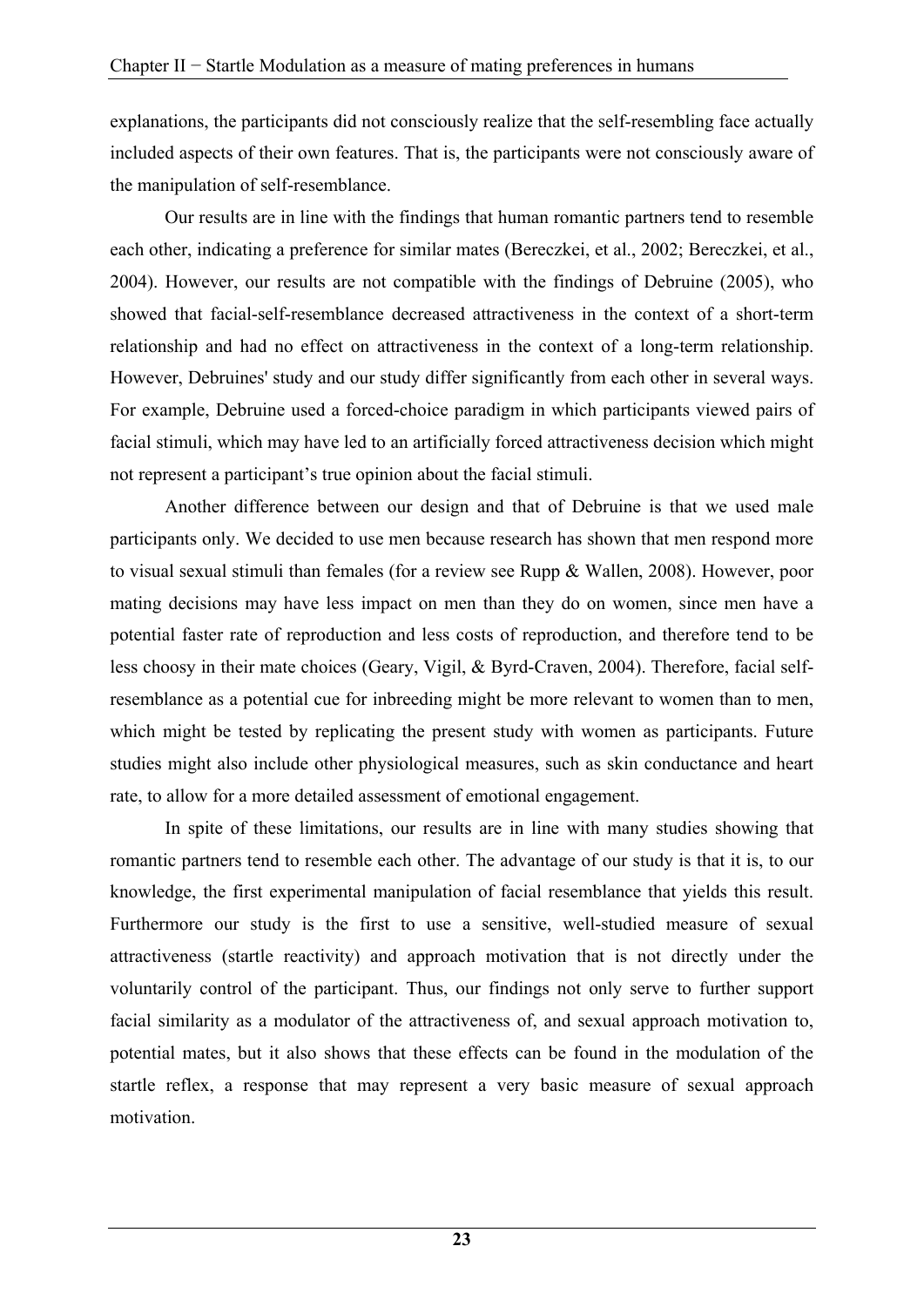# **Chapter III: Effects of Cold Pressor Stress on the Human Startle Response**

*Authors: Christian E. Deuter, Linn K. Kuehl, Terry D. Blumenthal, André Schulz, Melly S. Oitzl and Hartmut Schachinger* 

### **3.0 Abstract**

Both emotion and attention are known to influence the startle response. Stress influences emotion and attention, but the impact of stress on the human startle response remains unclear. We used an established physiological stressor, the Cold Pressor Test (CPT), to induce stress in a non-clinical human sample (24 student participants) in a within-subjects design. Autonomic (heart rate and skin conductance) and somatic (eye blink) responses to acoustic startle probes were measured during a pre-stress baseline, during a three minutes stress intervention, and during the subsequent recovery period. Startle skin conductance and heart rate responses were facilitated during stress. Compared to baseline, startle eye blink responses were not affected during the intervention but were diminished afterwards. These data describe a new and unique startle response pattern during stress: facilitation of autonomic stress responses but no such facilitation of somatic startle eye blink responses. The absence of an effect of stress on startle eye blink responsiveness may illustrate the importance of guaranteeing uninterrupted visual input during periods of stress.

*Keywords:* stress, startle, eye blink, heart rate, skin conductance, electro-dermal response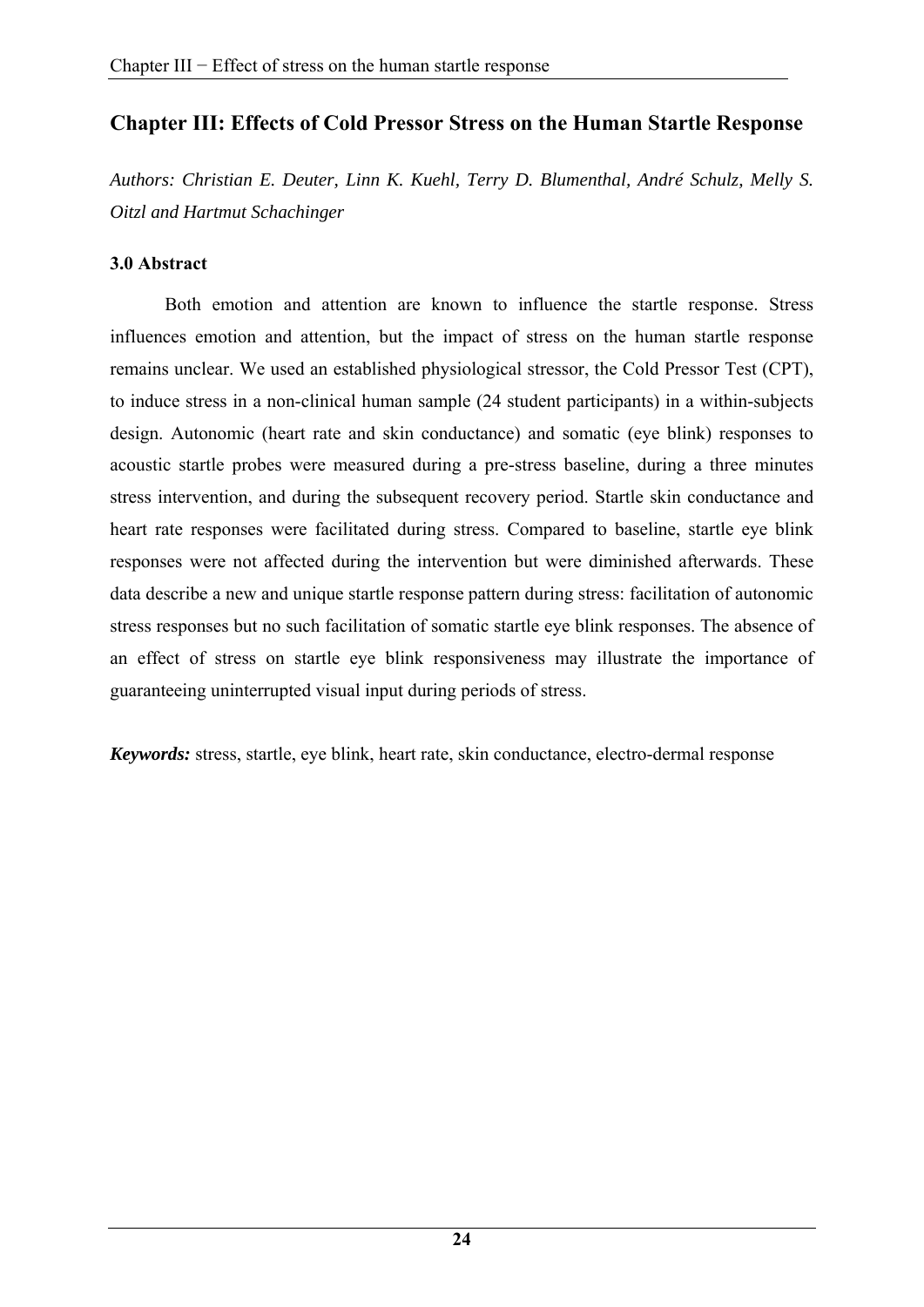#### **3.1 Introduction**

Stress is regarded to be an adaptive reaction to an adverse stimulus or situation. The stress response is a multi-level, complex shift in the organism's physiological and psychological functioning (Del Giudice, et al., 2010). The physiological stress response allocates bodily resources to facilitate quick, evasive actions at the expense of more long term, regenerative functions. Acute stress involves an endocrinal response (de Kloet, 2003) and activation of the sympathetic nervous system (Ulrich-Lai & Herman, 2009), and influences somatic motor behaviour and psychological adjustments.

In contrast to the low-level, biological adaptations, that meet the change in energy demands, stress effects on basic psychological processes, and interaction with attention and emotion, are less well understood. Previous studies found an attentional bias for aversive, threatening stimuli under stress exposure (Chen, et al., 1996; Mogg, et al., 1990), while others found no (McNally, et al., 1992; Mogg, et al., 1993) or even opposing effects, with less attention for negative stimuli after stress manipulation (Ellenbogen, et al., 2002; Mathews & Sebastian, 1993). However, differences of independent and dependent variables used in the above cited studies complicate the search of answers. The experimental paradigm of startle eye blink modification may provide a biology-based measure of emotional and attentional effects that might clarify these questions.

The startle response is a fast defensive mechanism that protects the organism against potential injury. Elicited by abrupt and intense stimuli in various sensory modalities, the startle response protects the organism against imminent physical harm in a natural setting, e.g. due to a predator or a blow (Koch, 1999). Somatic muscle contractions and activation of the autonomic nervous system (ANS) represent the two major components of the response. Sudden contractions of facial and flexor skeletal muscles induce a defensive posture and protect essential parts of the body. Acceleration of heart rate and increased skin conductance responses (SCR) indicate an activation of the ANS and prepare the organism for action, e.g. fight or flight (Davis, 2002).

The emotional context in which startle is elicited may modulate the response magnitude in one of two directions. Positive emotional states attenuate and negative states enhance the startle response. Such affective startle modulation has been explained in terms of motivational priming: aversive emotional stimuli prime the defensive motivational system and thereby facilitate defensive reflexes, whereas appetitive emotional stimuli inhibit defensive reflexes (Lang, et al., 1990). Experimental paradigms have employed a diverse array of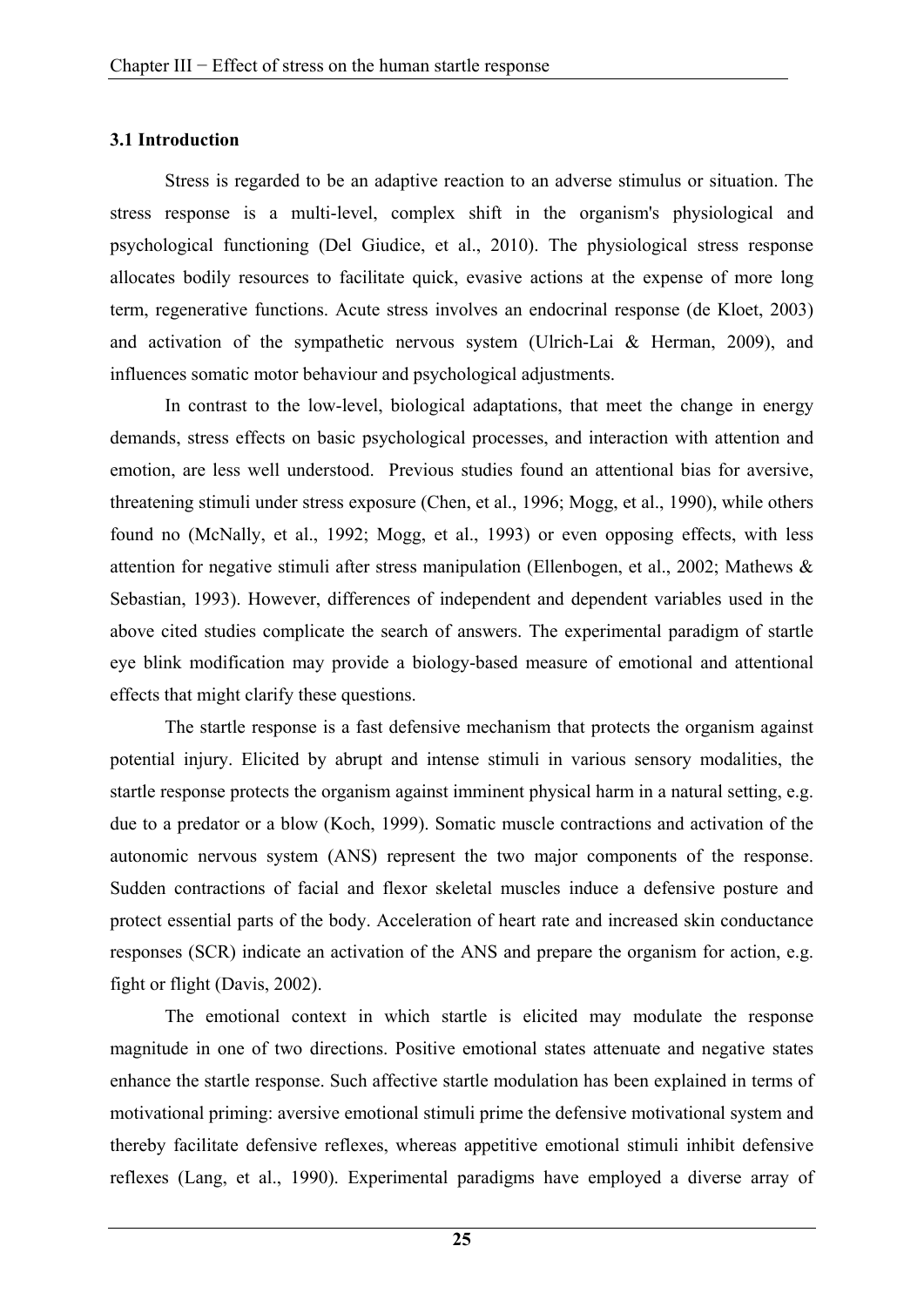emotional stimuli with positive or negative hedonic valence, such as pictures (Bradley, et al., 1990), films (Kaviani, et al., 1999), music (Roy, et al., 2009), odours (Pause, et al., 2009) or anxiety-inducing darkness (Muhlberger, Wieser, & Pauli, 2008). Also, placebo effects of neutral stimuli (Flaten, Aasli, & Blumenthal, 2003) and the imagination (McTeague et al., 2009) or anticipation (Sabatinelli, Bradley, & Lang, 2001) of emotional content modulate the startle response.

However, although it is typical that psychological ratings indicate a negatively valenced emotional stress response, e.g. increased ratings of adversity, irritability, anxiety, and loss of control, the effect of stress on startle responsiveness remains unclear. A prototypical laboratory stressor is the well defined Cold Pressor Test (CPT) (Hines, 1940; Schwabe, Haddad, & Schachinger, 2008). De Peuter et al. (2009) found potentiated startle responses during a one minute CPT. While this result is consistent with motivational priming, other studies found opposing effects. Tavernor et al. (2000) used a 90 s CPT and found lower startle magnitudes in the CPT condition. However, the ice water hand immersion during the CPT was rather brief in both studies, as compared to earlier studies in which immersion lasted up to 6 min. (Halter, Stratton, & Pfeifer, 1984; Stratton, Halter, Hallstrom, Caldwell, & Ritchie, 1983). With such a time schedule, only three startle noise presentations, a very limited number in human startle research, were delivered during the CPT in the Tavernor et al. study. Considering that CPT stress effects may need some time to develop, e.g. the first 30 s of ice water hand immersion are often well tolerated, and strongest blood pressure increases appear during the second minute (Fagius, Karhuvaara, & Sundlof, 1989; Stancak, Yamamotova, Kulls, & Sekyra, 1996; Victor, Leimbach, Seals, Wallin, & Mark, 1987; Yamamoto, Iwase, & Mano, 1992), it may be speculated that not all startle probes were delivered during a genuine stress experience of the participants, thus making the time course of effects incomparable to De Peuter's study. In the current study we aimed to investigate the effects of a longer lasting (3 min) CPT version on the human startle response, with special focus on the different startle response components, e.g. somatic motor vs. autonomic responses.

Somatic motor reactions occur faster than changes of the autonomic nervous system (ANS). Motor startle reactions have been shown in various human muscle systems such as facial (Berg & Balaban, 1999), cervical, or limb muscles (Brown, et al., 1991). Indicators of the autonomic startle response are cardiovascular (Holand, et al., 1999; Richter, Deter, et al., 2011) and SCR changes (Vrana, 1995). Interestingly, the magnitudes of these response components do not always show common variation. Such response separation is shown, for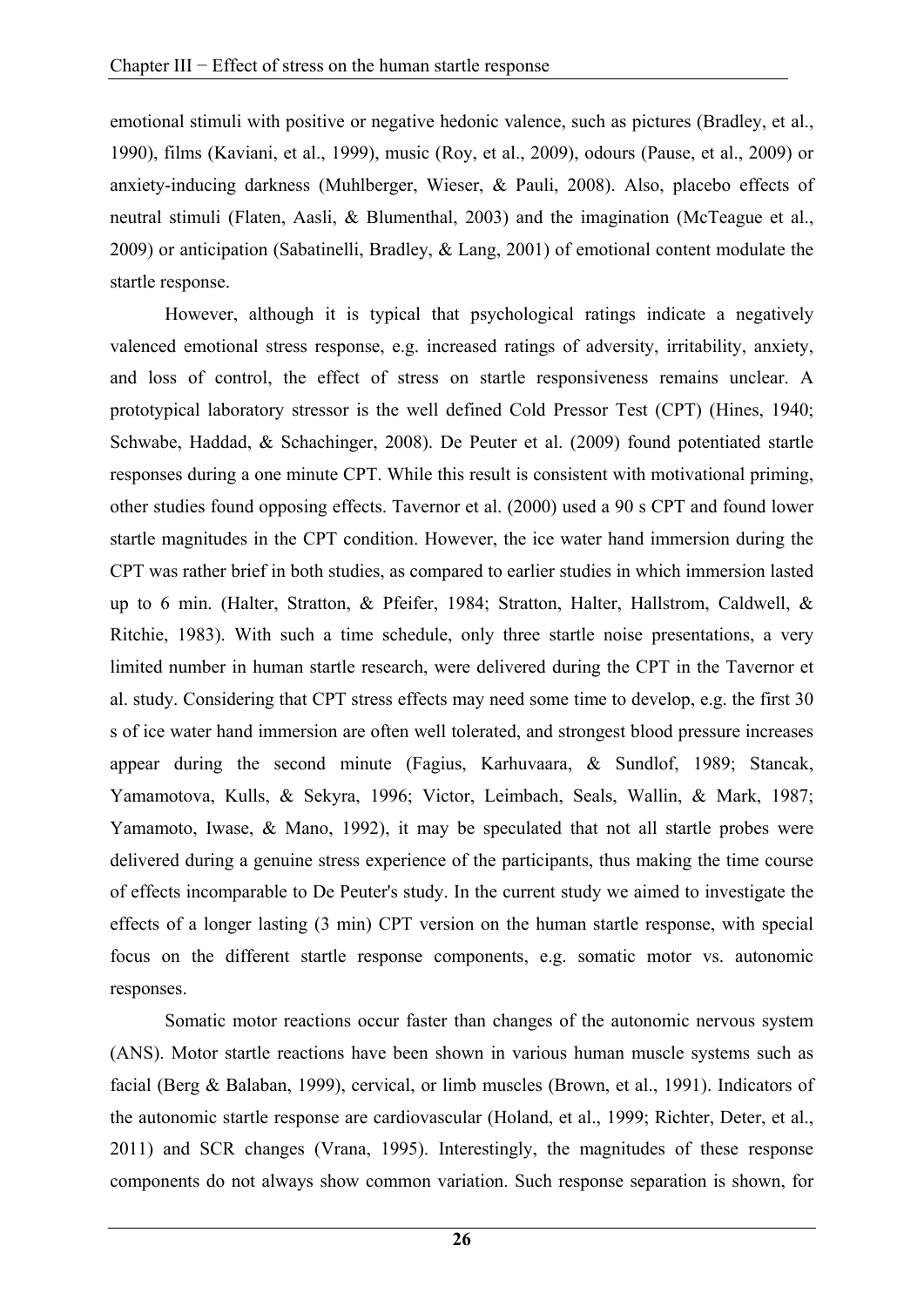example, by the fact that startle eye blink responses exhibit differences in habituation from SCR (Bradley, 2009; Bradley, Lang, & Cuthbert, 1993) and cardiovascular startle responses (Mata, Rodriguez-Ruiz, Ruiz-Padial, Turpin, & Vila, 2009). So far, it is unclear whether stress affects startle ANS and somatic motor responses in a similar way, or whether it may induce a response separation.

Acute stress effects may carry over into the recovery period. Since we wanted to compare pre, during, and post stress effects, we decided to use equally long periods (3 min) with an equal number of startle probes before (pre), during and after (post) the CPT intervention. We measured autonomic startle responses in heart rate and SCR. The eye blink response was measured by recording the electromyographic (EMG) response of the orbicularis oculi muscle, and we also measured the actual eyelid movement via video recordings. This method allowed us to study the kinematics of the startle eye lid movement, which is essential to identify the consequences of the startle eye blink response for the continuation of the visual signal input flow.

### **3.2 Methods**

### *3.2.1 Participants*

Twenty-four undergraduate students of the University of Trier participated in this study. Participants were interviewed for actual and past medical and/or psychiatric health problems. Resting blood pressure (BP) (Dinamap System, Critikon, US) was assessed. Exclusion criteria were acute or persistent medical and psychiatric diseases, current medication except the occasional use of pain killers (paracetamol, aspirin, or NSAR), actual or past hearing problems (e.g. tinnitus), a history of fainting, and BP greater than 140/90 mmHg or systolic BP lower than 110 mmHg.

Four participants were excluded from further analysis because of complete loss of startle eye blink responsiveness during the initial habituation phase ("nonresponder"). The final sample included 20 participants (11 f/ 9m, mean age = 24.29 y, SD = 2.53 y).

Participants gave a written informed consent and were financially compensated with 15€ for participation. Experimental procedures were approved by the ethical committee of the medical association of Rhineland-Palatinate.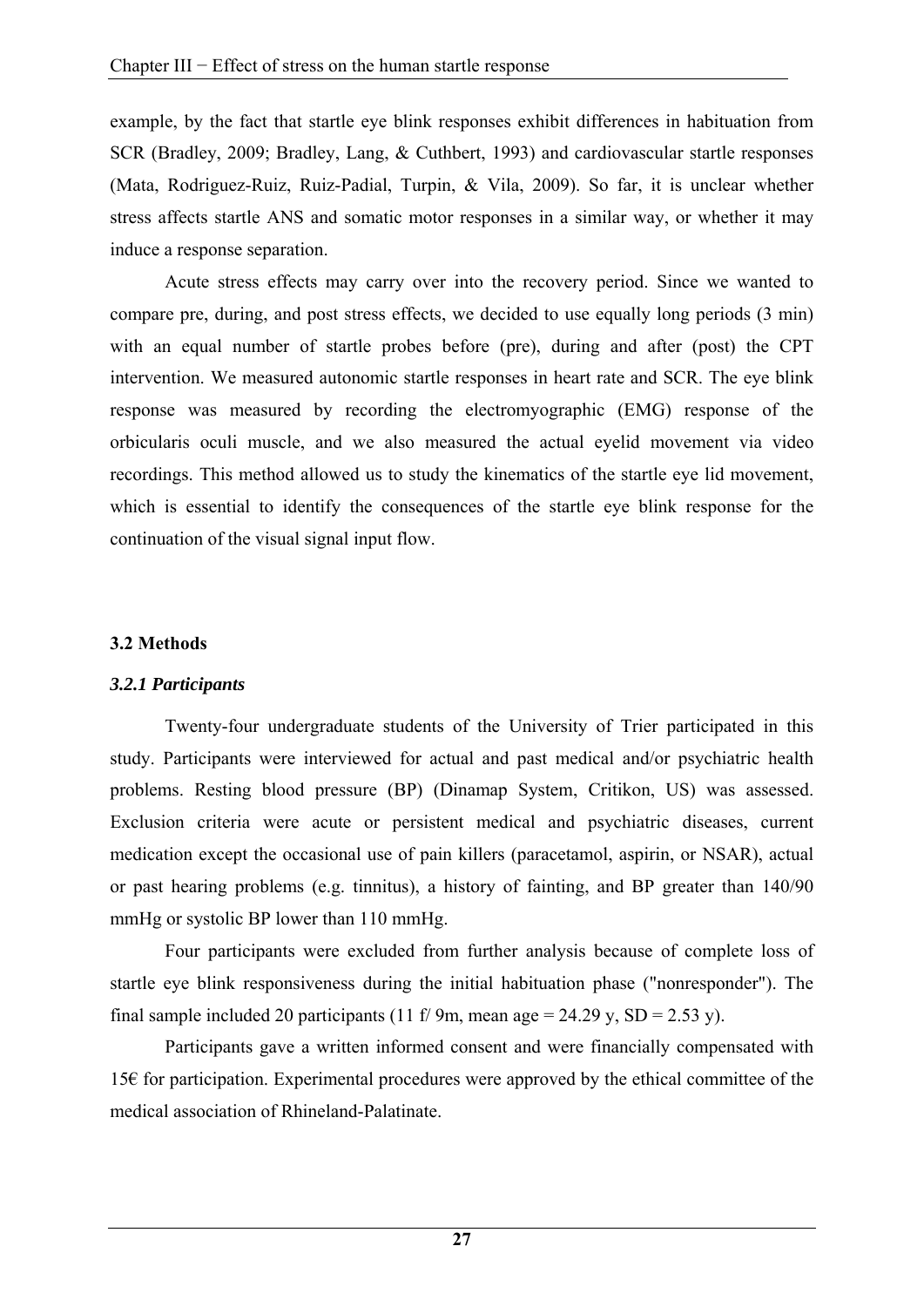### *3.2.2 Experimental Design*

Each participant was subjected to both conditions in two separate blocks: stress (Cold Pressor Test, CPT) and control intervention (hand immersion in warm water), with a resting break of 45 minutes in between the two blocks. The sequence of conditions was counterbalanced between subjects.

Each block was divided into three phases: pre-intervention (phase 1: 4 min), intervention (phase 2; 3 min), and post-intervention (phase 3; 3 min). In phase 1, 12 startle probes were presented, in each of the other phases 8 startle probes were presented (see Figure 3)





### *3.2.3 Stress Intervention*

The CPT was used to elicit a physiological stress response. The participants' right hand was placed in a bucket with crushed ice and water up to the wrist. Water temperature ranged between 0° and 4°C. Participants were instructed to leave the hand in the water for a period of three minutes.

The control condition was structured identically to the stress condition, with the only difference being that the water temperature was near body level (35° C).

### *3.2.4 Startle Stimulation*

Startle stimuli were acoustic white noise probes (105 dB, 50 ms duration, instantaneous rise time, binaural stimulation) presented via audiometric headphones (Holmco PD-81, Holmberg GmbH & Co. KG, Germany). Startle probes were presented with a variable inter-stimulus-interval of 10 to 16 s. The first four startle probes during phase 1 served as habituation trials and were not included in further analysis<sup>1</sup>.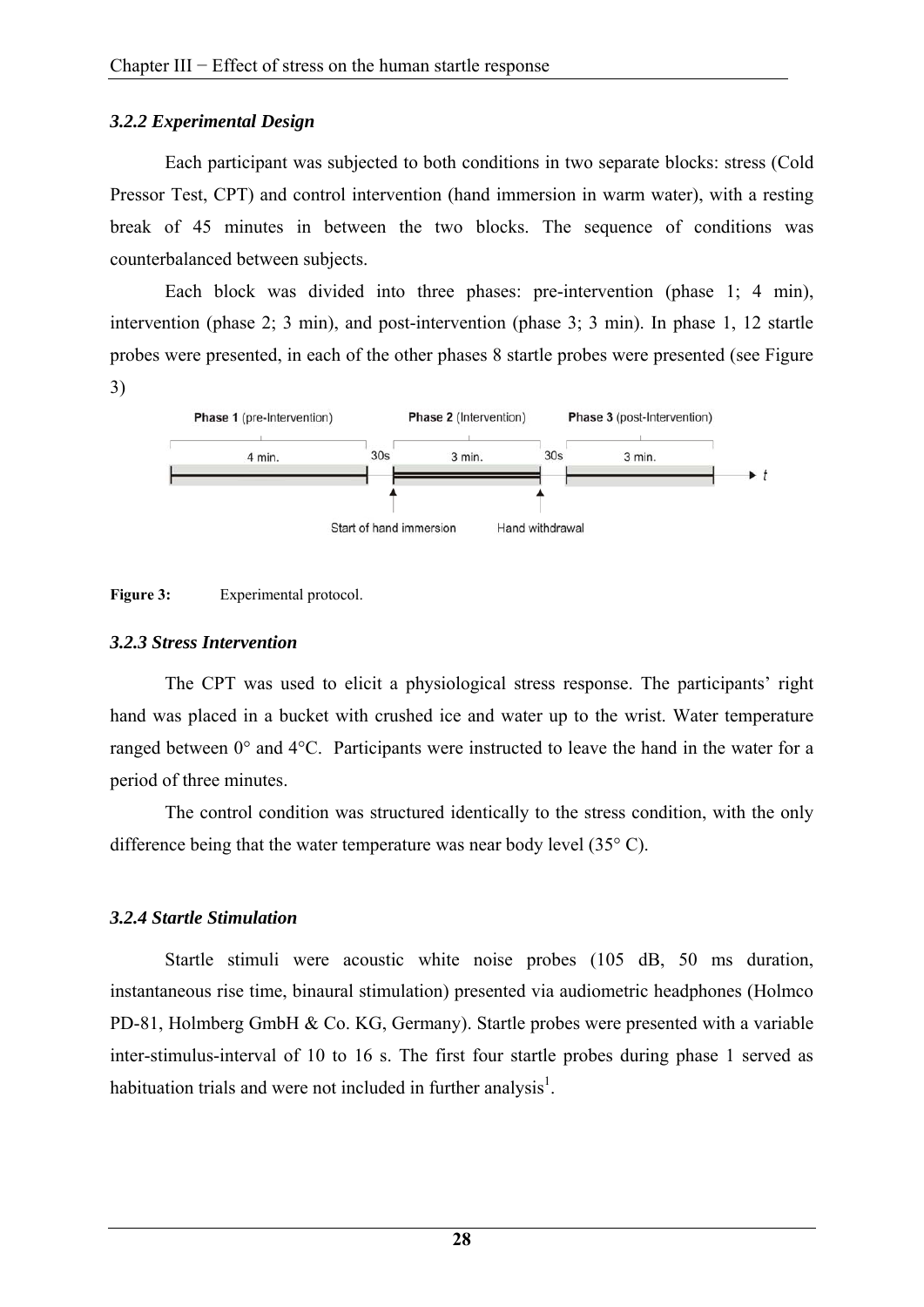### *3.2.5 Procedure*

Experiments were performed in the afternoon between 2 and 6 p.m. After being checked for exclusion criteria and signing their consent form, participants were familiarized with the laboratory setting. They were seated in front of an eye tracker (SMI iView-X HiSpeed 500), mounted on a height-adjustable table, with a 19" - TFT-monitor (1280 x 800) resolution). The distance between eye tracker and monitor was 35cm. The participant was instructed to adjust to a comfortable sitting position. Electrodes were attached and the participant placed the head in a stable position, with forehead and chin resting on the eye tracking device throughout the experiment. The eye tracker was calibrated to control for the participant's gaze position and headphones were adjusted.

The experiment started with an instruction appearing on the screen, informing the participant that the experiment would start and to sit quietly, keep their eyes in the direction of a fixation cross that would appear in the middle of the screen, and neither move nor speak. The experiment would start with the grey fixation cross appearing on a black screen. This cross remained on the screen throughout the experiment.

Subsequent to phase 1, the experimenter took the participant's hand and placed it in the water bucket. After three minutes, the experimenter removed the hand, dried it with a towel and placed it on the table again. The participants gaze remained on the screen throughout the experimental intervention. Phase 3 started one minute after the end of the water immersion.

### *3.2.6 Data acquisition and Analysis*

### *3.2.6.1 Electromyography*

Electrodes for EMG recording of the m. orbicularis oculi were attached below the participant's right eye at an inter-electrode distance of 1.5 cm. The EMG-signal was recorded on hard disk with a BIOPAC MP 150 system and an EMG 100C amplifier via Tyco Healthcare H124SG electrodes at 16 bit resolution and 1 kHz sampling rate. Hardware bandpass filter settings were 10 to 500 Hz, followed by a 28 Hz software high-pass filter (van Boxtel, Boelhouwer, & Bos, 1998). The raw signal was rectified and integrated online with a time constant of 10 ms (Blumenthal, 1994).

The EMG-startle responses were analyzed offline with a C++ based, semi-automated program. Startle response was defined as difference between peak and baseline signal. The integrated algorithm identified peak in a time interval between 20-150 ms after stimulus onset. Baseline was assessed 50 ms prior to stimulus onset (Lass-Hennemann et al., 2010).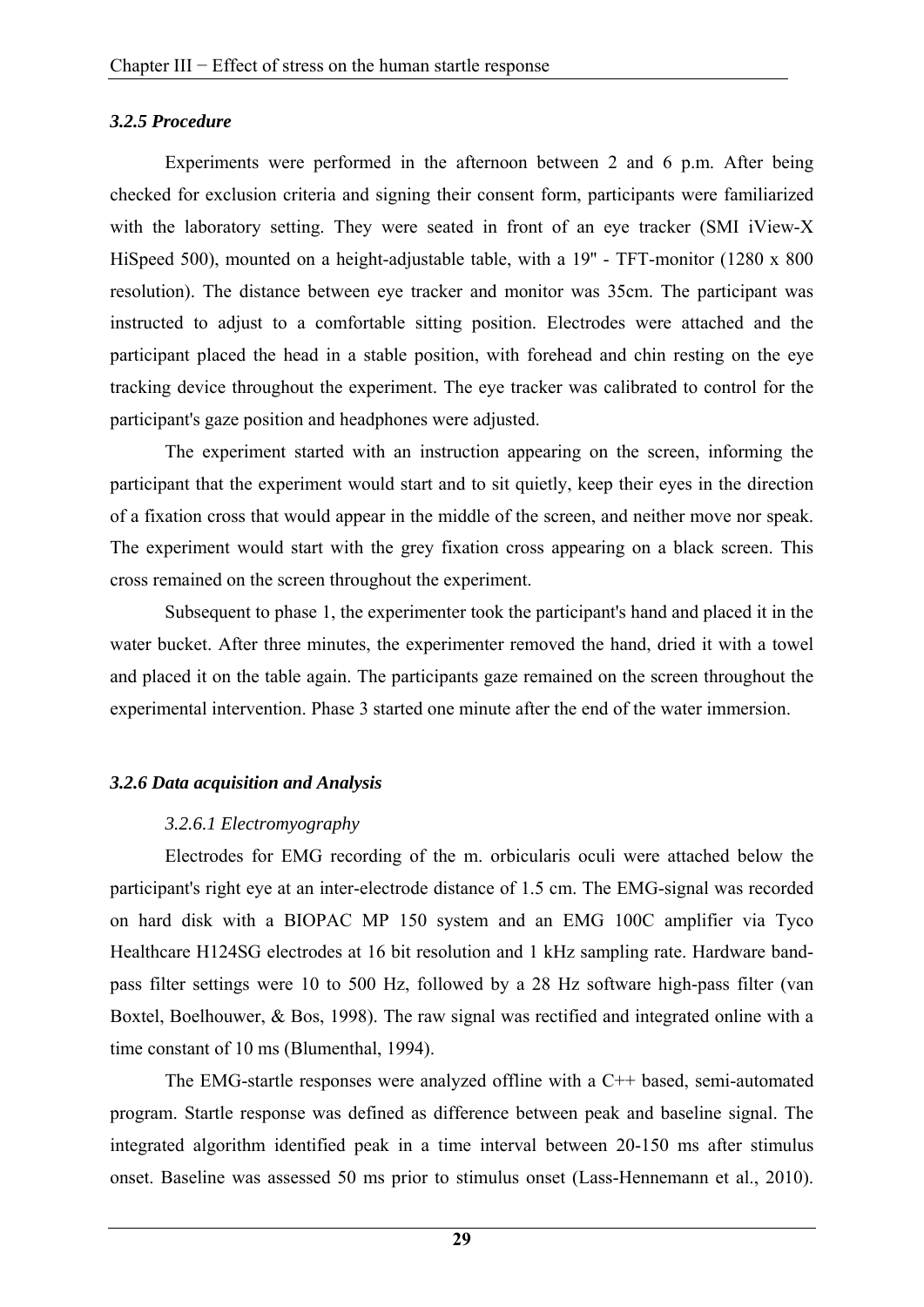Each response was manually confirmed and corrected for non-responses and artefacts. Nonresponses (cases with no discernable response) were set to zero and included in the analysis (1.09 % of all responses). Cases with electrical and physiological artefacts (such as voluntary or spontaneous eye blinks coinciding with the startle stimulus, trials with excessive background noise or multiple peaks) were excluded from analysis (2.83 % of all responses). Responses were averaged across participants for each condition. Zero response data were included in the averaging procedure, with startle response magnitude as the final output measure (Blumenthal, et al., 2005).

# *3.2.6.2 Image Eye Blink Recording*

The motion of the left eyelid was assessed with an image based approach. $<sup>2</sup>$  The start of</sup> image recordings was synchronized with the onset of the acoustic startle probe. Each recording sequence lasted 600ms. The images were recorded at a frequency of 500Hz, thereby generating 300 images per trial. All images were of 256 bit depth greyscale resolution; image size was 224x160px. Pictures were assessed with the internal eye camera of the eye tracker and a customized version of the iView recording software (SMI iView 2.5, SensoMotoric Instruments GmbH, Teltow, Germany). The images were automatically saved to the hard disk of the eye tracking computer.

Image analysis was conducted manually by measuring the distance between upper and lower eyelid on the mid pupil position in the picture at startle probe onset and in the picture with the maximum eye closure. Lid distance was measured in pixels with a digital ruler (Pixel Ruler 4.0, Mioplanet, Rimouski, Canada). Maximal eye closure was expressed as the percentage of eye lid closure at the point of maximal closure in relation to baseline lid distance at the beginning of the trial. Responses were averaged across participants for each phase.

In addition to being the baseline for blink quantification, initial lid distance (aperture) is reported as a measure of muscle tone of the upper eyelid.

# *3.2.6.3 Cardiovascular Data*

Electrodes for ECG-measurement (ECG Tyco Healthcare H34SG Ag/AgCl electrodes, diameter: 45 mm) were placed according to a standard lead II configuration. The signal was acquired with the BIOPAC MP 150 and a ECG100 Amplifier. The signal was high-pass filtered (0.5 Hz, hardware filter) and stored to disk (1 kHz). Beat-to-beat heart rate data were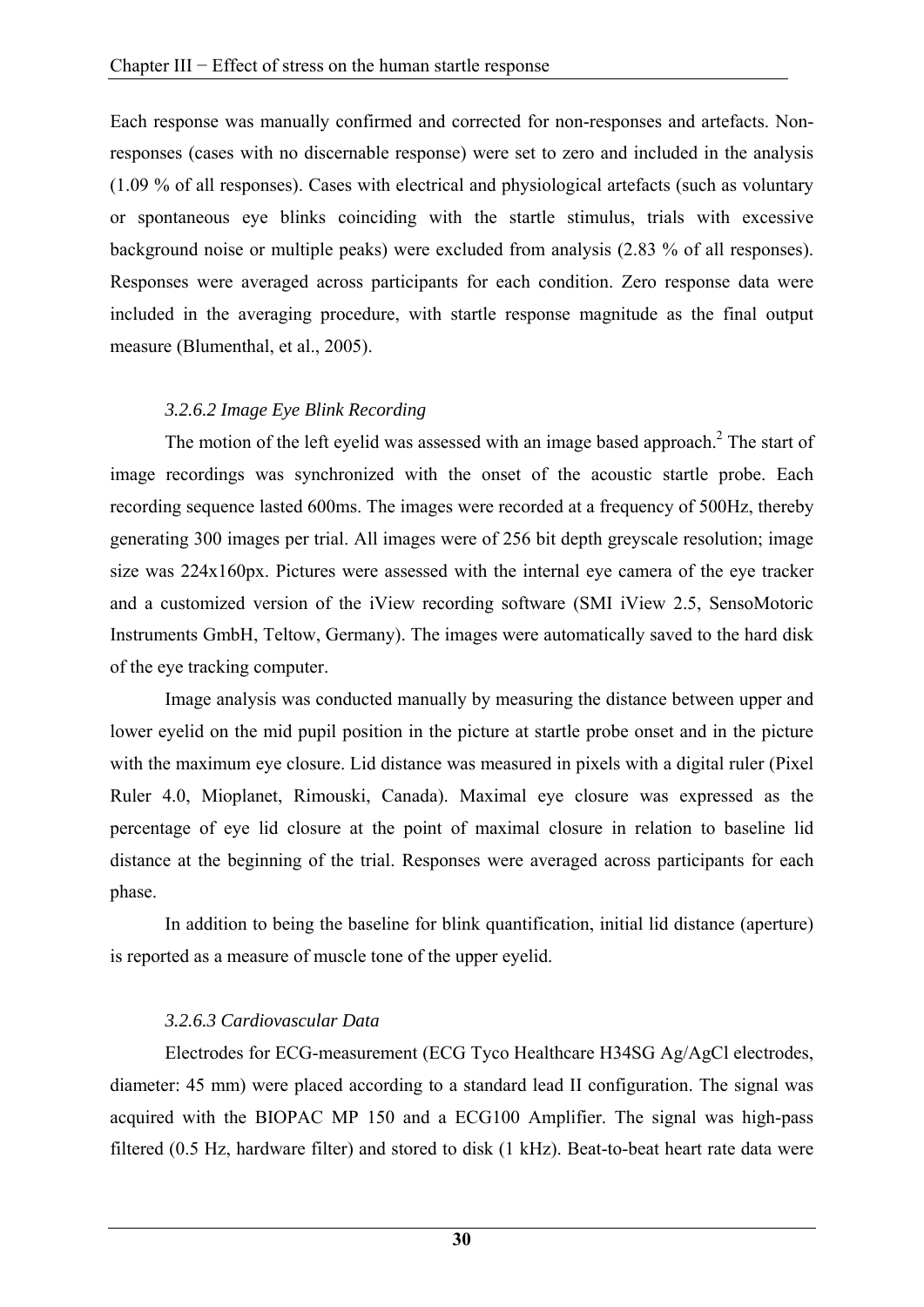calculated by a semi-automatic QRS detection in WinCPRS (Absolute Aliens Oy, Turku, Finland). Responses were averaged across participants for each condition.

Heart rate was calculated in beats per minute (bpm). We analysed the mean heart rate values for each condition as well as the startle heart rate response, defined as the change between the time period 4 to 6s post-startle and the -2 to 0 s pre-startle baseline before startle stimulus presentation.

### *3.2.6.4 Skin Conductance Responses (SCR)*

Skin conductance was measured with BIOPAC MP 150 and a GSR100 Amplifier. Electrodes were the same as for ECG. Electrodes were placed on the palm of the left hand, the signal filtered with a 10 Hz low pass filter.

For SCR analysis we employed the same program that we used for EMG analysis. The response was defined as the peak in a time period of 4-6s post startle stimulus. Baseline was measured as the mean in the period 2 s before the startle probe. All individual SCRs were logtransformed, and then normalized [Z(log (1+SCR)] per participant. Averaging was done per phase, condition, and participant.

# *3.2.6.5 Subjective Ratings*

After the experiment was finished, participants were asked to rate the degree of unpleasantness of the experimental manipulation on a Likert scale ranging from 0 ('not at all unpleasant') to 8 ('very unpleasant').

# *3.2.7 Statistical Analysis*

EMG response, eye lid response, skin conductance response, heart rate response, and mean heart rate were analysed in a repeated measures 3×2 ANOVA, with the factors 'time' (phase 1: pre-intervention, phase 2: intervention, phase 3: post-intervention) and 'treatment' (CPT vs. control) for each dependent variable.

The interaction term is reported, as well as 'a priori' defined contrasts reflecting the intervention effects. Contrasts were constructed between phase 1 and phase 2 for CPT vs. the control condition. This contrast reflects the cold pressor stress effect. In a similar way, the post-stressor effects were analysed: contrasts between phase 1 and phase 3 for CPT vs. the control condition. P-values for factors with more than two conditions are reported after Greenhouse–Geisser correction.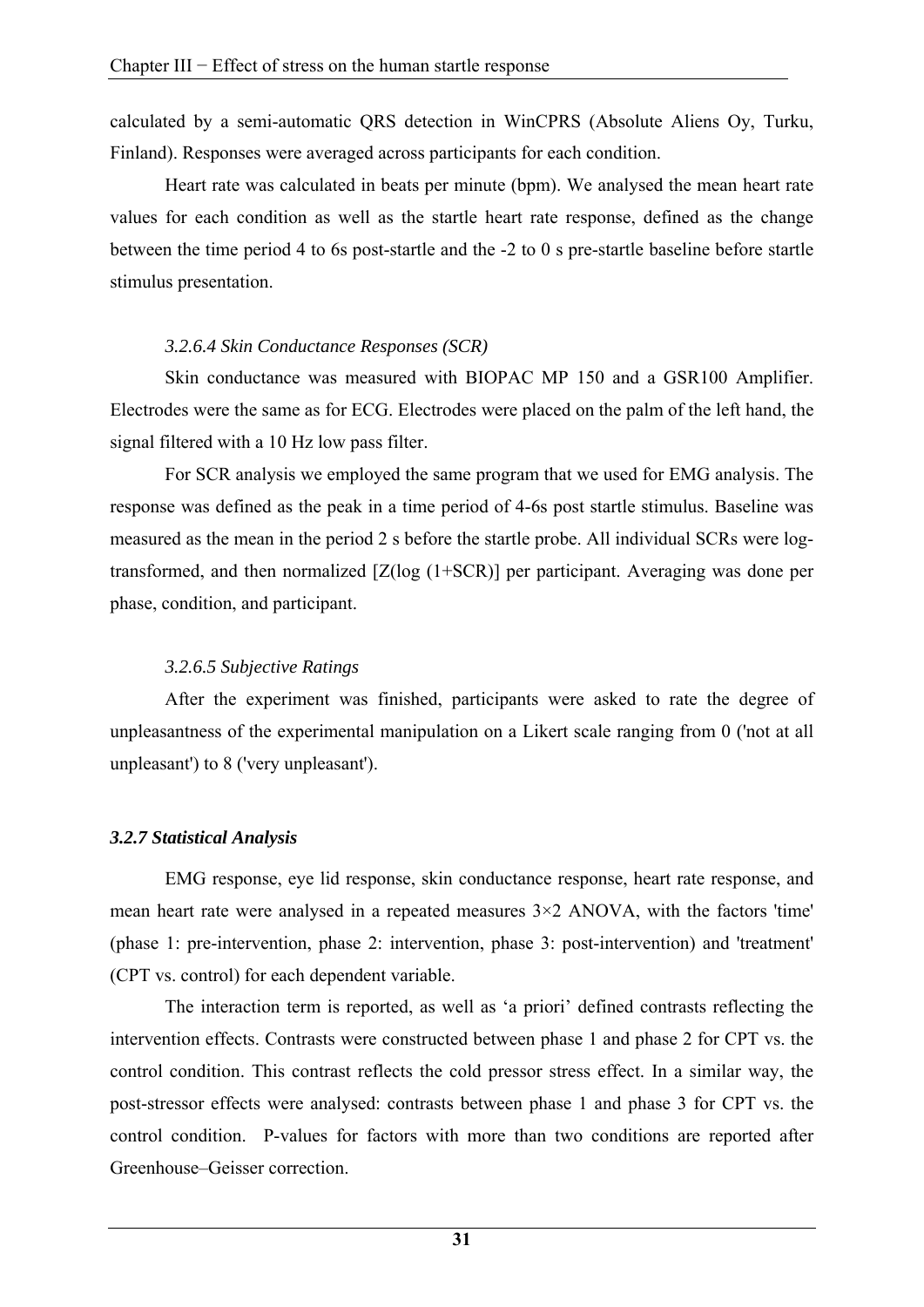Subjective ratings of unpleasantness were analysed for an effect of the level of stressor with a Student's *t*-test for paired samples.

The critical alpha-level was set to .05 in all analyses.

# **3.3 Results**

## *3.3.1 Subjective Ratings*

The CPT was rated as significantly more unpleasant than the control condition ( $t_{18}$  = 15.48; p<.001, see Table 2).

# *3.3.2 Mean Heart Rate*

During the CPT intervention, we found an increase in mean heart rate, which was not present in the control condition. The ANOVA revealed a significant overall interaction between "treatment" (CPT, control intervention)  $X \times$  "time" (pre, during, post intervention) on mean HR (F  $_{2,38}$  = 17.58; p<.001;  $\eta$ <sup>2</sup>=.48), contrasting HR from phases 1 (pre) and 2 (during) over the intervention blocks, revealed increasing HR during the CPT (F  $_{1,19}$  = 13.63; p $\leq$ .01;  $\eta^2$ =.42). There were no statistically significant effects with regard to pre-post intervention differences (see Table 2).

# *3.3.3 Initial Eyelid Distance*

Compared to the control condition, we found an increased initial eyelid distance during the intervention in the CPT condition. The contrast between phases 1 (pre) and 2 (during) over the intervention blocks, revealed increased initial eyelid distance during the CPT (F  $_{1,19}$  = 5.18; p < 05;  $\eta$ <sup>2</sup> = 21) (see Table 2).

# *3.3.4 Startle EMG Response*

Startle EMG magnitude was significantly reduced during intervention (F  $_{1,19}$  = 8.85; p<.001;  $\eta^2$ =.89). The ANOVA revealed a significant overall interaction between "treatment" (CPT, control intervention)  $\times$  "time" (pre, during, post intervention) on startle EMG responses (F  $_{2,38}$  = 4.54; p<.05;  $\eta^2$ =.11). There were no statistically significant differences nor interactions considering the kind of treatment (CPT vs. control) during the intervention (phase 2).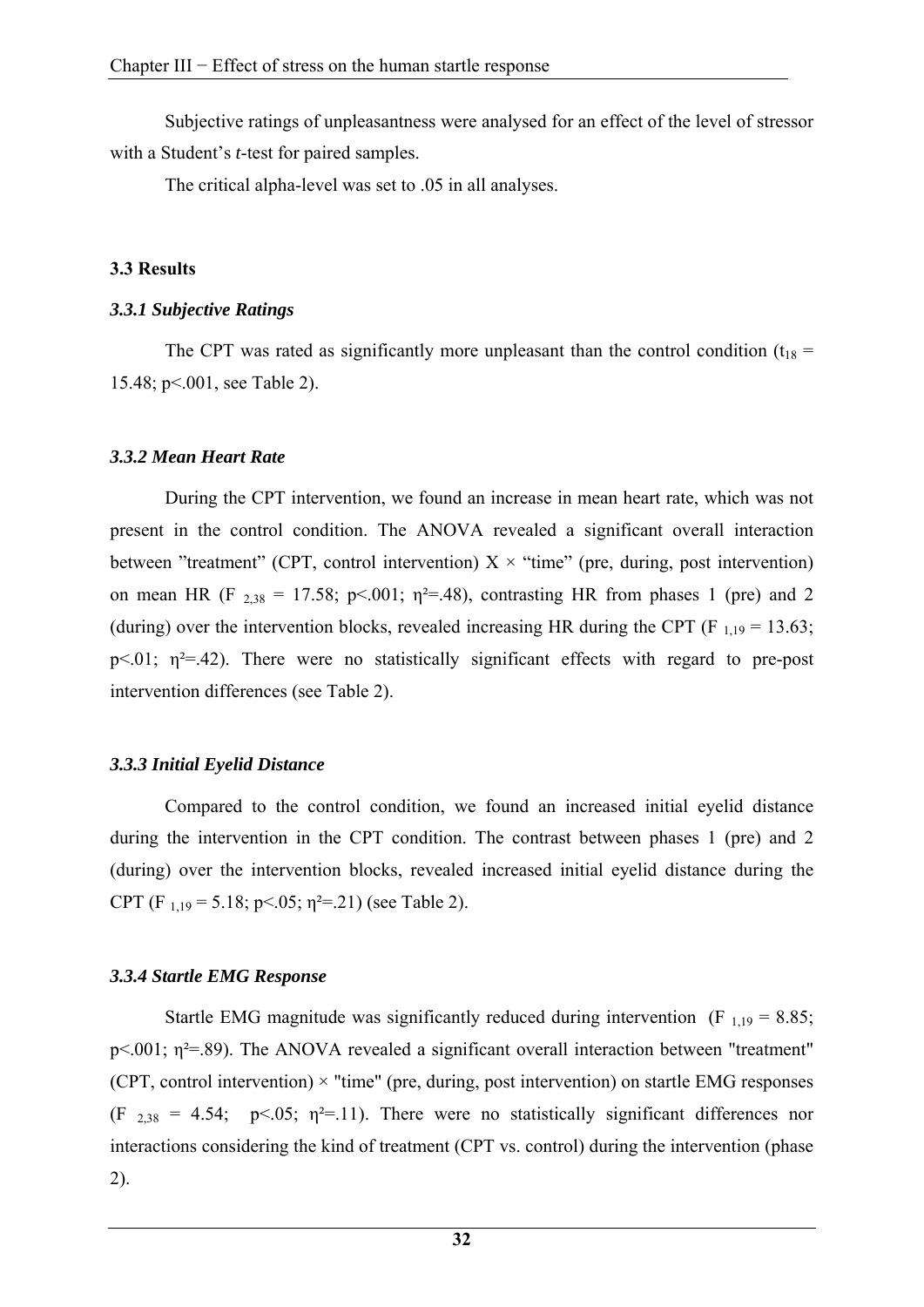However, after the intervention, we found lower response magnitudes in the CPT condition then in the control condition. This is expressed in the contrast between phases 1 (pre) and 3 (post) over the intervention blocks (F  $_{1,19}$  = 7.13; p<.05;  $\eta$ <sup>2</sup>=.19) (see Figure 4A ).

### *3.3.5 Startle Eyelid Response*

No significant main effects, nor an interaction between "treatment" (CPT, control intervention) X "time" (pre, during, post intervention) was found for the startle eyelid responses (see Table 1).

*Table2: Effects of treatment on physiological and subjective parameters: Mean (SD)* 

|                                                | <b>CPT</b>    |               |               | Control       |               |               |
|------------------------------------------------|---------------|---------------|---------------|---------------|---------------|---------------|
|                                                | Phase 1       | Phase 2       | Phase 3       | Phase 1       | Phase 2       | Phase 3       |
| Eye Lid Distance - blink (nadir during blink)  | 46.81 (29.9)  | 38.99 (32.2)  | 39.14 (27.49) | 47.24 (27.07) | 36.88 (29.26) | 41.3 (29.84)  |
| Eye Lid Distance - baseline (initial aperture) | 50.7 (6.92)   | 53.09 (6.02)  | 50.55(7.2)    | 52.09 (5.32)  | 49.17 (6.04)  | 48.57 (6.76)  |
| <b>Heart Rate</b>                              | 68.36 (12.02) | 75.95 (14.77) | 67.59 (11.87) | 68.76 (10.61) | 69.27 (11.16) | 69.16 (10.32) |
| Probability of Complete Blink                  | 21(34)        | 19 (33)       | 14(25)        | 18(33)        | 15(31)        | 17(36)        |
| Subjective Ratings for Unpleasantness          |               | 6.37(1.30)    |               |               | 0.89(0.87)    |               |

Eve Lid Distance - blink: distance covered as percent of baseline distance: Eve Lid Distance - baseline: pixel: Heart Rate: bpm; Probability of Complete Blink: percent; Subjective Ratings: 8-digit Likert scale. doi:10.1371/journal.pone.0049866.t001

### *3.3.6 Startle Skin Conductance Response*

We found a significant overall interaction between "treatment"  $\times$  "time" (F <sub>2,38</sub> = 4.81; p $\leq$ .05;  $\eta$ <sup>2=</sup>.20). Startle SC responses increased during the intervention in the CPT condition, while no such effect was found for the control condition, as expressed in the contrast from phases 1 (pre) and 2 (during) over the intervention blocks (F  $_{1,19}$  = 6.19; p<.05;  $\eta^2$ =.25). There were no statistically significant effects with regard to pre-post intervention differences (see Figure 4 B ).

### *3.3.7 Startle Heart Rate Response*

We found a significant overall interaction between "treatment"  $\times$  "time" on startle HR responses (F  $_{2,38}$  = 4.98; p<.05;  $\eta^2$ =.21). Startle Heart Rate Responses increased during the intervention in the CPT condition, while no such effect was found for the control condition, as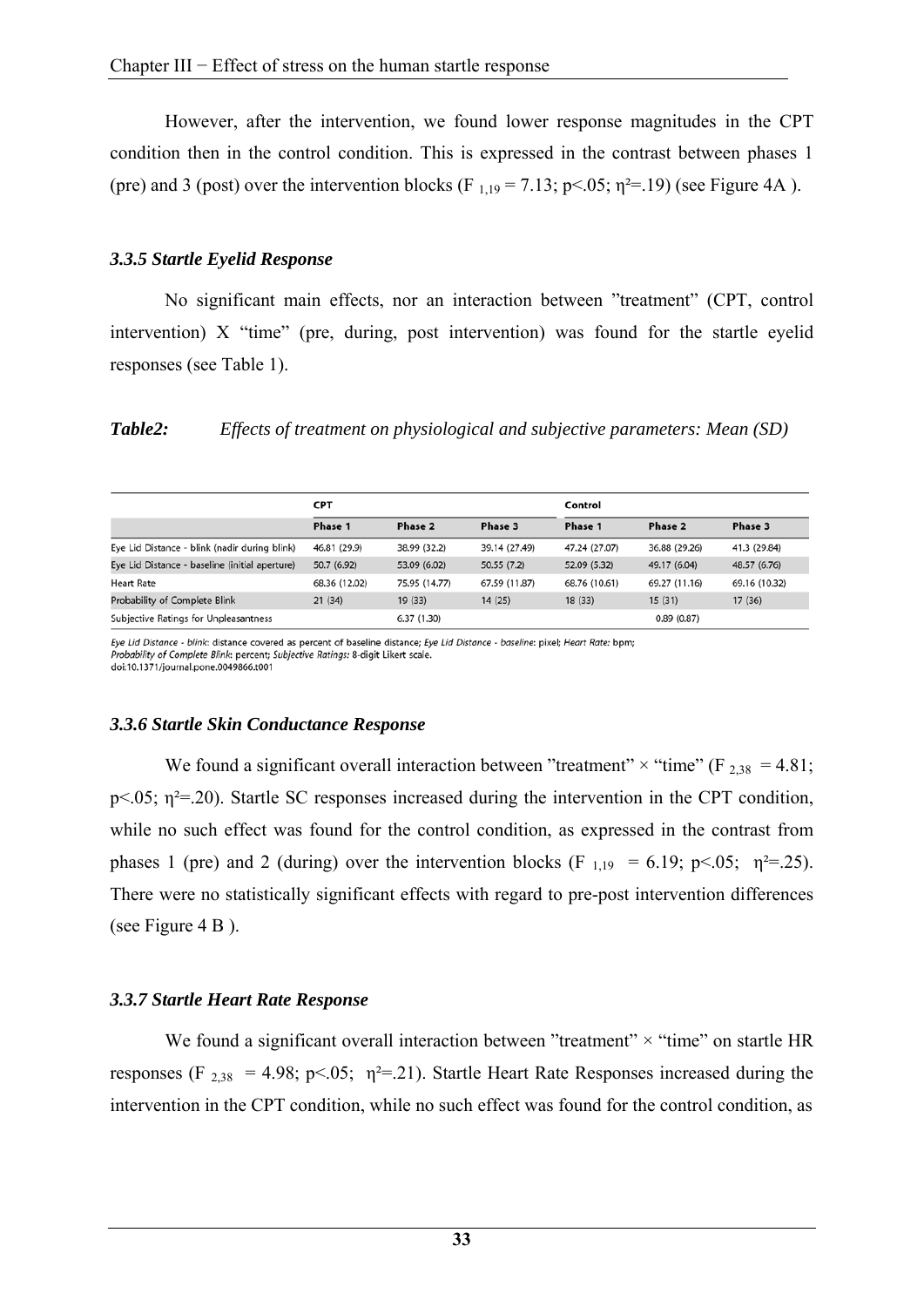expressed in the contrast from phases 1 (pre) and 2 (during) over the intervention blocks (F<sub>1,19</sub> = 5.41; p<.05;  $\eta^2$ =.22). There were no statistically significant effects with regard to pre-post intervention differences (see Figure 4 C).



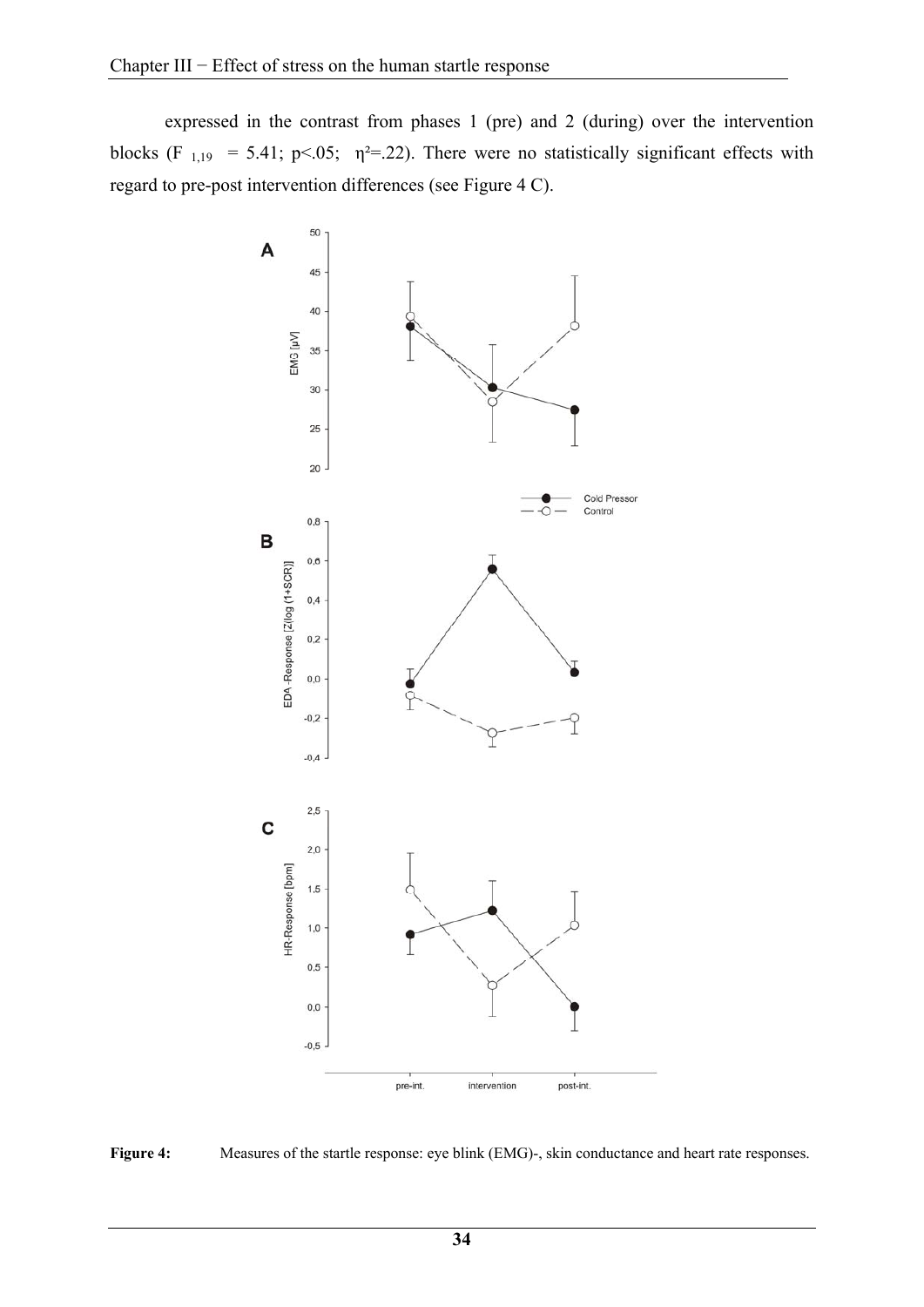### **3.4 Discussion**

In this study, we investigated the influence of cold pressor stress on somatic motor and autonomic components of the human startle response. We identified a unique stress modulation pattern of startle response components, not seen before during experimental manipulation of emotion or attention. The pattern consists of selectively enhanced autonomic startle reactivity, as would be expected during aversive emotional states, but not somatic motor eye blink responsiveness. As such, stress supports individual adjustments to startling danger sources by boosting ANS effects (o.g. on energy supply), but avoiding excessive eye blinks which compromise the continuity of visual input signals.

The CPT intervention of the current study proved to be successful; our participants rated the CPT intervention as significantly more unpleasant than the control intervention, thereby confirming the subjective aversive component of the stress intervention. Mean heart rate was significantly elevated during the CPT intervention and returned to baseline afterwards, indicative of a sustained autonomic activation during the CPT. This is in line with previous findings (e.g.Saab et al., 1993) and can be attributed to increased cardiac sympathetic activity (Victor, et al., 1987).

Startle-evoked autonomic responses were significantly affected by the stress intervention. Startle skin conductance responses were increased during the CPT. Such responses are indicative of higher sympathetic activation and could be expected based on previous studies (e.g.Vrana, 1995). During the stress intervention a similar pattern of enhanced heart rate startle response was found. However, heart rate responses were lower in the recovery period after the stress intervention. The lowered responsiveness after the CPT could be interpreted as a counter regulatory mechanism: heart rate might decrease as a result of increased vagal outflow, which is mediated by enhanced baroreflex sensitivity in response to sustained blood pressure increases (Mourot, Bouhaddi, & Regnard, 2009).

The CPT had a different effect on startle-evoked somatic motor responses. The CPT manipulation did not reveal a significant difference for EMG-measured orbicularis oculi muscle activity during the intervention. Compared to the pre-intervention baseline, startle magnitude was significantly reduced in both conditions. Subsequent to the intervention, poststress startle magnitude was significantly lower compared to baseline in the CPT condition. This post-stress effect is comparable to the above described startle heart rate response. However, the EMG response pattern of m. orbicularis oculi activity did not translate into actual kinematic eyelid response. For this measure, no differences were found.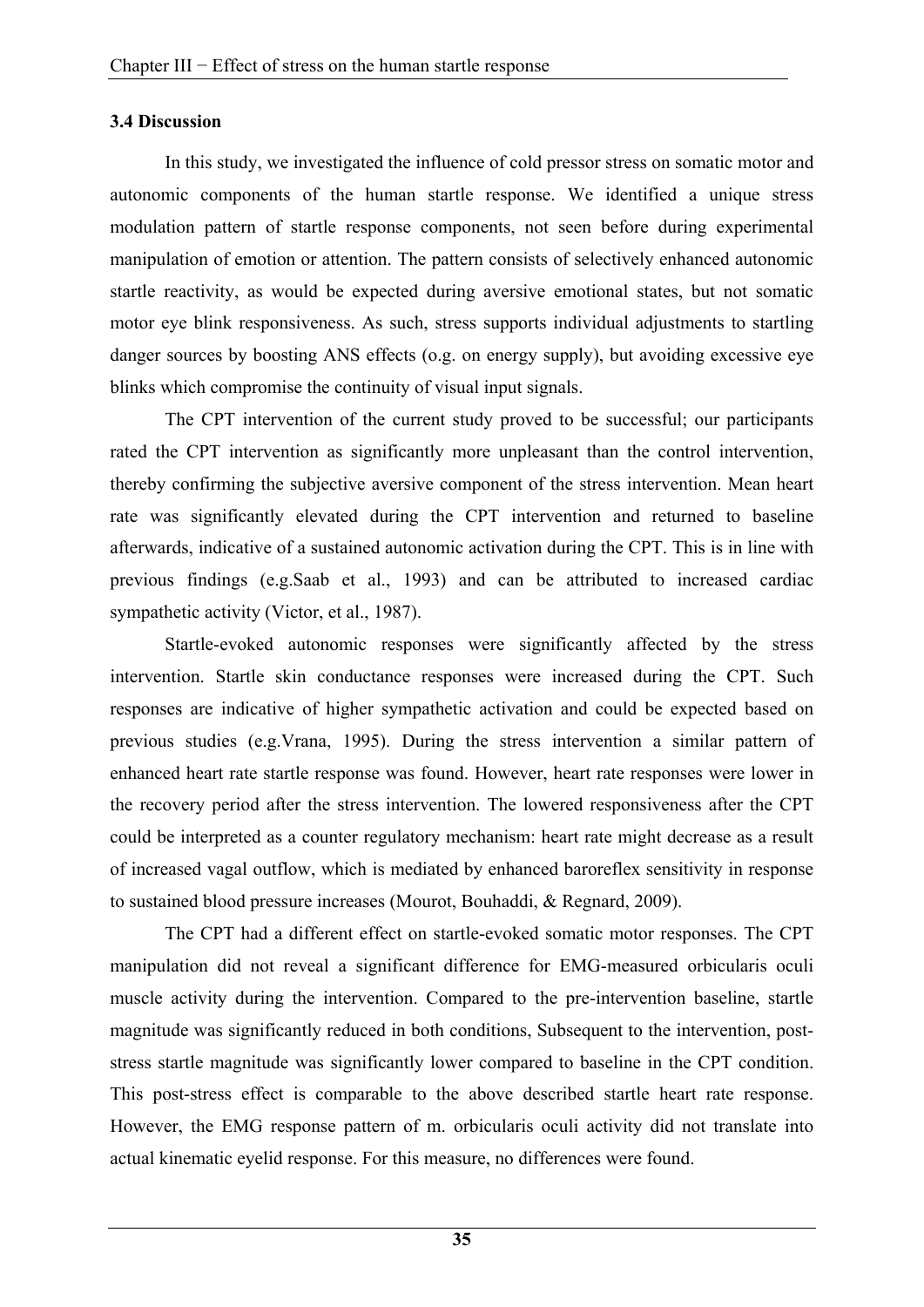The EMG response pattern demands further explanation. In the presence of differential autonomic responses during the CPT intervention, we found no difference in the eye blink response during the CPT. Motivational priming would predict a potentiation of eye blink startle in an unpleasant state. However, it may be the case that different aspects of the intervention had a differential influence on the startle response. Attentional processes could possibly counteract affective modulation. Considering the more intense stimulation in the cold pressor condition, as compared to the control condition, we would expect that more attentional resources are directed to the stressor. This would imply that more attention is channelled to thermoceptive and nociceptive input, making attention less available for auditory processing. Directing attention towards the startle eliciting modality can increase startle, whereas directing it to a different modality can reduce startle magnitude (Filion, et al., 1998). Attentional and emotional factors interact and may work in opposite directions, making the net effect on startle responsiveness difficult to predict (Haerich, 1994). If they are equal in size and point in opposite directions, no observable net effect would appear. This may have been the case for the startle eye blink EMG response. The affect-related increase and the decrease due to attentional focussing would cancel each other out, ultimately provoking the same response magnitudes as in the control condition.

We found lower EMG eye blink responses in the recovery phase, after the intervention was terminated. With the cessation of the experimental manipulation after phase 2, attentional capture can be ruled out as a possible explanation while affective factors still have an impact. In fact, this pattern is in line with the motivational opponent-process theory (Solomon  $\&$ Corbit, 1974b): during the recovery from an emotional stimulation, valence is predicted to reverse. The cold pressor test has a strong negative valence due to its subjective painfulness, which is known to increase during the time course (Streff, Kuehl, Michaux, & Anton, 2010). Relief itself is highly pleasant and rewarding (Andreatta, Muhlberger, Yarali, Gerber, & Pauli, 2010; Leknes, Brooks, Wiech, & Tracey, 2008). This offers an explanation for the attenuated EMG startle response after relief from the unpleasant stressor. The result also corresponds to a study by Franklin et al. (2010), that employed the CPT (120s) as a proxy for non-suicidal self-injury. Startle response magnitude was taken as a measure for cognitive– affective regulation (with pre-pulse inhibition reflecting the cognitive component). This study focused specifically on the pain component of the CPT, actually treating the CPT as a way to gain relief from a previous social-stress intervention. Franklin et al. also found reduced startle after the CPT. However, startle responses were measured only after, but not during, the CPT intervention in this study.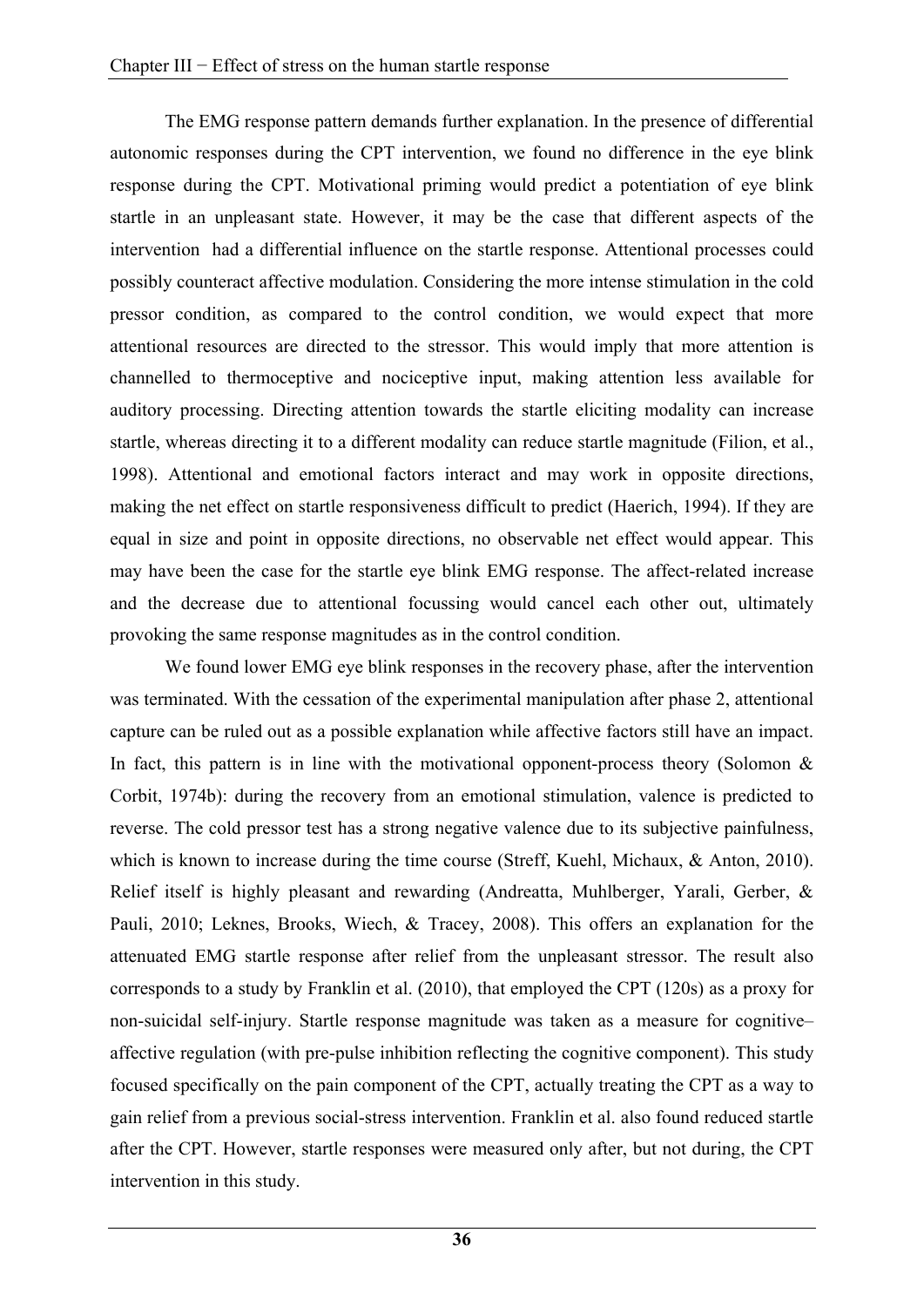Furthermore, the kinematic analysis of eye lid movements did not reveal a stress effect. This is interesting, since video-measured eye lid movements shows a high correlation to the EMG (Deuter, Kress, Gemmar, & Schachinger, 2010) and startle evoked eye lid closure was susceptible to other experimental manipulations, such as affective startle modulation (Anders, Weiskopf, Lule, & Birbaumer, 2004) or prepulse inhibition (Lovelace, Elmore, & Filion, 2006). We also controlled for the probability of complete blinks (when the eyeball is fully covered by the lid), since these cases can diminish the correlation between lid movement and EMG. However, the probability was low and did not vary between phases or conditions. One possible reason for the absence of an effect in this measure is the impact of muscles other than the orbicularis oculi .The upper eyelid movement is accomplished by the interplay of two skeletal muscles, the orbicularis oculi muscle and the levator palpebrae muscle, as well as the smooth Müller's muscle, that runs from the musculus levator palpebrae to the upper margin of the tarsal plate. While a blink is basically accomplished by rapid activation of the orbicularis oculi muscle, the other two play a crucial role in lid elevation and upper eyelid tone (Bang et al., 1998; Evinger, Manning, & Sibony, 1991). Since Müller's muscle is sympathetically innervated (Schmidtke & Buttner-Ennever, 1992), stress (e.g. as in the CPT) could possibly influence the upper eyelid's muscle tonus and thereby also the movement during the blink. Indeed, we could demonstrate that the initial lid distance (measured as the aperture at the beginning of each trial) was increased during the CPT intervention, which was not the case in the control condition. This would support the hypothesis that stressful situations require a continuation of visual input to conquer potential threats.

The decrease in magnitude after the intervention could only be found in the EMG eye blink measure, not for the startle ANS responses. We are not able to explain the mechanism underlying such a response discrepancy. However, depending on the situational context, separate response components are weighted differently. Acute stress induces a large scale shift in attentional processing, with increased alertness and activation in defence-related processing structures (Hermans et al., 2011). Even though the startle related lid closure is adaptive by protecting the sensitive eye in the face of danger, it has detrimental effects as well. For a brief, but potentially crucial moment, visual input is interrupted. Still, guaranteeing continuous visual input during periods of stress offers some adaptive potential, since it may allow for more rapid and directed defence and escape behaviour. This result would also be in line with a recent study that found a dissociation between autonomic and electrophysiological responses to a CPT, indicating regulatory processes that preserve sensory perception (Woods et al., 2011). Therefore, the blink magnitude might reflect a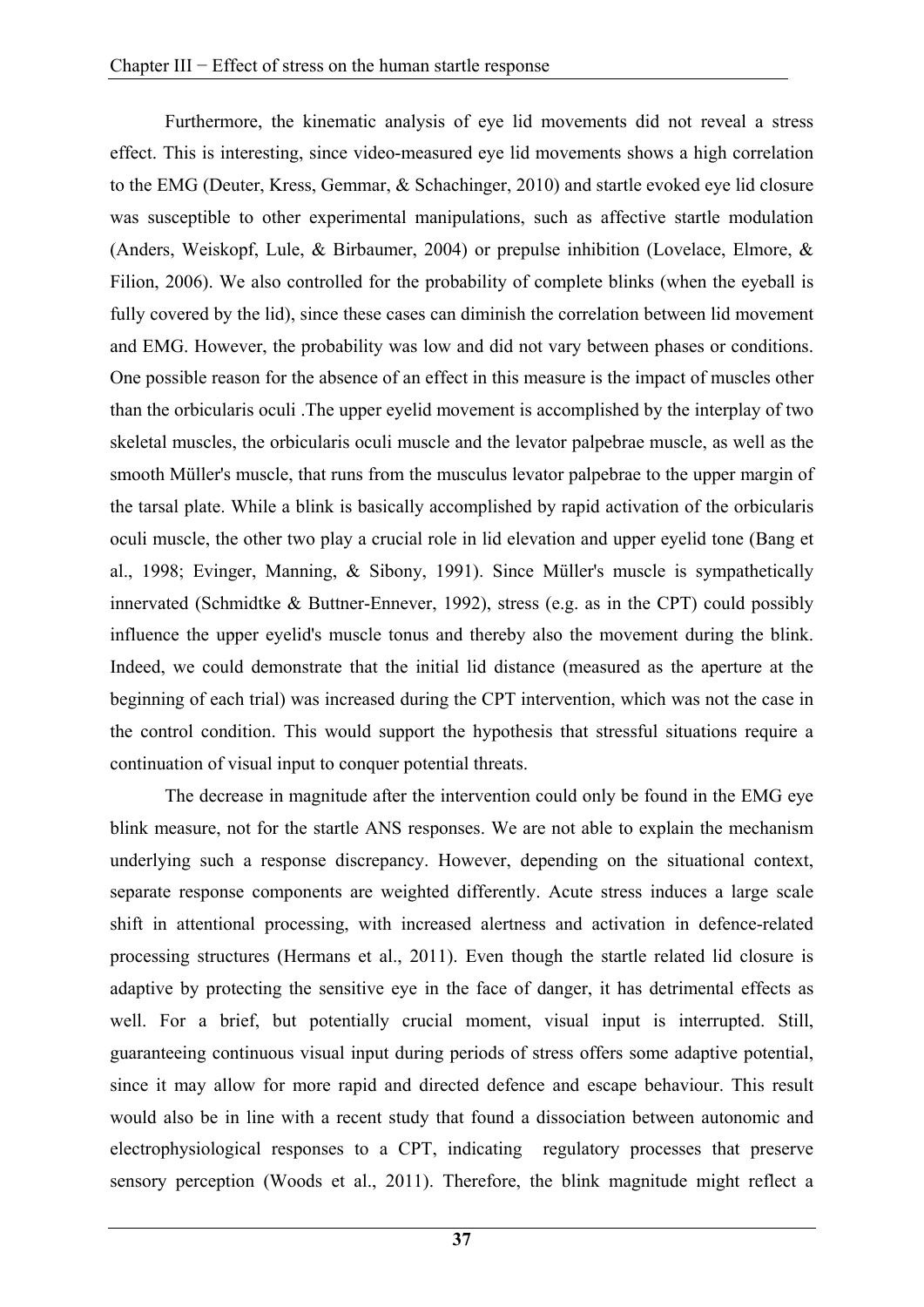compromise between the need for protecting this vital organ on the one hand and not hindering appropriate action on the other hand.

Some limitations of this study need to be addressed. The validity of the results might be restricted to CPT-induced stress. The CPT distinguishes itself from other interventions in that it is a representative autonomic stressor with a specific activation of the sympathetic nervous system (Cui, Wilson, & Crandall, 2002; Lass-Hennemann, et al., 2010; Mourot, et al., 2009; Schulz, Plein, Richter, Blumenthal, & Schachinger, 2010). An additional reason to choose this intervention was the feasibility of video based blink recording without the participant being visually distracted. Still, how these results generalize to other stressful interventions remains open to further research. The degree to which the post-stress effects are mediated by humoral factors could not be addressed in this study. For that purpose, extending this paradigm over a longer post-stress time period would be of interest.

In conclusion, we have demonstrated that cold pressor stress has an effect on the acoustic startle response in humans. However, different components (somatic eye blinks, ANS responses) of the response are differentially affected. The resulting unique pattern of responses would allow for the benefits of ANS adjustments, but still guarantee the continuous input of visual signals.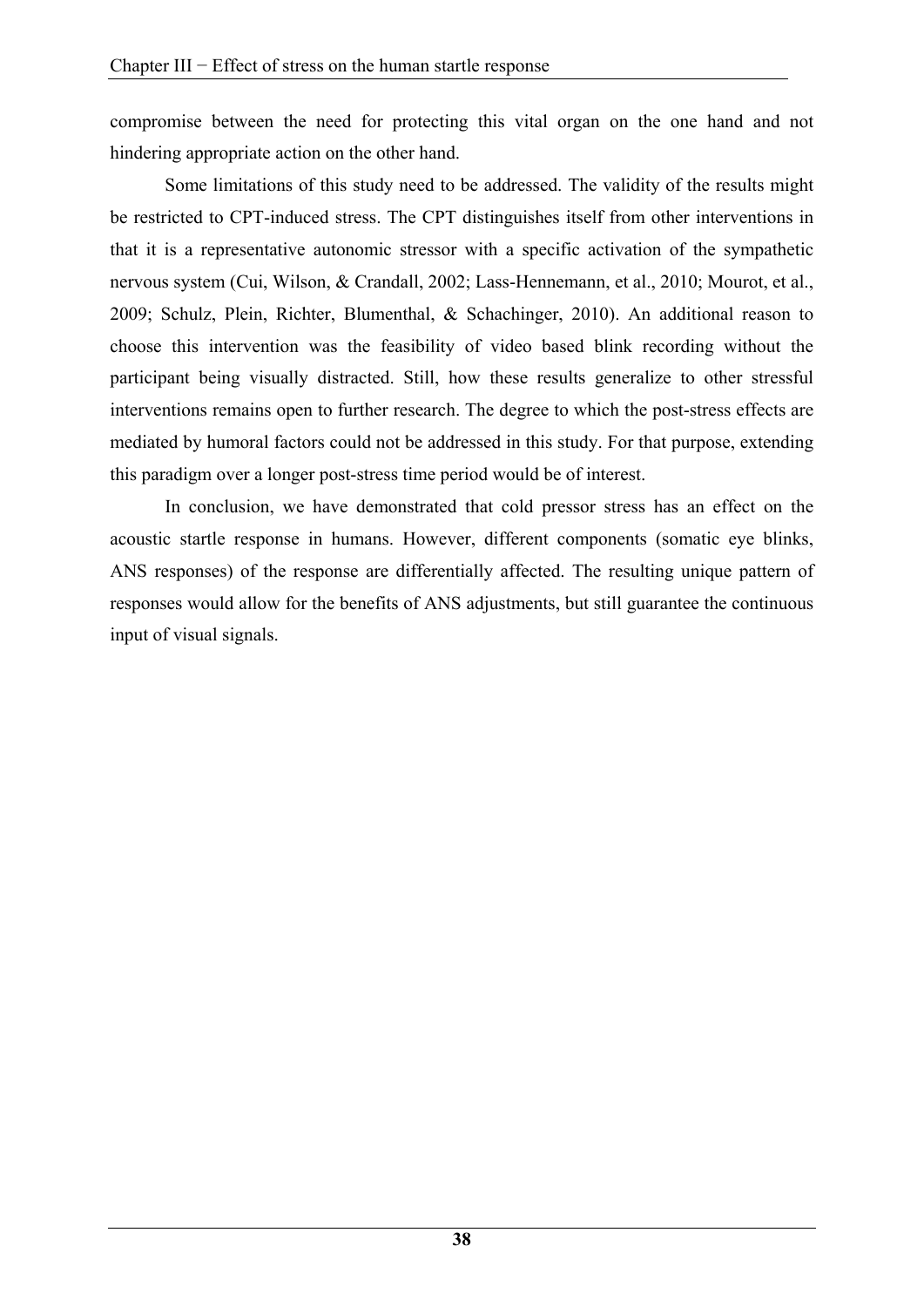# **Chapter IV: Startle effects on saccadic responses to emotional target stimuli**

*Authors: Christian E. Deuter, Thomas M. Schilling, Linn K. Kuehl, Terry D. Blumenthal and Hartmut Schachinger* 

### **4.0 Abstract**

Startle stimuli elicit various physiological and cognitive responses. This study investigated whether acoustic startle stimuli affect saccadic reactions in an emotional pro- or anti-saccade task. Startle probes were presented either 500ms before or simultaneous with an imperative stimulus that indicated whether a saccade towards or away from positive, neutral, or negative peripheral target pictures had to be performed. Valence interacted with saccade direction according to an approach-avoidance pattern of gaze behavior, with delayed pro-saccades to negative targets and anti-saccades away from positive targets. Acoustic startle stimuli preceding the presentation of peripheral target pictures speeded up the initiation saccades, irrespective of stimulus valence. Results indicate a speeding of cognitive-motor processing by preceding startle stimuli.

*Keywords:* Pro-saccade, Anti-saccade, Affective Startle Modulation, Approach-Avoidance, StartReact, Electromyography, Prepulse Inhibition, Accessory Stimulus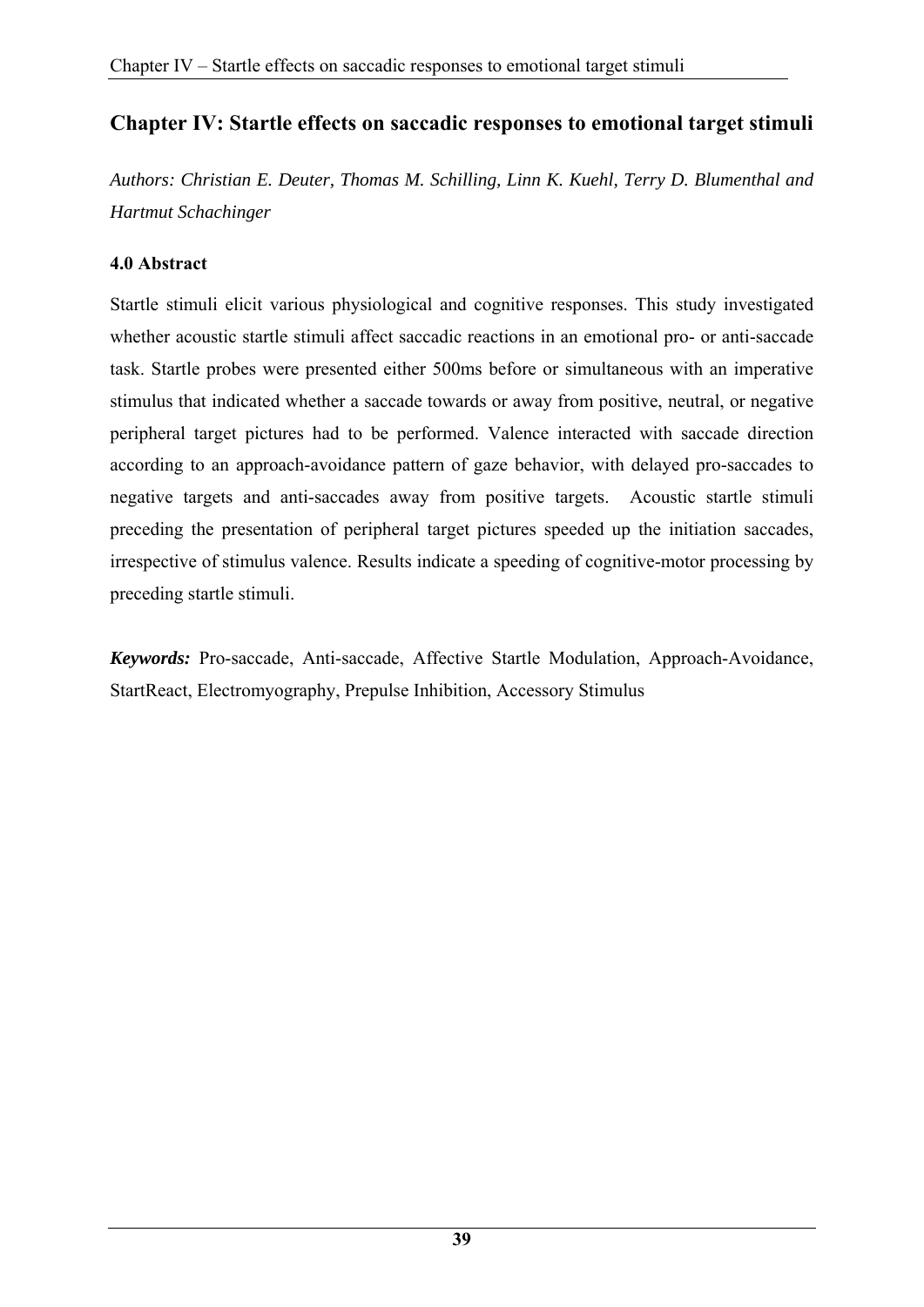### **4.1 Introduction**

The startle reflex is a defensive response that is found in many species. It protects the organism against potential injury and prepares for adaptive action (Koch, 1999). Some of the most prominent startle response components in mammals involve the immediate contraction of facial and skeletal muscles. This movement pattern induces a protective posture and shields sensitive organs, such as the eyes, against traumatic impact. Beyond that, startle stimuli may enhance reaction times (Valls-Sole, et al., 2008), and interrupt ongoing cognitive processes in order to focus attention towards the source of the startle stimulus (Graham, 1979; Herbert, et al., 2006). Startle stimuli elicit P300, event related EEG-potentials, indicating that startle triggers the engagement of attention (Schupp et al., 2004; Schupp, Cuthbert, Bradley, Birbaumer, & Lang, 1997). Attending to and identifying danger sources allows for specific defensive action, thereby enhancing the chance to avoid injury. This is what would be expected if an aversive startle stimulus primed defensive cognitive processing. However, it remains to be demonstrated that startle stimuli indeed drive attention specifically towards aversive, harmful, and threatening stimuli. Alternatively, startle may affect the cognitive processing of different sorts of stimuli, aversive and appetitive, in a similar, unspecific fashion.

Emotional stimuli reveal important information: Depending on the valence, they are considered either beneficial or harmful to the organism. Since they provide an indicator of biological significance, emotional stimuli engage attention more than neutral stimuli (Mayer & Merckelbach, 1999). Spatial orienting to those relevant stimuli is facilitated; emotional stimuli are detected faster in a visual array (Ohman, Lundqvist, & Esteves, 2001). This effect can be demonstrated with various behavioral paradigms such as the emotional Stroop task (Dresler, Meriau, Heekeren, & van der Meer, 2009), the dot probe task (Koster, Crombez, Verschuere, & De Houwer, 2004; Miyazawa & Iwasaki, 2009) or the go/ no-go task (De Houwer & Tibboel, 2010). However, while mainly negative, threatening stimuli were initially considered to be preferentially processed (Ito, Larsen, Smith, & Cacioppo, 1998) recent studies suggest that the effect is based more on stimulus arousal than valence (de Oca, Villa, Cervantes, & Welbourne, 2012; McConnell & Shore, 2011; Most, Smith, Cooter, Levy, & Zald, 2007; Sheth & Pham, 2008; Vogt, De Houwer, Koster, Van Damme, & Crombez, 2008). Additionally, several state and trait variables exert an influence on this attentional engagement. Highly anxious individuals are more strongly biased to process negative stimuli (Van Honk, Tuiten, de Haan, vann de Hout, & Stam, 2001; Wilkowski, Robinson, Gordon, &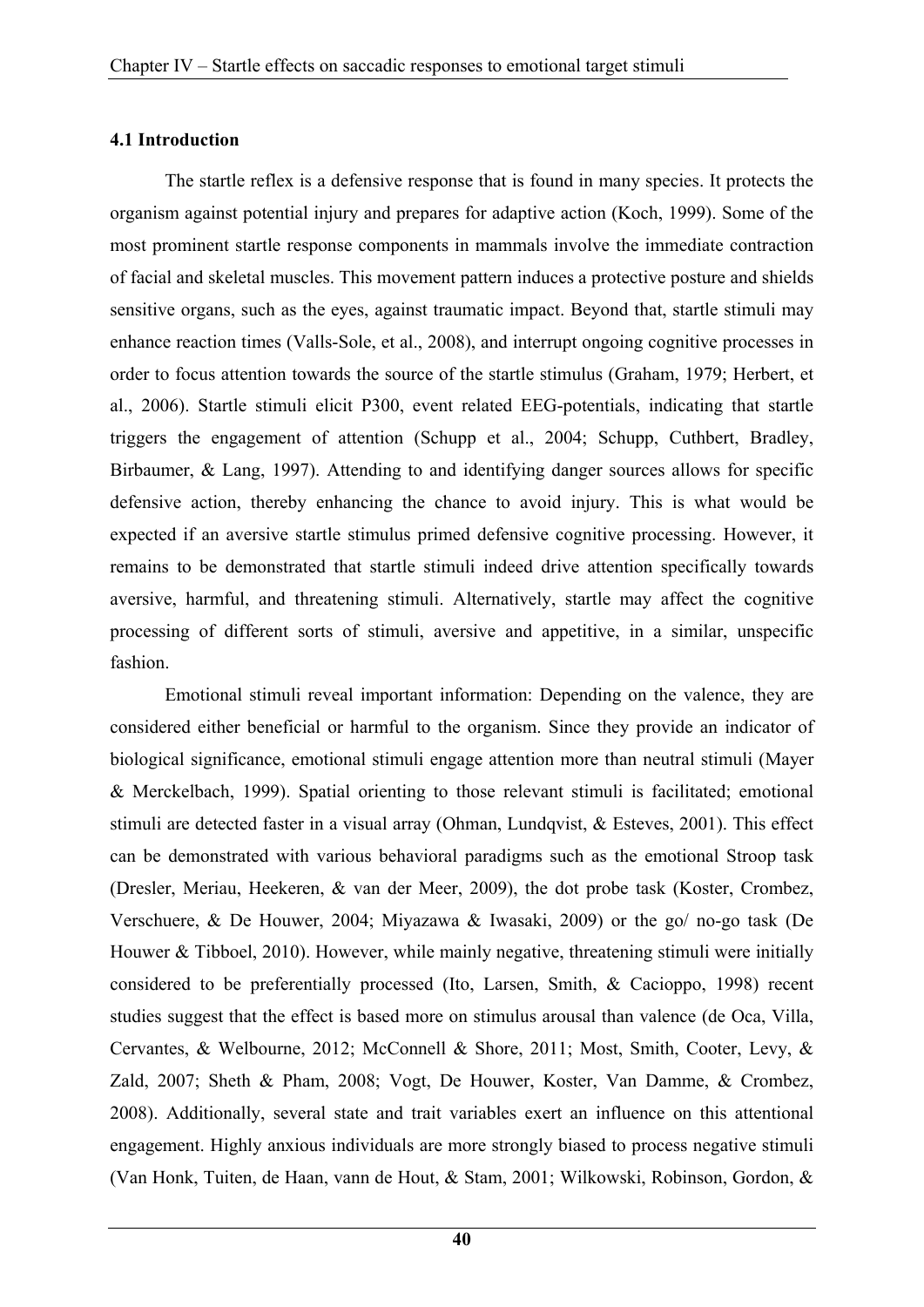Troop-Gordon, 2007), an effect that has also been described for other personality variables (Amin, Todd Constable, & Canli, 2004) and psychopathologies such as dysphoria (Sears, Thomas, LeHuquet, & Johnson, 2010) or depression (Sears, Newman, Ference, & Thomas, 2011).

State factors have a moderating effect on attentional biases: Higher state anxiety has been found to increase interference effects in an emotional Stroop paradigm (Dresler, et al., 2009). Arousal, either evoked by the stimulus itself or by a different sources, can increase the competitive advantage of emotional stimuli (for a review, see: Mather & Sutherland, 2011). For example, stress could increase the impact of emotional distracters in a working memory task (Oei et al., 2012). Finally, motivational orientation, i.e. approach or avoidance, can influence how attention is captured by emotional distracters (Memmert & Cañal-Bruland, 2009; Rothermund, Voss, & Wentura, 2008).

The current study evaluated the impact of approach and avoidance on cognitive processing by employing eye tracking methodology. Eye movements provide a valid measure of early orienting because the gaze is shifted to the attended location (Henderson, 2003). In a recent study that compared a manual versus saccadic response task, saccadic eye movements were more strongly influenced by target valence in a forced-choice reaction paradigm: Emotional and neutral faces were presented in pairs, and participants had to perform either button presses or saccades towards the emotional or neutral target stimulus (Bannerman, et al., 2009). When emotional and neutral pictures are presented together in peripheral vision, the emotional picture is more likely to be fixated first and for a longer time, even if the task explicitly demands that the emotional picture is to be ignored (Nummenmaa, et al., 2006). In a pro- and anti-saccade task that required the participant to perform voluntary saccades toward or away from an emotional target stimulus, pro-saccades were faster towards pleasant stimuli when presented in the right hemifield (Kissler & Keil, 2008). This task required the participant to initiate voluntary saccades towards a lateral, peripherally presented stimulus (pro-saccade), or away from it (anti-saccade), depending on an imperative stimulus at central fixation. Anti-saccades induce a conflict situation between endogeneous and exogeneous attention: The reflexive tendency to look at the stimulus needs to be inhibited in favor of a controlled saccade in the opposite direction. While the emotionality of stimuli clearly has an influence on gaze patterns and saccades, the results regarding specific valence of the targets are less clear. Several studies have found enhanced processing of positive and negative stimuli (Calvo, et al., 2008; Nummenmaa, et al., 2006, 2009), while others have found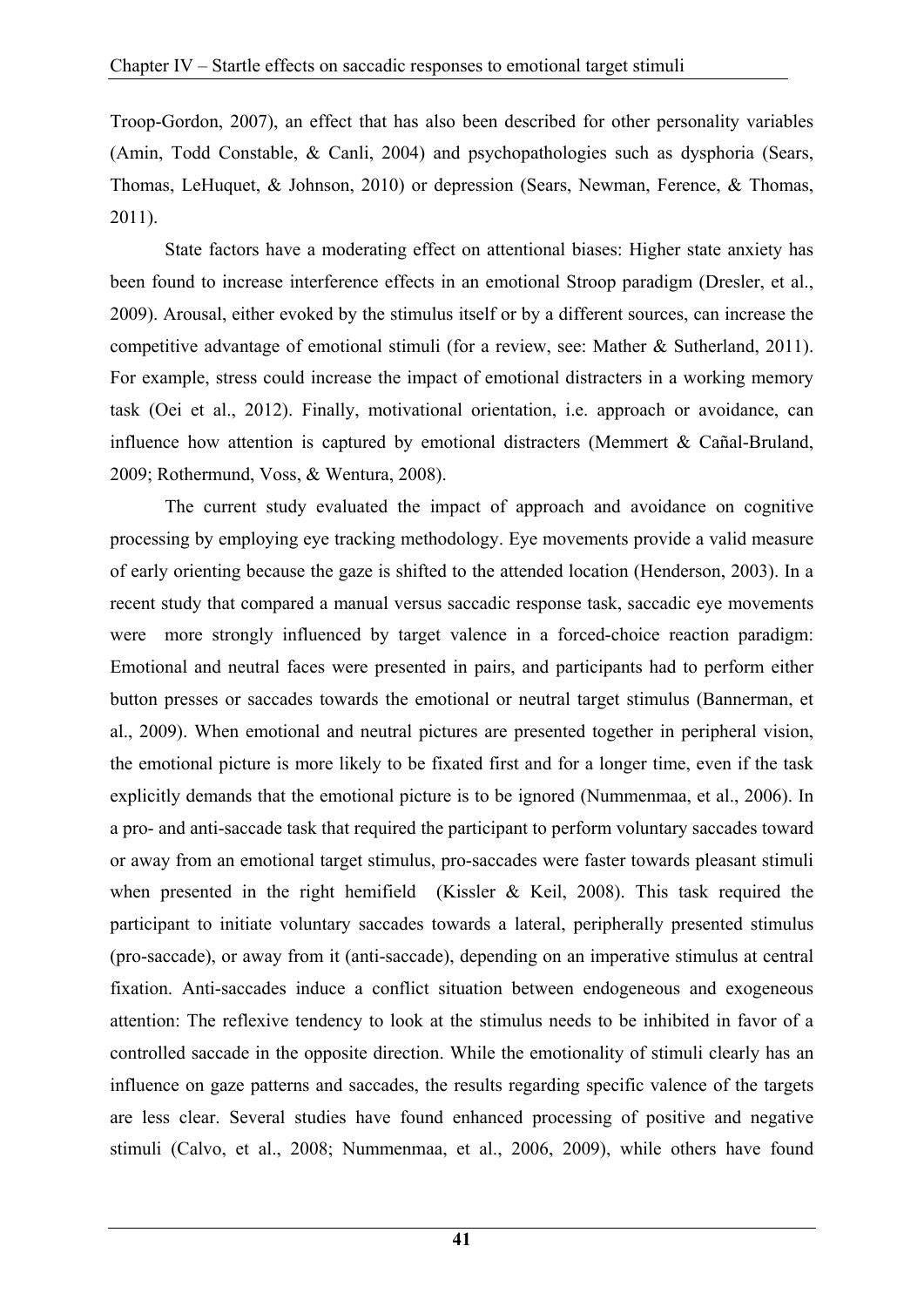facilitating effects only for negative stimuli (Gutiérrez & Calvo, 2011; Lundqvist & Öhman, 2005).

In our study, participants had to perform pro- or anti-saccades to emotional, parafoveally presented target pictures. At the beginning of each trial, the gaze was directed to a fixation cross in the center of the screen. An emotional or neutral picture would appear in the left or right periphery of the screen. With a stimulus onset asynchrony (SOA) of 200ms, the fixation cross changed color to indicate which type of saccade was to be performed (imperative stimulus). Participants were instructed to keep their gaze at the fixation cross until the imperative stimulus appeared, i.e. reflexive saccades towards the pictures had to be inhibited. During this time period, a processing of the "emotional gist" of the target images should have been achievable (Phillips, 2009).

Two startle conditions were included in the experiment, early and late. In the early condition, acoustic startle probes were presented before the target images appeared. The startle stimuli in this condition could exert an influence on the processing of the image content at an early stage. In the second startle condition, startle stimuli were presented simultaneous with the imperative stimulus. Startle in this condition would primarily affect premotor and motoric processes. Startle stimuli can accelerate the execution of voluntary motor responses in reaction time (RT) tasks, an effect known as 'StartReact' (Valls-Sole, et al., 2008). If an imperative stimulus, which prompts the initiation of a voluntary motoric action, is accompanied or preceded by a startle stimulus, the response latencies are reduced. Even though the effect can be seen with foreperiods of up to 1500 ms (Carlsen & MacKinnon, 2010), it is most pronounced when the startle stimulus is presented simultaneous with the imperative stimulus. Given that the various modulatory effects exhibit different time courses, both conditions were included in this study to allow inferences about which stage of processing might be affected by the startle stimulus.

#### **4.2 Methods**

#### *4.2.1 Participants*

Twenty-four male undergraduate students of the University of Trier participated in this study (mean age = 25.45 y,  $SD = 3.52$  y). They were interviewed for present and past medical and/or psychiatric health problems. Participants were excluded for any acute or persistent medical or psychiatric diseases, current medication except the occasional use of pain killers (paracetamol, aspirin, or NSAR), current or past hearing problems (e.g. tinnitus) or impaired vision. To simplify interpretation of responses to erotic slides, only heterosexuals were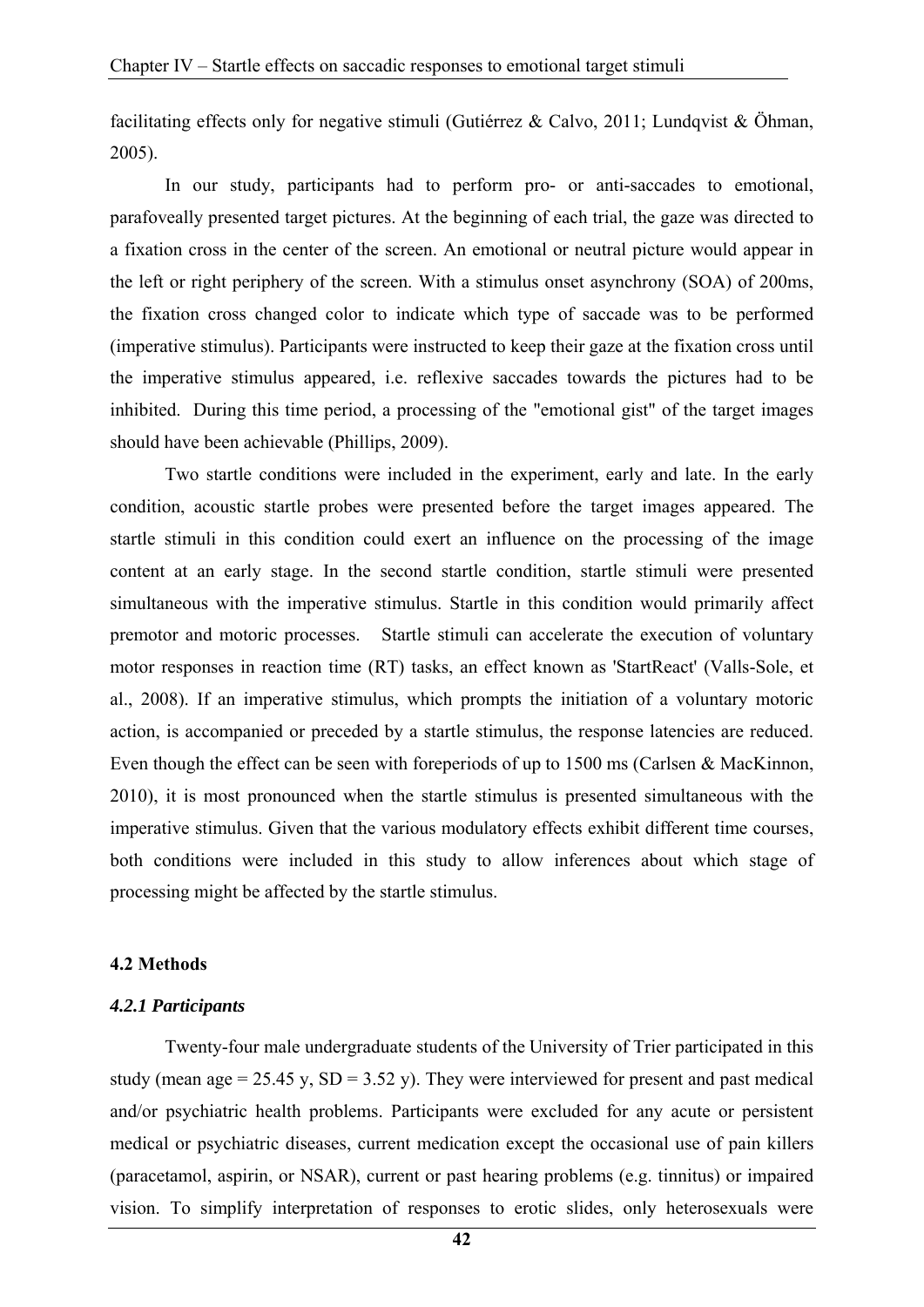recruited. Participants gave their written informed consent and were financially compensated for participation. Experimental procedures were approved by the local ethical committee.

# *4.2.2 Design*

At the beginning of each trial, the participant held his gaze on a black fixation cross in a central position. Target images appeared either in the left or right visual field. Participants were required to maintain fixation until the fixation cross changed colour. With a delay of 200ms from target onset, the fixation cross would change colour for a period of 50ms to indicate gaze direction (and thereby serve as an imperative stimulus): Green demanded a pro-, red an anti-saccade. While a pro-saccade meant to direct the gaze at the image, an antisaccade meant to look at the image's mirror position, i.e. the opposite blank side of the screen. Both gaze shifts were to be performed as quickly as possible. The target image appeared for a total of 1000ms, the trial ended with the offset of the target image. Three different startle conditions were utilized: 'Startle-SOA -500ms' - 500ms before imperative stimulus onset, 'Startle-SOA 0ms' - synchronous with imperative stimulus onset, and no startle as a control condition (see Figure 5).

A total of 162 trials were presented in pseudo-randomized order. The inter-trial interval (ITI) was randomized between 4-6 sec.



**Figure 5:** Experimental protocol.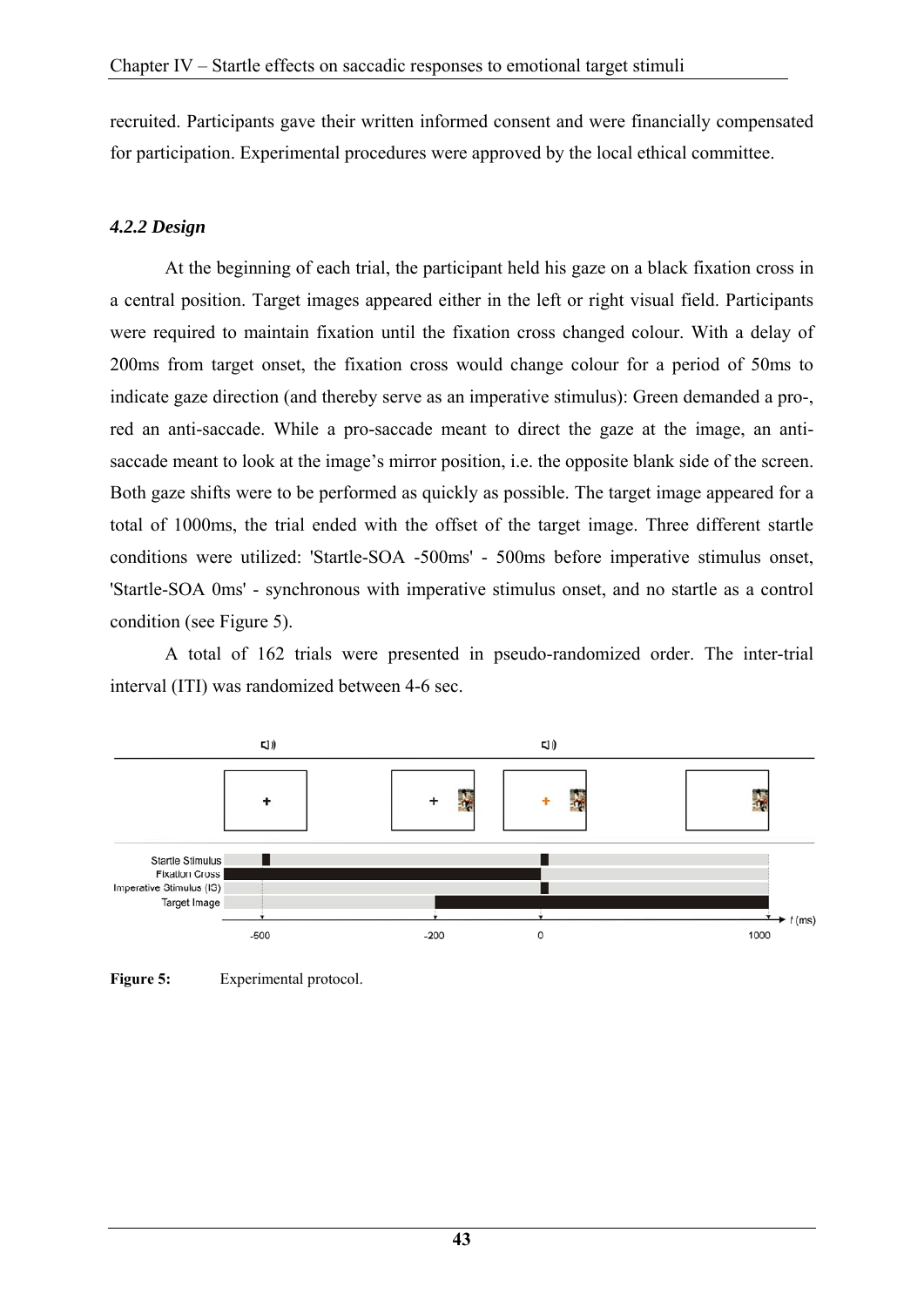### *4.2.3 Procedure*

Before the experiment started, the participant gave written, informed consent and was assessed for exclusion criteria. Colour vision was measured with a colour perception test (Broschmann & Velhagen, 1985). Subsequently, the participant was seated in front of a height-adjustable table. The eye tracker was fitted with a head- and chin rest to minimize head movements and keep the distance to the screen constant. The experimenter attached the electrodes for electromyographic recording and calibrated the eye tracker. He informed the participant that the experiment would start immediately and adjusted the headphones. The experimenter left the room and started the experiment from a control room. Throughout the experiment, the participant was able to communicate with the experimenter via an intercom system.

Prior to stimulus presentation, experimental instructions were given in written form on the screen. The participant was told to contact the experimenter in case of uncertainties. The experiment started with a practice block of eight test trials. These trials were identical to experimental trials, with the only exception that grey rectangular forms instead of emotional pictures were used as stimuli. The purpose was to accustom the participant to the task, to check whether the task was correctly understood, and to serve as habituation trials for the startle stimulation (Blumenthal, et al., 2005). These trials were not included in further analysis. Subsequent to the practice trials, the participant was asked if he fully understood the task or had further questions. After total comprehension of the task was ensured, the acquisition phase started.

### *4.2.4 Apparatus and Materials*

### *4.2.4.1 Stimulus display*

The stimuli were presented on a 19 inch flat screen monitor (1280  $\times$  800 resolution, 150 Hz refresh rate). The monitor was positioned at a distance of 60cm from the participant's eyes. Images were presented peripherally, in an upright position (resolution:  $230 \times 344$ , visual angle:  $6.48^{\circ} \times 9.78^{\circ}$  against a white background. The horizontal distance between the fixation cross (center of the screen) and the center of the picture was 14.61 º of visual angle, to the left or right.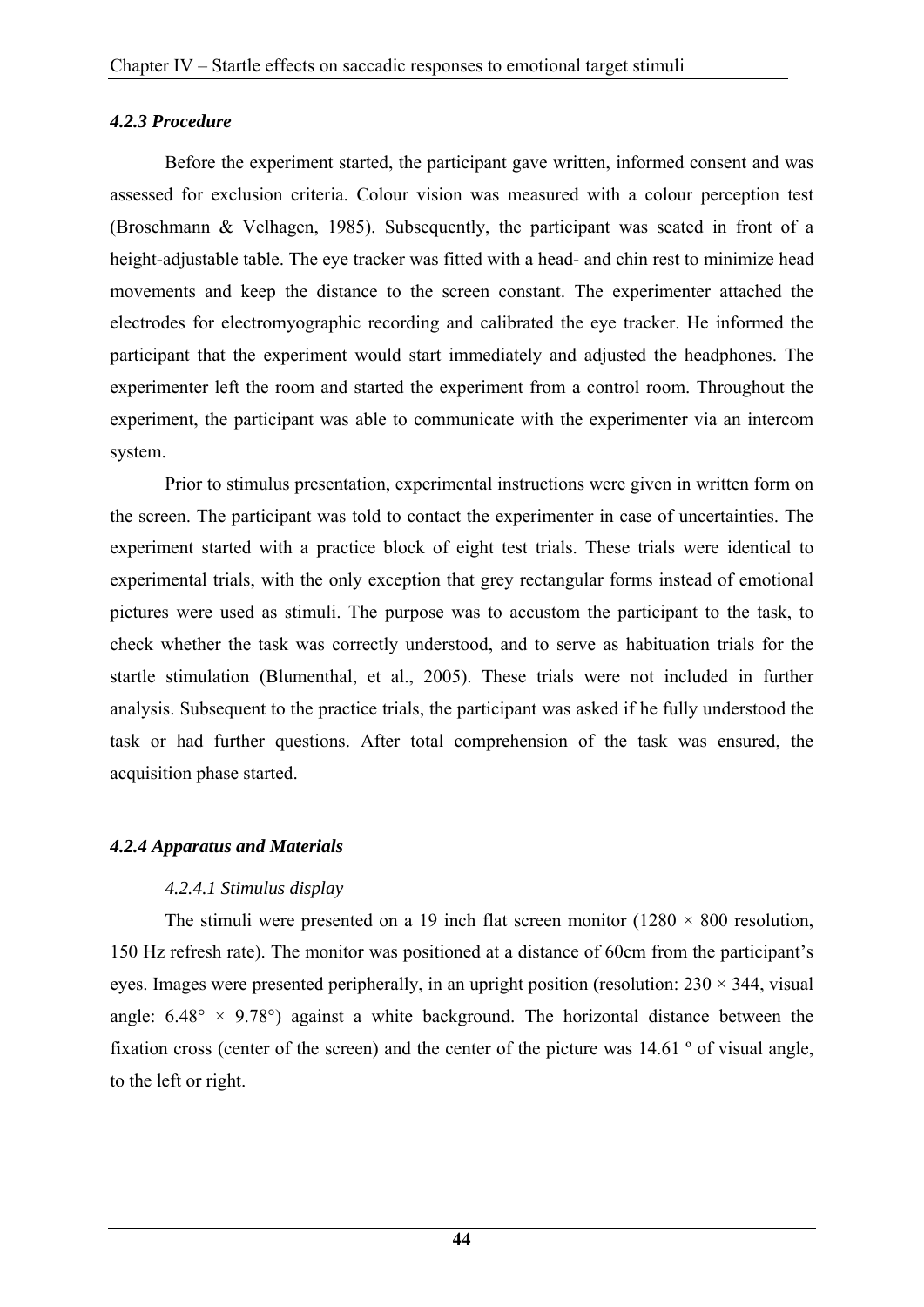### *4.2.4.2 Visual Stimuli*

Thirty-six photographic images of unpleasant, neutral, and pleasant scenes were used. Unpleasant images depicted scenes of threat, disgust, and mutilation, neutral pictures displayed scenes and objects such as household items or furniture, pleasant images depicted sport scenarios and erotic nudes. Unpleasant images, neutral images, and sport scenes were selected from the International Affective Picture System (Lang, Bradley, & Cuthbert, 2008), and erotic images were selected from an existing image set used in previous studies (Lass-Hennemann, et al., 2010; Lass-Hennemann et al., 2011). The selection of images was based on previous ratings of valance and arousal. To evaluate the experimental manipulation, each image was rated on these two dimensions by the participants at the end of our study.

Low-level image features (luminance, contrast, saturation) and image complexity were matched between categories with MATLAB 7.12 (MathWorks, Natick, MA). To adjust low level image features, we used the SHINE-Toolbox for MATLAB (Willenbockel et al., 2010). Image complexity was measured by employing a method based on the compression rate of previously generated saliency maps (Da Silva, Courboulay, & Estraillier, 2011). We generated 'Itti, Koch, Niebur saliency maps' for each image (Itti, Koch, & Niebur, 1998) by using the GBVS-algorithm (Harel, Koch, & Perona, 2007). The size values of the compressed saliency maps were submitted to an analysis of variance (ANOVA), that yielded no significant differences between categories (F  $_{2,33}$  = .67; p = .55).

### *4.2.4.3 Eye tracking*

Eye movement data were recorded with an SMI iView-X HiSpeed 500 (500 Hz sampling rate, spatial accuracy better than 0.5°). The eye tracker was mounted on a height adjustable table, at a distance of 60cm to the monitor.

### *4.2.4.4 Startle Stimulation*

Startle stimuli were acoustic white noise probes (105 dB, 50 ms duration, instantaneous rise time, binaural stimulation) presented via audiometric headphones (Holmco PD-81, Holmberg GmbH & Co. KG, Germany).

### *4.2.5 Data acquisition and Analysis*

### *4.2.5.1 Eye tracking*

Horizontal and vertical gaze data were recorded as analogue data, saved on hard disc and analyzed off-line. Analysis was made with a C++ based, semi-automated program.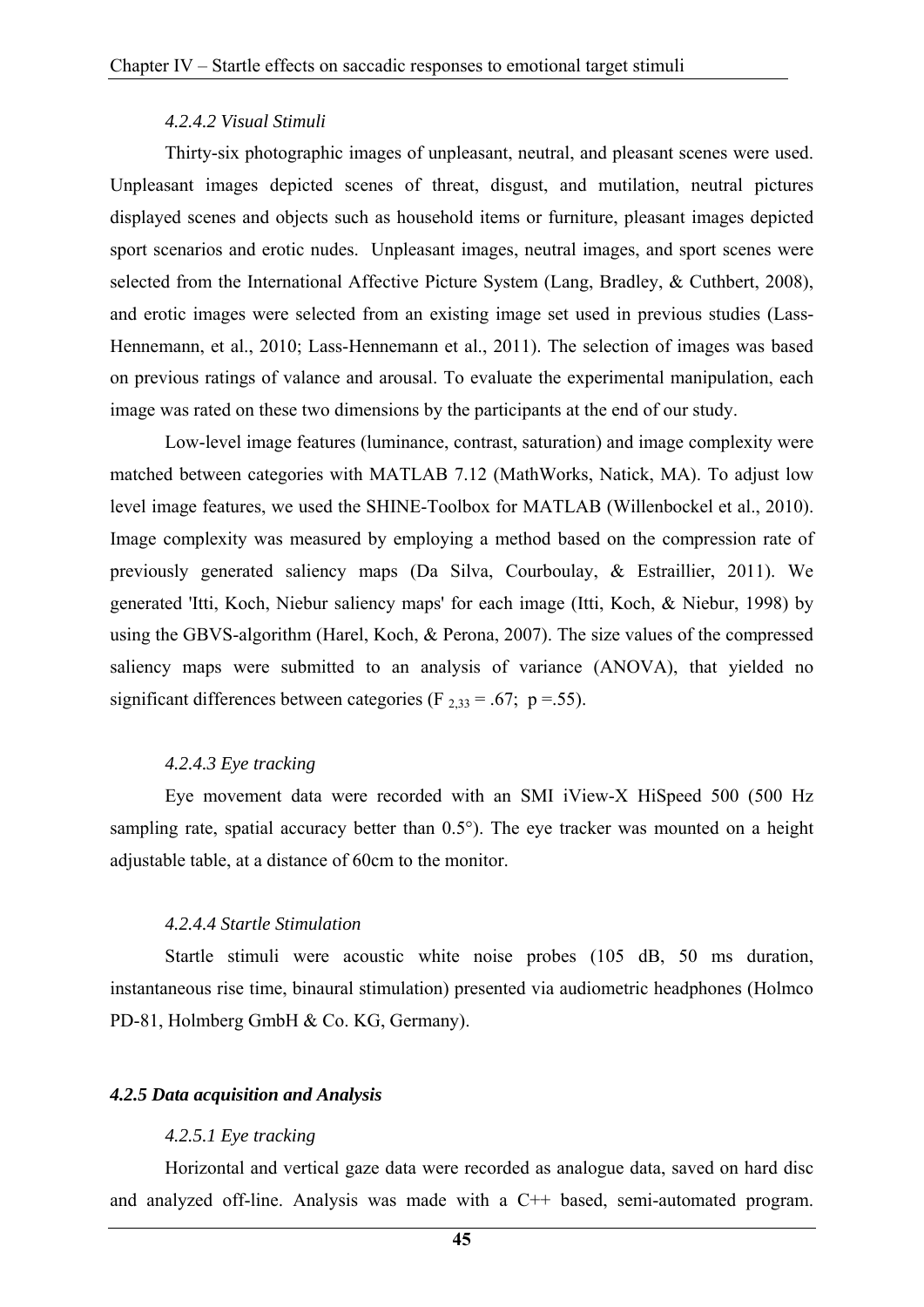Saccadic onset and peak (reaching target location) were automatically detected within a range of 200-1000ms past imperative stimulus-onset. All trials were manually checked and artefact corrected when necessary. Trials were excluded from analysis when a blink was detected 200ms prior to imperative stimulus-onset or when eyes were not focussed on the central fixation cross at target-onset. When a saccade was initiated in a time window between -200ms before and 80ms after imperative stimulus-onset, or when the saccade was directed to the wrong side, the trial was considered to be an error trial.

We calculated the reaction time as the latency between the onset of the imperative stimulus and the onset of the saccade and the saccade duration as the time between saccade onset and first fixation.

# *4.2.5.1 Startle analysis*

Electrodes for EMG recording of the m. orbicularis oculi were attached below the participant's right eye at an inter-electrode distance of 1.5 cm. The EMG-signal was recorded on hard disk with a BIOPAC MP 150 system and an EMG 100C amplifier via Tyco Healthcare H124SG electrodes at 16 bit resolution and 1 kHz sampling rate. Hardware bandpass filter settings were 10 to 500 Hz, followed by a 28 Hz software high-pass filter (van Boxtel, et al., 1998). The raw signal was rectified and integrated online with a time constant of 10 ms (Blumenthal, 1994). The data of seven participants had to be discarded from further analysis because of data acquisition problems.

The EMG-startle responses were analyzed offline with a C++ based, semi-automated program. Startle response magnitude was defined as difference between peak and baseline signal. The integrated algorithm identified peak in a time interval between 20-150 ms after stimulus onset. Baseline was assessed 50 ms prior to stimulus onset (Lass-Hennemann, et al., 2010). Each response was manually confirmed and corrected for non-responses and artefacts. Non-responses (cases with no discernable response) were set to zero and included in the analysis (25.4 % of all trials). Cases with electrical and physiological artefacts (such as voluntary or spontaneous eye blinks coinciding with the startle stimulus, or trials with excessive background noise or multiple peaks) were excluded from analysis (0.7 % of all trials). Response magnitude was averaged across trials for each condition (Blumenthal, et al., 2005).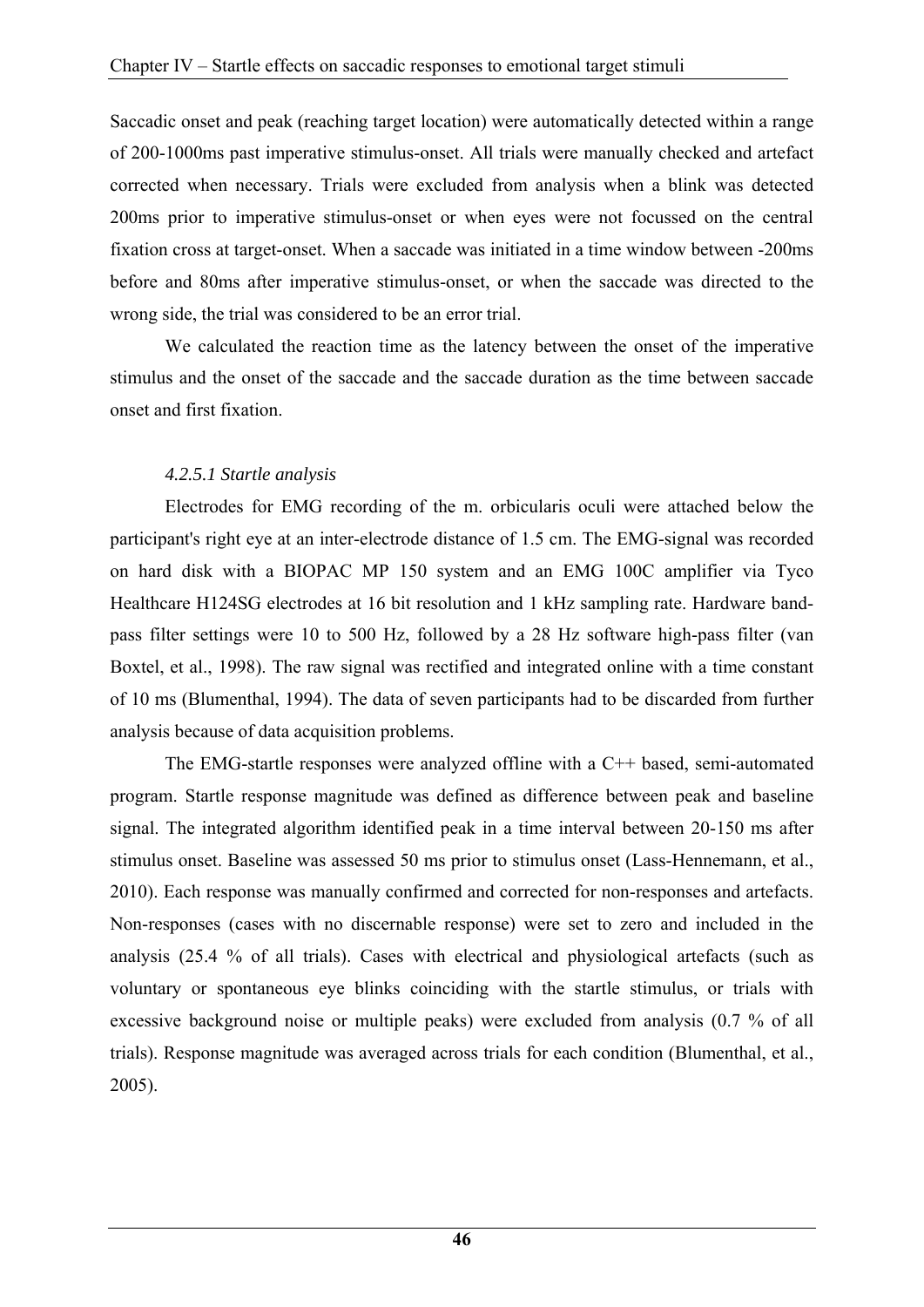#### *4.2.5.2 Subjective Ratings*

After the data acquisition phase, the participant was asked to rate the previously presented images on the dimensions of valence and arousal. Each image was displayed together with a five-digit scale for both dimensions. The rating was based on the 'Self-Assessment Manikin' rating system (Lang, et al., 2008).

#### *4.2.6 Statistical Analysis*

The saccade reaction data were analyzed in a 2 (saccade direction: Pro-saccade vs. Anti-saccade)  $\times$  3 (startle stimulus: -500ms SOA vs. 0ms SOA vs. no)  $\times$  3 (valence: positive vs. neutral vs. negative) within-subjects ANOVA. The EMG response data were analyzed for the startle stimulus condition (--500 SOA vs. 0ms SOA) in a t-test. For the Startle-SOA 0ms condition, the factor 'valence' was analyzed in a one-factorial ANOVA (positive vs. neutral vs. negative). Significant interactions were analyzed with Bonferroni-adjusted post-hoc ttests. Response magnitude between both startle stimulus conditions was compared with a paired-sample t-test. Subjective rating data for 'valence' and 'arousal' were subjected to a onefactorial ANOVA (positive vs. neutral vs. negative). Reported *p*-values for factors with more than two conditions are 'Greenhouse–Geisser' corrected. The critical alpha-level was set to .05 in all analyses.

#### **4.3 Results**

#### *4.3.1 Subjective Ratings*

A significant difference between image categories was found for the valence dimension (F  $_{2,42}$  = 147.78; p<.001;  $\eta^2$ =.88) and the arousal dimension (F  $_{2,42}$  = 85.7;  $p<.001$ ;  $\eta^2$ =.80). Positive images were rated as more pleasant than neutral images, and neutral as more pleasant than negative images (M= 1.78 [neg], 3.27 [ntr], 4.06 [pos]). Negative and positive images were both rated as more arousing than neutral images, and scores for negative and positive images were equivalent  $(M= 3.64$  [neg], 1.46 [ntr], 3.63 [pos]).

#### *4.3.2 Saccadic RTs*

A significant main effect of startle stimulus condition was found (F  $_{2,42}$  = 24.55; p $\leq$ .001;  $\eta^2$ =.54). Saccades were initiated faster in the preliminary startle-SOA -500ms condition, compared to startle-SOA 0ms and no-startle conditions. The main effect of saccade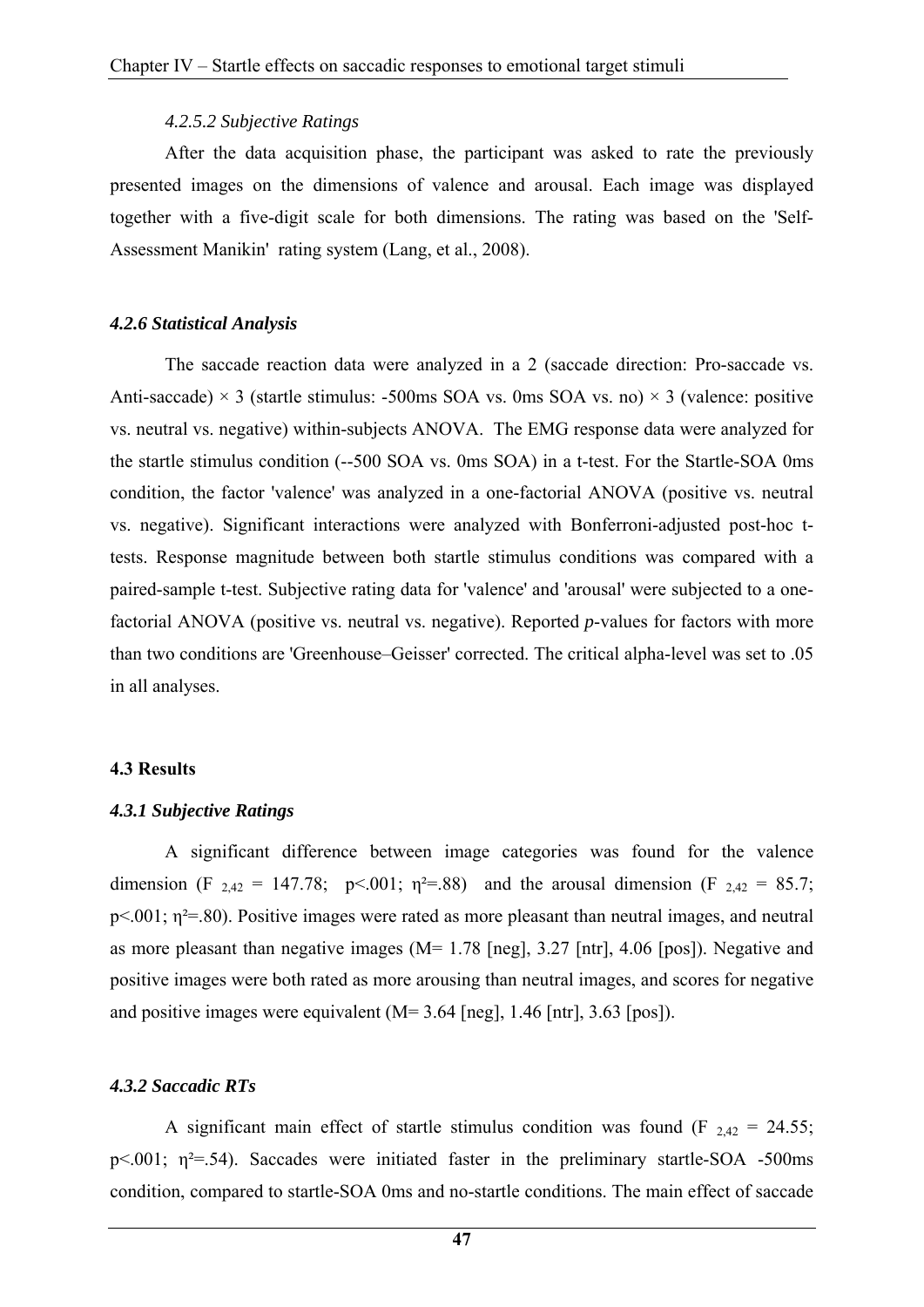direction was significant (F  $_{2,42}$  = 4.84; p<.05; q<sup>2</sup>=.19), in that pro-saccades were initiated faster than anti-saccades. The main effect of valence was significant (F  $_{2,42}$  = 4.08; p<.05;  $\eta^2$ =.16), with reactions to neutral images being faster compared to positive or negative images. However, the significant interaction of the factors Saccade Direction  $\times$  Valence (F <sub>2,42</sub>)  $= 6.98$ ; p<.05;  $\eta^2 = 25$ ), showed that the slowest reactions in the pro-saccade condition were to negative images (t  $_{22}$  = 3.88; p<.05), but in the anti-saccade condition the slowest reactions were to positive images (t  $_{21}$  = 2.46; p<.05; see Figure 6).



**Figure 6:** Saccadic reaction times (mean, SD) for (a) the startle SOA conditions and (b) for the interaction between target valence and saccade direction and startle EMG Magnitude (mean, SD) for (c) target valence in the startle B condition and (d) between startle SOA conditions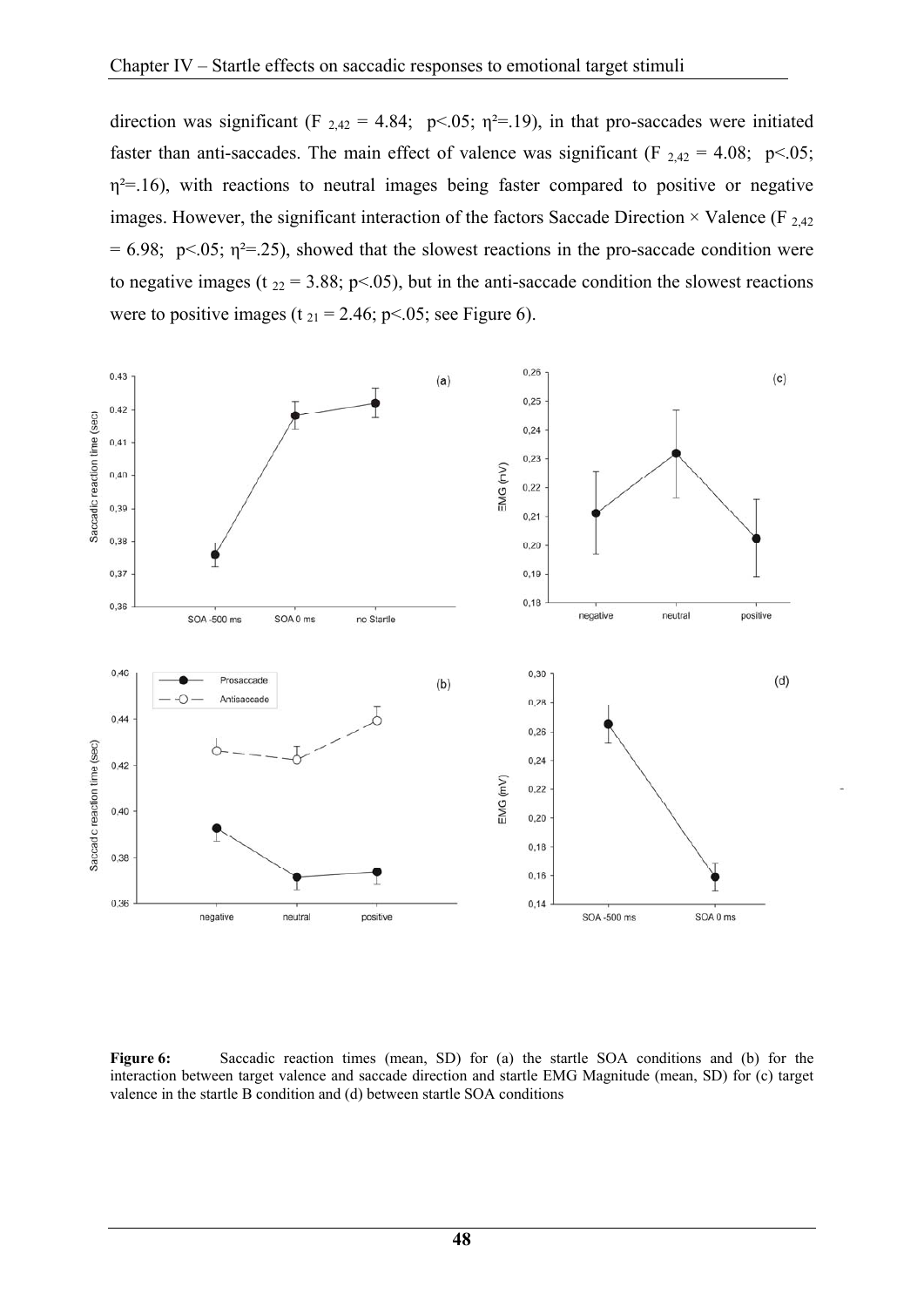#### *4.3.3 Saccade duration*

The only significant difference was found for the factor 'saccade direction' (F  $_{2,44}$  = 64.08; p<.001;  $\eta^2$ =.75): Pro-saccades had a significantly shorter duration between saccade onset and first fixation than anti-saccades.

#### *4.3.4 Saccade error rate*

The only significant difference was found for the factor 'startle stimulus' (F  $_{2,44}$  = 13.88;  $p<.001$ ;  $\eta^2$ =.39), with significantly lower error rates in the 'Startle-SOA -500ms' condition (M= 1.78 [Startle-SOA -500ms], 3.27 [Startle-SOA 0ms], 4.06 [no startle]).

#### *4.3.5 Startle EMG Response*

Average response magnitude in the 'Startle-SOA 0ms' condition was significantly lower compared to that in the 'Startle-SOA -500ms' condition (t  $_{16}$  = 4.12; p<.05). The effect of the factor 'valence' was investigated in the Startle-SOA 0ms condition only (since the startle stimulus preceded picture onset in the Startle-SOA -500ms condition, no effect of valence would be possible in that condition). The effect of 'valence' was significant when comparing the response magnitude in the 'Startle-SOA 0ms'-condition (F  $_{2,38}$  = 3.58; p<.05;  $\eta^2$ =.17). Response magnitude was significantly higher when neutral pictures were shown, compared to positive and negative pictures.

#### **4.4 Discussion**

The present experiment investigated the effects of acoustic startle stimulation on the processing of visual emotional stimuli. We included two startle conditions with different SOAs (500ms before and simultaneous with an imperative stimulus) in a saccadic reaction task.

We found an effect of the acoustic startle probe on saccadic reactions. Saccades were initiated faster when preceded by a startle stimulus. This effect is consistent with the literature on accessory stimuli: The startle stimulus could have functioned as an accessory stimulus, which would have resulted in increased alertness for the upcoming task (Hackley et al., 2009). Unlike Castellote et al. (2007) the effect was not found when the startle probe was delivered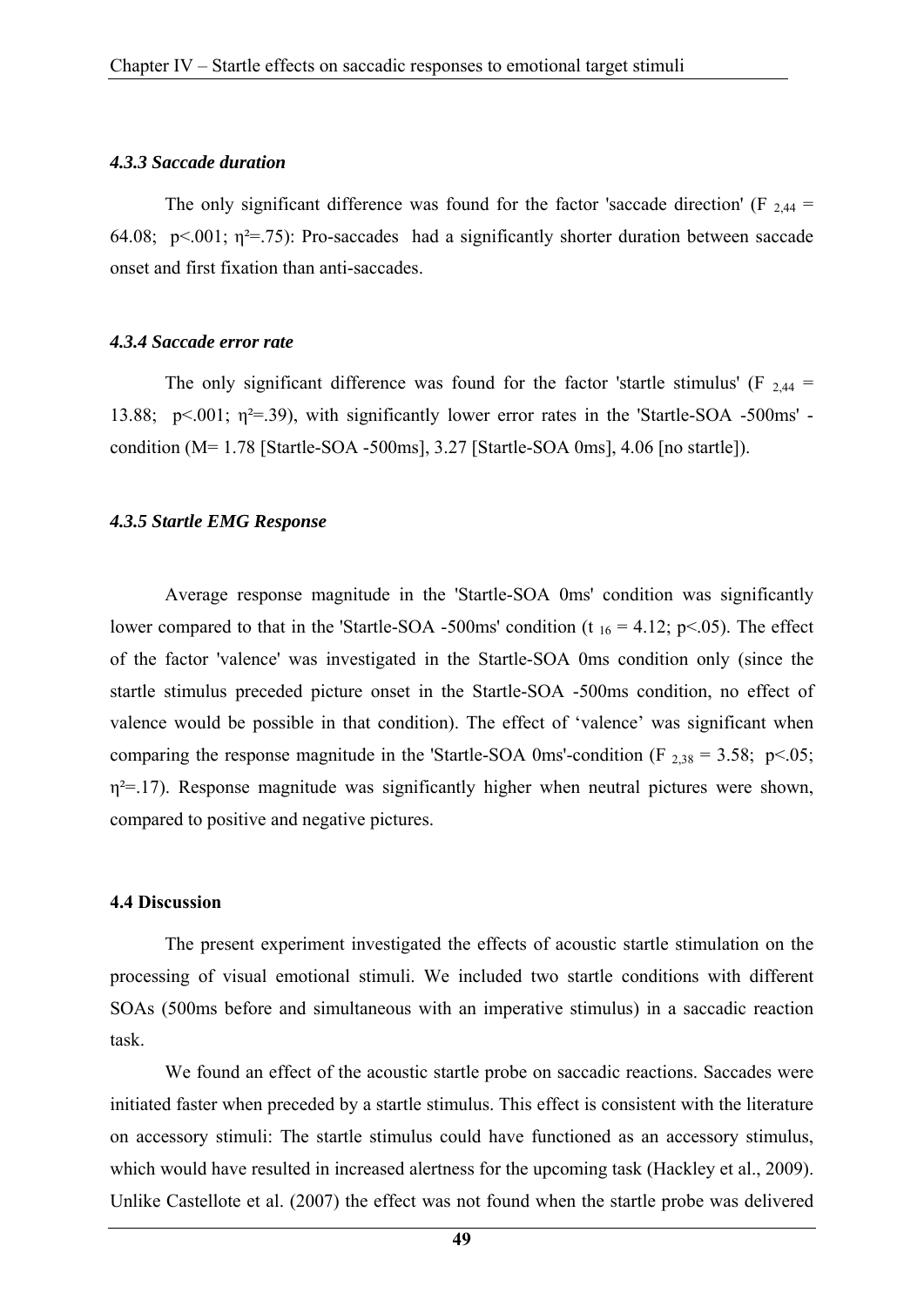simultaneous with imperative stimulus-onset. While participants in that study performed reflexive saccades to peripherally appearing targets, our task required voluntary, effortful saccades. The externally guided saccades in that study resembled a simple RT task. In contrast, our manipulation was a more complex choice RT task, which needed further processing and is therefore less prone to the StartReact effect (Oude Nijhuis, et al., 2007; Reynolds & Day, 2007). Castellote et al. interpreted the response acceleration as an effect of the startle stimulus on motor preparation. However, with a foreperiod of 500ms, sensory and attentive processes or a surge in arousal are likely mechanisms for RT-shortening as well. We found no significant differences for saccade duration, indicating that the motoric execution of saccades was not affected by startle presentation. Furthermore, there was no trade-off between speed and accuracy. Instead, responses in the early startle condition were not only faster, but also had reduced error rates. Therefore, mere response guessing or a preprogramming of the motor response seems unlikely. Hackley and Valle-Inclán (2003) proposed response selection as a candidate mechanism for accessory stimulus effects, which would fit well with the improved performance in our rather complex choice-reaction task. The absence of an accelerating effect in the 'Startle-SOA 0ms' condition could be attributed to the lack of a foreperiod (Diederich & Colonius, 2008). If the simultaneous startle coincided with response selection, distracting interference could have outweighed a possible accelerating effect in this condition.

Compared to the early 'Startle-SOA -500ms' condition, the average startle EMG magnitude was reduced in the simultaneous 'Startle-SOA 0ms' condition. This attenuation can be explained by the concept of 'prepulse inhibition' (Graham, Putnam, & Leavitt, 1975): The target pictures, which appeared 200ms prior to startle onset, served as a prepulse. Compared to neutral images, EMG magnitudes were even more decreased for emotional images in the 'Startle-SOA 0ms' condition. This effect seems to rely on the arousal induced by the visual stimuli, since it was independent of valence. The averaged EMG magnitudes in the 'Startle-SOA 0ms' condition were decreased for emotional pictures. Since these pictures potentially served as prepulses, the prepulse inhibition effect was stronger for emotional pictures (Bradley, et al., 1993). Since these valenced pictures were also more arousing, this can be taken as evidence that the arousal information of the parafoveal target images was processed.

As expected from previous literature, anti-saccades were initiated with longer response latencies than pro-saccades (Gilchrist & Proske, 2006; Kissler & Keil, 2008; Morand, Grosbras, Caldara, & Harvey, 2010). Whereas both forms of attentional gaze control converge in the case of a pro-saccade, an anti-saccade induces a conflict situation. While the target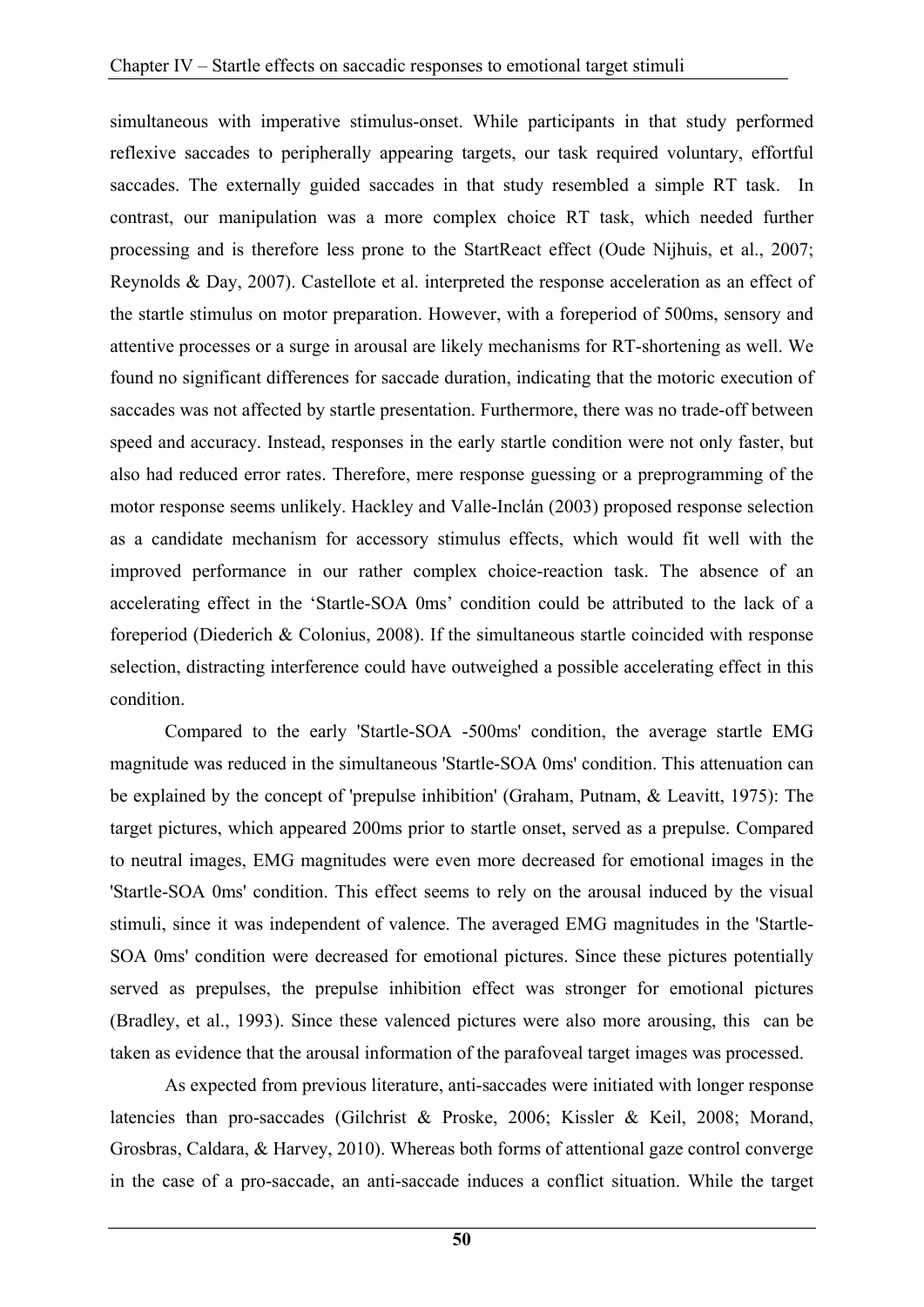draws attention in a bottom-up way, the automatic saccade needs to be actively inhibited. By drawing on executive resources, the anti-saccade is described as more challenging and, as we found in this study, takes more time to be performed (Everling & Fischer, 1998).

Furthermore, we found an interaction between saccade type and stimulus valence. Previous studies have demonstrated that emotional content, even when presented to the parafovea, can influence saccadic reactions. However, the gaze pattern in our study reflects quite specific effects of valence: Reactions were slowed for saccades towards negative and away from positive targets. Many studies that required saccadic responses to emotional targets have found responses towards negative stimuli to be faster than towards neutral or positive stimuli, which is explained by an attentional bias to potentially dangerous situations (Bannerman, Milders, de Gelder, & Sahraie, 2009; Gerdes, Pauli, & Alpers, 2009; Wieser, Pauli, & Muhlberger, 2009). However, an attentional bias to negative stimuli is not without exception. Other studies have found RT shortening for emotional content, irrespective of valence, or faster reactions to positive stimuli ( Bannerman, et al., 2009; Kissler & Keil, 2008; Nummenmaa, et al., 2009). We assume that the slowed responses in our study reflect the tendency to avoid those pictures. This would be in line with results from a study using the free-viewing paradigm: When angry, fearful, or happy faces were presented simultaneously with neutral faces, participants actively avoided looking at the negative images (Becker & Detweiler-Bedell, 2009). While the standard pro-/ anti-saccade paradigm requires immediate responses to target stimuli, the target stimuli in our study were already present for 200ms before a response was required. We might speculate that an initial capture of attention for negative stimuli is followed by the tendency to avoid them. Indeed, the "vigilanceavoidance"- hypothesis would predict exactly such a pattern (Mogg, Bradley, Miles, & Dixon, 2004).

Divergent effects have been reported for anti-saccades away from emotional stimuli. While some studies found slower responses away from negative stimuli (Wieser, et al., 2009), others reported slower responses away from positive stimuli (Phillips, 2009). In our study, anti-saccades took longer when positive targets were presented. Again, this would be indicative of approach behaviour in the sense of the approach-avoidance-concept: The tendency of directing the gaze to the positive content needs to be overridden while an effortful, opponent response is initiated.

Contrary to our initial hypothesis, startle did not interact with valence in our saccadic task. One possible explanation is that the foreperiod of 500ms was too short to induce emotion-specific effects. Even though affective startle modulation was found under certain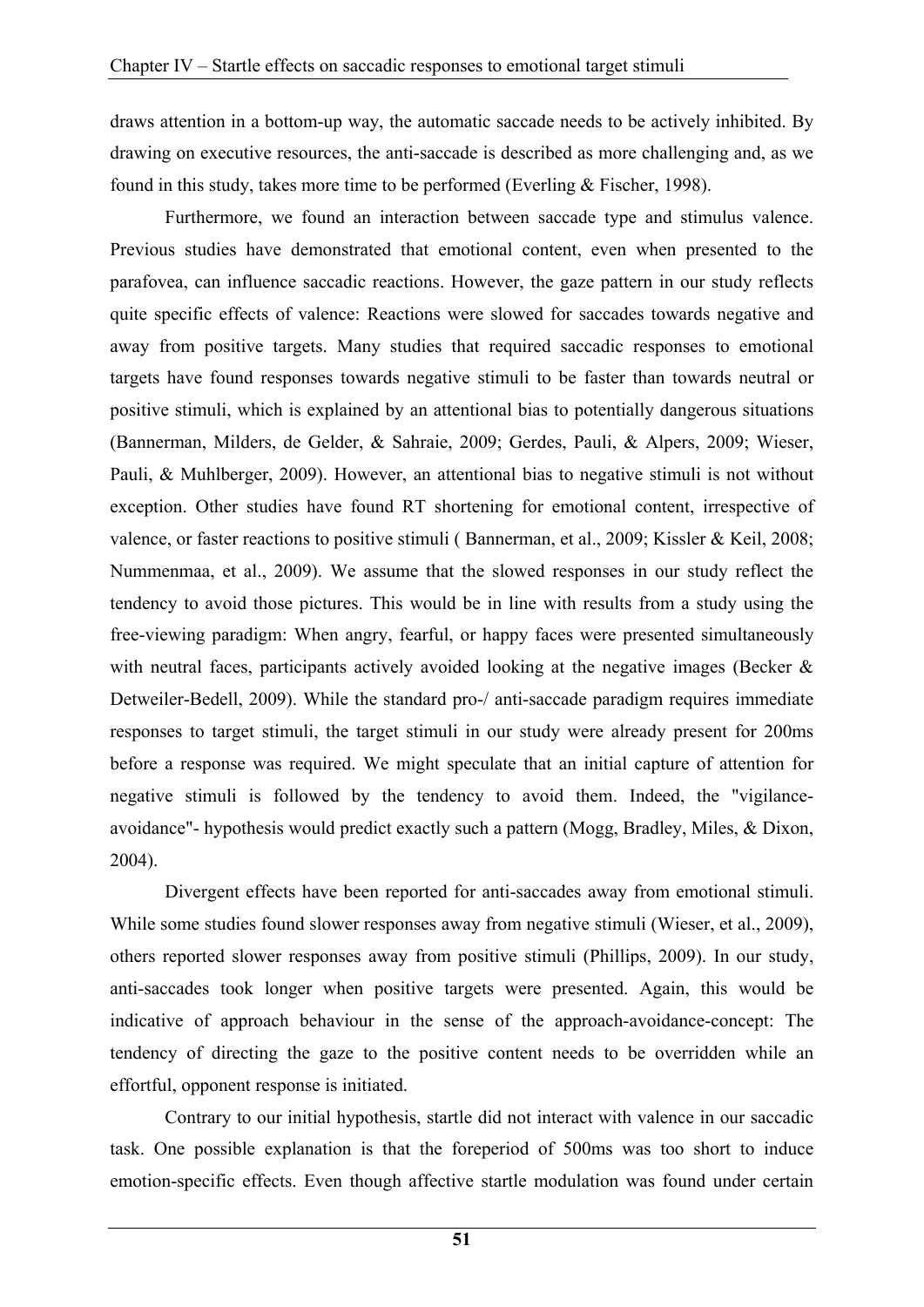conditions with lead times as low as 250ms (Vanman, Boehmelt, Dawson, & Schell, 1996) or 300ms (Gard, et al., 2007; Stanley & Knight, 2004), these early effects are not commonly found. In the standard paradigm, the emotional foreground stimulus is presented with lead times of more than one second. One suggestion is that these early emotional effects draw on processes other than motivational priming (Filion, et al., 1998). We speculate that, even for the 'Startle-SOA -500ms' condition, motivational priming effects did not have enough time to build up. It would therefore be of interest to investigate the effect of even longer foreperiods. On the other hand, unlike an emotional picture, a startle stimulus extends over a brief moment in time. By the time of the behavioural response, motivational priming effects might have vanished. Touching on the 'cardiac defence' paradigm, one could think of extending the duration of the white noise exposure to overcome this problem (Ramirez, Sanchez, Fernandez, Lipp, & Vila, 2005; Sanchez et al., 2009).

Some further limitations of the study have to be addressed. Since we included only males in this study, female responses in such a setting need to be investigated as well. While women might respond more to startle (Kofler, Müller, Reggiani, & Valls-Solé, 2001), the gaze pattern in response to emotional pictures might be different as well (Bradley, Codispoti, Sabatinelli, & Lang, 2001). With this study we cannot disentangle the accessory stimulus effect from those that are unique to startle stimuli. Therefore, it would be of interest to see how non-startling accessory stimuli affect saccade programming in such a paradigm.

In conclusion, startle was shown to speed saccadic reactions and improve accuracy when presented with sufficient lead time before an imperative stimulus. Furthermore, we could demonstrate that emotional information of parafoveally presented images has a moderating influence on prepulse inhibition, perhaps due to increased arousal of those images. We hypothesized that startle, because of its defensive character, would differentially affect responses depending on target valence. However, the results do not provide support for a valence dependent effect of startle on oculomotor reactions. While startle responses are affected by emotional foreground stimuli, responses to emotional stimuli seem to be unaffected by previous startle stimuli. Independent of the startle related effects, we found a remarkable interaction pattern between saccade direction and target valence which suggests that approach-avoidance motivation can be extended to gaze behaviour.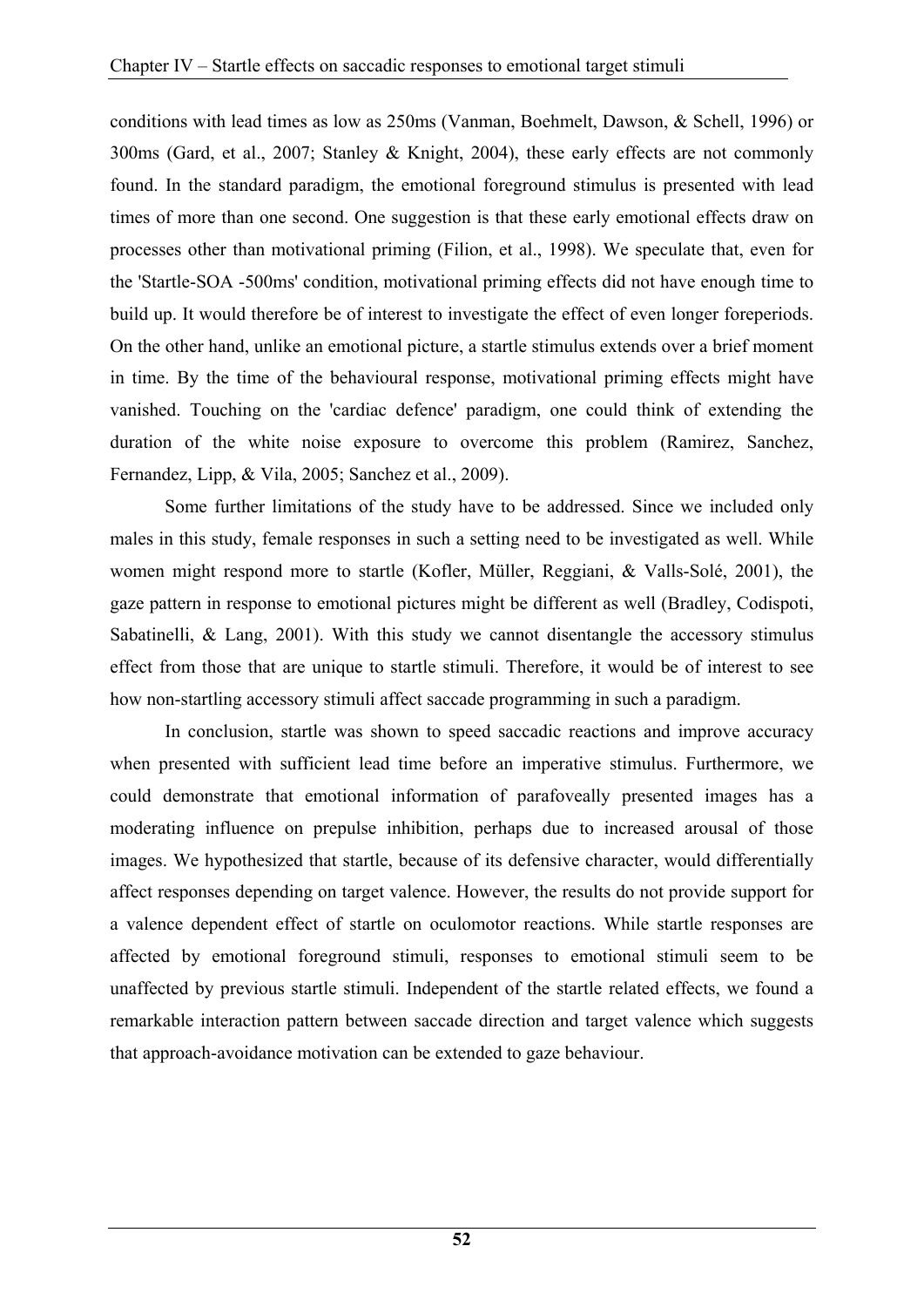# **References**

- Adam, A. R., Mallan, K. M., & Lipp, O. V. (2009). The effect of emotional and attentional load on attentional startle modulation. *International Journal of Psychophysiology, 74*(3), 266-273.
- Amin, Z., Todd Constable, R., & Canli, T. (2004). Attentional bias for valenced stimuli as a function of personality in the dot-probe task. *Journal of Research in Personality, 38*(1), 15-23.
- Anders, S., Weiskopf, N., Lule, D., & Birbaumer, N. (2004). Infrared oculography-validation of a new method to monitor startle eyeblink amplitudes during fMRI. *Neuroimage, 22*(2), 767-770.
- Andreatta, M., Muhlberger, A., Yarali, A., Gerber, B., & Pauli, P. (2010). A rift between implicit and explicit conditioned valence in human pain relief learning. *Proc Biol Sci, 277*(1692), 2411-2416.
- Anthony, B. J., & Graham, F. K. (1985). Blink reflex modification by selective attention: Evidence for the modulation of 'automatic'processing. *Biological psychology, 21*(1), 43-59.
- Bang, Y. H., Park, S. H., Kim, J. H., Cho, J. H., Lee, C. J., & Roh, T. S. (1998). The role of Muller's muscle reconsidered. *Plast Reconstr Surg, 101*(5), 1200-1204.
- Bannerman, R. L., Milders, M., de Gelder, B., & Sahraie, A. (2009). Orienting to threat: faster localization of fearful facial expressions and body postures revealed by saccadic eye movements. *Proc Biol Sci, 276*(1662), 1635-1641.
- Bannerman, R. L., Milders, M., & Sahraie, A. (2009). Processing emotional stimuli: Comparison of saccadic and manual choice-reaction times. *Cognition and Emotion, 23*(5), 930-954.
- Bateson, P. (1983). Optimal outbreeding. In P. Bateson (Ed.), *Mate choice* (pp. 257-278). Cambridge: Cambridge University Press.
- Becker, M. W., & Detweiler-Bedell, B. (2009). Early detection and avoidance of threatening faces during passive viewing. *The Quarterly Journal of Experimental Psychology, 62*(7), 1257-1264.
- Bereczkei, T., Gyuris, P., Koves, P., & Bernath, L. (2002). Homogamy, genetic similarity, and imprinting; parental influence on mate choice preferences. *Personality and Individual Differences, 33*, 677-690.
- Bereczkei, T., Gyuris, P., & Weisfeld, G. E. (2004). Sexual imprinting in human mate choice. *Proceedings of the Royal Society: Biological Sciences, 271*(1544), 1129-1134.
- Berg, W. K., & Balaban, M. T. (1999). Startle Elicitation: Stimulus Parameters, Recording Techniques, and Quantification. In M. E. Dawson, A. M. Schell & A. H. Bohmelt (Eds.), *Startle Modification: Implications for Neuroscience, Cognitive Science, and Clinical Science* (pp. 21-50): Cambridge University Press.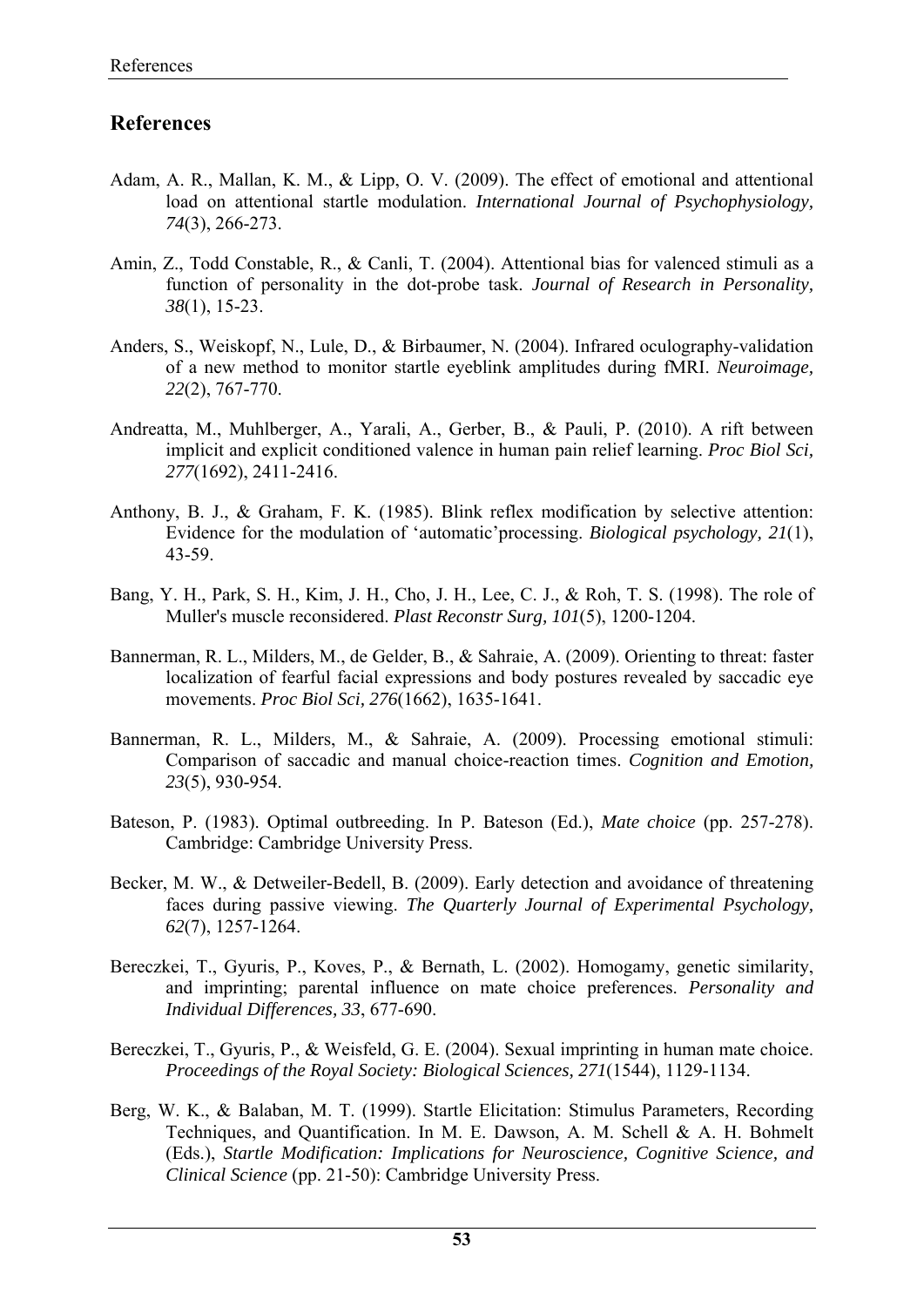- Berg, W. K., & Davis, M. (1984). Diazepam blocks fear-enhanced startle elicited electrically from the brainstem. *Physiology & behavior, 32*(2), 333-336.
- Berg, W. K., & Davis, M. (1985). Associative learning modifies startle reflexes at the lateral lemniscus. *Behavioral Neuroscience, 99*(2), 191.
- Bittles, A. H., & Neel, J. V. (1994). The costs of human inbreeding and their implications for variations at the DNA level. *Nature Genetics, 8*(2), 117-121.
- Blumenthal, T. D. (1994). Signal attenuation as a function of integrator time constant and signal duration. *Psychophysiology, 31*(2), 201-203.
- Blumenthal, T. D., Cuthbert, B. N., Filion, D. L., Hackley, S., Lipp, O. V., & van Boxtel, A. (2005). Committee report: Guidelines for human startle eyeblink electromyographic studies. *Psychophysiology, 42*(1), 1-15.
- Blumenthal, T. D., Elden, A., & Flaten, M. A. (2004). A comparison of several methods used to quantify prepulse inhibition of eyeblink responding. *Psychophysiology, 41*(2), 326- 332.
- Bradley, M. M. (2009). Natural selective attention: orienting and emotion. *Psychophysiology, 46*(1), 1-11.
- Bradley, M. M., Codispoti, M., Sabatinelli, D., & Lang, P. J. (2001). Emotion and motivation II: sex differences in picture processing. *Emotion, 1*(3), 300.
- Bradley, M. M., Cuthbert, B. N., & Lang, P. J. (1990). Startle reflex modification: emotion or attention? *Psychophysiology, 27*(5), 513-522.
- Bradley, M. M., Cuthbert, B. N., & Lang, P. J. (1993). Pictures as prepulse: Attention and emotion in startle modification. *Psychophysiology, 30*(5), 541-545.
- Bradley, M. M., Cuthbert, B. N., & Lang, P. J. (1999). Affect and the startle reflex. *Startle modification: Implications for neuroscience, cognitive science, and clinical science*, 157-183.
- Bradley, M. M., Cuthbert, B. N., & Lang, P. J. (1999). Affect and the startle reflex. In E. Dawson, A. M. Schell & A. H. Böhmelt (Eds.), *Startle Modification: Implications for neuroscience, cognitive science and clinical science* (Vol. 1, pp. 157-183). Cambridge: Cambridge University Press.
- Bradley, M. M., & Lang, P. J. (1994). Measuring emotion: the Self-Assessment Manikin and the Semantic Differential. *Journal of Behavior Therapy and Experimental Psychiatry 25*(1), 49-59.
- Bradley, M. M., Lang, P. J., & Cuthbert, B. N. (1993). Emotion, novelty, and the startle reflex: habituation in humans. *Behav Neurosci, 107*(6), 970-980.
- Broschmann, D., & Velhagen, K. (1985). *Tafeln zur Prüfung des Farbensinnes*: Thieme.
- Brown, J. S., Kalish, H. I., & Farber, I. E. (1951). Conditioned fear as revealed by magnitude of startle response to an auditory stimulus. *J Exp Psychol, 41*(5), 317-328.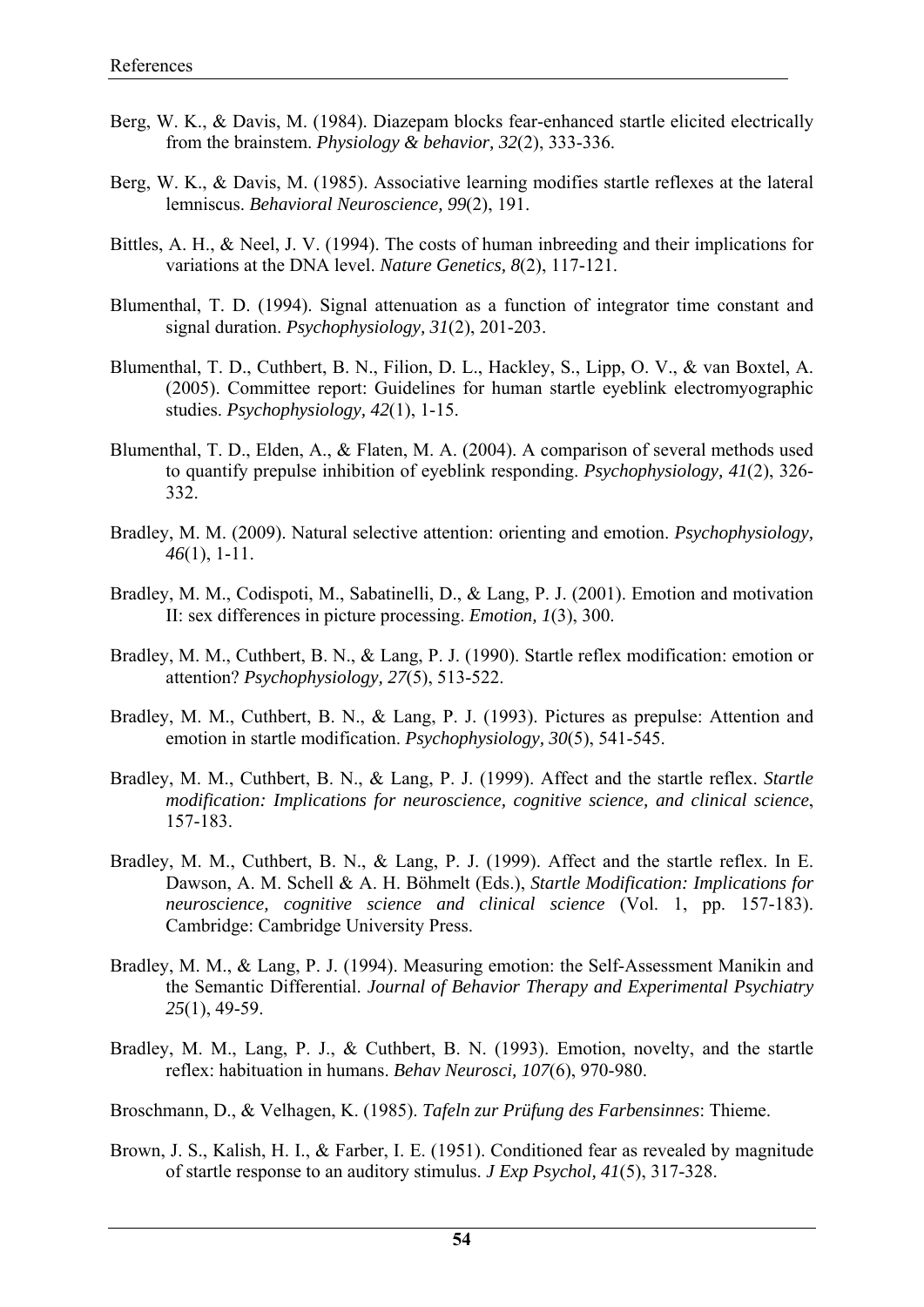- Brown, P., Rothwell, J. C., Thompson, P. D., Britton, T. C., Day, B. L., & Marsden, C. D. (1991). New observations on the normal auditory startle reflex in man. *Brain, 114 ( Pt 4)*, 1891-1902.
- Buchanan, T. W., Brechtel, A., Sollers, J. J., & Lovallo, W. R. (2001). Exogenous cortisol exerts effects on the startle reflex independent of emotional modulation. *Pharmacology Biochemistry and Behavior, 68*(2), 203-210.
- Calvo, M. G., & Nummenmaa, L. (2007). Processing of unattended emotional visual scenes. *J Exp Psychol Gen, 136*(3), 347-369.
- Calvo, M. G., Nummenmaa, L., & Hyona, J. (2008). Emotional scenes in peripheral vision: selective orienting and gist processing, but not content identification. *Emotion, 8*(1), 68-80.
- Carlsen, A. N., Dakin, C. J., Chua, R., & Franks, I. M. (2007). Startle produces early response latencies that are distinct from stimulus intensity effects. *Experimental brain research, 176*(2), 199-205.
- Carlsen, A. N., & MacKinnon, C. D. (2010). Motor preparation is modulated by the resolution of the response timing information. *Brain research, 1322*, 38-49.
- Carlsen, A. N., Maslovat, D., Lam, M. Y., Chua, R., & Franks, I. M. (2011). Considerations for the use of a startling acoustic stimulus in studies of motor preparation in humans. *Neurosci Biobehav Rev, 35*(3), 366-376.
- Castellote, J. M., Kumru, H., Queralt, A., & Valls-Sole, J. (2007). A startle speeds up the execution of externally guided saccades. *Exp Brain Res, 177*(1), 129-136.
- Chen, E., Lewin, M. R., & Craske, M. G. (1996). Effects of state anxiety on selective processing of threatening information. *Cognition and Emotion, 10*, 225–240.
- Cui, J., Wilson, T. E., & Crandall, C. G. (2002). Baroreflex modulation of muscle sympathetic nerve activity during cold pressor test in humans. *Am J Physiol Heart Circ Physiol, 282*(5), H1717-1723.
- Cuthbert, B. N., Bradley, M. M., & Lang, P. J. (1996). Probing picture perception: Activation and emotion. *Psychophysiology, 33*(2), 103-111.
- Da Silva, M. P., Courboulay, V., & Estraillier, P. (2011). *Image complexity measure based on visual attention.* Paper presented at the Conference on Image Processing (ICIP), 2011 18th IEEE International.
- Daly, M. (1989). On distinguishing evolved adaptation from epiphenomena. *Behavioral and Brain Sciences, 12*, 520.
- Davis, M. (1986). Pharmacological and anatomical analysis of fear conditioning using the fear-potentiated startle paradigm. *Behavioral Neuroscience, 100*(6), 814.
- Davis, M. (2002). Neural circuitry of anxiety and stress disorders. In K. L. Davis (Ed.), *Neuropsychopharmacology: The fifth generation of progress* (pp. 931 -951): Lippincott Williams & Wilkins.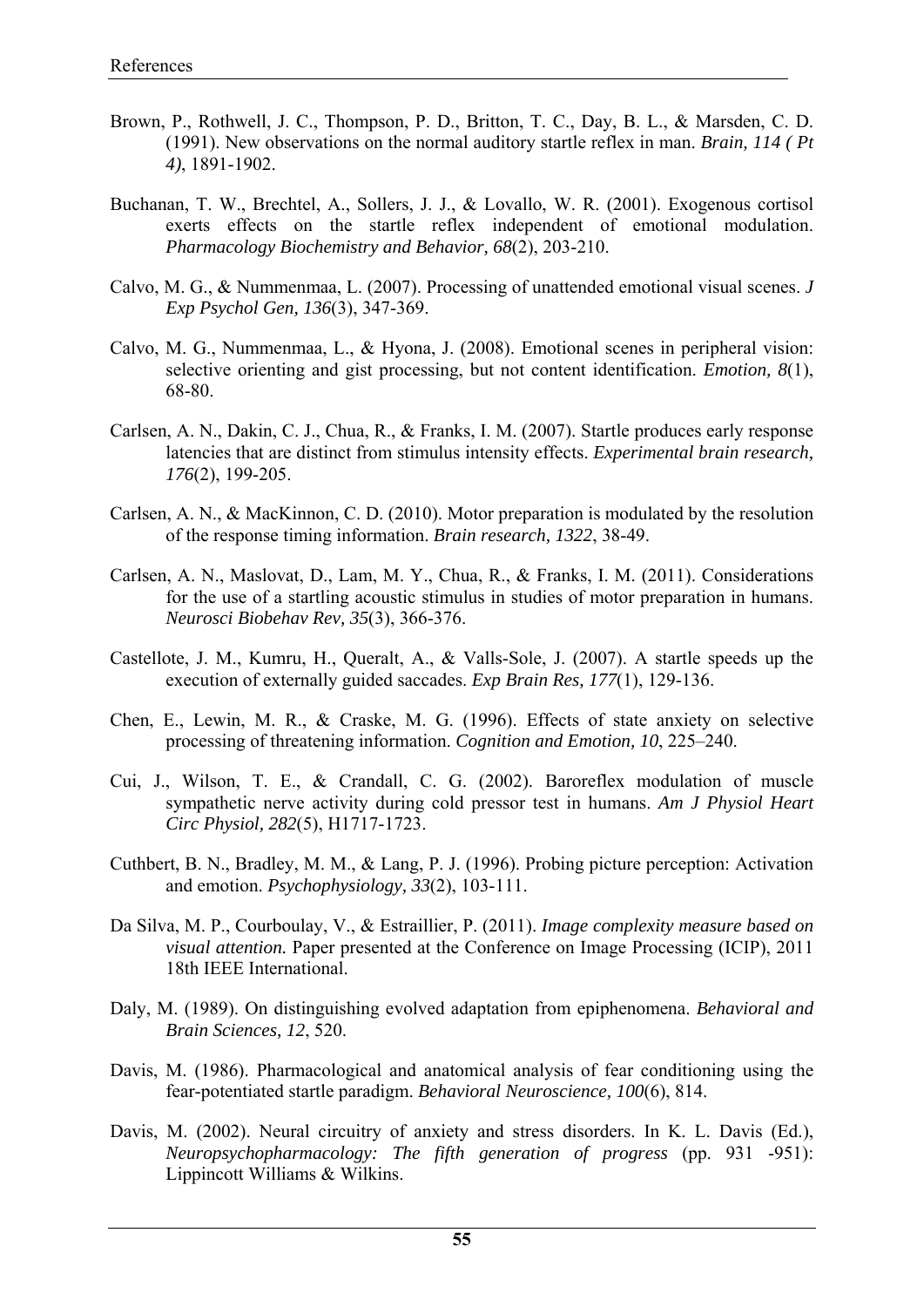- Davis, M. (2006). Neural systems involved in fear and anxiety measured with fear-potentiated startle. *American psychologist, 61*(8), 741.
- Davis, M., Falls, W. A., Campeau, S., & Kim, M. (1993). Fear-potentiated startle: a neural and pharmacological analysis. *Behavioural brain research, 58*(1), 175-198.
- Davis, M., Schlesinger, L. S., & Sorenson, C. (1989). Temporal specificity of fear conditioning: Effects of different conditioned stimulus--unconditioned stimulus intervals on the fear-potentiated startle effect. *Journal of Experimental Psychology: Animal Behavior Processes, 15*(4), 295.
- De Houwer, J., Teige-Mocigemba, S., Spruyt, A., & Moors, A. (2009). Implicit measures: A normative analysis and review. *Psychological Bulletin, 135*(3), 347.
- De Houwer, J., & Tibboel, H. (2010). Stop what you are not doing! Emotional pictures interfere with the task not to respond. *Psychon Bull Rev, 17*(5), 699-703.
- de Kloet, E. R. (2003). Hormones, brain and stress. *Endocr Regul, 37*(2), 51-68.
- de Oca, B. M., Villa, M., Cervantes, M., & Welbourne, T. (2012). Emotional Modulation of the Attentional Blink by Pleasant and Unpleasant Pictures. *The Journal of General Psychology, 139*(4), 289-314.
- de Peuter, S., Ceunen, E., Van Diest, I., Van den Bergh, O., & Vlaeyen, J. (2009). *Eye-Blink Startle Response is Potentiated by Cold Pressor Pain But Inhibited by CO2-Induced Breathlessness*. Paper presented at the 49th Annual Meeting of the Society for Psychophysiological Research.
- DeBruine, L. M. (2002). Facial resemblance enhances trust. *Proceedings of the Royal Society of London. Series B: Biological Sciences, 269*(1498), 1307-1312.
- DeBruine, L. M. (2002). Facial resemblance enhances trust. *Proceedings of the Royal Society: Biological Sciences, 269*(1498), 1307-1312.
- DeBruine, L. M. (2004). Facial resemblance increases the attractiveness of same-sex faces more than other-sex faces. *Proceedings of the Royal Society: Biological Sciences, 271*(1552), 2085-2090.
- Debruine, L. M. (2004b). Resemblance to self increases the appeal of child faces to both men and women. *Evolution and Human Behavior, 25*, 142-154.
- DeBruine, L. M. (2005). Trustworthy but not lust-worthy: context-specific effects of facial resemblance. *Proceedings of the Royal Society: Biological Sciences, 272*(1566), 919- 922.
- Del Giudice, M., Ellis, B. J., & Shirtcliff, E. A. (2010). The Adaptive Calibration Model of stress responsivity. *Neurosci Biobehav Rev, 35*(7), 1562-1592.
- Deuter, C. E., Kress, S., Gemmar, P., & Schachinger, H. (2010). *Bildbasierte Erfassung des schreckinduzierten Blinzelns (startle eye blink)*. Paper presented at the 36th Conference "Psychologie und Gehirn".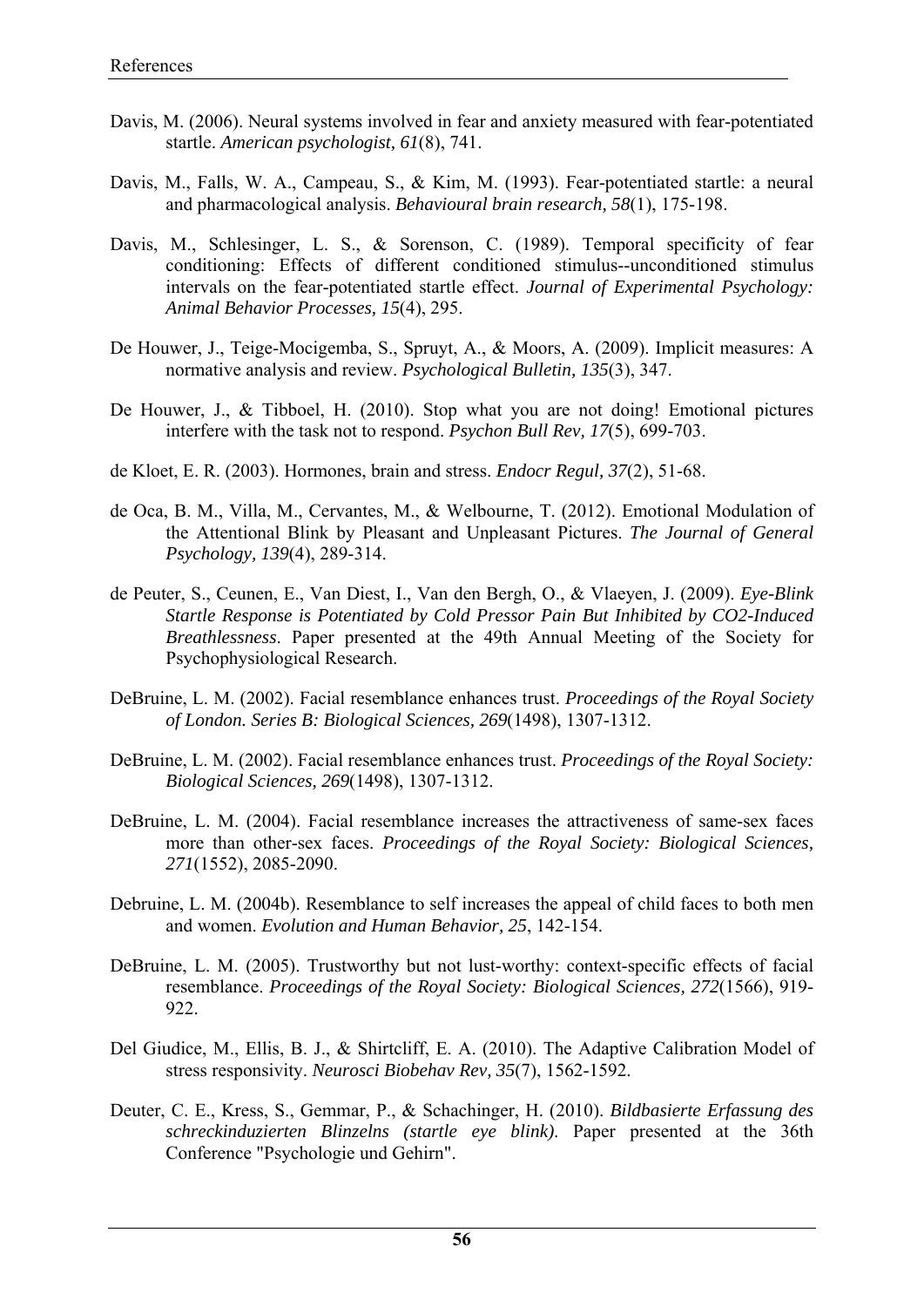- Diederich, A., & Colonius, H. (2008). Crossmodal interaction in saccadic reaction time: separating multisensory from warning effects in the time window of integration model. *Exp Brain Res, 186*(1), 1-22.
- Dresler, T., Meriau, K., Heekeren, H. R., & van der Meer, E. (2009). Emotional Stroop task: effect of word arousal and subject anxiety on emotional interference. *Psychol Res, 73*(3), 364-371.
- Ellenbogen, M. A., Schwartzman, A. E., Stewart, J., & Walker, C. D. (2002). Stress and selective attention: the interplay of mood, cortisol levels, and emotional information processing. *Psychophysiology, 39*(6), 723-732.
- Everling, S., & Fischer, B. (1998). The antisaccade: a review of basic research and clinical studies. *Neuropsychologia, 36*(9), 885-899.
- Evinger, C., Manning, K. A., & Sibony, P. A. (1991). Eyelid movements. Mechanisms and normal data. *Invest Ophthalmol Vis Sci, 32*(2), 387-400.
- Fagius, J., Karhuvaara, S., & Sundlof, G. (1989). The cold pressor test: effects on sympathetic nerve activity in human muscle and skin nerve fascicles. *Acta Physiol Scand, 137*(3), 325-334.
- Filion, D. L., Dawson, M. E., & Schell, A. M. (1998). The psychological significance of human startle eyeblink modification: a review. *Biol Psychol, 47*(1), 1-43.
- Flaten, M. A., Aasli, O., & Blumenthal, T. D. (2003). Expectations and placebo responses to caffeine-associated stimuli. *Psychopharmacology (Berl), 169*(2), 198-204.
- Franklin, J. C., Hessel, E. T., Aaron, R. V., Arthur, M. S., Heilbron, N., & Prinstein, M. J. (2010). The functions of nonsuicidal self-injury: support for cognitive-affective regulation and opponent processes from a novel psychophysiological paradigm. *J Abnorm Psychol, 119*(4), 850-862.
- Frijda, N. H. (1987). Emotion, cognitive structure, and action tendency. *Cognition and Emotion, 1*(2), 115-143.
- Gard, D. E., Gard, M. G., Mehta, N., Kring, A. M., & Patrick, C. J. (2007). Impact of motivational salience on affect modulated startle at early and late probe times. *Int J Psychophysiol, 66*(3), 266-270.
- Geary, D. C., Vigil, J., & Byrd-Craven, J. (2004). Evolution of human mate choice. *Journal of Sex Research, 41*(1), 27-42.
- Gerdes, A. B. M., Pauli, P., & Alpers, G. W. (2009). Toward and away from spiders: eyemovements in spider-fearful participants. *Journal of Neural Transmission, 116*(6), 725-733.
- Gilchrist, I. D., & Proske, H. (2006). Anti-saccades away from faces: evidence for an influence of high-level visual processes on saccade programming. *Exp Brain Res, 173*(4), 708-712.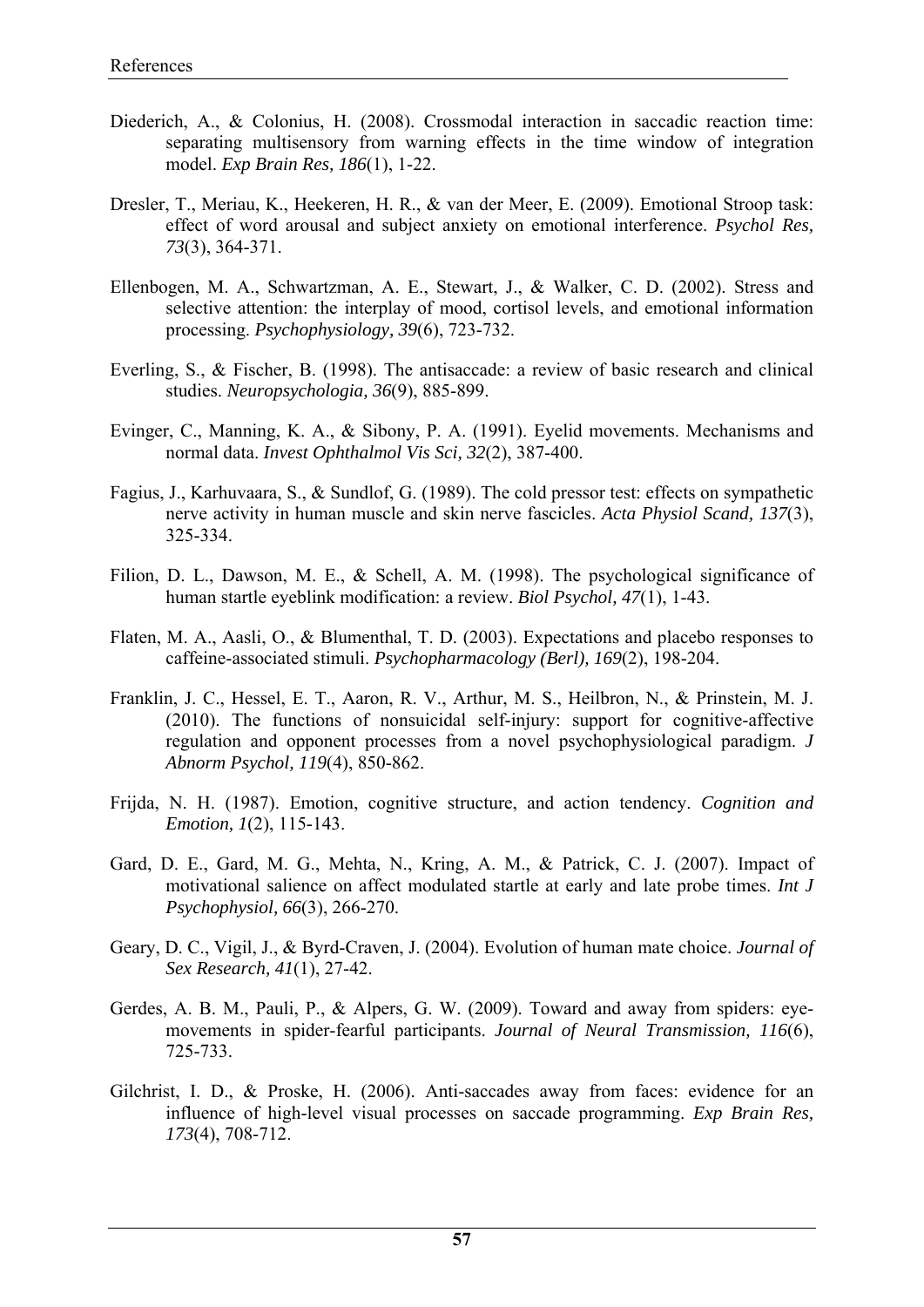- Graham, F. K. (1979). Distinguishing among orienting, defense, and startle reflexes. In H. D. Kimmel, E. H. Van Olst & J. F. Orlebeke (Eds.), *The orienting reflex in humans* (pp. 137-167). Hillsdale, NJ: Lawrence Erlbaum Associates.
- Graham, F. K., Putnam, L. E., & Leavitt, L. A. (1975). Lead-stimulation effects of human cardiac orienting and blink reflexes. *J Exp Psychol Hum Percept Perform, 104*(2), 175-182.
- Grillon, C., Ameli, R., Merikangas, K., Woods, S. W., & Davis, M. (1993). Measuring the time course of anticipatory anxiety using the fear-potentiated startle reflex. *Psychophysiology, 30*(4), 340-346.
- Grillon, C., & Baas, J. (2003). A review of the modulation of the startle reflex by affective states and its application in psychiatry. *Clin Neurophysiol, 114*(9), 1557-1579.
- Gutierrez, A., & Calvo, M. G. (2010). How spatial attention and attentional resources influence the processing of emotional visual scenes. *Psicothema, 22*(3), 443-448.
- Gutiérrez, A., & Calvo, M. G. (2011). Foveal vs. Parafoveal Processing in Anxiety: Broadened Spatial Attention for Threat Words. *Psicológica, 32*, 301-321.
- Hackley, S. A., Langner, R., Rolke, B., Erb, M., Grodd, W., & Ulrich, R. (2009). Separation of phasic arousal and expectancy effects in a speeded reaction time task via fMRI. *Psychophysiology, 46*(1), 163-171.
- Hackley, S. A., & Valle-Inclan, F. (2003). Which stages of processing are speeded by a warning signal? *Biol Psychol, 64*(1-2), 27-45.
- Haerich, P. (1994). Startle Reflex Modification: Effects of Attention Vary With Emotional Valence. *Psychological Science, 5*(6), 407-410.
- Halter, J. B., Stratton, J. R., & Pfeifer, M. A. (1984). Plasma catecholamines and hemodynamic responses to stress states in man. *Acta Physiol Scand Suppl, 527*, 31-38.
- Hamilton, W. D. (1964). The genetical evolution of social behaviour, I. *Journal of Theoretical Biology, 7*, 1-16.
- Harel, J., Koch, C., & Perona, P. (2007). Graph-based visual saliency. *Advances in neural information processing systems, 19*, 545.
- Henderson, J. M. (2003). Human gaze control during real-world scene perception. *Trends Cogn Sci, 7*(11), 498-504.
- Herbert, C., Deutsch, R., Sütterlin, S., Kübler, A., & Pauli, P. (2011). Negation as a means for emotion regulation? Startle reflex modulation during processing of negated emotional words. *Cognitive, Affective, & Behavioral Neuroscience, 11*(2), 199-206.
- Herbert, C., & Kissler, J. (2010). Motivational priming and processing interrupt: startle reflex modulation during shallow and deep processing of emotional words. *Int J Psychophysiol, 76*(2), 64-71.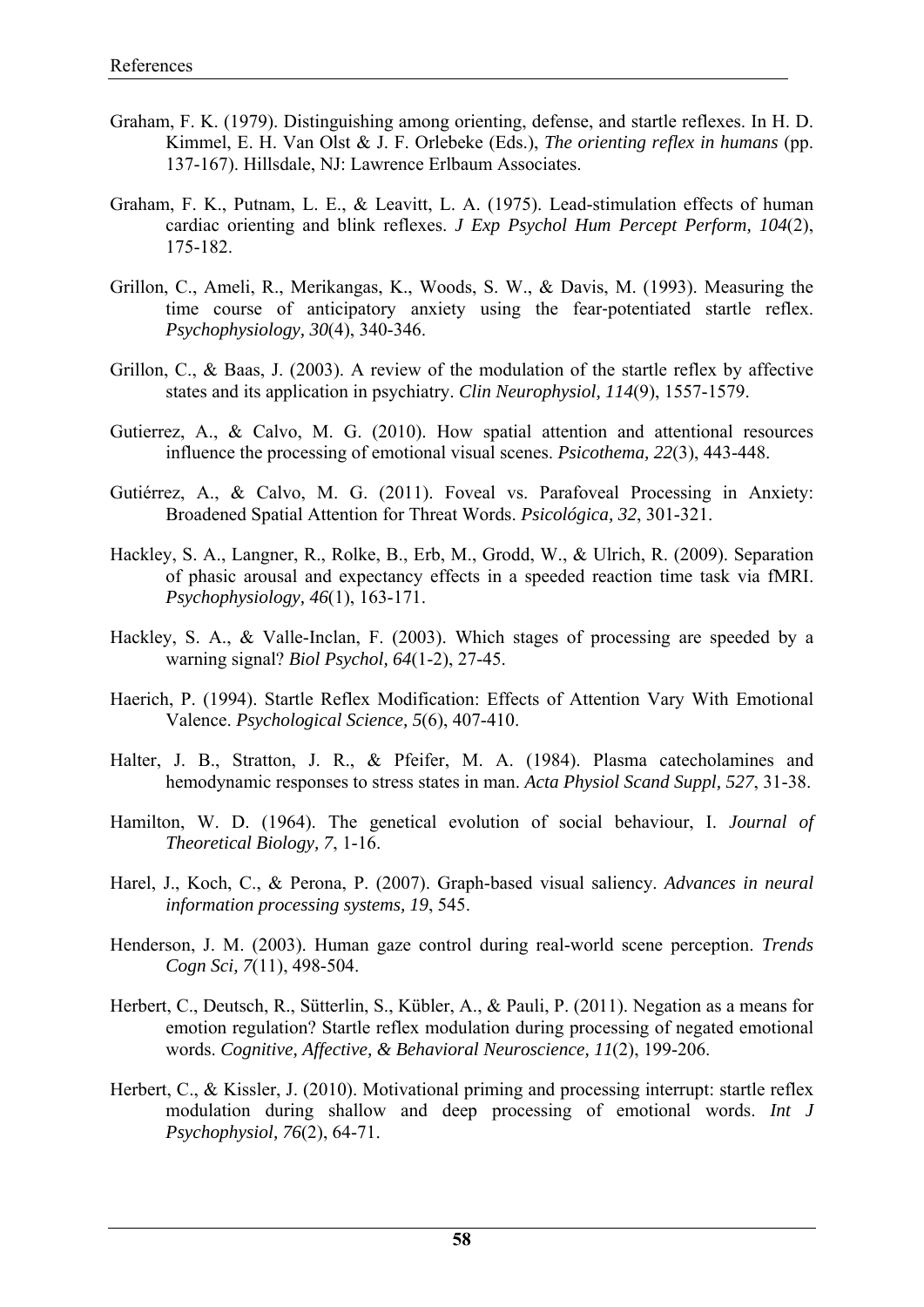- Herbert, C., Kissler, J., Junghöfer, M., Peyk, P., & Rockstroh, B. (2006). Processing of emotional adjectives: Evidence from startle EMG and ERPs. *Psychophysiology, 43*(2), 197-206.
- Hermans, E. J., van Marle, H. J. F., Ossewaarde, L., Henckens, M. J. A. G., Qin, S., van Kesteren, M. T. R., et al. (2011). Stress-related noradrenergic activity prompts largescale neural network reconfiguration. *Science's STKE, 334*(6059), 1151.
- Hines, E. A. (1940). The significance of vascular hyperreaction as measured by the coldpressor test. *American Heart Journal, 19*(4), 408-416.
- Hoffman, H. S., & Fleshler, M. (1963). Startle reaction: Modification by background acoustic stimulation. *Science, 141*(3584), 928-930.
- Hoffman, H. S., & Searle, J. L. (1965). Acoustic variables in the modification of startle reaction in the rat. *J Comp Physiol Psychol, 60*, 53-58.
- Hoffman, H. S., & Wible, B. L. (1969). Temporal parameters in startle facilitation by steady background signals. *J Acoust Soc Am, 45*(1), 7-12.
- Holand, S., Girard, A., Laude, D., Meyer-Bisch, C., & Elghozi, J. L. (1999). Effects of an auditory startle stimulus on blood pressure and heart rate in humans. *J Hypertens, 17*(12 Pt 2), 1893-1897.
- Immelmann, K., Pröve, E., Lassek, R., & Bischof, H. (1991). Influence of adult courtship experience on the development of sexual preferences in zebra finch males. *Animal Behaviour, 42*, 83-89.
- Ito, T. A., Larsen, J. T., Smith, N. K., & Cacioppo, J. T. (1998). Negative information weighs more heavily on the brain: the negativity bias in evaluative categorizations. *Journal of Personality and Social Psychology, 75*(4), 887.
- Itti, L., Koch, C., & Niebur, E. (1998). A model of saliency-based visual attention for rapid scene analysis. *Pattern Analysis and Machine Intelligence, IEEE Transactions on, 20*(11), 1254-1259.
- Jones, F. P., & Kennedy, J. L. (1951). An electromyographic technique for recording the startle pattern. *The Journal of Psychology, 32*(1), 63-68.
- Kandel, E. R., & Squire, L. R. (2000). Neuroscience: breaking down scientific barriers to the study of brain and mind. *Science, 290*(5494), 1113-1120.
- Kaviani, H., Gray, J. A., Checkley, S. A., Kumari, V., & Wilson, G. D. (1999). Modulation of the acoustic startle reflex by emotionally-toned film-clips. *Int J Psychophysiol, 32*(1), 47-54.
- Kissler, J., & Keil, A. (2008). Look-don't look! How emotional pictures affect pro- and antisaccades. *Exp Brain Res, 188*(2), 215-222.
- Koch, M. (1999). The neurobiology of startle. *Prog Neurobiol, 59*(2), 107-128.
- Kofler, M., Müller, J., Reggiani, L., & Valls-Solé, J. (2001). Influence of gender on auditory startle responses. *Brain research, 921*(1-2), 206-210.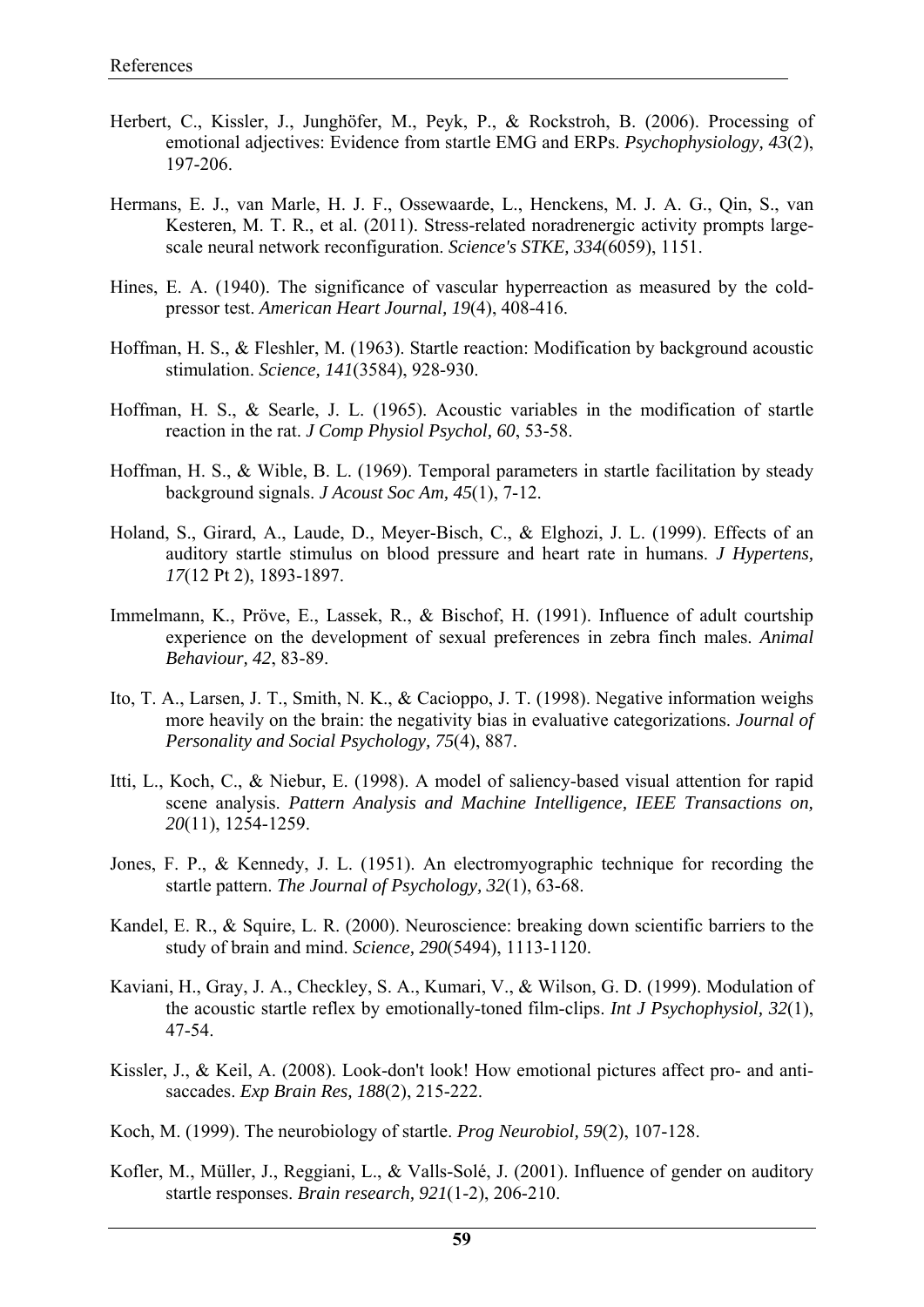- Koster, E. H., Crombez, G., Verschuere, B., & De Houwer, J. (2004). Selective attention to threat in the dot probe paradigm: differentiating vigilance and difficulty to disengage. *Behav Res Ther, 42*(10), 1183-1192.
- Koukounas, E., & McCabe, M. P. (2001). Sexual and emotional variables influencing sexual response to erotica: a psychophysiological investigation. *Archives of Sexual Behavior, 30*(4), 393-408.
- Koukounas, E., & Over, R. (2000). Changes in the magnitude of the eyeblink startle response during habituation of sexual arousal. *Behaviour Research and Therapy, 38*(6), 573- 584.
- Landis, C., & Hunt, W. (1939). *The startle pattern*. Oxford, England: Farrar & Rinehart.
- Lang, P. J. (1995). The emotion probe: Studies of motivation and attention. *American psychologist, 50*(5), 372.
- Lang, P. J., Bradley, M. M., & Cuthbert, B. N. (1990). Emotion, attention, and the startle reflex. *Psychol Rev, 97*(3), 377-395.
- Lang, P. J., Bradley, M. M., & Cuthbert, B. N. (1999). International affective picture system (IAPS).
- Lang, P. J., Bradley, M. M., & Cuthbert, B. N. (1999). International affective picture system (IAPS): Technical manual and affective ratings: Gainesville, FL: The Center for Research in Psychophysiology, University of Florida.
- Lang, P. J., Bradley, M. M., & Cuthbert, B. N. (2008). International affective picture system (IAPS): Affective ratings of pictures and instruction manual. *Technical Report A-8*.
- Lang, P. J., Ohman, A., & Vaitl, D. (1988). The international affective picture system [photographic slides]. *Gainesville, FL: Center for Research in Psychophysiology, University of Florida*.
- Lass-Hennemann, J., Deuter, C. E., Kuehl, L. K., Schulz, A., Blumenthal, T. D., & Schachinger, H. (2010). Effects of stress on human mating preferences: stressed individuals prefer dissimilar mates. *Proc Biol Sci, 277*(1691), 2175-2183.
- Lass-Hennemann, J., Deuter, C. E., Kuehl, L. K., Schulz, A., Blumenthal, T. D., & Schachinger, H. (2011). Effect of facial self-resemblance on the startle response and subjective ratings of erotic stimuli in heterosexual men. *Arch Sex Behav, 40*(5), 1007- 1014.
- Lass-Hennemann, J., Schulz, A., Nees, F., Blumenthal, T. D., & Schachinger, H. (2009). Direct gaze of photographs of female nudes influences startle in men. *International Journal of Psychophysiology, 72*(2), 111-114.
- Leknes, S., Brooks, J. C., Wiech, K., & Tracey, I. (2008). Pain relief as an opponent process: a psychophysical investigation. *Eur J Neurosci, 28*(4), 794-801.
- Levenston, G. K., Patrick, C. J., Bradley, M. M., & Lang, P. J. (2000). The psychopath as observer: emotion and attention in picture processing. *Journal of Abnormal Psychology, 109*(3), 373-385.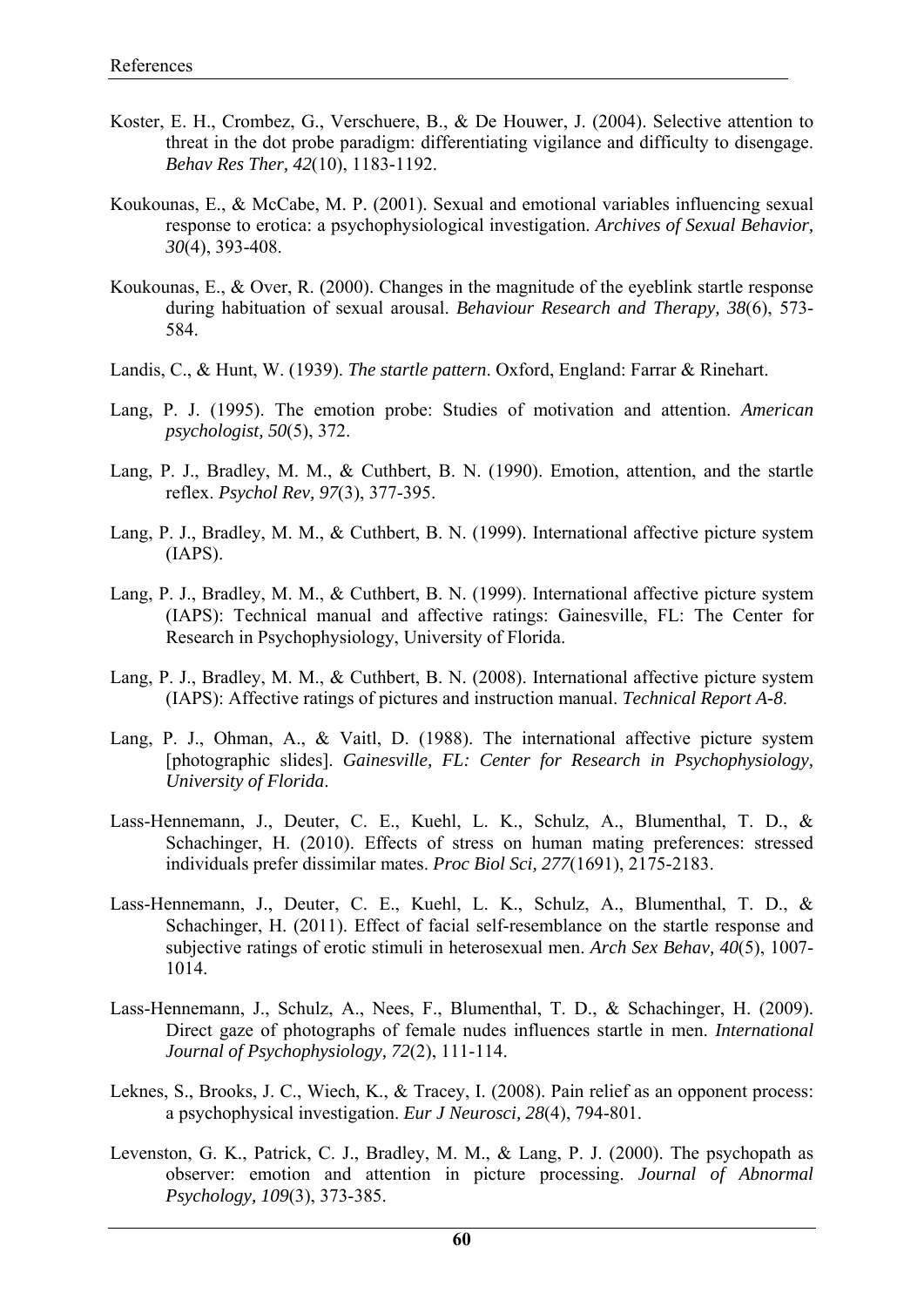- Lipp, O. V., Neumann, D. L., Pretorius, N. R., & McHugh, M. J. (2003). Attentional blink modulation during sustained and after discrete lead stimuli presented in three sensory modalities. *Psychophysiology, 40*(2), 285-290.
- Lipp, O. V., Siddle, D. A., & Dall, P. J. (1998). Effects of stimulus modality and task condition on blink startle modification and on electrodermal responses. *Psychophysiology, 35*(4), 452-461.
- Lipp, O. V., Siddle, D. A. T., & Dall, P. J. (1997). The effect of emotional and attentional processes on blink startle modulation and on electrodermal responses. *Psychophysiology, 34*(3), 340-347.
- Lovelace, C. T., Elmore, W. R., & Filion, D. L. (2006). Infrared reflectance as an alternative to EMG for measuring prepulse inhibition of startle eyeblink. *Psychophysiology, 43*(5), 511-515.
- Lundqvist, D., & Öhman, A. (2005). Emotion regulates attention: The relation between facial configurations, facial emotion and visual attention. *Visual Cognition, 12*, 51-84.
- Mallan, K. M., Lipp, O. V., & Libera, M. (2008). Affect, attention, or anticipatory arousal? Human blink startle modulation in forward and backward affective conditioning. *Int J Psychophysiol, 69*(1), 9-17.
- Maslovat, D., Kennedy, P. M., Forgaard, C. J., Chua, R., & Franks, I. M. (2012). The effects of prepulse inhibition timing on the startle reflex and reaction time. *Neuroscience letters*.
- Mata, J. L., Rodriguez-Ruiz, S., Ruiz-Padial, E., Turpin, G., & Vila, J. (2009). Habituation and sensitization of protective reflexes: dissociation between cardiac defense and eyeblink startle. *Biol Psychol, 81*(3), 192-199.
- Mather, M., & Sutherland, M. R. (2011). Arousal-biased competition in perception and memory. *Perspectives on Psychological Science, 6*(2), 114-133.
- Mathews, A., & Sebastian, S. (1993). Suppression of emotional Stroop effects by feararousal. *Cognition & Emotion, 7*(6), 517-530.
- Mauss, I. B., & Robinson, M. D. (2009). Measures of emotion: A review. *Cognition and Emotion, 23*(2), 209-237.
- Mayer, B., & Merckelbach, H. (1999). Unconscious processes, subliminal stimulation, and anxiety. *Clin Psychol Rev, 19*(5), 571-590.
- McConnell, M. M., & Shore, D. I. (2011). Upbeat and happy: Arousal as an important factor in studying attention. *Cognition & Emotion, 25*(7), 1184-1195.
- McNally, R. J., Riemann, B. C., Louro, C. E., Lukach, B. M., & Kim, E. (1992). Cognitive processing of emotional information in panic disorder. *Behav Res Ther, 30*(2), 143- 149.
- McTeague, L. M., Lang, P. J., Laplante, M. C., Cuthbert, B. N., Strauss, C. C., & Bradley, M. M. (2009). Fearful imagery in social phobia: generalization, comorbidity, and physiological reactivity. *Biol Psychiatry, 65*(5), 374-382.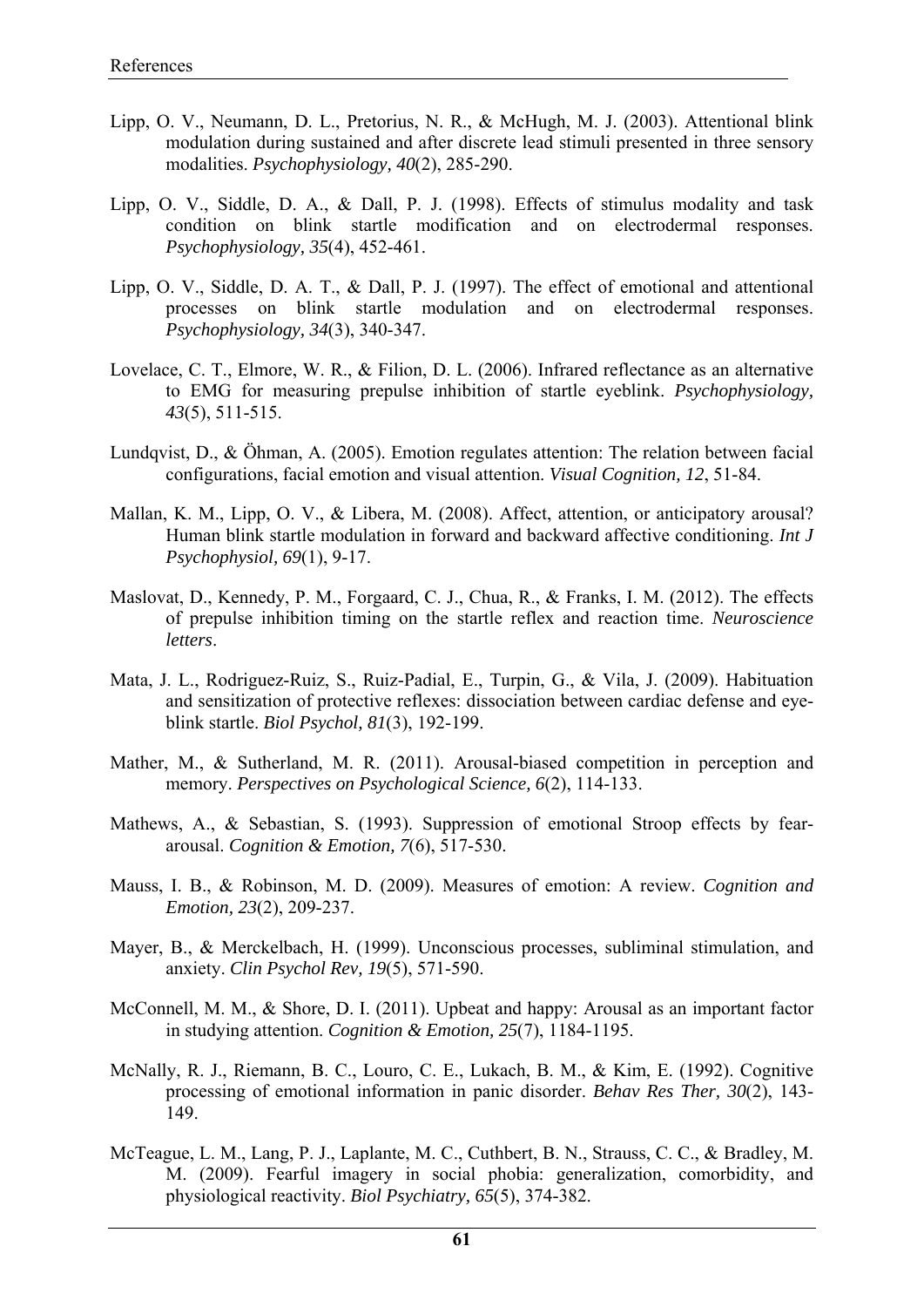- Memmert, D., & Cañal-Bruland, R. (2009). The Influence of Approach and Avoidance Behavior on Visual Selective Attention. *The Journal of General Psychology: Experimental, Psychological, and Comparative Psychology, 136*(4), 374-386.
- Miller, M. W., & Gronfier, C. (2006). Diurnal variation of the startle reflex in relation to HPA-axis activity in humans. *Psychophysiology, 43*(3), 297-301.
- Miller, M. W., Patrick, C. J., & Levenston, G. K. (2002). Affective imagery and the startle response: probing mechanisms of modulation during pleasant scenes, personal experiences, and discrete negative emotions. *Psychophysiology, 39*(4), 519-529.
- Miltner, W., Matjak, M., Braun, C., Diekmann, H., & Brody, S. (1994). Emotional qualities of odors and their influence on the startle reflex in humans. *Psychophysiology, 31*(1), 107-110.
- Miyazawa, S., & Iwasaki, S. (2009). Effect of negative emotion on visual attention: Automatic capture by fear‐related stimuli1. *Japanese Psychological Research, 51*(1), 13-23.
- Mogg, K., Bradley, B., Miles, F., & Dixon, R. (2004). Time course of attentional bias for threat scenes: Testing the vigilance-avoidance hypothesis. *Cognition and Emotion, 18*(5), 689-700.
- Mogg, K., Kentish, J., & Bradley, B. P. (1993). Effects of anxiety and awareness on colouridentification latencies for emotional words. *Behav Res Ther, 31*(6), 559-567.
- Mogg, K., Mathews, A., Bird, C., & Macgregor-Morris, R. (1990). Effects of stress and anxiety on the processing of threat stimuli. *J Pers Soc Psychol, 59*(6), 1230-1237.
- Morand, S. M., Grosbras, M. H., Caldara, R., & Harvey, M. (2010). Looking away from faces: influence of high-level visual processes on saccade programming. *J Vis, 10*(3), 16 11-10.
- Most, S. B., Smith, S. D., Cooter, A. B., Levy, B. N., & Zald, D. H. (2007). The naked truth: Positive, arousing distractors impair rapid target perception. *Cognition and Emotion, 21*(5), 964-981.
- Mourot, L., Bouhaddi, M., & Regnard, J. (2009). Effects of the cold pressor test on cardiac autonomic control in normal subjects. *Physiol Res, 58*(1), 83-91.
- Muhlberger, A., Wieser, M. J., & Pauli, P. (2008). Darkness-enhanced startle responses in ecologically valid environments: a virtual tunnel driving experiment. *Biol Psychol, 77*(1), 47-52.
- Neumann, D. L., & Lipp, O. V. (2003). The independent effects of attention and lead stimulus properties on the acoustic blink reflex. *Journal of Psychophysiology, 17*(3), 124.
- Nisbett, R., & Wilson, T. (1977). Telling more than we can know: Verbal reports on mental processes. *Psychological Review, 84*(3), 231-259.
- Norris, C. M., & Blumenthal, T. D. (1996). A relationship between inhibition of the acoustic startle response and the protection of prepulse processing. *Psychobiology, 24*, 160- 168.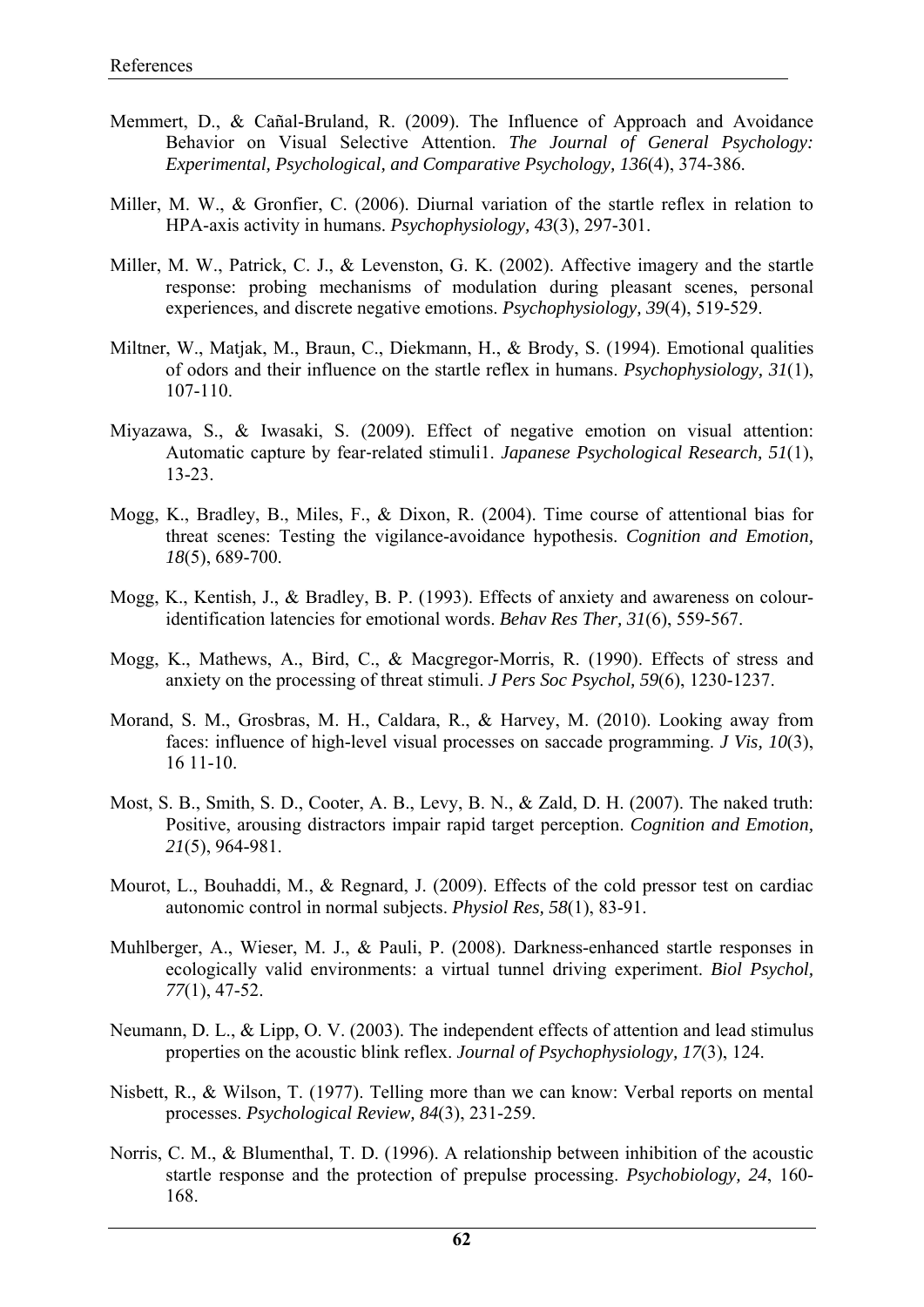- Nummenmaa, L., Hyona, J., & Calvo, M. G. (2006). Eye movement assessment of selective attentional capture by emotional pictures. *Emotion, 6*(2), 257-268.
- Nummenmaa, L., Hyona, J., & Calvo, M. G. (2009). Emotional scene content drives the saccade generation system reflexively. *J Exp Psychol Hum Percept Perform, 35*(2), 305-323.
- Oda, R., Matsumoto-Oda, A., & Kurashima, O. (2006). Effects of belief in genetic relatedness on resemblance judgements in Japanese raters. *Evolution and Human Behavior, 26*, 441-459.
- Oei, N. Y., Veer, I. M., Wolf, O. T., Spinhoven, P., Rombouts, S. A., & Elzinga, B. M. (2012). Stress shifts brain activation towards ventral 'affective'areas during emotional distraction. *Social cognitive and affective neuroscience, 7*(4), 403-412.
- Oetting, S., Pröve, E., & Bischof, H. (1995). Sexual imprinting as a two-stage process; mechanisms of infomation storage and stabilization. *Animal Behaviour, 50*, 393-403.
- Ohman, A., Lundqvist, D., & Esteves, F. (2001). The face in the crowd revisited: a threat advantage with schematic stimuli. *J Pers Soc Psychol, 80*(3), 381-396.
- Oude Nijhuis, L. B., Janssen, L., Bloem, B. R., van Dijk, J. G., Gielen, S. C., Borm, G. F., et al. (2007). Choice reaction times for human head rotations are shortened by startling acoustic stimuli, irrespective of stimulus direction. *J Physiol, 584*(Pt 1), 97-109.
- Panayiotou, G., Witvliet, C. O., Robinson, J. D., & Vrana, S. R. (2011). A startling absence of emotion effects: Active attention to the startle probe as a motor task cue appears to eliminate modulation of the startle reflex by valence and arousal. *Biol Psychol, 87*(2), 226-233.
- Pause, B. M., Adolph, D., Prehn-Kristensen, A., & Ferstl, R. (2009). Startle response potentiation to chemosensory anxiety signals in socially anxious individuals. *Int J Psychophysiol, 74*(2), 88-92.
- Phillips, J. (2009). *The Role of Emotional Content in the Control of Eye Movements.* Victoria University of Wellington, Wellington.
- Platek, S. M., Burch, R. L., Panyavin, I. S., Wasserman, B. H., & Gallup, G. G. (2002). Reactions to children's faces: Resemblance affects males more than females. *Evolution and Human Behavior, 23*, 159-166.
- Platek, S. M., Critton, S. R., Burch, R. L., Frederick, D. A., Meyers, T. E., & Gallup, G. G. (2003). How much paternal resemblance is enough? Sex differences in hypothetical investment decisions but not in the detection of resemblance. *Evolution and Human Behavior, 24*, 81-87.
- Prause, N., Janssen, E., & Hetrick, W. P. (2008). Attention and Emotional Responses to Sexual Stimuli and Their Relationship to Sexual Desire. *Archives of Sexual Behavior, 37*, 934-949.
- Ramirez, I., Sanchez, M. B., Fernandez, M. C., Lipp, O. V., & Vila, J. (2005). Differentiation between protective reflexes: cardiac defense and startle. *Psychophysiology, 42*(6), 732-739.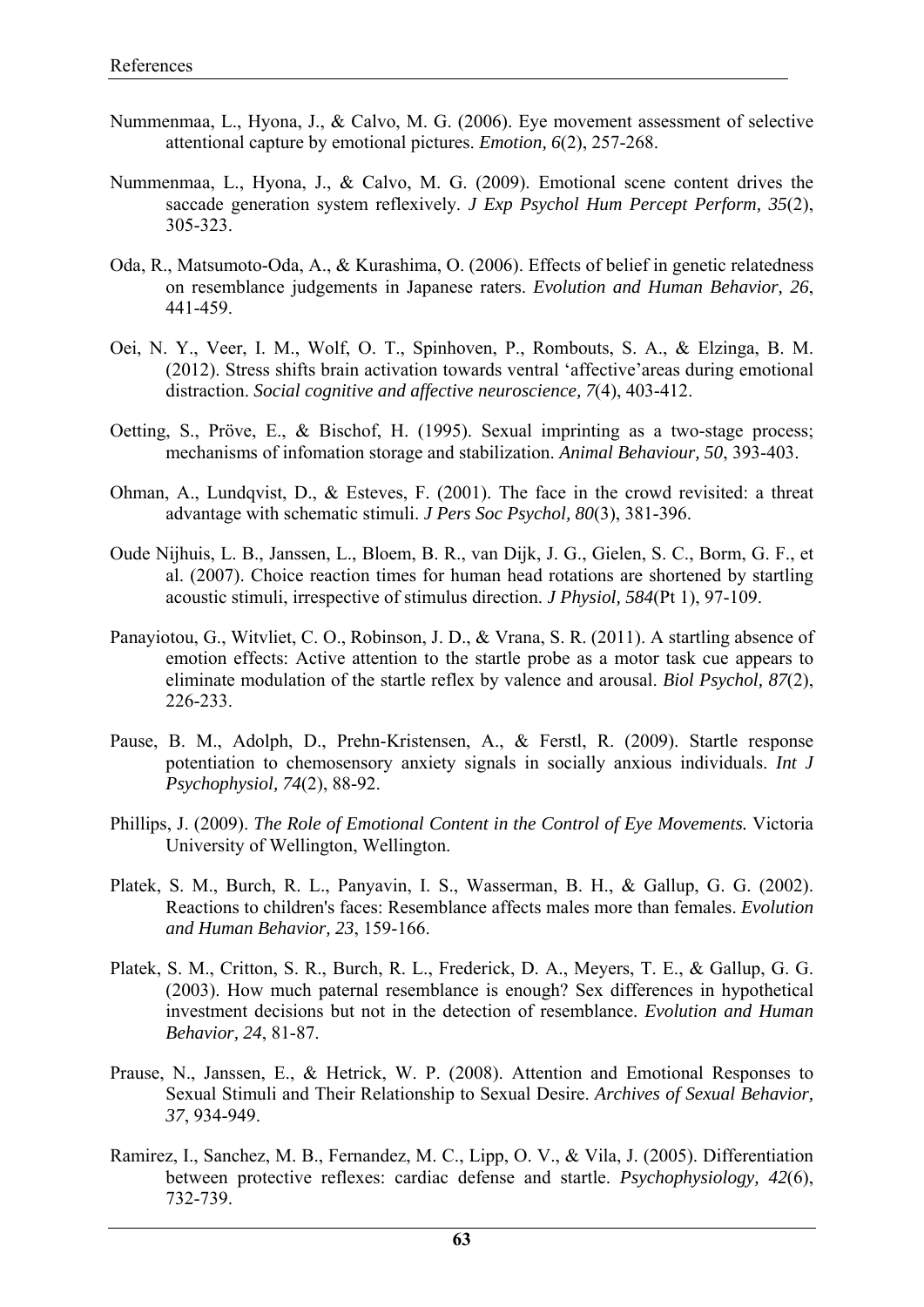- Reynolds, R. F., & Day, B. L. (2007). Fast visuomotor processing made faster by sound. *J Physiol, 583*(Pt 3), 1107-1115.
- Richter, S., Deter, H. C., Rudat, M., Schachinger, H., Zimmermann-Viehoff, F., & Weber, C. (2011). Anger and cardiovascular startle reactivity in normotensive young males. *Int J Psychophysiol, 79*(3), 364-370.
- Richter, S., Schulz, A., Zech, C. M., Oitzl, M. S., Daskalakis, N. P., Blumenthal, T. D., et al. (2011). Cortisol rapidly disrupts prepulse inhibition in healthy men. *Psychoneuroendocrinology, 36*(1), 109-114.
- Robinson, J. D., & Vrana, S. R. (2000). The time course of emotional and attentional modulation of the startle eyeblink reflex during imagery. *Int J Psychophysiol, 37*(3), 275-289.
- Roemer, S., Nees, F., Richter, S., Blumenthal, T. D., & Schächinger, H. (2009). Endogenous cortisol suppression with metyrapone enhances acoustic startle in healthy subjects. *Hormones and behavior, 55*(2), 314-318.
- Rothermund, K., Voss, A., & Wentura, D. (2008). Counter-regulation in affective attentional biases: A basic mechanism that warrants flexibility in emotion and motivation. *Emotion, 8*(1), 34.
- Roy, M., Mailhot, J. P., Gosselin, N., Paquette, S., & Peretz, I. (2009). Modulation of the startle reflex by pleasant and unpleasant music. *Int J Psychophysiol, 71*(1), 37-42.
- Rupp, H. A., & Wallen, K. (2008). Sex differences in response to visual sexual stimuli: a review. *Archives of Sexual Behavior, 37*(2), 206-218.
- Saab, P. G., Llabre, M. M., Hurwitz, B. E., Schneiderman, N., Wohlgemuth, W., Durel, L. A., et al. (1993). The cold pressor test: vascular and myocardial response patterns and their stability. *Psychophysiology, 30*(4), 366-373.
- Sabatinelli, D., Bradley, M. M., & Lang, P. J. (2001). Affective startle modulation in anticipation and perception. *Psychophysiology, 38*(4), 719-722.
- Sanchez, M. B., Guerra, P., Munoz, M. A., Mata, J. L., Bradley, M. M., Lang, P. J., et al. (2009). Communalities and differences in fear potentiation between cardiac defense and eyeblink startle. *Psychophysiology, 46*(6), 1137-1140.
- Schmidtke, K., & Buttner-Ennever, J. A. (1992). Nervous control of eyelid function. A review of clinical, experimental and pathological data. *Brain, 115 Pt 1*, 227-247.
- Schulz, A., Plein, D. E., Richter, S., Blumenthal, T. D., & Schachinger, H. (2010). Cold pressor stress affects cardiac attenuation of startle. *Int J Psychophysiol, 79*(3), 385- 391.
- Schupp, H., Cuthbert, B., Bradley, M., Hillman, C., Hamm, A., & Lang, P. (2004). Brain processes in emotional perception: Motivated attention. *Cognition and Emotion, 18*(5), 593-611.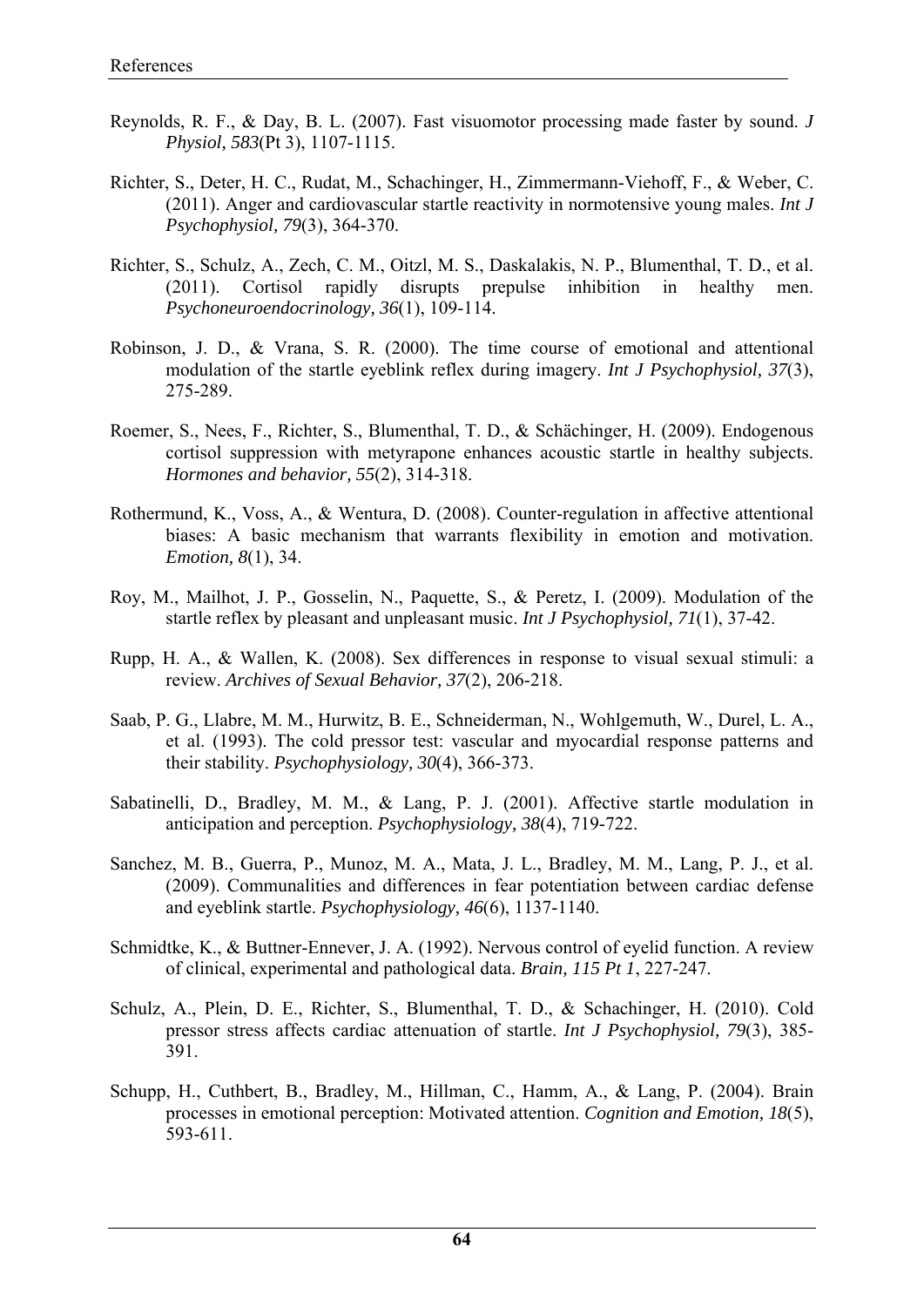- Schupp, H. T., Cuthbert, B. N., Bradley, M. M., Birbaumer, N., & Lang, P. J. (1997). Probe P3 and blinks: two measures of affective startle modulation. *Psychophysiology, 34*(1), 1-6.
- Schwabe, L., Haddad, L., & Schachinger, H. (2008). HPA axis activation by a socially evaluated cold-pressor test. *Psychoneuroendocrinology, 33*(6), 890-895.
- Sears, C. R., Newman, K. R., Ference, J. D., & Thomas, C. L. (2011). Attention to Emotional Images in Previously Depressed Individuals: An Eye-Tracking Study. *Cognitive therapy and research, 35*(6), 517-528.
- Sears, C. R., Thomas, C. L., LeHuquet, J. M., & Johnson, J. C. (2010). Attentional biases in dysphoria: An eye-tracking study of the allocation and disengagement of attention. *Cognition and Emotion, 24*(8), 1349-1368.
- Sechenov, I. (1863). *Reflexes of the brain*. St. Petersburg: Sushchinski
- Sheth, B. R., & Pham, T. (2008). How emotional arousal and valence influence access to awareness. *Vision research, 48*(23), 2415-2424.
- Simons, R. F., & Zelson, M. F. (1985). Engaging visual stimuli and reflex blink modification. *Psychophysiology, 22*(1), 44-49.
- Solomon, R. L., & Corbit, J. D. (1974a). An opponent-process theory of motivation. I. Temporal dynamics of affect. *Psychological Review, 81*(2), 119-145.
- Solomon, R. L., & Corbit, J. D. (1974b). An opponent-process theory of motivation. I. Temporal dynamics of affect. *Psychol Rev, 81*(2), 119-145.
- Stancak, A., Jr., Yamamotova, A., Kulls, I. P., & Sekyra, I. V. (1996). Cardiovascular adjustments and pain during repeated cold pressor test. *Clin Auton Res, 6*(2), 83-89.
- Stanley, J., & Knight, R. G. (2004). Emotional specificity of startle potentiation during the early stages of picture viewing. *Psychophysiology, 41*(6), 935-940.
- Stratton, J. R., Halter, J. B., Hallstrom, A. P., Caldwell, J. H., & Ritchie, J. L. (1983). Comparative plasma catecholamine and hemodynamic responses to handgrip, cold pressor and supine bicycle exercise testing in normal subjects. *J Am Coll Cardiol, 2*(1), 93-104.
- Streff, A., Kuehl, L. K., Michaux, G., & Anton, F. (2010). Differential physiological effects during tonic painful hand immersion tests using hot and ice water. *Eur J Pain, 14*(3), 266-272.
- Tavernor, S. J., Abduljawad, K. A., Langley, R. W., Bradshaw, C. M., & Szabadi, E. (2000). Effects of pentagastrin and the cold pressor test on the acoustic startle response and pupillary function in man. *J Psychopharmacol, 14*(4), 387-394.
- Thorne, G. L., Dawson, M. E., & Schell, A. M. (2006). Effects of perceptual load on startle reflex modification at a long lead interval. *Psychophysiology, 43*(5), 498-503.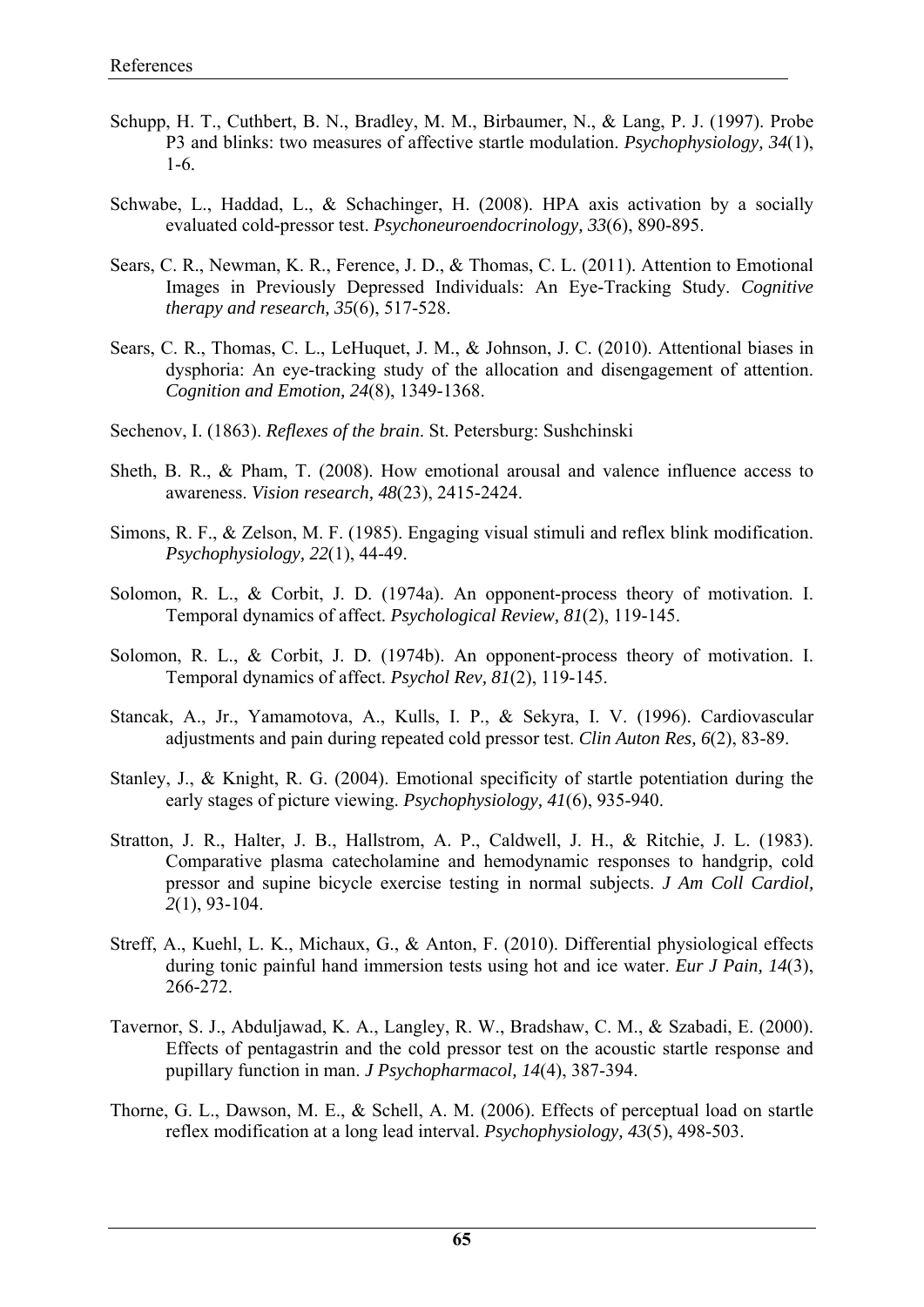- Tiddeman, B. P., Perrett, D., & Burt, D. M. (2001). Prototyping and transforming facial textures for perception research. [Journal Article]. *IEEE Computer Graphics and Applications Research, 21*, 42-50.
- Ulrich-Lai, Y. M., & Herman, J. P. (2009). Neural regulation of endocrine and autonomic stress responses. *Nat Rev Neurosci, 10*(6), 397-409.
- Valls-Sole, J., Kumru, H., & Kofler, M. (2008). Interaction between startle and voluntary reactions in humans. *Exp Brain Res, 187*(4), 497-507.
- van Boxtel, A., Boelhouwer, A. J., & Bos, A. R. (1998). Optimal EMG signal bandwidth and interelectrode distance for the recording of acoustic, electrocutaneous, and photic blink reflexes. *Psychophysiology, 35*(6), 690-697.
- Van Honk, J., Tuiten, A., de Haan, E., vann de Hout, M., & Stam, H. (2001). Attentional biases for angry faces: Relationships to trait anger and anxiety. *Cognition & Emotion, 15*(3), 279-297.
- Vanman, E. J., Boehmelt, A. H., Dawson, M. E., & Schell, A. M. (1996). The varying time courses of attentional and affective modulation of the startle eyeblink reflex. *Psychophysiology, 33*(6), 691-697.
- vanOyen Witvliet, C., & Vrana, S. R. (2000). Emotional imagery, the visual startle, and covariation bias: An affective matching account. *Biological psychology, 52*(3), 187- 204.
- Victor, R. G., Leimbach, W. N., Jr., Seals, D. R., Wallin, B. G., & Mark, A. L. (1987). Effects of the cold pressor test on muscle sympathetic nerve activity in humans. *Hypertension, 9*(5), 429-436.
- Vogt, J., De Houwer, J., Koster, E. H. W., Van Damme, S., & Crombez, G. (2008). Allocation of spatial attention to emotional stimuli depends upon arousal and not valence. *Emotion, 8*(6), 880.
- Vrana, S. R. (1995). Emotional modulation of skin conductance and eyeblink responses to startle probe. *Psychophysiology, 32*(4), 351-357.
- Vrana, S. R., Spence, E. L., & Lang, P. J. (1988). The startle probe response: a new measure of emotion? *J Abnorm Psychol, 97*(4), 487-491.
- Walla, P., Brenner, G., & Koller, M. (2011). Objective measures of emotion related to brand attitude: A new way to quantify emotion-related aspects relevant to marketing. *PloS one, 6*(11), e26782.
- Wedekind, C. (2007). Body odours and body odour preferences in humans. In R. I. M. Dunbar & Barrett, L. (Eds.), *Oxford handbook of evolutionary psychology*. Oxford, UK: Oxford University Press.
- Weisfeld, G. E., Czilli, T., Phillips, K. A., Gall, J. A., & Lichtman, C. M. (2003). Possible olfaction-based mechanisms in human kin recognition and inbreeding avoidance. *Journal of Experimental Child Psychology, 85*(3), 279-295.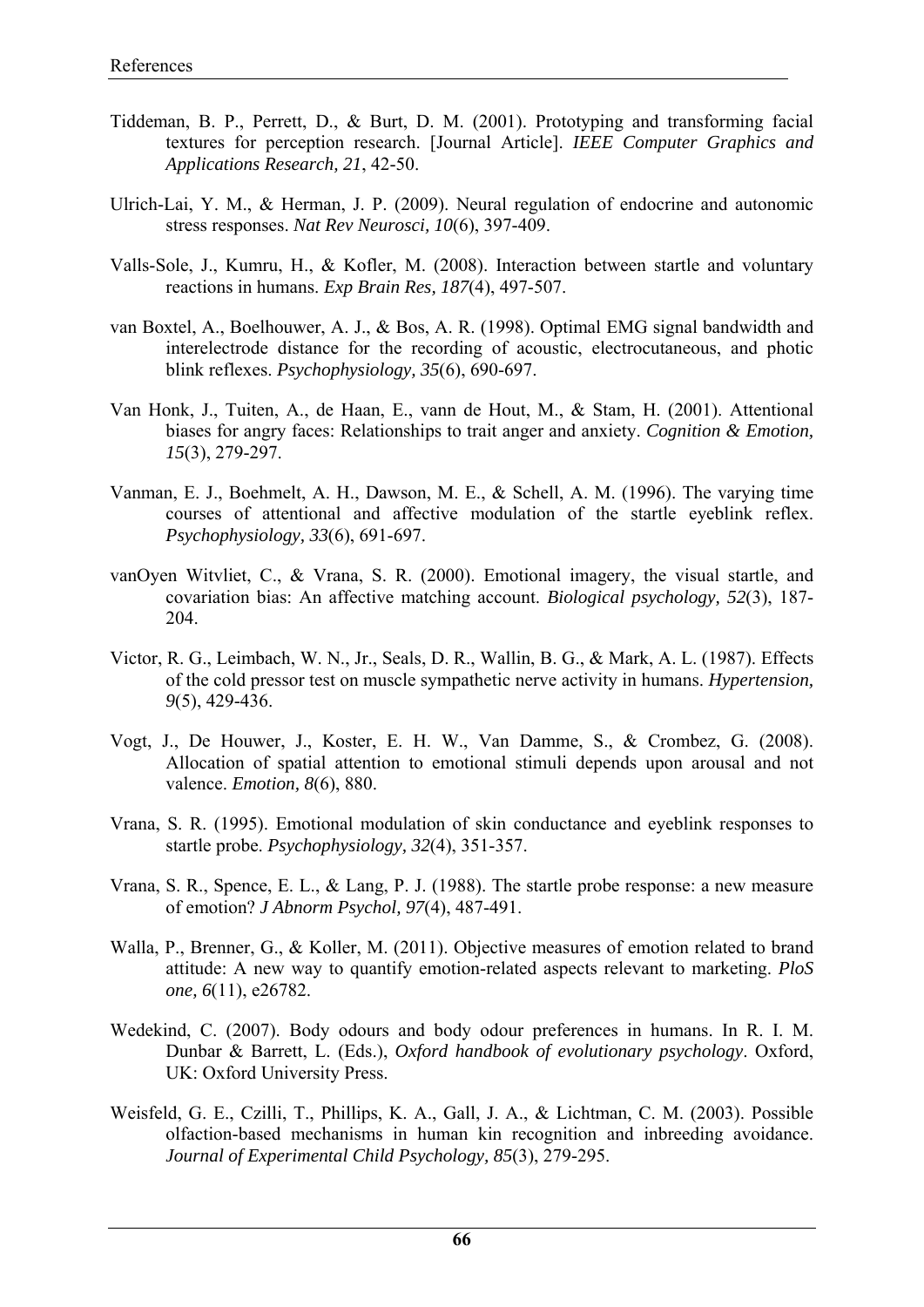- Wieser, M. J., Pauli, P., & Muhlberger, A. (2009). Probing the attentional control theory in social anxiety: an emotional saccade task. *Cogn Affect Behav Neurosci, 9*(3), 314-322.
- Wilkowski, B. M., Robinson, M. D., Gordon, R. D., & Troop-Gordon, W. (2007). Tracking the evil eye: Trait anger and selective attention within ambiguously hostile scenes. *Journal of Research in Personality, 41*(3), 650-666.
- Willenbockel, V., Sadr, J., Fiset, D., Horne, G. O., Gosselin, F., & Tanaka, J. W. (2010). Controlling low-level image properties: The SHINE toolbox. *Behavior research methods, 42*(3), 671-684.
- Woods, A. J., Philbeck, J. W., Chelette, K., Skinner, R. D., Garcia-Rill, E., & Mennemeier, M. (2011). Cold pressor stimulation diminishes P50 amplitude in normal subjects. *Acta Neurobiol Exp (Wars), 71*(3), 348-358.
- Yamamoto, K., Iwase, S., & Mano, T. (1992). Responses of muscle sympathetic nerve activity and cardiac output to the cold pressor test. *Jpn J Physiol, 42*(2), 239-252.
- Yartz, A. R., & Hawk, L. W. (1999). *Addressing the specificity of affective startle modulation: Fear versus disgust.* State University of New York at Buffalo.
- Yeomans, J. S., & Frankland, P. W. (1995). The acoustic startle reflex: neurons and connections. *Brain Research Reviews, 21*(3), 301-314.